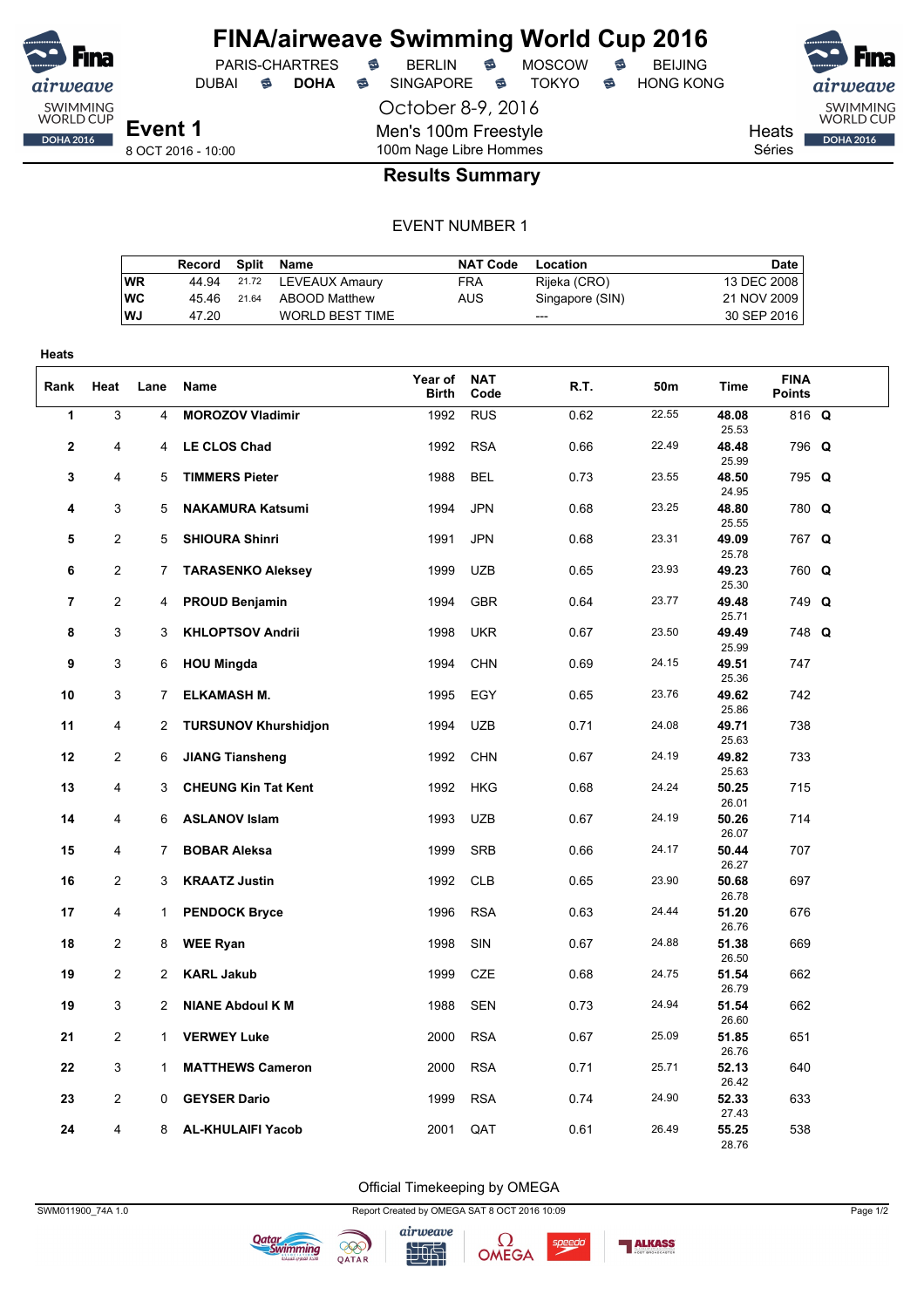

## **FINA/airweave Swimming World Cup 2016** PARIS-CHARTRES **B** BERLIN **B** MOSCOW **B** BEIJING

October 8-9, 2016 Men's 100m Freestyle 100m Nage Libre Hommes

DUBAI **S DOHA S** SINGAPORE S TOKYO S HONG KONG

SWIMMING<br>WORLD CUP **Heats DOHA 2016** Séries

8 OCT 2016 - 10:00

### **Results Summary**

EVENT NUMBER 1

| Rank | Heat           | Lane           | <b>Name</b>                   | Year of<br><b>Birth</b> | <b>NAT</b><br>Code | R.T. | 50 <sub>m</sub> | Time             | <b>FINA</b><br><b>Points</b> |  |
|------|----------------|----------------|-------------------------------|-------------------------|--------------------|------|-----------------|------------------|------------------------------|--|
| 25   | 3              | 0              | <b>JAOUHAR Aziz</b>           | 1999                    | <b>CLB</b>         | 0.73 | 27.23           | 56.53<br>29.30   | 502                          |  |
| 26   | 4              | 0              | <b>SAIDI Firas</b>            | 2002                    | QAT                | 0.76 | 27.17           | 56.76<br>29.59   | 496                          |  |
| 27   | $\mathbf{1}$   | 5              | <b>NAJJAR Ghassan</b>         | 1999                    | <b>CLB</b>         | 0.73 | 27.44           | 57.78<br>30.34   | 470                          |  |
| 28   | $\overline{2}$ | 9              | <b>OUHIB Muhamad Ayman</b>    | 1999                    | <b>CLB</b>         | 0.69 | 27.33           | 57.83<br>30.50   | 469                          |  |
| 29   | 3              | 8              | <b>ISMAIL Farooq</b>          | 1991                    | <b>UAE</b>         | 0.67 | 27.12           | 58.23<br>31.11   | 459                          |  |
| 30   | $\mathbf{1}$   | 7.             | <b>SHAHIN Aly Shawkat Aly</b> | 2001                    | <b>CLB</b>         | 0.67 | 28.82           | 59.00<br>30.18   | 441                          |  |
| 31   | 4              | 9              | <b>ELGAYARY</b>               | 2001                    | <b>CLB</b>         | 0.67 | 28.24           | 59.73<br>31.49   | 425                          |  |
| 32   | 1              | 3              | <b>MOHAMED Omar</b>           | 2001                    | <b>CLB</b>         | 0.73 | 28.62           | 59.83<br>31.21   | 423                          |  |
| 33   | 3              | 9              | <b>MOHAMED Youssef</b>        | 2002                    | QAT                | 0.74 | 28.21           | 59.90<br>31.69   | 422                          |  |
| 34   | 1              | $\overline{4}$ | <b>DARAJ Abdulaziz</b>        | 2001                    | <b>BRN</b>         | 0.67 | 29.34           | 1:00.07<br>30.73 | 418                          |  |
| 35   | $\mathbf{1}$   | 8              | <b>GAMALELDIN MOHAME</b>      | 2000                    | <b>CLB</b>         | 0.78 | 28.48           | 1:01.07<br>32.59 | 398                          |  |
| 36   | $\mathbf{1}$   | $\overline{2}$ | <b>HUSSAIN M</b>              | 2004                    | QAT                | 0.80 | 30.07           | 1:01.91<br>31.84 | 382                          |  |
| 37   | $\mathbf{1}$   | 1              | <b>BUHENDI M</b>              | 2002                    | <b>CLB</b>         | 0.74 | 30.16           | 1:02.56<br>32.40 | 370                          |  |
| 38   | $\mathbf{1}$   | 6              | <b>FATTOUH A</b>              | 2003                    | <b>CLB</b>         | 0.62 | 30.44           | 1:03.65<br>33.21 | 351                          |  |
| 39   | $\mathbf{1}$   | 0              | <b>ABDELRAHIM K</b>           | 2001                    | <b>CLB</b>         | 0.72 | 30.81           | 1:04.56<br>33.75 | 337                          |  |
|      | 1              | 9              | <b>AL-KHULAIFI Yousef</b>     | 2005                    | QAT                |      |                 | <b>DNS</b>       |                              |  |









speedd

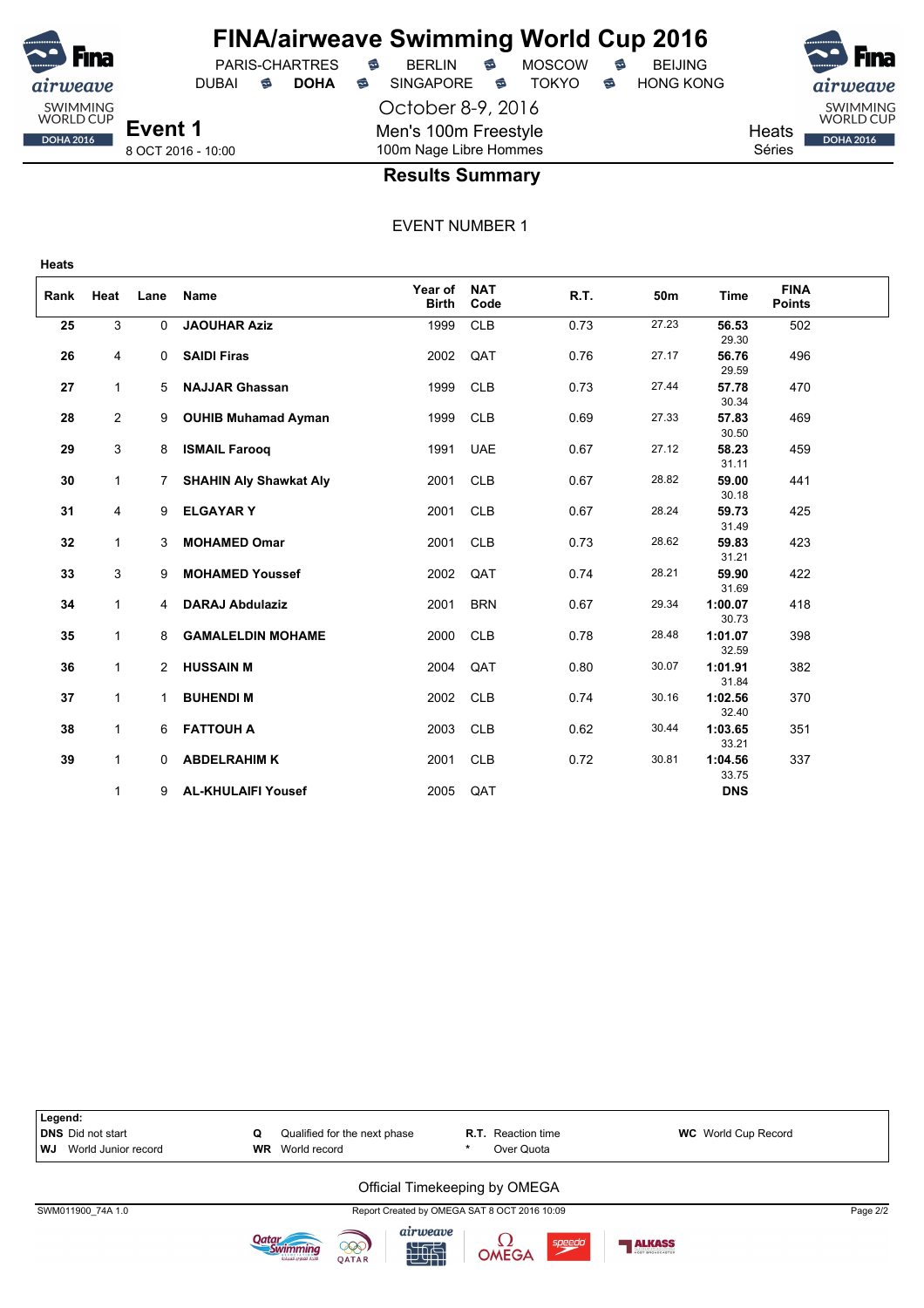

## **FINA/airweave Swimming World Cup 2016**

DUBAI **S DOHA S** SINGAPORE S TOKYO S HONG KONG

PARIS-CHARTRES **B** BERLIN **B** MOSCOW **B** BEIJING

SWIMMING<br>WORLD CUP **DOHA 2016** 

**Heats** Séries

8 OCT 2016 - 10:11

### 200m Nage Libre Femmes **Results Summary**

October 8-9, 2016

Women's 200m Freestyle

|           | Record  |       | Splits |         | Name                   | <b>NAT Code</b> | Location   | <b>Date</b> |
|-----------|---------|-------|--------|---------|------------------------|-----------------|------------|-------------|
| <b>WR</b> | 1:50.78 | 26.29 | 54.66  | 1:23.04 | SJOESTROEM Sarah       | <b>SWE</b>      | Doha (QAT) | 7 DEC 2014  |
| WC        | 1:51.41 | 26.01 | 54.20  | 1:22.98 | <b>HOSSZU Katinka</b>  | HUN             | Doha (QAT) | 27 AUG 2014 |
| <b>WJ</b> | 1:53.07 |       |        |         | <b>WORLD BEST TIME</b> |                 | $---$      | 30 SEP 2016 |

| πισαιο       |              |      |                          |                  |                    |      |       |         |         |         |                              |
|--------------|--------------|------|--------------------------|------------------|--------------------|------|-------|---------|---------|---------|------------------------------|
|              | Rank Heat    | Lane | Name                     | Year of<br>Birth | <b>NAT</b><br>Code | R.T. | 50m   | 100m    | 150m    | Time    | <b>FINA</b><br><b>Points</b> |
| 1            | 1            |      | 5 HOSSZU Katinka         | 1989             | <b>HUN</b>         | 0.73 | 28.76 | 59.67   | 1:31.23 | 2:01.20 | 763 Q                        |
|              |              |      |                          |                  |                    |      |       | 30.91   | 31.56   | 29.97   |                              |
| $\mathbf{2}$ | 1            |      | 4 GROVES Madeline        | 1995             | <b>AUS</b>         | 0.74 | 28.70 | 59.75   | 1:31.79 | 2:01.80 | 752 Q                        |
|              |              |      |                          |                  |                    |      |       | 31.05   | 32.04   | 30.01   |                              |
| 3            | 1            |      | 6 JAKABOS Zsuzsanna      | 1989             | <b>HUN</b>         | 0.72 | 29.17 | 1:00.12 | 1:31.93 | 2:02.94 | 731 Q                        |
|              |              |      |                          |                  |                    |      |       | 30.95   | 31.81   | 31.01   |                              |
| 4            | 1            |      | 3 FANG Yi                | 1992             | <b>CHN</b>         | 0.71 | 28.67 | 1:00.06 | 1:31.94 | 2:04.08 | 711 Q                        |
|              |              |      |                          |                  |                    |      |       | 31.39   | 31.88   | 32.14   |                              |
| 5            | 1            |      | 8 FALZON YOUNG Francesca | 2001             | <b>MLT</b>         | 0.74 | 30.01 | 1:03.06 | 1:37.03 | 2:09.83 | 621 Q                        |
|              |              |      |                          |                  |                    |      |       | 33.05   | 33.97   | 32.80   |                              |
| 6            | 1            |      | 7 CAO Yue                | 1995             | <b>CHN</b>         | 0.76 | 30.10 | 1:03.03 | 1:36.45 | 2:10.03 | 618 Q                        |
|              |              |      |                          |                  |                    |      |       | 32.93   | 33.42   | 33.58   |                              |
| 7            |              |      | 1 AGNEW Lucy             | 1999             | <b>NZL</b>         | 0.72 | 29.58 | 1:01.85 | 1:35.65 | 2:10.24 | 615Q                         |
|              |              |      |                          |                  |                    |      |       | 32.27   | 33.80   | 34.59   |                              |
| 8            | $\mathbf{1}$ |      | 0 AGNEW Greta            | 2001             | <b>NZL</b>         | 0.82 | 30.25 | 1:03.00 | 1:36.77 | 2:10.95 | 605 Q                        |
|              |              |      |                          |                  |                    |      |       | 32.75   | 33.77   | 34.18   |                              |
| 9            | $\mathbf{1}$ |      | 2 ELMSLIE Brittany       | 1994             | <b>AUS</b>         | 0.72 | 30.37 | 1:05.01 | 1:39.27 | 2:13.09 | 576                          |
|              |              |      |                          |                  |                    |      |       | 34.64   | 34.26   | 33.82   |                              |
| 10           | 1            |      | 9 ALARAYEDH M.           | 2004             | <b>BRN</b>         | 0.69 | 36.56 | 1:19.95 | 2:04.51 | 2:46.87 | 292                          |
|              |              |      |                          |                  |                    |      |       | 43.39   | 44.56   | 42.36   |                              |

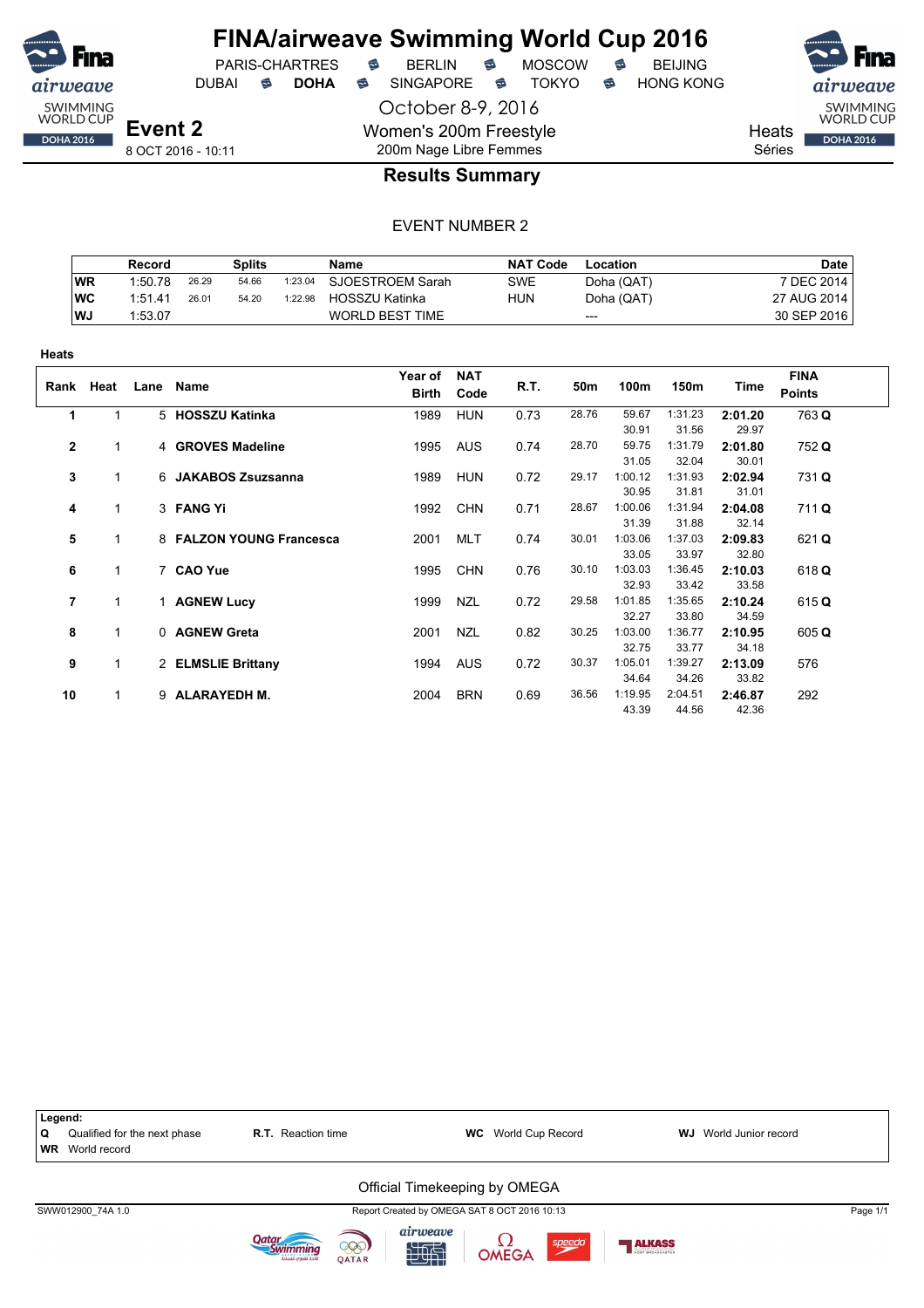

## **FINA/airweave Swimming World Cup 2016**

October 8-9, 2016

Men's 50m Breaststroke

DUBAI **S DOHA S** SINGAPORE S TOKYO S HONG KONG

PARIS-CHARTRES **B** BERLIN **B** MOSCOW **B** BEIJING

Heats **DOHA 2016** Séries

**Event 3** 8 OCT 2016 - 10:16

### 50m Brasse Hommes **Results Summary**

#### EVENT NUMBER 3

|    | Record Name |                             | <b>NAT Code</b> | Location       | Date        |
|----|-------------|-----------------------------|-----------------|----------------|-------------|
| WR |             | 25.25 VAN DEN BURGH Cameron | <b>RSA</b>      | Berlin (GER)   | 14 NOV 2009 |
| WC |             | 25.25 VAN DEN BURGH Cameron | <b>RSA</b>      | Berlin (GER)   | 14 NOV 2009 |
| WJ |             | 26.67 SAKCI Emre            | TUR             | Istanbul (TUR) | 18 DEC 2015 |

| Rank           | Heat           | Lane | <b>Name</b>                    | Year of<br><b>Birth</b> | <b>NAT</b><br>Code | R.T. | <b>Time</b> | <b>FINA</b><br><b>Points</b> |          |
|----------------|----------------|------|--------------------------------|-------------------------|--------------------|------|-------------|------------------------------|----------|
| 1              | $\overline{2}$ | 4    | <b>LIMA Felipe</b>             | 1985                    | <b>BRA</b>         | 0.67 | 26.85       | 831 Q                        |          |
| $\mathbf{2}$   | 1              | 5    | <b>MOROZOV Vladimir</b>        | 1992                    | <b>RUS</b>         | 0.61 | 26.90       | 827 Q                        |          |
| 3              | 3              | 4    | <b>SCHOEMAN Roland</b>         | 1980                    | <b>RSA</b>         | 0.63 | 27.04       | 814                          | $\Omega$ |
| 4              | 1              | 4    | <b>ZORZI Giulio</b>            | 1989                    | <b>RSA</b>         | 0.64 | 27.18       | 801                          | Q        |
| 5              | 3              | 3    | <b>TANDY Bradley</b>           | 1991                    | <b>RSA</b>         | 0.63 | 27.28       | 792 Q                        |          |
| 6              | 2              | 3    | LI Xiang                       | 1993                    | <b>CHN</b>         | 0.68 | 27.43       | 780                          | Q        |
| $\overline{7}$ | 3              | 6    | <b>ELKAMASH Y.</b>             | 1995                    | EGY                | 0.67 | 27.60       | 765 Q                        |          |
| 8              | 3              | 2    | <b>BEZUIDENHOUT J</b>          | 1998                    | <b>RSA</b>         | 0.61 | 28.13       | 723 Q                        |          |
| 9              | 1              | 3    | <b>DURISIN Peter</b>           | 1998                    | <b>SVK</b>         | 0.67 | 28.21       | 717                          |          |
| 10             | 3              | 5    | <b>MUSTAFIN Vladislav</b>      | 1995                    | <b>UZB</b>         | 0.68 | 28.36       | 705                          |          |
| 11             | 2              | 6    | <b>DEBOURGES William</b>       | 1991                    | <b>FRA</b>         | 0.80 | 28.68       | 682                          |          |
| 12             | 1              | 2    | <b>FINNEY Alex</b>             | 1994                    | <b>RSA</b>         | 0.68 | 29.25       | 643                          |          |
| 13             | 1              | 7    | <b>LAZAREVIC Aleksandar</b>    | 1996                    | <b>CLB</b>         | 0.74 | 29.91       | 601                          |          |
| 14             | 2              | 2    | <b>JONES Michael</b>           | 1992                    | <b>RSA</b>         | 0.70 | 30.09       | 590                          |          |
| 15             | 3              | 1    | <b>BOABBAS Ali</b>             | 2000                    | <b>CLB</b>         | 0.68 | 30.15       | 587                          |          |
| 16             | 1              | 6    | <b>MATTHEWS Cameron</b>        | 2000                    | <b>RSA</b>         | 0.70 | 30.47       | 569                          |          |
| 17             | 3              |      | <b>AL-KHULAIFIN</b>            | 1999                    | QAT                | 0.78 | 30.69       | 556                          |          |
| 18             | 2              |      | <b>HASSAAN Naser Yaser H E</b> | 1999                    | QAT                | 0.74 | 31.69       | 505                          |          |
| 19             | $\overline{c}$ | 9    | <b>ALFALASI Abdulla</b>        | 1995                    | <b>UAE</b>         | 0.69 | 31.94       | 494                          |          |
| 20             | 1              | 1    | <b>MOHAMED SAYED AHME</b>      | 2000                    | <b>CLB</b>         | 0.66 | 32.88       | 452                          |          |
| 21             | 3              | 8    | <b>ABDELREHIM M.</b>           | 2001                    | <b>CLB</b>         | 0.64 | 34.68       | 385                          |          |
|                |                | 0    | <b>NAIF H</b>                  | 2000                    | <b>CLB</b>         |      | <b>DNS</b>  |                              |          |
|                |                | 8    | <b>MAHMOUD Mohamed</b>         | 2003                    | QAT                |      | <b>DNS</b>  |                              |          |
|                | $\overline{2}$ | 0    | <b>GAMALELDIN MOHAME</b>       | 2000                    | <b>CLB</b>         |      | <b>DNS</b>  |                              |          |
|                | $\overline{c}$ | 5    | <b>BOTIK Marek</b>             | 1991                    | <b>SVK</b>         |      | <b>DNS</b>  |                              |          |
|                | 2              |      | <b>NIANE Abdoul K M</b>        | 1988                    | <b>SEN</b>         |      | <b>DNS</b>  |                              |          |
|                | 2              | 8    | <b>HAMDAN Abudila Ali MY</b>   | 2001                    | <b>CLB</b>         |      | <b>DNS</b>  |                              |          |
|                | 3              | 0    | <b>ELGAYARY</b>                | 2001                    | <b>CLB</b>         |      | <b>DNS</b>  |                              |          |
|                | 3              | 9    | <b>ELBADAWI Mohamed</b>        | 2002                    | <b>CLB</b>         |      | <b>DNS</b>  |                              |          |



计时

QATAR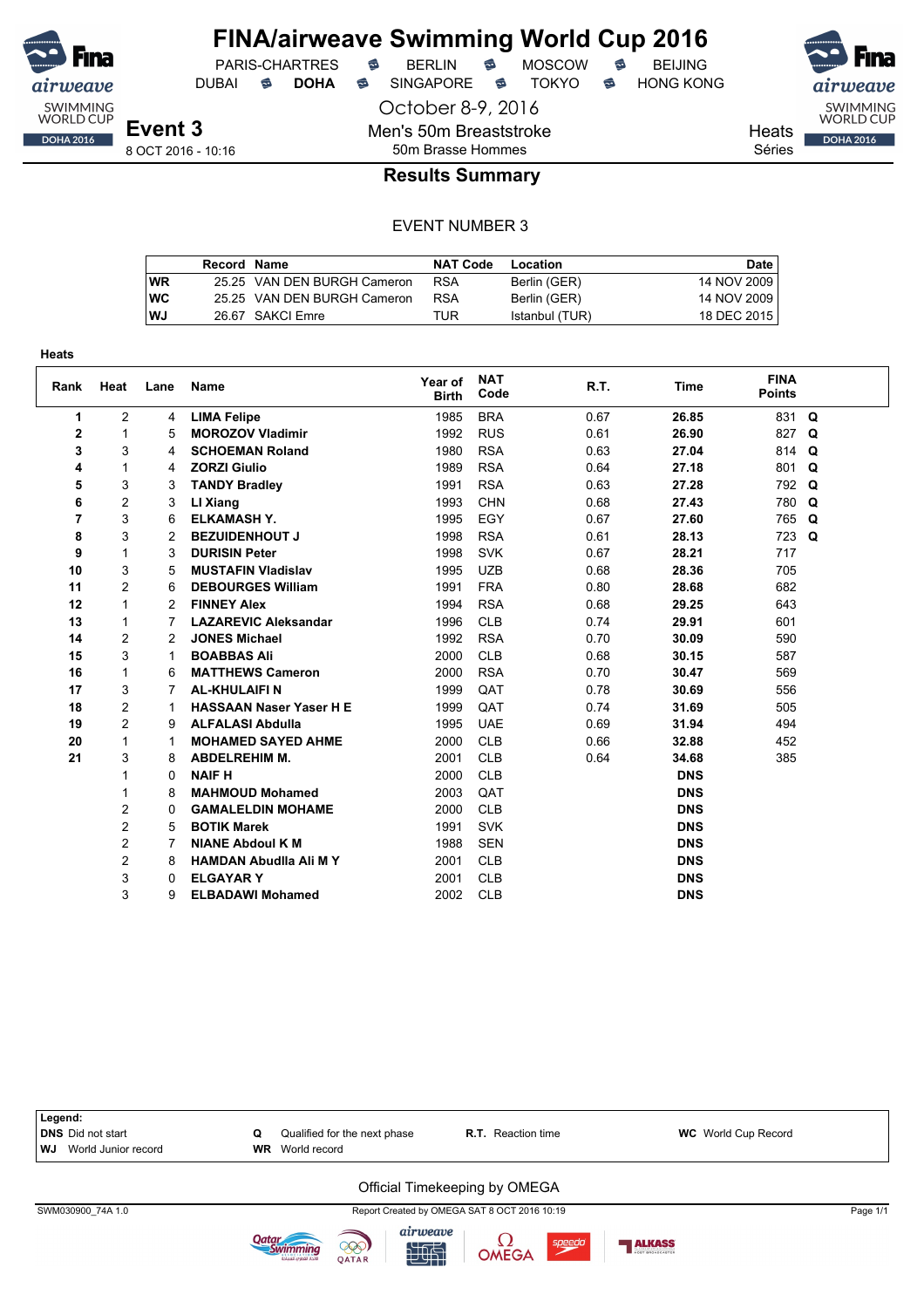

## **FINA/airweave Swimming World Cup 2016**

PARIS-CHARTRES **B** BERLIN **B** MOSCOW **B** BEIJING DUBAI **S DOHA S** SINGAPORE S TOKYO S HONG KONG

**Heats** 

SWIMMING<br>WORLD CUP **DOHA 2016** 

Séries

## 100m Brasse Femmes **Results Summary**

October 8-9, 2016

Women's 100m Breaststroke

|           | Record  | Split | Name                   | <b>NAT Code</b> | Location             | Date        |
|-----------|---------|-------|------------------------|-----------------|----------------------|-------------|
| WR.       | 1:02.36 | 29.46 | <b>MEILUTYTE Ruta</b>  | LTU             | Moscow (RUS)         | 12 OCT 2013 |
| l=WR      | 1:02.36 | 29.46 | <b>ATKINSON Alia</b>   | <b>JAM</b>      | Doha (QAT)           | 6 DEC 2014  |
| l=WR      | 1:02.36 | 29.33 | <b>ATKINSON Alia</b>   | <b>JAM</b>      | Paris-Chartres (FRA) | 26 AUG 2016 |
| ∣wc       | 1:02.36 | 29.56 | MEILUTYTE Ruta         | LTU             | Moscow (RUS)         | 12 OCT 2013 |
| l=WC      | 1:02.36 | 29.33 | <b>ATKINSON Alia</b>   | <b>JAM</b>      | Paris-Chartres (FRA) | 26 AUG 2016 |
| <b>WJ</b> | 1:02.36 |       | <b>WORLD BEST TIME</b> |                 | $---$                | 30 SEP 2016 |

| Rank         | Heat         | Lane          | Name                      | Year of<br>Birth | <b>NAT</b><br>Code | R.T. | 50m   | <b>Time</b>      | <b>FINA</b><br><b>Points</b> |  |
|--------------|--------------|---------------|---------------------------|------------------|--------------------|------|-------|------------------|------------------------------|--|
| 1            |              | 1             | <b>KANETO Rie</b>         | 1988             | <b>JPN</b>         | 0.74 | 31.63 | 1:06.11<br>34.48 | 839 Q                        |  |
| $\mathbf{2}$ | 1            | $5^{\circ}$   | <b>EFIMOVA Yuliya</b>     | 1992             | <b>RUS</b>         | 0.70 | 33.58 | 1:06.39<br>32.81 | 828 Q                        |  |
| 3            | 1            | $\mathcal{E}$ | <b>MEILI Katie</b>        | 1991             | <b>USA</b>         | 0.60 | 31.45 | 1:06.69<br>35.24 | 817 Q                        |  |
| 4            | 1            | 4             | <b>ATKINSON Alia</b>      | 1988             | <b>JAM</b>         | 0.70 | 32.07 | 1:06.74<br>34.67 | 815 $Q$                      |  |
| 5            | 1            | 6             | <b>LARSON Breeja</b>      | 1992             | <b>USA</b>         | 0.74 | 31.77 | 1:07.57<br>35.80 | 786 Q                        |  |
| 6            | 1            | $\mathcal{P}$ | <b>WALLACE Tessa</b>      | 1993             | <b>AUS</b>         | 0.69 | 31.97 | 1:07.66<br>35.69 | 782 Q                        |  |
| 7            | 1            |               | <b>PODMANIKOVA Andrea</b> | 1998             | <b>SVK</b>         | 0.70 | 32.86 | 1:08.99<br>36.13 | 738 Q                        |  |
| 8            | 1            | 8             | <b>ROBERTS Liz</b>        | 1988             | <b>USA</b>         | 0.71 | 32.75 | 1:09.14<br>36.39 | 733 Q                        |  |
| 9            | 1            | $\Omega$      | <b>DAUBA Camille</b>      | 1997             | <b>FRA</b>         | 0.70 | 33.23 | 1:09.68<br>36.45 | 716                          |  |
| 10           | $\mathbf{1}$ | 9             | <b>DE LANGE Caroux</b>    | 1999             | <b>RSA</b>         | 0.74 | 37.43 | 1:20.34<br>42.91 | 467                          |  |

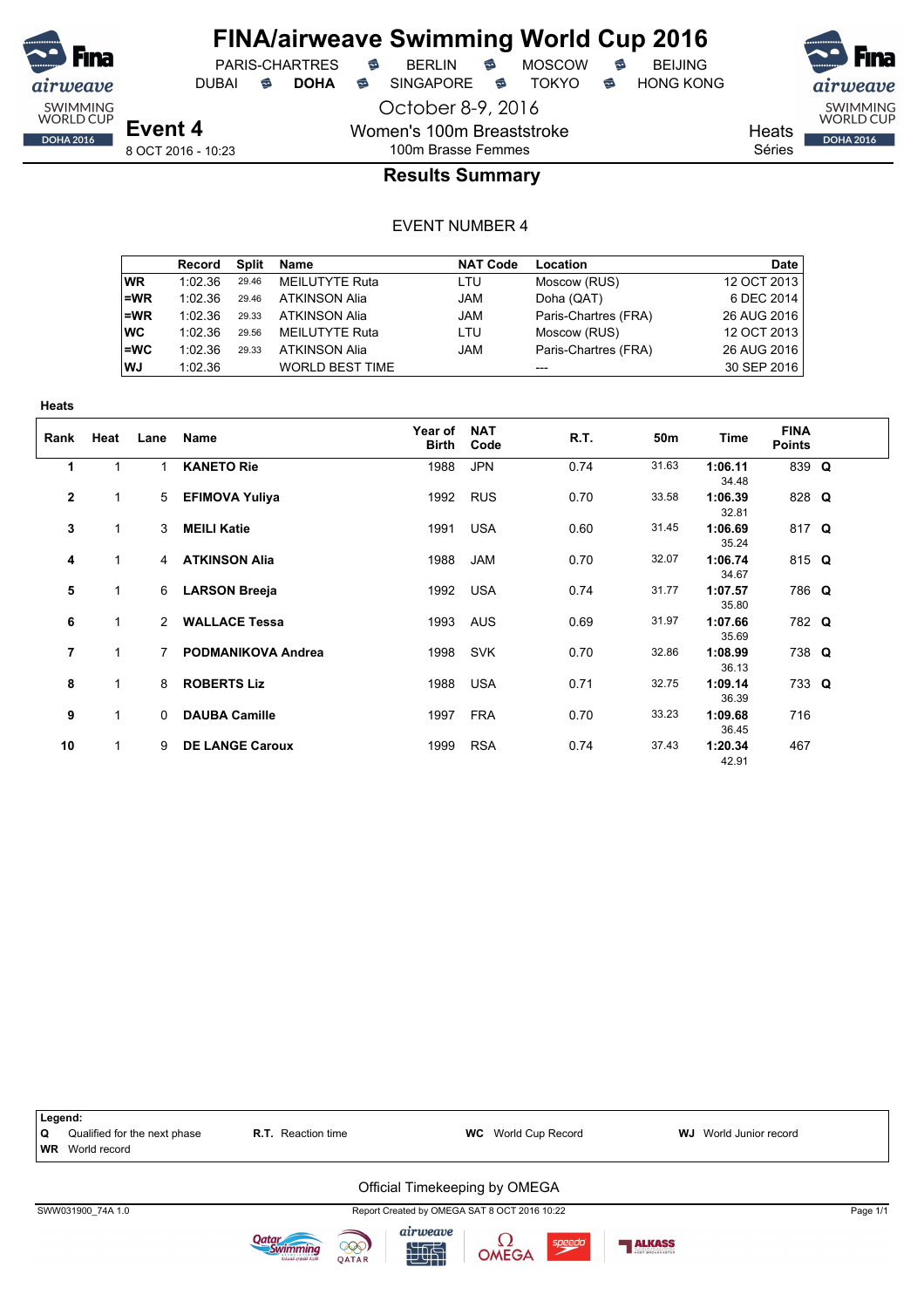

October 8-9, 2016 DUBAI **S DOHA S** SINGAPORE S TOKYO S HONG KONG

Heats Séries

SWIMMING<br>WORLD CUP **DOHA 2016** 

8 OCT 2016 - 10:27

### 100m Papillon Femmes **Results Summary**

Women's 100m Butterfly

#### EVENT NUMBER 5

|           | Record | Split | Name                   | <b>NAT Code</b> | Location    | Date        |
|-----------|--------|-------|------------------------|-----------------|-------------|-------------|
| WR        | 54 61  |       | 25.96 SJOESTROEM Sarah | <b>SWE</b>      | Doha (QAT)  | 7 DEC 2014  |
| <b>WC</b> | 55 30  | 26.16 | COUTTS Alicia          | AUS             | Tokyo (JPN) | 9 NOV 2013  |
| WJ        | 56.64  |       | <b>WORLD BEST TIME</b> |                 | ---         | 30 SEP 2016 |

| <b>Heats</b> |              |              |                                |                         |                    |      |       |                  |                              |  |
|--------------|--------------|--------------|--------------------------------|-------------------------|--------------------|------|-------|------------------|------------------------------|--|
| Rank         | Heat         | Lane         | Name                           | Year of<br><b>Birth</b> | <b>NAT</b><br>Code | R.T. | 50m   | Time             | <b>FINA</b><br><b>Points</b> |  |
| 1            | 1            | 4            | <b>OTTESEN Jeanette</b>        | 1987                    | <b>DEN</b>         | 0.66 | 27.18 | 59.28<br>32.10   | 781 Q                        |  |
| $\mathbf{2}$ | 1            | 6            | <b>HOSSZU Katinka</b>          | 1989                    | HUN                | 0.74 | 28.63 | 59.33<br>30.70   | 779 Q                        |  |
| 3            | 1            | 3            | <b>ELMSLIE Brittany</b>        |                         | 1994 AUS           | 0.70 | 27.82 | 59.85<br>32.03   | 759 Q                        |  |
| 4            | $\mathbf{1}$ | $5 -$        | <b>GROVES Madeline</b>         | 1995                    | AUS                | 0.72 | 28.27 | 1:00.03<br>31.76 | 752 Q                        |  |
| 5            | 1            | $\mathbf{7}$ | <b>CHAN Kin Lok</b>            | 1994                    | <b>HKG</b>         | 0.72 | 28.21 | 1:00.14<br>31.93 | 748 Q                        |  |
| 6            | 1            |              | 2 LOVTCOVA Natalia             |                         | 1988 RUS           | 0.78 | 28.21 | 1:00.21<br>32.00 | 746 Q                        |  |
| 7            | 1            | $\Omega$     | <b>TOH Nicholle</b>            | 2001                    | SIN                | 0.63 | 28.01 | 1:00.26<br>32.25 | 744 Q                        |  |
| 8            | $\mathbf{1}$ | 8            | <b>YANG Chang</b>              | 2001                    | <b>CHN</b>         | 0.71 | 29.60 | 1:03.62<br>34.02 | 632 Q                        |  |
| 9            | 1            | 9            | <b>GONZALEZ PINERO Daniela</b> | 2000                    | ARG                | 0.72 | 30.46 | 1:04.29<br>33.83 | 612                          |  |
|              |              |              | <b>KAJTAZ Amina</b>            | 1996                    | <b>BIH</b>         |      |       | <b>DNS</b>       |                              |  |



计时







speedo

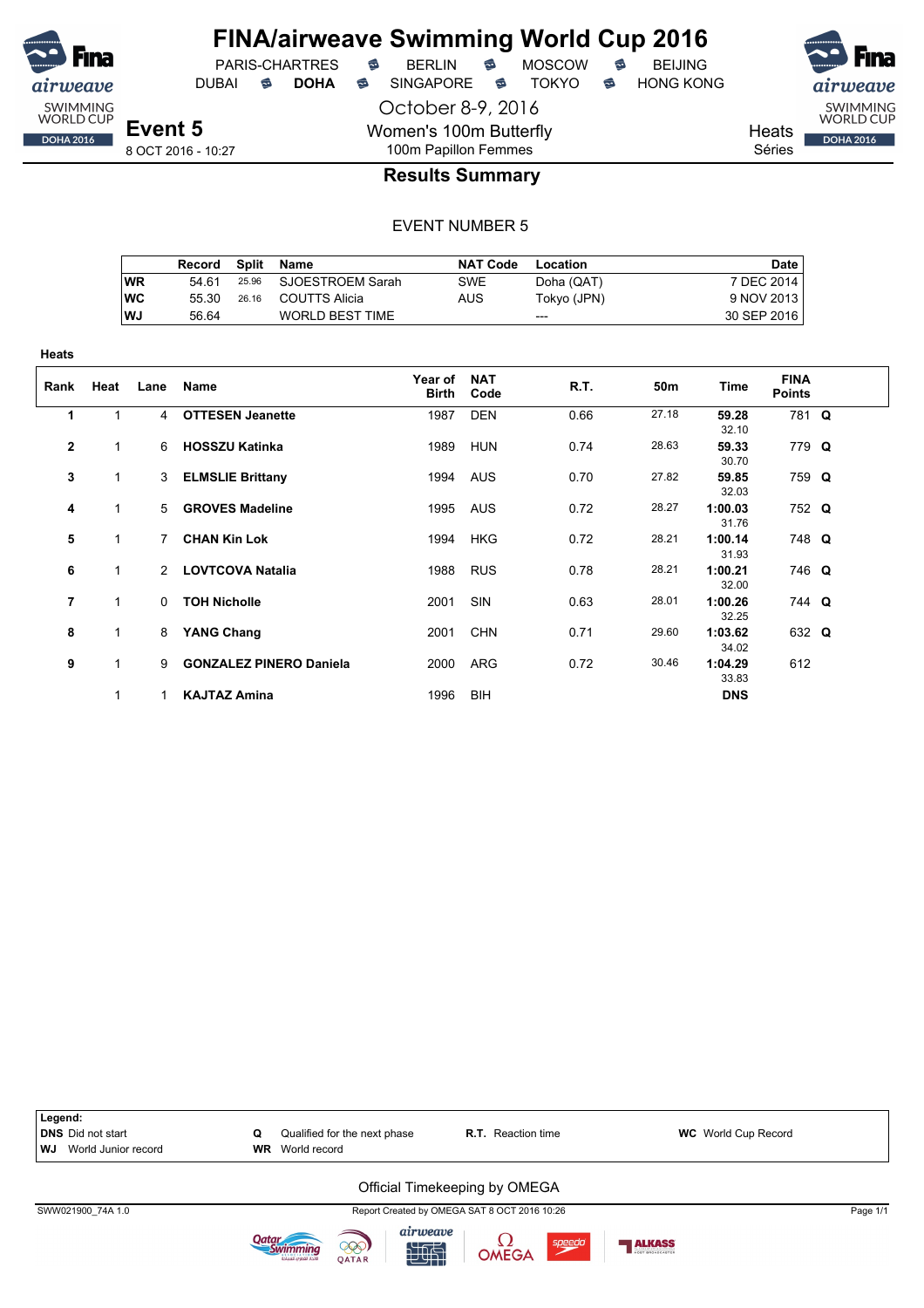

DUBAI **S DOHA S** SINGAPORE S TOKYO S HONG KONG



Heats Séries

8 OCT 2016 - 10:31

## 100m Dos Hommes **Results Summary**

October 8-9, 2016

Men's 100m Backstroke

#### EVENT NUMBER 6

|           | Record | Split | Name                   | <b>NAT Code</b> | Location           | Date        |
|-----------|--------|-------|------------------------|-----------------|--------------------|-------------|
| <b>WR</b> | 48.92  | 23.56 | <b>GREVERS Matthew</b> | USA             | Indianapolis (USA) | 12 DEC 2015 |
| <b>WC</b> | 49.29  | 23.27 | MARSHALL Peter         | USA             | Stockholm (SWE)    | 10 NOV 2009 |
| WJ        | 50.77  | 24.37 | <b>GLINTA Robert</b>   | ROU             | Netanya (ISR)      | 4 DEC 2015  |

| <b>Heats</b>   |                |                |                              |                         |                    |      |       |                  |                              |  |
|----------------|----------------|----------------|------------------------------|-------------------------|--------------------|------|-------|------------------|------------------------------|--|
| Rank           | Heat           | Lane           | <b>Name</b>                  | Year of<br><b>Birth</b> | <b>NAT</b><br>Code | R.T. | 50m   | Time             | <b>FINA</b><br><b>Points</b> |  |
| 1              | $\mathbf{1}$   | 5              | <b>KAWAMOTO Takeshi</b>      | 1995                    | <b>JPN</b>         | 0.58 | 25.17 | 52.83<br>27.66   | 793 Q                        |  |
| $\mathbf{2}$   | 1              | 4              | <b>SANKOVICH Pavel</b>       | 1990                    | <b>BLR</b>         | 0.58 | 25.69 | 53.62<br>27.93   | 759 Q                        |  |
| 3              | $\overline{2}$ | $\overline{4}$ | <b>DONETC Stanislav</b>      | 1983                    | <b>RUS</b>         | 0.68 | 26.59 | 54.01<br>27.42   | 743 Q                        |  |
| 4              | $\mathbf{2}$   | 5              | <b>HURLEY Bobby</b>          | 1988                    | <b>AUS</b>         | 0.59 | 26.16 | 54.19<br>28.03   | 735 Q                        |  |
| 5              | $\mathbf{1}$   | 3              | <b>ORTIZ-CANAVATE Miguel</b> | 1991                    | <b>ESP</b>         | 0.58 | 25.45 | 54.24<br>28.79   | 733 Q                        |  |
| 6              | $\overline{2}$ | 6              | <b>COELHO Jordan</b>         | 1992                    | <b>FRA</b>         | 0.57 | 26.03 | 54.35<br>28.32   | 729 Q                        |  |
| $\overline{7}$ | $\overline{2}$ | 3              | <b>PINZON GARCIA Omar</b>    | 1989                    | COL                | 0.55 | 26.22 | 54.62<br>28.40   | 718 Q                        |  |
| 8              | $\overline{2}$ | $\overline{2}$ | <b>LOW Malcolm</b>           | 1997                    | SIN                | 0.56 | 27.58 | 57.30<br>29.72   | 622 Q                        |  |
| 9              | 1              | 1.             | <b>NORTJE Dante</b>          | 2000                    | <b>RSA</b>         | 0.68 | 29.52 | 1:00.92<br>31.40 | 517                          |  |
| 10             | $\mathbf{2}$   | $7^{\circ}$    | <b>AL-OBAIDLY Abdulaziz</b>  | 2001                    | QAT                | 0.59 | 31.61 | 1:04.94<br>33.33 | 427                          |  |
| 11             | $\mathbf{1}$   | 2              | <b>MOHAMED Abdelrahman</b>   | 2001                    | QAT                | 0.69 | 31.28 | 1:05.85<br>34.57 | 410                          |  |
| 12             | $\overline{2}$ | 1              | <b>ABDULLA Sanad</b>         | 2002                    | <b>BRN</b>         | 0.57 | 32.56 | 1:08.38<br>35.82 | 366                          |  |
| 13             | 1              | 7              | <b>AL-OBAIDAN H</b>          | 2002                    | QAT                | 0.70 | 32.92 | 1:08.71<br>35.79 | 360                          |  |
|                | 1              | 6              | <b>KRAATZ Justin</b>         | 1992                    | <b>CLB</b>         |      |       | <b>DNS</b>       |                              |  |



计时

speedo

999

QATAR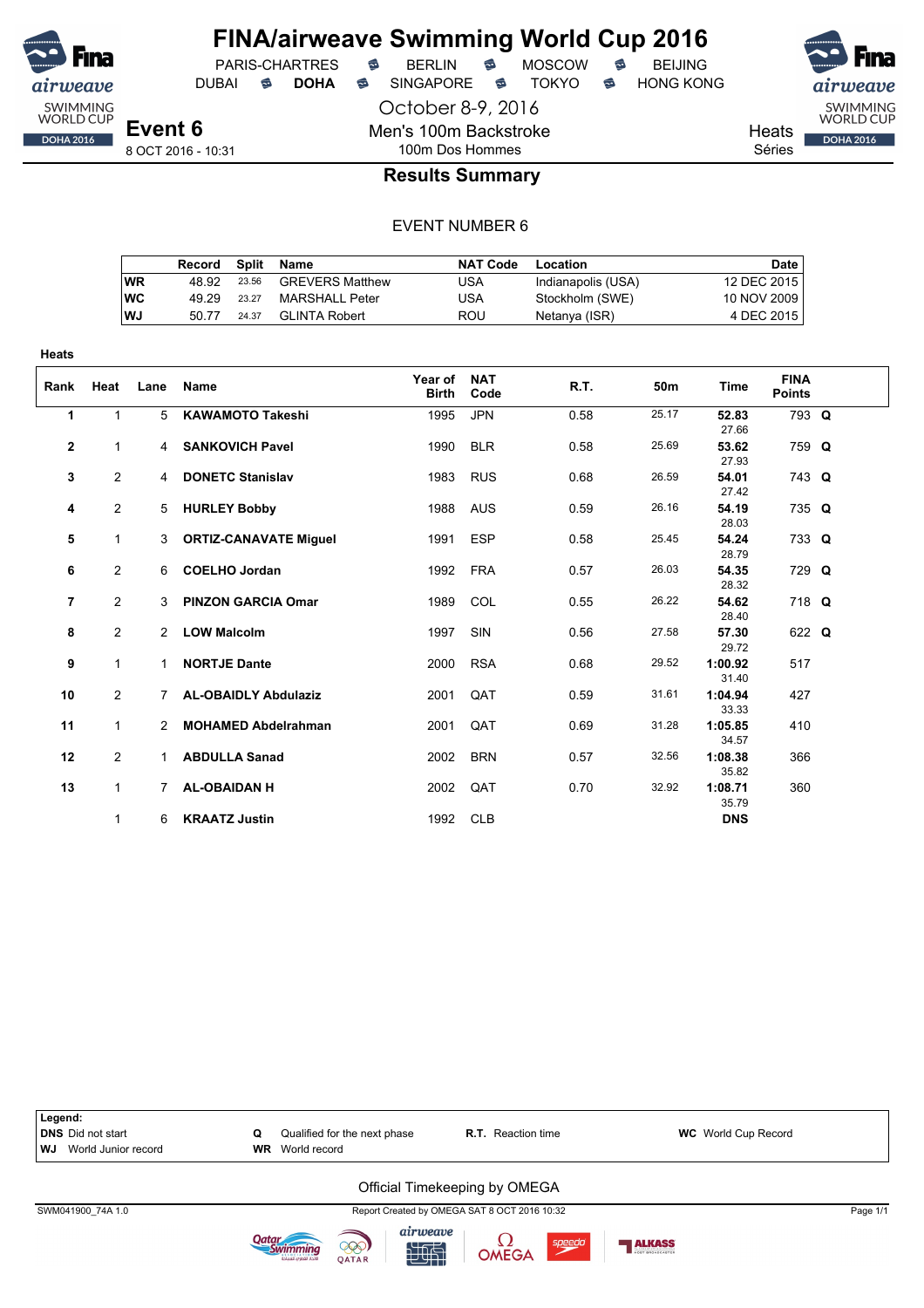

PARIS-CHARTRES **B** BERLIN **B** MOSCOW **B** BEIJING DUBAI **S DOHA S** SINGAPORE S TOKYO S HONG KONG

SWIMMING<br>WORLD CUP **DOHA 2016** 

Heats

Séries

### 50m Dos Femmes **Results Summary**

October 8-9, 2016

Women's 50m Backstroke

|           | Record Name |                       | <b>NAT Code</b> | Location        | Date        |
|-----------|-------------|-----------------------|-----------------|-----------------|-------------|
| <b>WR</b> |             | 25.67 MEDEIROS Etiene | <b>BRA</b>      | Doha (QAT)      | 7 DEC 2014  |
| <b>WC</b> |             | 25.82 ZHAO Jing       | CHN.            | Stockholm (SWE) | 10 NOV 2009 |
| WJ        |             | 26.13 WORLD BEST TIME |                 | $- - -$         | 30 SEP 2016 |

| <b>Heats</b>   |      |      |                             |                         |                    |      |             |                              |  |
|----------------|------|------|-----------------------------|-------------------------|--------------------|------|-------------|------------------------------|--|
| Rank           | Heat | Lane | Name                        | Year of<br><b>Birth</b> | <b>NAT</b><br>Code | R.T. | <b>Time</b> | <b>FINA</b><br><b>Points</b> |  |
|                |      | 3    | <b>ZEVINA Daryna</b>        | 1994                    | <b>UKR</b>         | 0.67 | 27.31       | 830 Q                        |  |
| $\overline{2}$ |      | 4    | <b>HOSSZU Katinka</b>       | 1989                    | <b>HUN</b>         | 0.61 | 28.23       | 751 Q                        |  |
| 3              |      | 6.   | <b>ATKINSON Alia</b>        | 1988                    | <b>JAM</b>         | 0.72 | 28.32       | 744 Q                        |  |
| 4              |      | 5    | <b>CHENG Haihua</b>         | 1997                    | <b>CHN</b>         | 0.62 | 28.85       | 704 Q                        |  |
| 5              |      |      | <b>TOMANOVA Barbora</b>     | 2001                    | <b>SVK</b>         | 0.60 | 28.98       | 694 Q                        |  |
| 6              |      |      | <b>GHEORGHIU Camille</b>    | 1996                    | <b>FRA</b>         | 0.62 | 29.34       | 669 Q                        |  |
| 7              |      | 8    | <b>NIKITINA Gabriela</b>    | 1994                    | LAT                | 0.68 | 29.88       | 634 Q                        |  |
| 8              |      |      | <b>LIEW Li-Shan Chantal</b> | 1998                    | SIN                | 0.58 | 30.20       | 614 Q                        |  |
| 9              |      | O.   | <b>LABUSCHAGNE Samantha</b> | 1999                    | <b>RSA</b>         | 0.61 | 30.26       | 610                          |  |
| 10             |      | 9    | <b>ALARAYEDH M.</b>         | 2004                    | <b>BRN</b>         | 0.61 | 42.60       | 218                          |  |

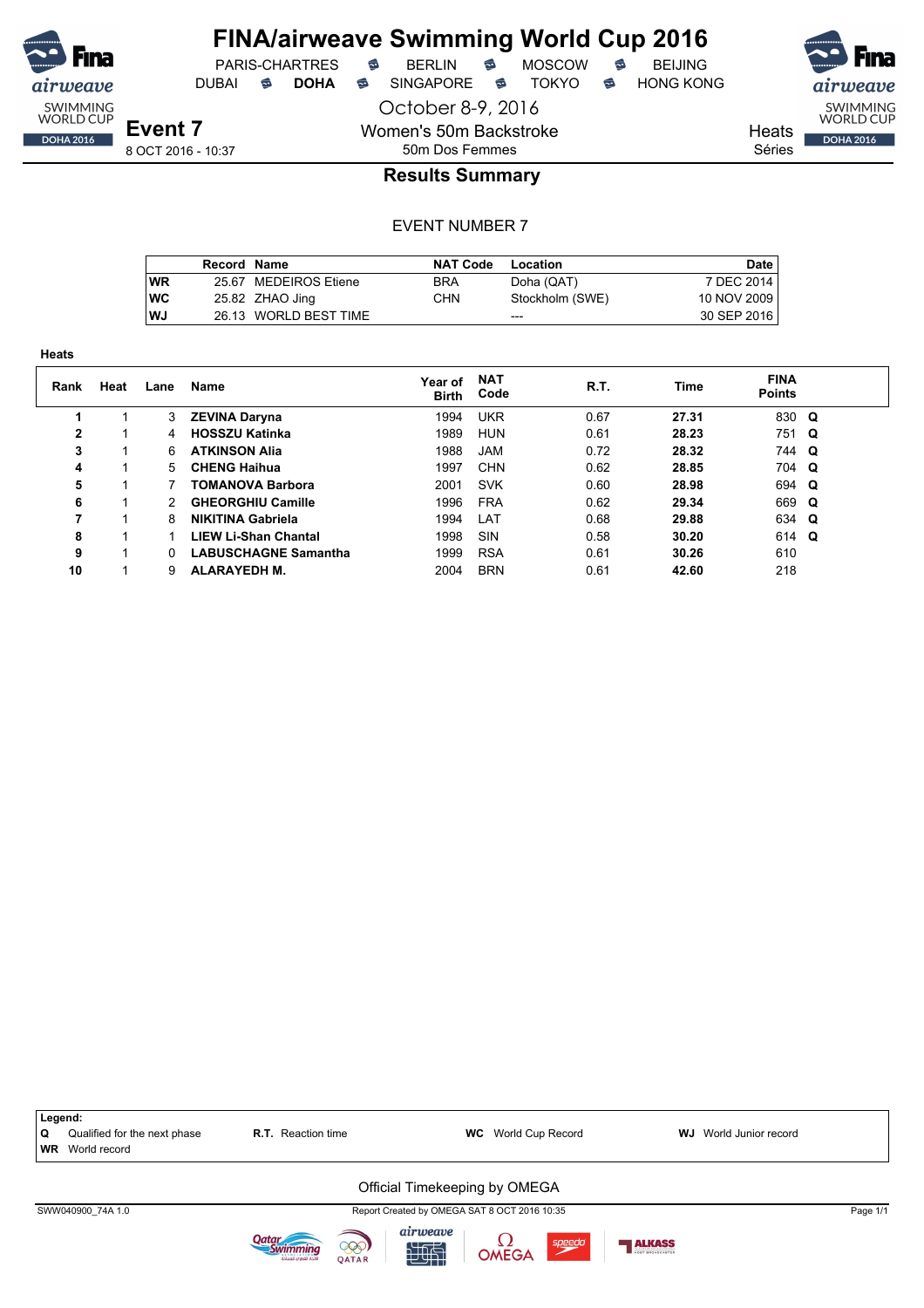

## **FINA/airweave Swimming World Cup 2016** PARIS-CHARTRES **B** BERLIN **B** MOSCOW **B** BEIJING

DUBAI **S DOHA S** SINGAPORE S TOKYO S HONG KONG

October 8-9, 2016 Men's 400m Freestyle 400m Nage Libre Hommes





**Heats** Séries

8 OCT 2016 - 10:40

#### **Results Summary**

#### EVENT NUMBER 10

|           | Record  |       | Splits  |         | Name                   | <b>NAT Code</b> | Location     | Date        |
|-----------|---------|-------|---------|---------|------------------------|-----------------|--------------|-------------|
| <b>WR</b> | 3:32.25 | 50.80 | 1:44.73 | 2:38.85 | <b>AGNEL Yannick</b>   | FRA             | Angers (FRA) | 15 NOV 2012 |
| <b>WC</b> | 3:32.77 | 52.62 | 1:46.68 | 2:40.65 | BIEDERMANN Paul        | GER             | Berlin (GER) | 14 NOV 2009 |
| WJ        | 3:39.48 |       |         |         | <b>WORLD BEST TIME</b> |                 | $---$        | 30 SEP 2016 |

| Rank Heat Lane Name      |                                                                                                                                                                       |       | Year of NAT<br>Birth Code                                                                                                                                                       |                               | <b>FINA</b><br>R.T. Time Points                        |  |
|--------------------------|-----------------------------------------------------------------------------------------------------------------------------------------------------------------------|-------|---------------------------------------------------------------------------------------------------------------------------------------------------------------------------------|-------------------------------|--------------------------------------------------------|--|
|                          | 1 2 3 GYURTA Gergely<br>29.14<br>29.16                                                                                                                                |       | 1991 HUN<br>29.15 29.39 29.55                                                                                                                                                   | 350m 3:22.77<br>$29.58$ 29.08 | $0.70$ 3:51.85 767 Q                                   |  |
|                          | 29.13 29.89                                                                                                                                                           | 30.32 | 2 1 4 BROWN Myles<br>50m 27.27 100m 56.40 150m 1:26.29 200m 1:56.61 250m 2:26.92 300m 2:56.96<br>30.31 30.04                                                                    | 350m 3:25.86<br>28.90         | $0.69$ 3:53.80 748 Q<br>27.94                          |  |
| $3 \quad 1$<br>50m 26.97 | 5 ZELLMANN Poul<br>29.18<br>29.92                                                                                                                                     | 30.39 | 1995 GER<br>1000 ULTV<br>100m 56.15 150m 1:26.07 200m 1:56.46 250m 2:26.67 300m 2:56.92<br>30.21 30.25                                                                          | 350m 3:26.16<br>29.24         | 0.71 3:55.25<br>734 Q<br>29.09                         |  |
|                          | 4 2 4 GUY James<br>50m 27.15 100m 57.18 150m 1:27.35 200m 1:57.53 250m 2:27.76 300m 2:58.10                                                                           |       |                                                                                                                                                                                 | 350m 3:29.59                  | $0.66$ 3:58.01<br>709 Q                                |  |
| $5 \t 2$                 | 50m 26.81 100m 55.86<br>29.76<br>29.05                                                                                                                                | 30.10 | 30.23 30.34 31.49 28.42<br>1999 CZE 0.72 3:58.27<br>1999 CZE<br>1999 CZE<br>1999 CZE<br>1999 CZE<br>1999 CZE<br>1999 CZE<br>1999 CZE<br>1999 CZE<br>30.18<br>30.76              | 350m 3:27.70<br>31.04         | 706 Q<br>30.57                                         |  |
| 50m 27.54                | 30.25                                                                                                                                                                 |       | 6 2 5 HURLEY Bobby<br>50m 27.54 100m 57.79 150m 1:28.39 200m 1:58.81 250m 2:29.31 300m 2:59.85<br>30.60 30.42 30.50 30.54                                                       | 350m 3:30.38<br>30.53 29.09   | 0.72 3:59.47<br>696 Q                                  |  |
| $7 \quad 1 \quad$        | 3 BRANDT Moritz<br>30.58 31.07 30.91                                                                                                                                  |       | <b>1998</b> GER<br>50m 28.27 100m 58.85 150m 1:29.92 200m 2:00.83 250m 2:31.83 300m 3:03.19<br>31.00 31.36                                                                      | 350m 3:33.83<br>30.64         | 0.71 4:04.21<br>656 Q<br>30.38                         |  |
|                          | 30.59                                                                                                                                                                 |       | 1997 RSA<br>8 1 6 SMIT Marco<br>50m 28.32 100m 58.91 150m 1:30.06 200m 2:01.38 250m 2:33.19 300m 3:04.33<br>31.15 31.32 31.81 31.14                                             | 350m 3:35.68<br>31.35 30.86   | 0.74 4:06.54<br>638 Q                                  |  |
|                          | 9 2 2 ABOUGHAZALA A 2000 QAT<br>50m 29.56 100m 1:01.97 150m 1:36.39 200m 2:11.05 250m 2:45.61 300m 3:20.23                                                            |       |                                                                                                                                                                                 | 350m 3:55.06                  | $0.73$ 4:28.80<br>492                                  |  |
|                          | 32.41 34.42 34.66 34.56 34.62<br><b>10</b> 2 1 DARAJ Abdulaziz 2001 BRN 300m 31.11 100m 1:05.93 150m 1:41.94 200m 2:18.04 250m 2:52.81 300m 3:29.23<br>36.01<br>34.82 | 36.10 | 34.77<br>36.42                                                                                                                                                                  | 350m 4:05.26<br>36.03         | $34.83$ $33.74$<br>0.70 <b>4:38.82</b><br>441<br>33.56 |  |
|                          | 11 2 7 ABDULLA M S Mesalam 2001 QAT<br>50m 30.89 100m 1:06.06<br>35.17                                                                                                |       | 150m 1:42.39   200m 2:18.92   250m 2:55.60   300m 3:32.64<br>36.33 36.53 36.68 37.04                                                                                            | 350m 4:09.62                  | 0.68 4:45.66<br>410                                    |  |
|                          | 12 1 2 ISMAIL Farooq<br>36.61<br>35.55                                                                                                                                | 37.08 | 36.68 37.04 36.98 36.04<br>1991 UAE 0.74 4:47.26<br>50m 32.19    100m 1:07.74    150m 1:44.35    200m 2:21.43    250m 2:57.51    300m 3:33.95    350m 4:10.86<br>36.08<br>36.44 | 36.91                         | 403<br>36.40                                           |  |
| $\mathbf{1}$             | 7 MOHAMED Youssef                                                                                                                                                     |       | 2002 QAT                                                                                                                                                                        |                               | <b>DNS</b>                                             |  |



计时

speedo

999

QATAR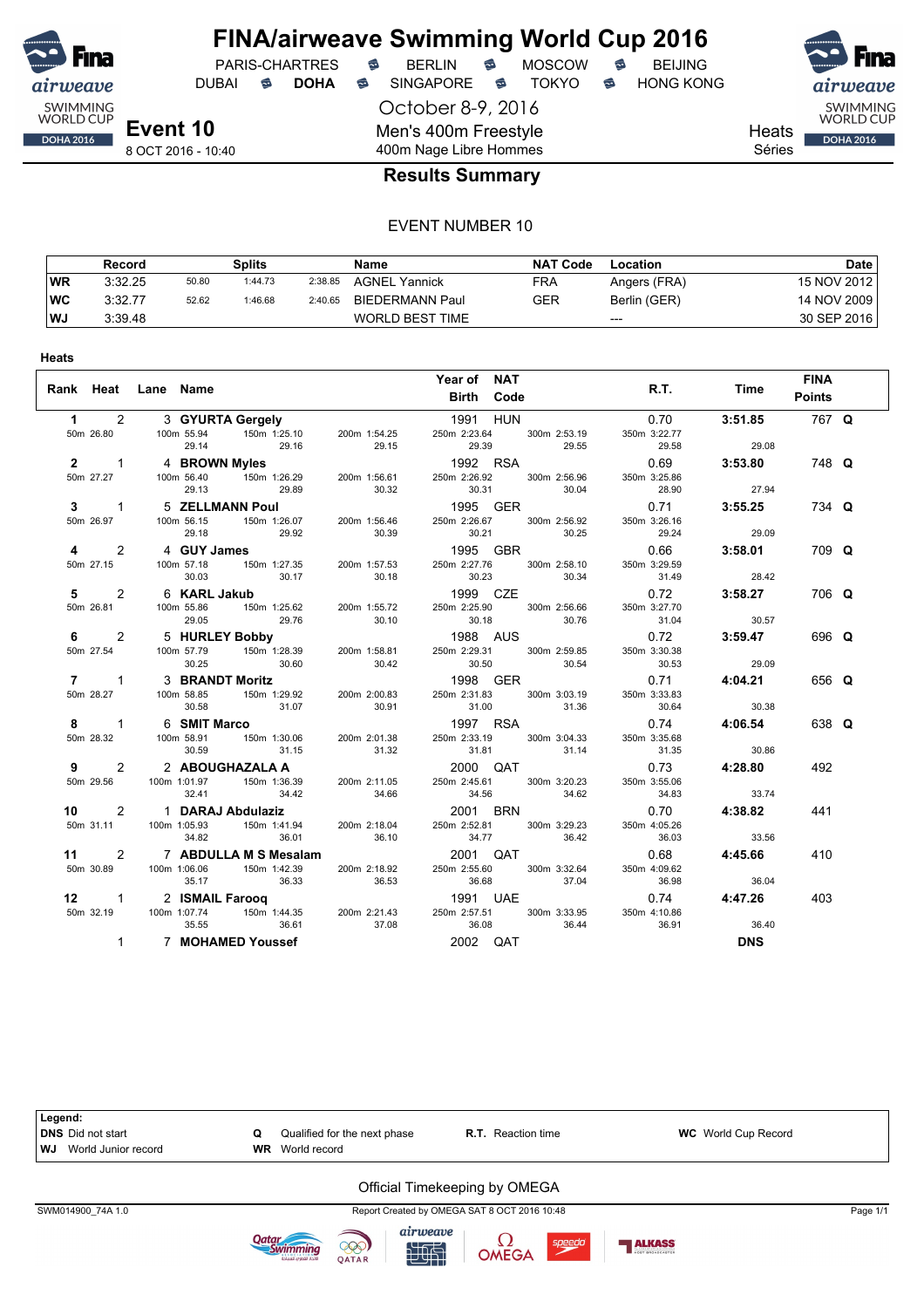

## **FINA/airweave Swimming World Cup 2016**

October 8-9, 2016

Women's 50m Freestyle

DUBAI **S DOHA S** SINGAPORE S TOKYO S HONG KONG

PARIS-CHARTRES **B** BERLIN **B** MOSCOW **B** BEIJING



Heats Séries

8 OCT 2016 - 10:53

## 50m Nage Libre Femmes **Results Summary**

|           | <b>Record Name</b> |                           | <b>NAT Code</b> | Location           | Date I      |
|-----------|--------------------|---------------------------|-----------------|--------------------|-------------|
| <b>WR</b> |                    | 23.24 KROMOWIDJOJO Ranomi | NED.            | Eindhoven (NED)    | 7 AUG 2013  |
| $=WR$     |                    | 23.24 KROMOWIDJOJO Ranomi | <b>NED</b>      | Indianapolis (USA) | 12 DEC 2015 |
| <b>WC</b> |                    | 23.24 KROMOWIDJOJO Ranomi | <b>NED</b>      | Eindhoven (NED)    | 7 AUG 2013  |
| <b>WJ</b> |                    | 24.00 ZHU Menghui         | <b>CHN</b>      | Beijing (CHN)      | 30 SEP 2016 |

| пеаιэ          |                |      |                                |                         |                    |      |             |                              |   |
|----------------|----------------|------|--------------------------------|-------------------------|--------------------|------|-------------|------------------------------|---|
| Rank           | Heat           | Lane | Name                           | Year of<br><b>Birth</b> | <b>NAT</b><br>Code | R.T. | <b>Time</b> | <b>FINA</b><br><b>Points</b> |   |
| 1              | $\overline{c}$ | 4    | <b>OTTESEN Jeanette</b>        | 1987                    | <b>DEN</b>         | 0.65 | 24.87       | 815                          | Q |
| $\overline{2}$ | 1              | 5    | <b>ELMSLIE Brittany</b>        | 1994                    | <b>AUS</b>         | 0.70 | 25.10       | 793                          | Q |
| 3              | 1              | 4    | <b>LOVTCOVA Natalia</b>        | 1988                    | <b>RUS</b>         | 0.75 | 25.24       | 780                          | Q |
| 4              | 1              | 3    | <b>MEILI Katie</b>             | 1991                    | <b>USA</b>         | 0.60 | 25.38       | 767                          | Q |
| 5              | 2              | 3    | <b>HOSSZU Katinka</b>          | 1989                    | <b>HUN</b>         | 0.70 | 25.46       | 760                          | Q |
| 6              | 1              | 6    | <b>WALLACE Tessa</b>           | 1993                    | <b>AUS</b>         | 0.66 | 25.56       | 751                          | Q |
| 7              | $\overline{2}$ | 5    | <b>GROVES Madeline</b>         | 1995                    | <b>AUS</b>         | 0.73 | 25.64       | 744                          | Q |
| 8              | $\overline{2}$ | 6    | <b>ATKINSON Alia</b>           | 1988                    | <b>JAM</b>         | 0.69 | 25.65       | 743                          | Q |
| 9              | 1              | 2    | <b>NIKITINA Gabriela</b>       | 1994                    | LAT                | 0.70 | 26.11       | 705                          |   |
| 10             | $\overline{c}$ | 2    | <b>GHEORGHIU Camille</b>       | 1996                    | <b>FRA</b>         | 0.70 | 26.13       | 703                          |   |
| 11             | 2              |      | <b>LARSON Breeja</b>           | 1992                    | <b>USA</b>         | 0.74 | 26.61       | 666                          |   |
| 12             | 1              | 7    | TOMANOVA Barbora               | 2001                    | <b>SVK</b>         | 0.73 | 26.62       | 665                          |   |
| 13             | 1              | 1    | <b>TOH Nicholle</b>            | 2001                    | <b>SIN</b>         | 0.62 | 26.66       | 662                          |   |
| 14             | 2              | 1    | <b>DAUBA Camille</b>           | 1997                    | <b>FRA</b>         | 0.69 | 26.91       | 644                          |   |
| 15             | $\overline{2}$ | 0    | <b>LABUSCHAGNE Samantha</b>    | 1999                    | <b>RSA</b>         | 0.68 | 26.97       | 639                          |   |
| 16             | 1              | 8    | <b>GONZALEZ PINERO Daniela</b> | 2000                    | <b>ARG</b>         | 0.76 | 27.55       | 600                          |   |
| 17             | 2              | 8    | <b>FALZON YOUNG Francesca</b>  | 2001                    | <b>MLT</b>         | 0.72 | 28.28       | 554                          |   |
| 18             | 1              | 0    | <b>PERA Bianca</b>             | 1999                    | <b>RSA</b>         | 0.76 | 30.01       | 464                          |   |
| 19             | 2              | 9    | <b>ARAKJI Nada</b>             | 1994                    | QAT                | 0.77 | 30.83       | 428                          |   |
| 20             | 1              | 9    | <b>ALARAYEDH M.</b>            | 2004                    | <b>BRN</b>         | 0.57 | 35.49       | 280                          |   |

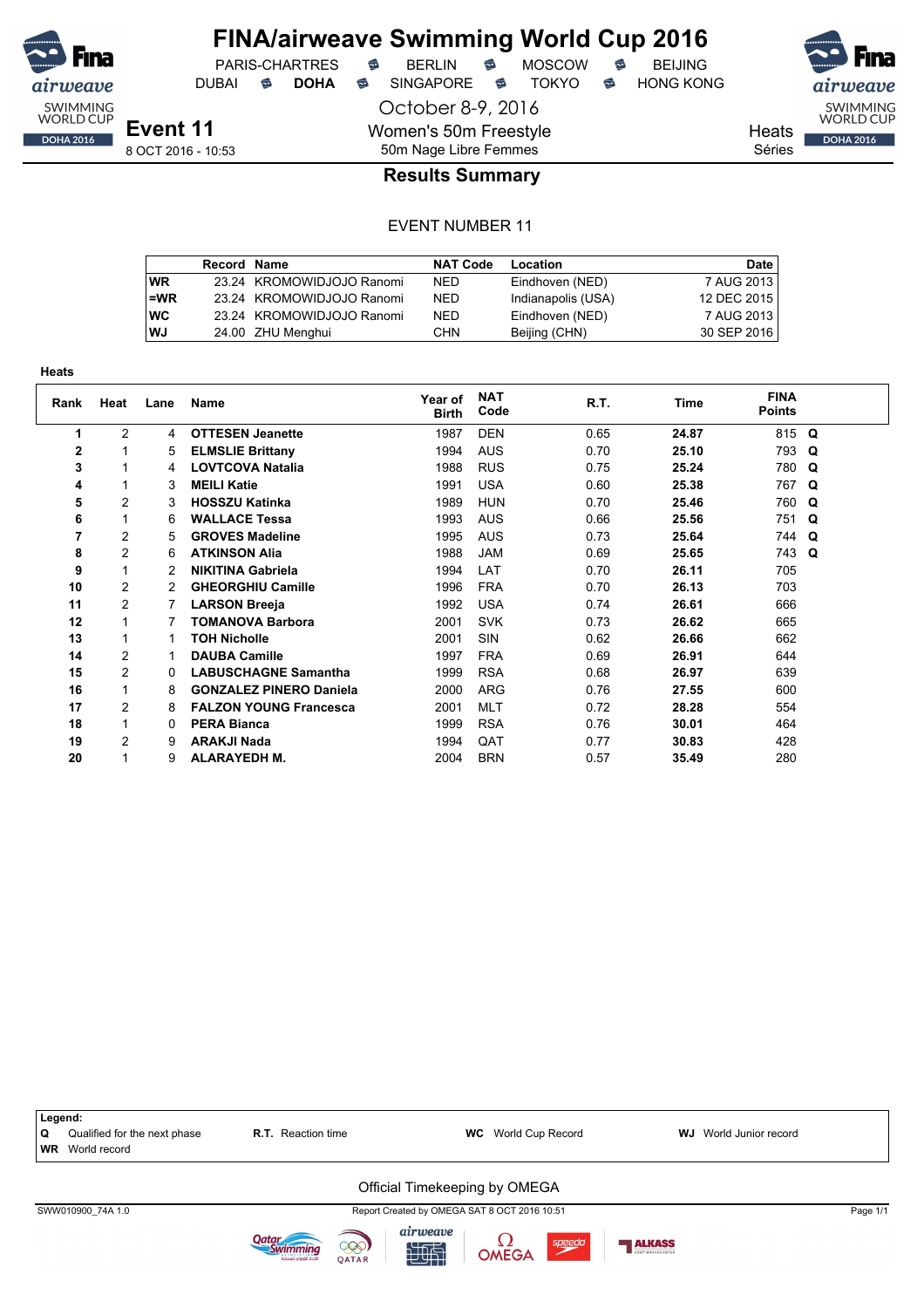

## **FINA/airweave Swimming World Cup 2016**

DUBAI **S DOHA S** SINGAPORE S TOKYO S HONG KONG

PARIS-CHARTRES **B** BERLIN **B** MOSCOW **B** BEIJING

SWIMMING<br>WORLD CUP

**DOHA 2016** 

Heats

Séries

8 OCT 2016 - 10:58

## 200m Brasse Hommes **Results Summary**

October 8-9, 2016

Men's 200m Breaststroke

|           | Record  |       | Splits |         | Name                 | <b>NAT Code</b> | Location    | <b>Date</b> |
|-----------|---------|-------|--------|---------|----------------------|-----------------|-------------|-------------|
| WR        | 2:00.48 | 27.75 | 58.75  | 1:29.64 | <b>GYURTA Daniel</b> | <b>HUN</b>      | Dubai (UAE) | 31 AUG 2014 |
| <b>WC</b> | 2:00.48 | 27.75 | 58.75  | 1:29.64 | <b>GYURTA Daniel</b> | <b>HUN</b>      | Dubai (UAE) | 31 AUG 2014 |
| WJ        | 2:03.23 |       |        |         | WORLD BEST TIME      |                 | $---$       | 30 SEP 2016 |

| πισαισ       |      |      |                           |                         |                    |      |       |                  |                  |                  |                              |
|--------------|------|------|---------------------------|-------------------------|--------------------|------|-------|------------------|------------------|------------------|------------------------------|
| Rank         | Heat | Lane | Name                      | Year of<br><b>Birth</b> | <b>NAT</b><br>Code | R.T. | 50m   | 100m             | 150m             | Time             | <b>FINA</b><br><b>Points</b> |
| 1            | 1    |      | 2 ELKAMASH Y.             | 1995                    | EGY                | 0.68 | 31.22 | 1:05.98<br>34.76 | 1:40.48<br>34.50 | 2:15.50<br>35.02 | 702 Q                        |
| $\mathbf{2}$ | 1    |      | 6 SETO Daiya              | 1994                    | <b>JPN</b>         | 0.63 | 30.90 | 1:05.05<br>34.15 | 1:40.18<br>35.13 | 2:15.60<br>35.42 | 701 Q                        |
| 3            | 1    |      | 5 PRENOT Josh             | 1993                    | <b>USA</b>         | 0.71 | 30.63 | 1:05.29<br>34.66 | 1:40.65<br>35.36 | 2:15.89<br>35.24 | 696 Q                        |
| 4            | 1    |      | 3 WANG Boyu               | 1998                    | <b>CHN</b>         | 0.70 | 30.41 | 1:05.62<br>35.21 | 1:41.34<br>35.72 | 2:17.04<br>35.70 | 679 Q                        |
| 5            | 1    |      | 4 KOCH Marco              | 1990                    | <b>GER</b>         | 0.74 | 30.93 | 1:06.64<br>35.71 | 1:42.73<br>36.09 | 2:18.74<br>36.01 | 654 Q                        |
| 6            | 1    |      | 1 JONES Michael           | 1992                    | <b>RSA</b>         | 0.73 | 31.88 | 1:07.27<br>35.39 | 1:43.16<br>35.89 | 2:20.61<br>37.45 | 629 Q                        |
| 7            | 1    |      | 7 DURISIN Peter           | 1998                    | <b>SVK</b>         | 0.69 | 32.91 | 1:10.67<br>37.76 | 1:48.63<br>37.96 | 2:24.78<br>36.15 | 576 Q                        |
| 8            | 1    |      | 8 BEZUIDENHOUT J          | 1998                    | <b>RSA</b>         | 0.63 | 33.11 | 1:10.97<br>37.86 | 1:48.85<br>37.88 | 2:25.48<br>36.63 | 567 Q                        |
| 9            | 1    |      | 0 HASSAAN Naser Yaser H E | 1999                    | QAT                | 0.75 | 35.80 | 1:16.79<br>40.99 | 1:58.73<br>41.94 | 2:39.47<br>40.74 | 431                          |

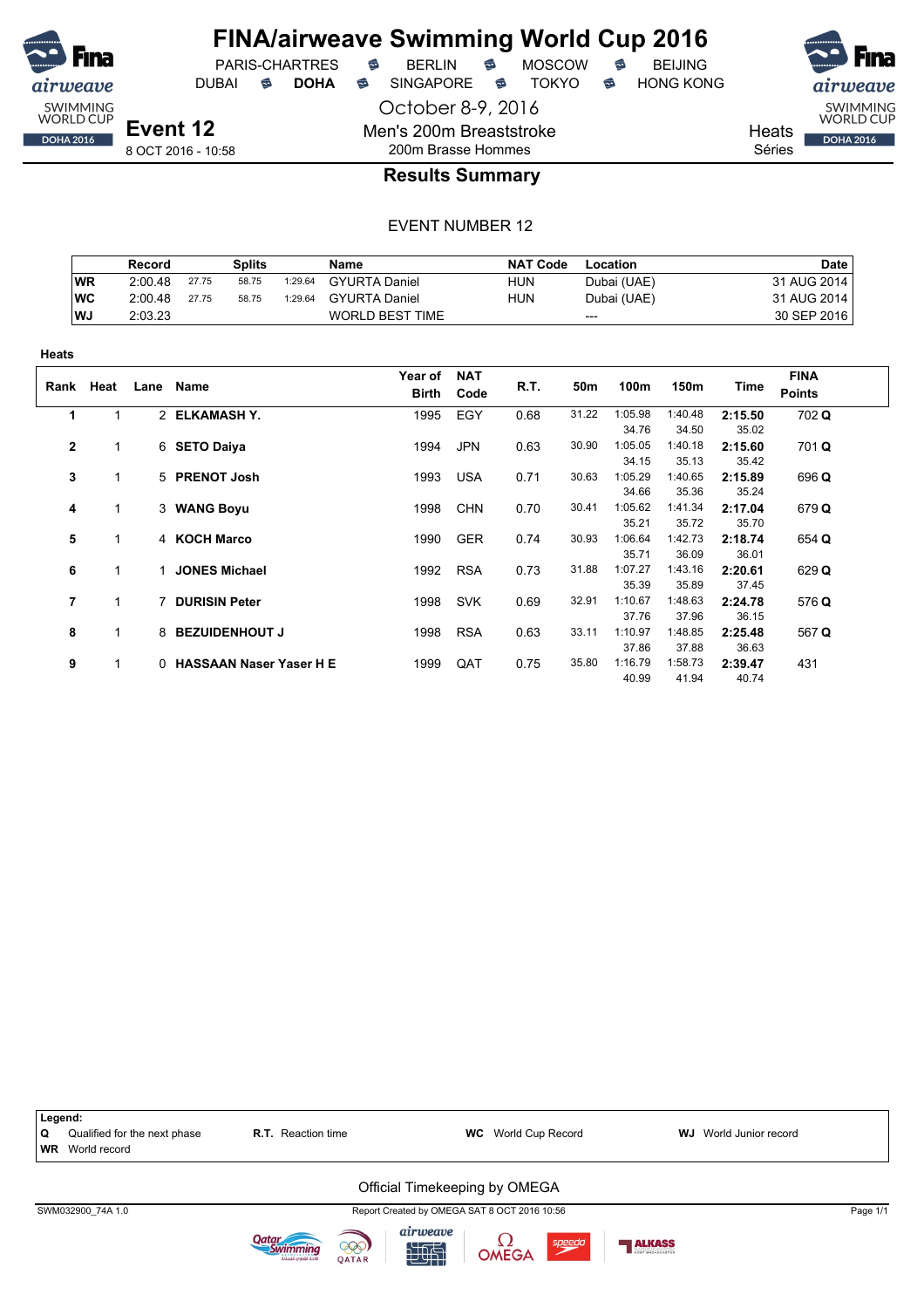

## **FINA/airweave Swimming World Cup 2016**

PARIS-CHARTRES **B** BERLIN **B** MOSCOW **B** BEIJING DUBAI **S DOHA S** SINGAPORE S TOKYO S HONG KONG

SWIMMING<br>WORLD CUP

**DOHA 2016** 

Heats Séries

8 OCT 2016 - 11:04

### 100m 4-Nages Hommes **Results Summary**

October 8-9, 2016

Men's 100m Individual Medley

#### EVENT NUMBER 13

|           | Record |       | Split Name             | <b>NAT Code</b> | Location     | Date        |
|-----------|--------|-------|------------------------|-----------------|--------------|-------------|
| WR        | 50.30  | 22.77 | MOROZOV Vladimir       | <b>RUS</b>      | Berlin (GER) | 30 AUG 2016 |
| <b>WC</b> | 50.30  | 22.77 | MOROZOV Vladimir       | <b>RUS</b>      | Berlin (GER) | 30 AUG 2016 |
| <b>WJ</b> | 51.93  |       | <b>WORLD BEST TIME</b> |                 | ---          | 30 SEP 2016 |

| Rank           | Heat                             | Lane         | Name                                              | Year of<br><b>Birth</b> | <b>NAT</b><br>Code | R.T.         | 50m            | Time                        | <b>FINA</b><br><b>Points</b> |  |
|----------------|----------------------------------|--------------|---------------------------------------------------|-------------------------|--------------------|--------------|----------------|-----------------------------|------------------------------|--|
| $\mathbf{1}$   | $\overline{2}$                   | 4            | <b>MOROZOV Vladimir</b>                           | 1992                    | <b>RUS</b>         | 0.67         | 24.70          | 54.92<br>30.22              | 784 Q                        |  |
| $\mathbf{2}$   | $\overline{2}$                   | 5            | <b>SANKOVICH Pavel</b>                            | 1990                    | <b>BLR</b>         | 0.67         | 25.15          | 55.51<br>30.36              | 760 Q                        |  |
| 3              | $\mathbf{1}$                     | 5            | <b>PINZON GARCIA Omar</b>                         | 1989                    | COL                | 0.60         | 25.39          | 55.93<br>30.54              | 743 Q                        |  |
| 4              | $\mathbf{1}$                     | 6            | <b>HALAS Adam</b>                                 | 1998                    | <b>SVK</b>         | 0.72         | 25.99          | 56.12<br>30.13              | 735 Q                        |  |
| 5              | $\mathbf{1}$                     | 4            | <b>HEINTZ Philip</b>                              | 1991                    | <b>GER</b>         | 0.72         | 25.47          | 56.33<br>30.86              | 727 Q                        |  |
| 6              | $\overline{2}$                   | 3            | <b>SETO Daiya</b>                                 | 1994                    | <b>JPN</b>         | 0.63         | 25.86          | 57.09<br>31.23              | 698 Q                        |  |
| $\overline{7}$ | $\mathbf{1}$                     | 3            | <b>MRABET Taki</b>                                | 1989                    | <b>CLB</b>         | 0.70         | 26.54          | 57.35<br>30.81              | 689 Q                        |  |
| 8              | $\mathbf{1}$                     | 8            | <b>LAZAREVIC Aleksandar</b>                       | 1996                    | <b>CLB</b>         | 0.72         | 26.59          | 58.74<br>32.15              | 641 Q                        |  |
| 9              | $\mathbf{1}$                     | $\mathbf{2}$ | <b>MATTHEWS Cameron</b>                           | 2000                    | <b>RSA</b>         | 0.71         | 27.91          | 59.53<br>31.62              | 616                          |  |
| 10             | $\overline{2}$                   | 6            | <b>NG Chun Nam Derick</b>                         | 1994                    | <b>HKG</b>         | 0.67         | 27.33<br>28.08 | 1:00.02<br>32.69            | 601                          |  |
| 11             | $\overline{2}$                   | 8            | <b>FINNEY Alex</b>                                | 1994                    | <b>RSA</b>         | 0.69         | 26.81          | 1:00.31<br>32.23            | 592                          |  |
| 12             | $\overline{2}$<br>$\overline{2}$ |              | 2 AL-KHULAIFIN                                    | 1999                    | QAT                | 0.75         | 30.72          | 1:00.57<br>33.76            | 585                          |  |
| 13<br>14       | $\mathbf{1}$                     | 7            | 9 ALFALASI Abdulla<br><b>AL-OBAIDLY Abdulaziz</b> | 1995<br>2001            | <b>UAE</b><br>QAT  | 0.71<br>0.63 | 31.39          | 1:05.78<br>35.06<br>1:07.29 | 456<br>426                   |  |
| 15             | 2                                | $\mathbf 1$  | <b>SAIDI Firas</b>                                | 2002                    | QAT                | 0.75         | 30.72          | 35.90<br>1:08.30            | 408                          |  |
| 16             | $\mathbf{1}$                     | $\Omega$     | <b>ABDULLA Sanad</b>                              | 2002                    | <b>BRN</b>         | 0.86         | 31.93          | 37.58<br>1:09.99            | 379                          |  |
| 17             | $\overline{2}$                   | 0            | <b>MAHMOUD Mohamed</b>                            | 2003                    | QAT                | 0.69         | 33.73          | 38.06<br>1:11.82            | 350                          |  |
|                | $\mathbf{1}$                     | 1            | <b>NIANE Abdoul K M</b>                           | 1988                    | <b>SEN</b>         |              |                | 38.09<br><b>DNS</b>         |                              |  |
|                | $\overline{2}$                   | $7^{\circ}$  | <b>PENDOCK Bryce</b>                              | 1996                    | <b>RSA</b>         |              |                | <b>DNS</b>                  |                              |  |



计时

QATAR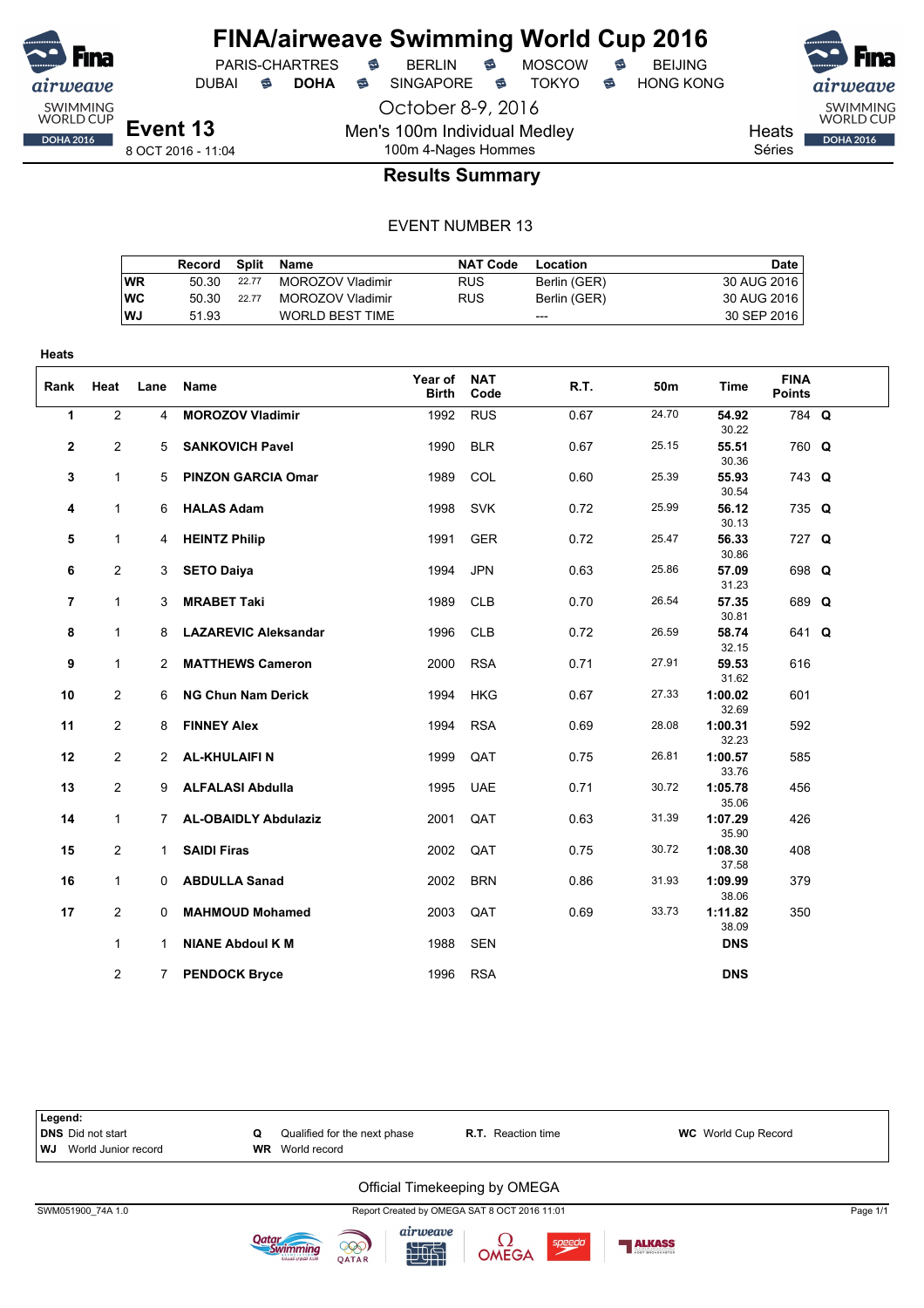

## **FINA/airweave Swimming World Cup 2016**

PARIS-CHARTRES **B** BERLIN **B** MOSCOW **B** BEIJING

DUBAI **S DOHA S** SINGAPORE S TOKYO S HONG KONG

October 8-9, 2016

Heats

Séries

8 OCT 2016 - 11:10

## 200m Dos Femmes **Results Summary**

Women's 200m Backstroke

|           | Record  |       | Splits |         | <b>Name</b>            | <b>NAT Code</b> | Location             | <b>Date</b> |
|-----------|---------|-------|--------|---------|------------------------|-----------------|----------------------|-------------|
| <b>WR</b> | 1:59.23 | 28.17 | 58.36  | 1:28.77 | <b>HOSSZU Katinka</b>  | <b>HUN</b>      | Doha (QAT)           | 5 DEC 2014  |
| WC        | 1:59.35 | 28.93 | 59.62  | 1:29.43 | ZEVINA Darvna          | UKR             | Paris-Chartres (FRA) | 26 AUG 2016 |
| <b>WJ</b> | 2:00.03 |       |        |         | <b>WORLD BEST TIME</b> |                 | $---$                | 30 SEP 2016 |

| .              |              |          |                             |                  |                    |      |       |         |         |         |                              |
|----------------|--------------|----------|-----------------------------|------------------|--------------------|------|-------|---------|---------|---------|------------------------------|
|                | Rank Heat    | Lane     | Name                        | Year of<br>Birth | <b>NAT</b><br>Code | R.T. | 50m   | 100m    | 150m    | Time    | <b>FINA</b><br><b>Points</b> |
| 1              | 1            |          | 4 ZEVINA Daryna             | 1994             | <b>UKR</b>         | 0.79 | 30.67 | 1:03.83 | 1:36.22 | 2:07.67 | 814 Q                        |
|                |              |          |                             |                  |                    |      |       | 33.16   | 32.39   | 31.45   |                              |
| $\overline{2}$ | 1            |          | 5 HOSSZU Katinka            | 1989             | <b>HUN</b>         | 0.64 | 31.19 | 1:04.02 | 1:36.84 | 2:08.30 | 802 Q                        |
|                |              |          |                             |                  |                    |      |       | 32.83   | 32.82   | 31.46   |                              |
| 3              | 1            |          | 7 LIU Haiyun                | 2000             | <b>CHN</b>         | 0.65 | 30.47 | 1:03.64 | 1:37.50 | 2:11.22 | 750 Q                        |
|                |              |          |                             |                  |                    |      |       | 33.17   | 33.86   | 33.72   |                              |
| 4              | 1            |          | 3 JAKABOS Zsuzsanna         | 1989             | HUN                | 0.71 | 31.69 | 1:05.53 | 1:39.77 | 2:13.08 | 719 Q                        |
|                |              |          |                             |                  |                    |      |       | 33.84   | 34.24   | 33.31   |                              |
| 5              | $\mathbf{1}$ |          | 2 CHENG Haihua              | 1997             | <b>CHN</b>         | 0.64 | 31.88 | 1:05.85 | 1:40.11 | 2:13.62 | 710 Q                        |
|                |              |          |                             |                  |                    |      |       | 33.97   | 34.26   | 33.51   |                              |
| 6              | $\mathbf{1}$ |          | 1 AGNEW Lucy                | 1999             | <b>NZL</b>         | 0.63 | 32.41 | 1:06.39 | 1:40.54 | 2:14.21 | 701 Q                        |
|                |              |          |                             |                  |                    |      |       | 33.98   | 34.15   | 33.67   |                              |
| 7              |              |          | 6 LAU Yin Yan Claudia       | 1992             | <b>HKG</b>         | 0.64 | 30.86 | 1:04.63 | 1:40.26 | 2:15.82 | 676 Q                        |
|                |              |          |                             |                  |                    |      |       | 33.77   | 35.63   | 35.56   |                              |
| 8              | 1            | $\Omega$ | <b>TOMANOVA Barbora</b>     | 2001             | <b>SVK</b>         | 0.63 | 30.50 | 1:04.77 | 1:40.59 | 2:16.09 | 672 Q                        |
|                |              |          |                             |                  |                    |      |       | 34.27   | 35.82   | 35.50   |                              |
| 9              | 1            | 9        | <b>LIEW Li-Shan Chantal</b> | 1998             | SIN                | 0.58 | 31.60 | 1:06.48 | 1:42.93 | 2:18.47 | 638                          |
|                |              |          |                             |                  |                    |      |       | 34.88   | 36.45   | 35.54   |                              |
| 10             | $\mathbf{1}$ |          | 8 AGNEW Greta               | 2001             | <b>NZL</b>         | 0.76 | 31.90 | 1:06.62 | 1:42.27 | 2:18.49 | 638                          |
|                |              |          |                             |                  |                    |      |       | 34.72   | 35.65   | 36.22   |                              |



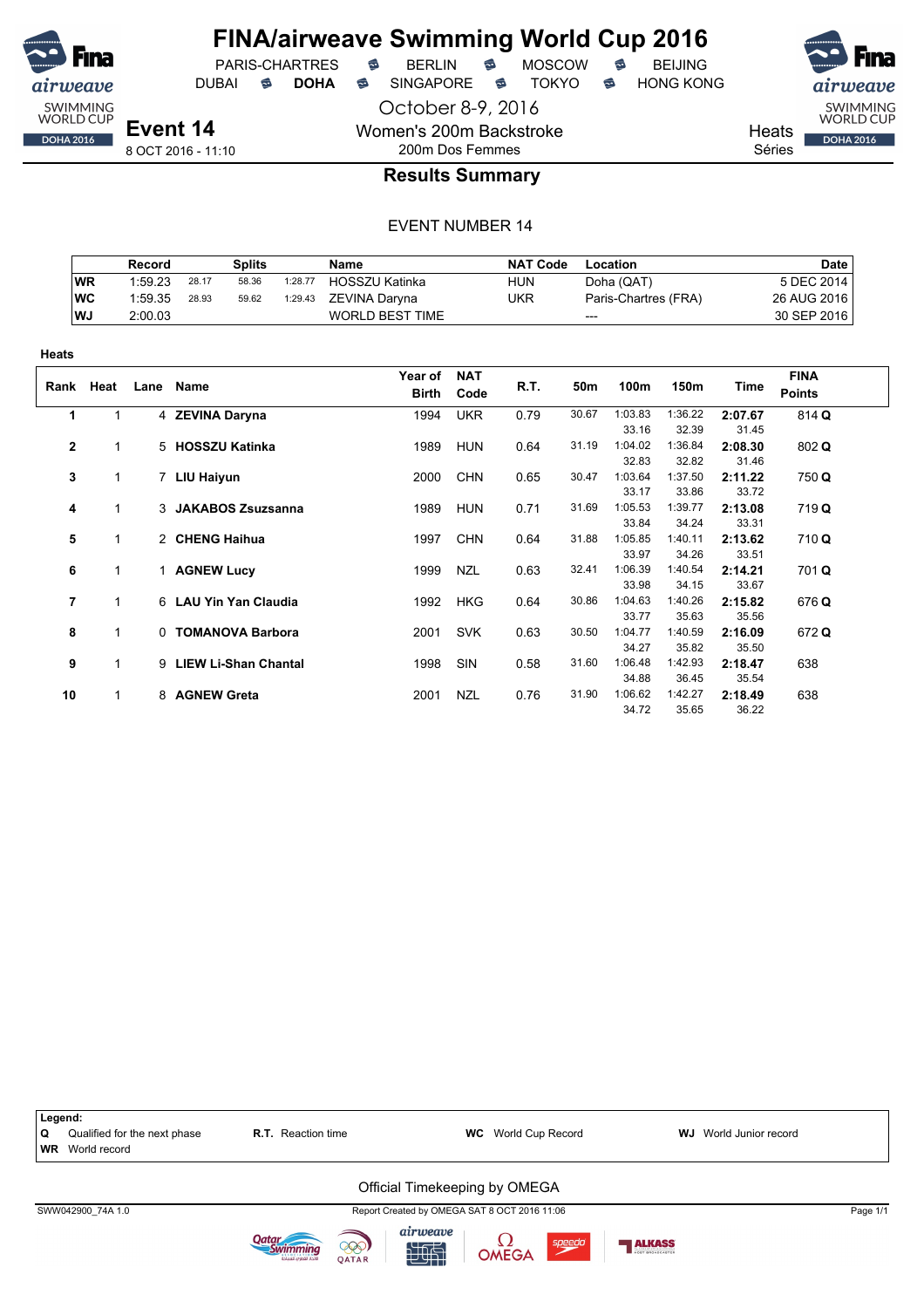

## **FINA/airweave Swimming World Cup 2016** PARIS-CHARTRES **B** BERLIN **B** MOSCOW **B** BEIJING

DUBAI **S DOHA S** SINGAPORE S TOKYO S HONG KONG

October 8-9, 2016

SWIMMING<br>WORLD CUP Heats **DOHA 2016** 

Séries

## 8 OCT 2016 - 11:15

## 50m Papillon Hommes **Results Summary**

Men's 50m Butterfly

#### EVENT NUMBER 15

|           | Record Name |                       | <b>NAT Code</b> | Location     | <b>Date</b> |
|-----------|-------------|-----------------------|-----------------|--------------|-------------|
| <b>WR</b> |             | 21.80 DEIBLER Steffen | GER             | Berlin (GER) | 14 NOV 2009 |
| <b>WC</b> |             | 21.80 DEIBLER Steffen | GER             | Berlin (GER) | 14 NOV 2009 |
| <b>WJ</b> |             | 22.43 WORLD BEST TIME |                 | ---          | 30 SEP 2016 |

| Rank           | Heat           | Lane           | <b>Name</b>                   | Year of<br><b>Birth</b> | <b>NAT</b><br>Code | R.T. | <b>Time</b> | <b>FINA</b><br><b>Points</b> |             |
|----------------|----------------|----------------|-------------------------------|-------------------------|--------------------|------|-------------|------------------------------|-------------|
| 1              | 4              | 4              | <b>LE CLOS Chad</b>           | 1992                    | <b>RSA</b>         | 0.62 | 23.38       | 810                          | Q           |
| $\mathbf 2$    | 5              | 3              | <b>KHLOPTSOV Andrii</b>       | 1998                    | <b>UKR</b>         | 0.66 | 23.45       | 803                          | Q           |
| 3              | 3              | 5              | <b>TANDY Bradley</b>          | 1991                    | <b>RSA</b>         | 0.60 | 23.52       | 796                          | Q           |
| 4              | 3              | 3              | <b>KAWAMOTO Takeshi</b>       | 1995                    | <b>JPN</b>         | 0.64 | 23.54       | 794                          | Q           |
| 5              | 5              | 5              | <b>SANKOVICH Pavel</b>        | 1990                    | <b>BLR</b>         | 0.67 | 23.56       | 792                          | Q           |
| 6              | 5              | 4              | <b>SCHOEMAN Roland</b>        | 1980                    | <b>RSA</b>         | 0.65 | 23.59       | 789                          | $\mathbf Q$ |
| $\overline{7}$ | 3              | 4              | <b>PROUD Benjamin</b>         | 1994                    | <b>GBR</b>         | 0.71 | 23.66       | 782                          | $\mathbf Q$ |
| 8              | 4              | 5              | <b>ORTIZ-CANAVATE Miguel</b>  | 1991                    | <b>ESP</b>         | 0.66 | 23.73       | 775 Q                        |             |
| 9              | 5              | 7              | <b>PRENOT Josh</b>            | 1993                    | <b>USA</b>         | 0.70 | 23.86       | 762                          |             |
| 10             | 5              | 6              | <b>ZORZI Giulio</b>           | 1989                    | <b>RSA</b>         | 0.61 | 24.06       | 743                          |             |
| 11             | 4              | $\overline{2}$ | <b>HALAS Adam</b>             | 1998                    | <b>SVK</b>         | 0.70 | 24.22       | 729                          |             |
| 12             | 3              | $\overline{c}$ | <b>KRAATZ Justin</b>          | 1992                    | <b>CLB</b>         | 0.63 | 24.27       | 724                          |             |
| 13             | 4              | 6              | <b>COELHO Jordan</b>          | 1992                    | <b>FRA</b>         | 0.67 | 24.30       | 722                          |             |
| 14             | 4              | 3              | <b>ASLANOV Islam</b>          | 1993                    | <b>UZB</b>         | 0.64 | 24.34       | 718                          |             |
| 15             | 5              | $\overline{c}$ | <b>KOZLYUK Artyom</b>         | 1998                    | <b>UZB</b>         | 0.68 | 24.37       | 715                          |             |
| 16             | 3              | 6              | <b>ELKAMASH M.</b>            | 1995                    | EGY                | 0.65 | 25.03       | 660                          |             |
| 17             | 4              | 7              | <b>TARASENKO Aleksey</b>      | 1999                    | <b>UZB</b>         | 0.63 | 25.37       | 634                          |             |
| 18             | 3              | 8              | <b>GEYSER Dario</b>           | 1999                    | <b>RSA</b>         | 0.72 | 25.43       | 629                          |             |
| 19             | 3              | 7              | <b>MUSTAFIN Vladislav</b>     | 1995                    | <b>UZB</b>         | 0.68 | 25.65       | 613                          |             |
| 20             | 4              | 1              | <b>KARL Jakub</b>             | 1999                    | CZE                | 0.66 | 25.77       | 605                          |             |
| 21             | 5              | 1              | <b>VERWEY Luke</b>            | 2000                    | <b>RSA</b>         | 0.65 | 25.83       | 601                          |             |
| 22             | 3              | 1              | <b>WEE Ryan</b>               | 1998                    | SIN                | 0.66 | 25.92       | 594                          |             |
| 23             | 5              | 8              | AL-KHULAIFI N                 | 1999                    | QAT                | 0.75 | 26.23       | 574                          |             |
| 24             | 4              | 8              | <b>NIANE Abdoul K M</b>       | 1988                    | <b>SEN</b>         | 0.73 | 26.34       | 566                          |             |
| 25             | $\overline{c}$ | $\mathbf{1}$   | <b>KHOURY A</b>               | 1999                    | <b>CLB</b>         | 0.75 | 27.51       | 497                          |             |
| 26             | $\mathbf{1}$   | 3              | <b>ALFALASI Abdulla</b>       | 1995                    | <b>UAE</b>         | 0.65 | 28.42       | 451                          |             |
| 26             | 5              | 0              | <b>ABOUGHAZALA A</b>          | 2000                    | QAT                | 0.72 | 28.42       | 451                          |             |
| 28             | 5              | 9              | <b>ELGHOBARY Marwan</b>       | 2001                    | <b>CLB</b>         | 0.75 | 28.76       | 435                          |             |
| 29             | $\overline{2}$ | 4              | <b>EL FARRA A</b>             | 2000                    | <b>CLB</b>         | 0.67 | 29.50       | 403                          |             |
| 30             | 3              | 9              | <b>MOHAMED Omar</b>           | 2001                    | <b>CLB</b>         | 0.74 | 29.69       | 395                          |             |
| 31             | 4              | 0              | <b>BOUAJILA Abdelmajid</b>    | 1999                    | <b>CLB</b>         | 0.97 | 29.78       | 392                          |             |
| 32             | 4              | 9              | <b>ELHALAFAWY S.</b>          | 2001                    | <b>CLB</b>         | 0.66 | 29.86       | 389                          |             |
| 33             | 3              | $\Omega$       | <b>NAJJAR Ghassan</b>         | 1999                    | <b>CLB</b>         | 0.73 | 30.09       | 380                          |             |
| 34             | $\overline{2}$ | 8              | <b>ABDULLA Sanad</b>          | 2002                    | <b>BRN</b>         | 0.80 | 30.82       | 353                          |             |
| 35             | $\overline{2}$ | $\overline{2}$ | <b>HUSSAIN M</b>              | 2004                    | QAT                | 0.76 | 31.03       | 346                          |             |
| 36             | $\mathbf{1}$   | 5              | <b>AL-QASHOUTI Murdif</b>     | 2001                    | QAT                | 0.72 | 31.33       | 336                          |             |
| 37             | $\overline{2}$ | 6              | <b>FATTOUH A</b>              | 2003                    | <b>CLB</b>         | 0.63 | 32.44       | 303                          |             |
| 38             | $\overline{2}$ | 7              | <b>OUHIB Muhamad Ayman</b>    | 1999                    | <b>CLB</b>         | 0.71 | 32.48       | 302                          |             |
| 39             | $\mathbf{1}$   | 4              | <b>ABDELRAHIM K</b>           | 2001                    | <b>CLB</b>         | 0.68 | 32.62       | 298                          |             |
|                | $\overline{2}$ | 3              | <b>SHAHIN Aly Shawkat Aly</b> | 2001                    | <b>CLB</b>         |      | <b>DNS</b>  |                              |             |

| Legend:                       |  |                              |                           |                            |  |  |  |  |  |  |
|-------------------------------|--|------------------------------|---------------------------|----------------------------|--|--|--|--|--|--|
| <b>DNS</b> Did not start      |  | Qualified for the next phase | <b>R.T.</b> Reaction time | <b>WC</b> World Cup Record |  |  |  |  |  |  |
| <b>WJ</b> World Junior record |  | <b>WR</b> World record       |                           |                            |  |  |  |  |  |  |

#### Official Timekeeping by OMEGA

SWM020900\_74A 1.0 Report Created by OMEGA SAT 8 OCT 2016 11:14 Page 1/2





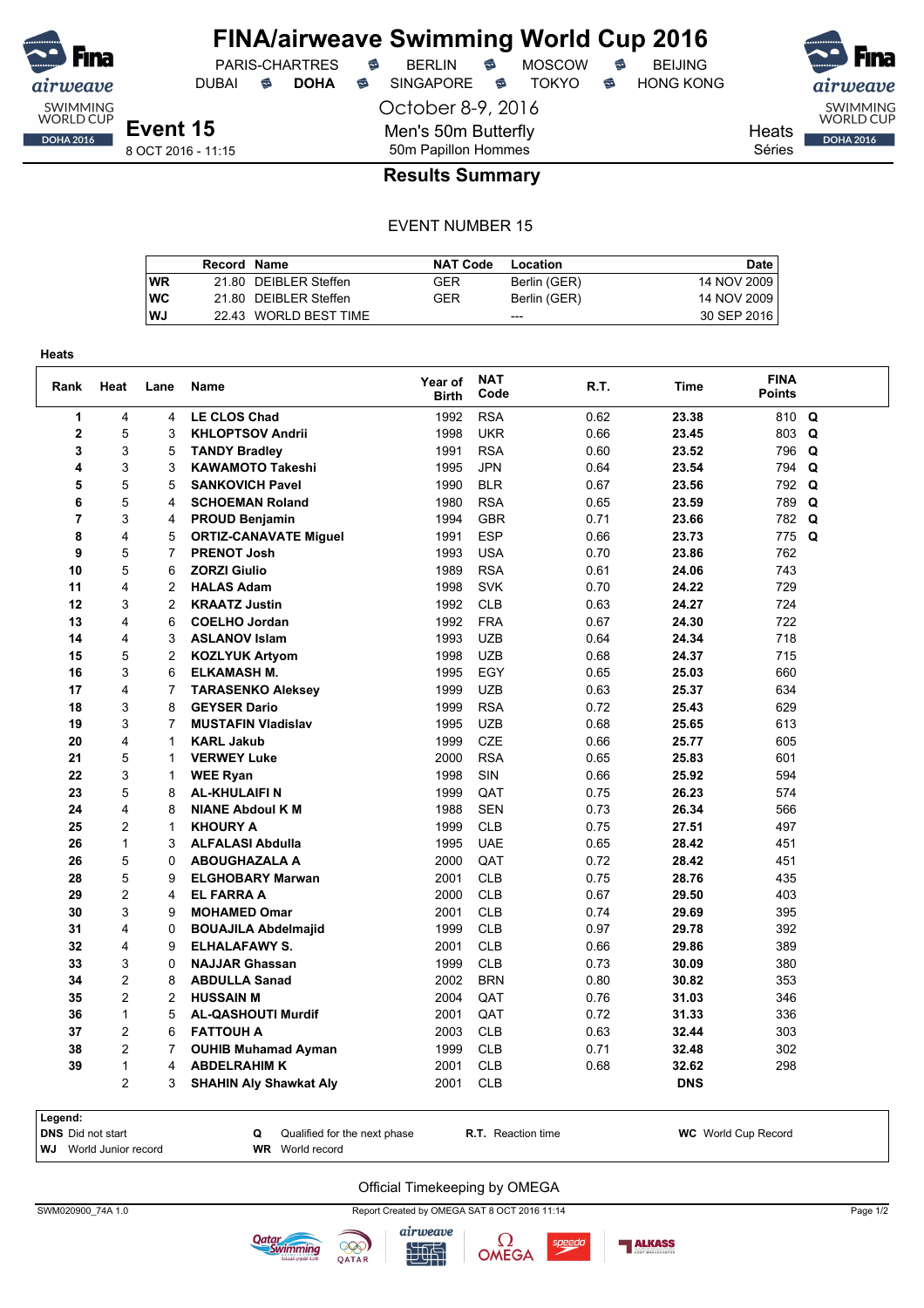| <br>Fına<br>airweave                                    | <b>PARIS-CHARTRES</b><br><b>DOHA</b><br>ຣ<br><b>DUBAI</b> | <b>FINA/airweave Swimming World Cup 2016</b><br>€<br><b>MOSCOW</b><br>€<br><b>BEIJING</b><br>€<br><b>BERLIN</b><br><b>HONG KONG</b><br><b>SINGAPORE</b><br><b>TOKYO</b><br>€<br>ຣ<br>6 | <b>F</b> ina<br>airweave |
|---------------------------------------------------------|-----------------------------------------------------------|----------------------------------------------------------------------------------------------------------------------------------------------------------------------------------------|--------------------------|
| <b>SWIMMING</b><br><b>WORLD CUP</b><br><b>DOHA 2016</b> | Event 15<br>8 OCT 2016 - 11:15                            | <b>SWIMMING</b><br><b>WORLD CUP</b><br>Heats<br><b>DOHA 2016</b><br>Séries                                                                                                             |                          |
|                                                         |                                                           | <b>Results Summary</b>                                                                                                                                                                 |                          |
|                                                         |                                                           | <b>EVENT NUMBER 15</b>                                                                                                                                                                 |                          |

| <b>Heats</b> |      |      |         |                           |            |      |            |                              |
|--------------|------|------|---------|---------------------------|------------|------|------------|------------------------------|
| Rank         | Heat | Lane | Name    | Year of NAT<br>Birth Code | Code       | R.T. | Time       | <b>FINA</b><br><b>Points</b> |
|              | ∼    | 5    | RAWI A. | 2002                      | <b>CLB</b> |      | <b>DNS</b> |                              |

Official Timekeeping by OMEGA









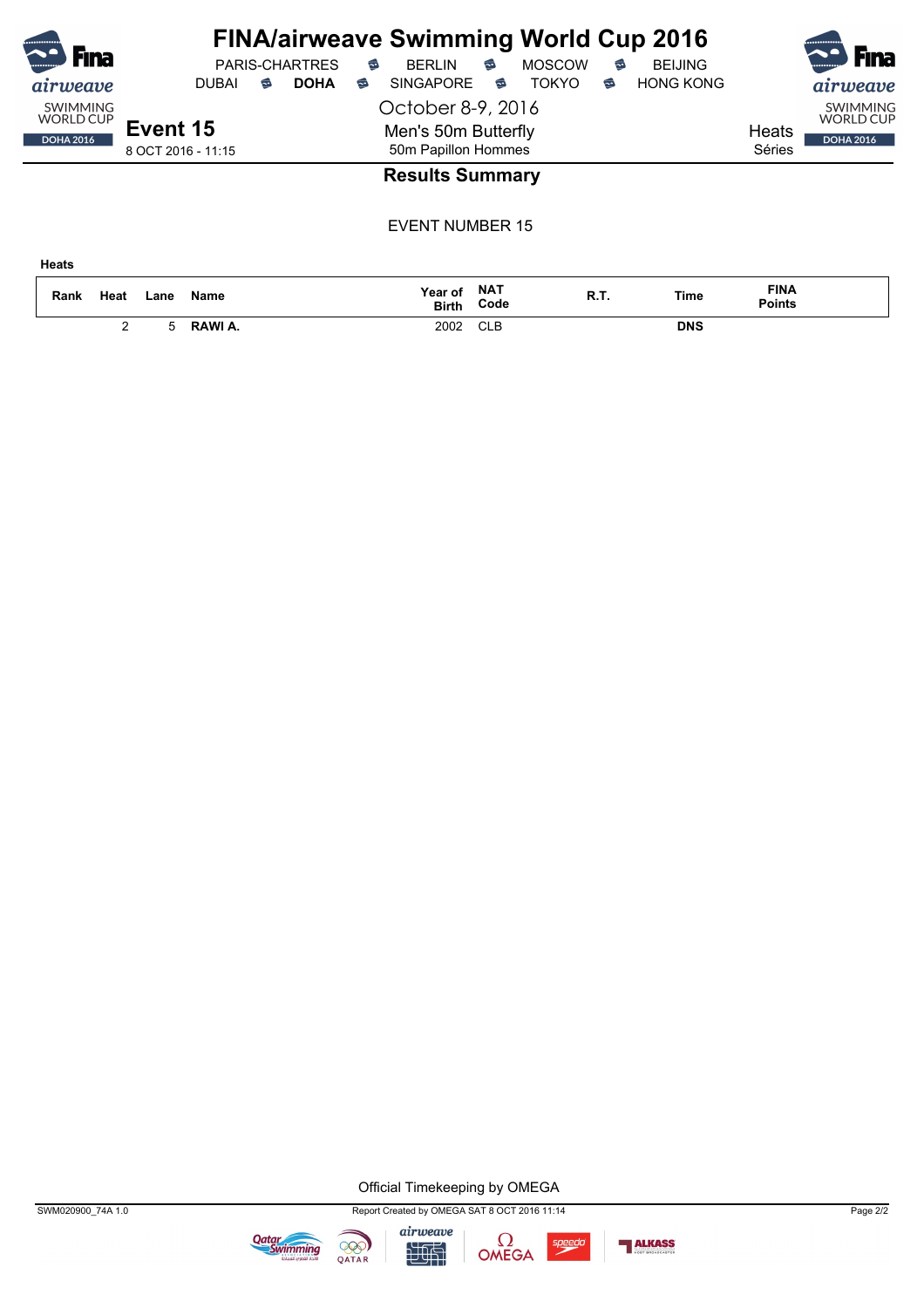

**Final**

## **FINA/airweave Swimming World Cup 2016** PARIS-CHARTRES **B** BERLIN **B** MOSCOW **B** BEIJING

DUBAI **S DOHA S** SINGAPORE S TOKYO S HONG KONG

October 8-9, 2016



8 OCT 2016 - 18:05

100m Nage Libre Hommes **Results**

Men's 100m Freestyle

|    | Record |       | Split Name             | <b>NAT Code</b> | Location        | Date        |
|----|--------|-------|------------------------|-----------------|-----------------|-------------|
| WR | 44.94  |       | 21.72 LEVEAUX Amaury   | <b>FRA</b>      | Rijeka (CRO)    | 13 DEC 2008 |
| WC | 45 46  | 21.64 | ABOOD Matthew          | AUS             | Singapore (SIN) | 21 NOV 2009 |
| WJ | 47.20  |       | <b>WORLD BEST TIME</b> |                 | $---$           | 30 SEP 2016 |

| Rank         | Lane          | <b>Name</b>              | <b>NAT</b><br>Code | R.T. | 50 <sub>m</sub> | Time           | <b>FINA</b><br><b>Points</b> |  |
|--------------|---------------|--------------------------|--------------------|------|-----------------|----------------|------------------------------|--|
| 1            | 4             | <b>MOROZOV Vladimir</b>  | <b>RUS</b>         | 0.61 | $(1)$ 21.76     | 45.77<br>24.01 | 946                          |  |
| $\mathbf{2}$ | $5^{\circ}$   | <b>LE CLOS Chad</b>      | <b>RSA</b>         | 0.61 | $(2)$ 21.86     | 46.00<br>24.14 | 932                          |  |
| 3            | 6             | <b>NAKAMURA Katsumi</b>  | <b>JPN</b>         | 0.69 | $(4)$ 22.57     | 46.83<br>24.26 | 883                          |  |
| 4            | $\mathcal{P}$ | <b>SHIOURA Shinri</b>    | <b>JPN</b>         | 0.68 | $(3)$ 22.49     | 47.42<br>24.93 | 851                          |  |
| 5            | 3             | <b>TIMMERS Pieter</b>    | <b>BEL</b>         | 0.72 | $(5)$ 22.99     | 47.53<br>24.54 | 845                          |  |
| 6            |               | <b>PROUD Benjamin</b>    | <b>GBR</b>         | 0.64 | $(7)$ 23.53     | 48.84<br>25.31 | 779                          |  |
| 7            | 8             | <b>KHLOPTSOV Andrii</b>  | <b>UKR</b>         | 0.66 | $(6)$ 23.49     | 48.95<br>25.46 | 773                          |  |
| 8            |               | <b>TARASENKO Aleksey</b> | <b>UZB</b>         | 0.65 | $(8)$ 23.55     | 49.32<br>2577  | 756                          |  |

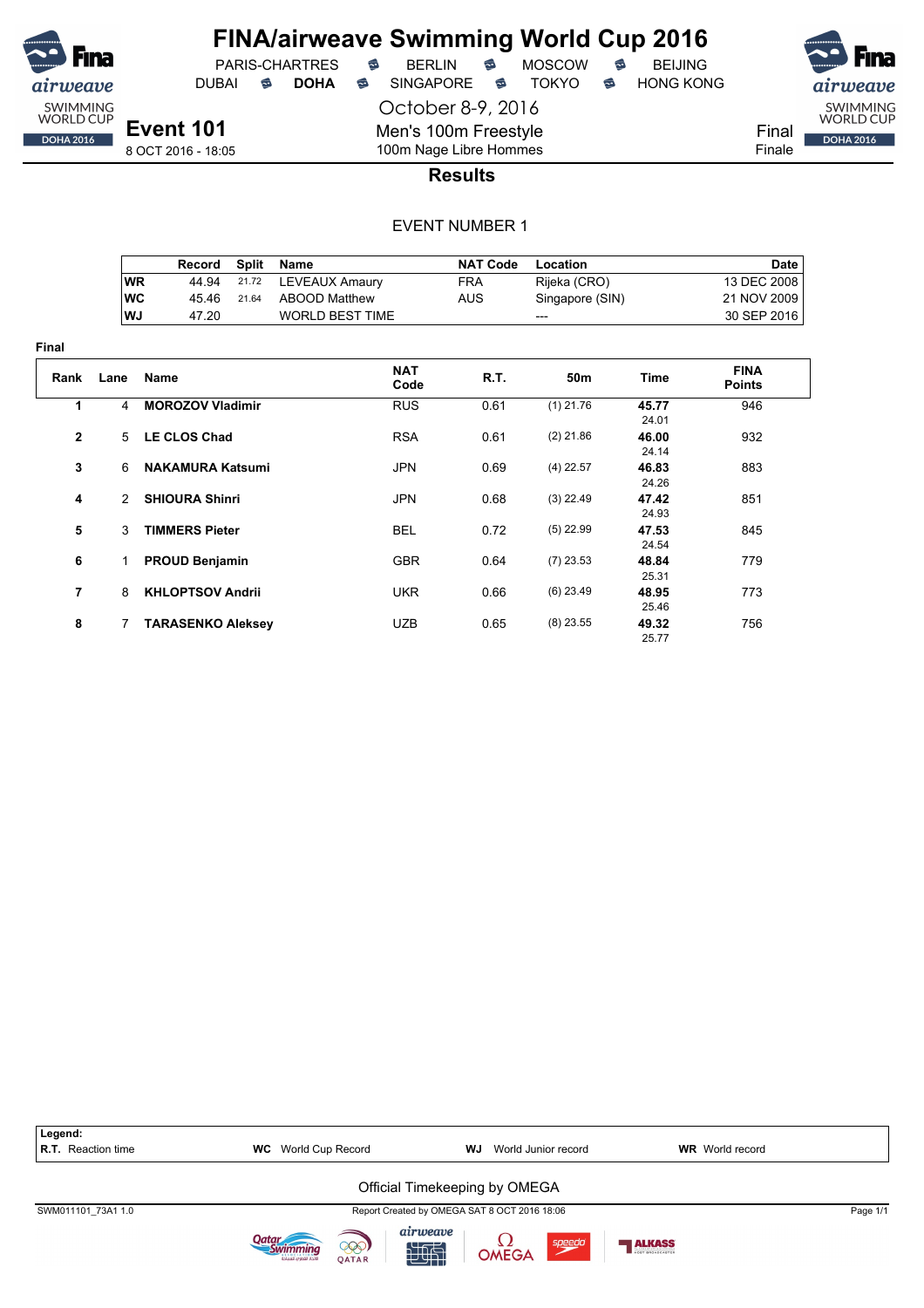

PARIS-CHARTRES **B** BERLIN **B** MOSCOW **B** BEIJING DUBAI **S DOHA S** SINGAPORE S TOKYO S HONG KONG



Final Finale

8 OCT 2016 - 18:10

## 200m Nage Libre Femmes **Results**

October 8-9, 2016

Women's 200m Freestyle

|                |                | <b>Record</b>            |       | <b>Splits</b>                 |         | Name                   |            | <b>NAT Code</b> | Location               |                        |                  | <b>Date</b>                  |
|----------------|----------------|--------------------------|-------|-------------------------------|---------|------------------------|------------|-----------------|------------------------|------------------------|------------------|------------------------------|
|                | <b>WR</b>      | 1:50.78                  | 26.29 | 54.66                         | 1:23.04 | SJOESTROEM Sarah       | <b>SWE</b> |                 | Doha (QAT)             |                        |                  | 7 DEC 2014                   |
|                | <b>WC</b>      | 1:51.41                  | 26.01 | 54.20                         | 1:22.98 | <b>HOSSZU Katinka</b>  | <b>HUN</b> |                 | Doha (QAT)             |                        |                  | 27 AUG 2014                  |
|                | WJ             | 1:53.07                  |       |                               |         | <b>WORLD BEST TIME</b> |            |                 | $---$                  |                        |                  | 30 SEP 2016                  |
| Final          |                |                          |       |                               |         |                        |            |                 |                        |                        |                  |                              |
| Rank           | Lane           | Name                     |       |                               |         | <b>NAT</b><br>Code     | R.T.       | 50m             | 100m                   | 150m                   | Time             | <b>FINA</b><br><b>Points</b> |
| 1              | $\overline{4}$ | <b>HOSSZU Katinka</b>    |       |                               |         | <b>HUN</b>             | 0.69       | $(1)$ 26.21     | $(1)$ 54.72            | (1) 1:24.02            | 1:53.29          | 934                          |
|                |                |                          |       |                               |         |                        |            |                 | 28.51                  | 29.30                  | 29.27            |                              |
| $\overline{2}$ | $5^{\circ}$    | <b>GROVES Madeline</b>   |       |                               |         | <b>AUS</b>             | 0.71       | $(2)$ 26.52     | $(2)$ 55.50<br>28.98   | (3) 1:25.25<br>29.75   | 1:54.46<br>29.21 | 906                          |
| 3              | 3              | <b>JAKABOS Zsuzsanna</b> |       |                               |         | <b>HUN</b>             | 0.74       | $(4)$ 27.02     | (3) 55.83<br>28.81     | (2) 1:25.14<br>29.31   | 1:54.67<br>29.53 | 901                          |
| 4              |                | 6 FANG Yi                |       |                               |         | <b>CHN</b>             | 0.71       | $(3)$ 26.81     | $(4)$ 55.89<br>29.08   | (4) 1:25.93<br>30.04   | 1:57.03<br>31.10 | 848                          |
| 5              |                | <b>CAO Yue</b>           |       |                               |         | <b>CHN</b>             | 0.76       | $(5)$ 28.79     | (6) 1:00.61<br>31.82   | (5) 1:33.22<br>32.61   | 2:05.03<br>31.81 | 695                          |
| 6              |                | <b>AGNEW Lucy</b>        |       |                               |         | NZL                    | 0.73       | $(6)$ 29.19     | (5) 1:00.50<br>31.31   | (6) 1:33.43<br>32.93   | 2:05.92<br>32.49 | 680                          |
| $\overline{7}$ | 8              | <b>AGNEW Greta</b>       |       |                               |         | NZL                    | 0.80       | $(7)$ 29.63     | $(7)$ 1:01.91<br>32.28 | (7) 1:34.65<br>32.74   | 2:07.65<br>33.00 | 653                          |
| 8              | $\mathcal{P}$  |                          |       | <b>FALZON YOUNG Francesca</b> |         | <b>MLT</b>             | 0.72       | $(8)$ 29.84     | $(8)$ 1:02.40<br>32.56 | $(8)$ 1:36.30<br>33.90 | 2:09.39<br>33.09 | 627                          |

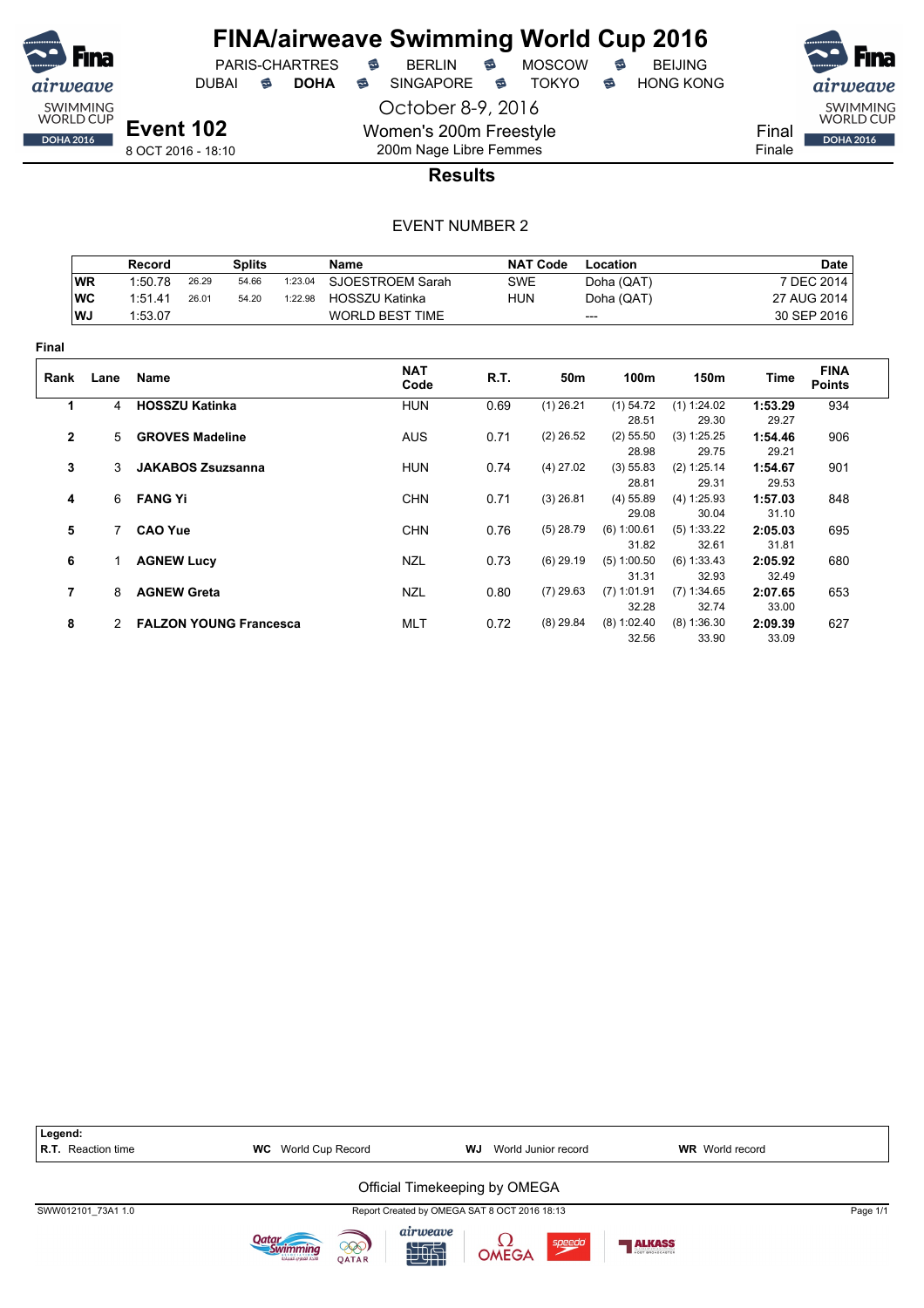

DUBAI **S DOHA** SINGAPORE S TOKYO S HONG KONG

PARIS-CHARTRES **B** BERLIN **B** MOSCOW **B** BEIJING

October 8-9, 2016

Men's 50m Breaststroke 50m Brasse Hommes



8 OCT 2016 - 18:16

### **Results**

|           | Record Name |                             | <b>NAT Code</b> | Location       | Date I      |
|-----------|-------------|-----------------------------|-----------------|----------------|-------------|
| <b>WR</b> |             | 25.25 VAN DEN BURGH Cameron | <b>RSA</b>      | Berlin (GER)   | 14 NOV 2009 |
| <b>WC</b> |             | 25.25 VAN DEN BURGH Cameron | <b>RSA</b>      | Berlin (GER)   | 14 NOV 2009 |
| WJ        |             | 26.67 SAKCI Emre            | TUR             | Istanbul (TUR) | 18 DEC 2015 |

| <b>Final</b> |      |                                   |                    |      |       |                              |
|--------------|------|-----------------------------------|--------------------|------|-------|------------------------------|
| Rank         | Lane | <b>Name</b>                       | <b>NAT</b><br>Code | R.T. | Time  | <b>FINA</b><br><b>Points</b> |
|              | 4    | <b>LIMA Felipe</b>                | <b>BRA</b>         | 0.66 | 26.14 | 901                          |
| $\mathbf{2}$ | 6    | <b>ZORZI Giulio</b>               | <b>RSA</b>         | 0.61 | 26.47 | 868                          |
| 3            |      | LI Xiang                          | <b>CHN</b>         | 0.65 | 26.71 | 844                          |
| 4            | 3    | <b>SCHOEMAN Roland</b>            | <b>RSA</b>         | 0.62 | 26.79 | 837                          |
| 5            | 2    | <b>TANDY Bradley</b>              | <b>RSA</b>         | 0.59 | 26.95 | 822                          |
| 6            |      | ELKAMASH Y.                       | EGY                | 0.66 | 27.51 | 773                          |
| 7            | 5    | <b>MOROZOV Vladimir</b>           | <b>RUS</b>         | 0.62 | 28.09 | 726                          |
| 8            | 8    | <b>BEZUIDENHOUT Jan Christian</b> | <b>RSA</b>         | 0.61 | 28.29 | 711                          |

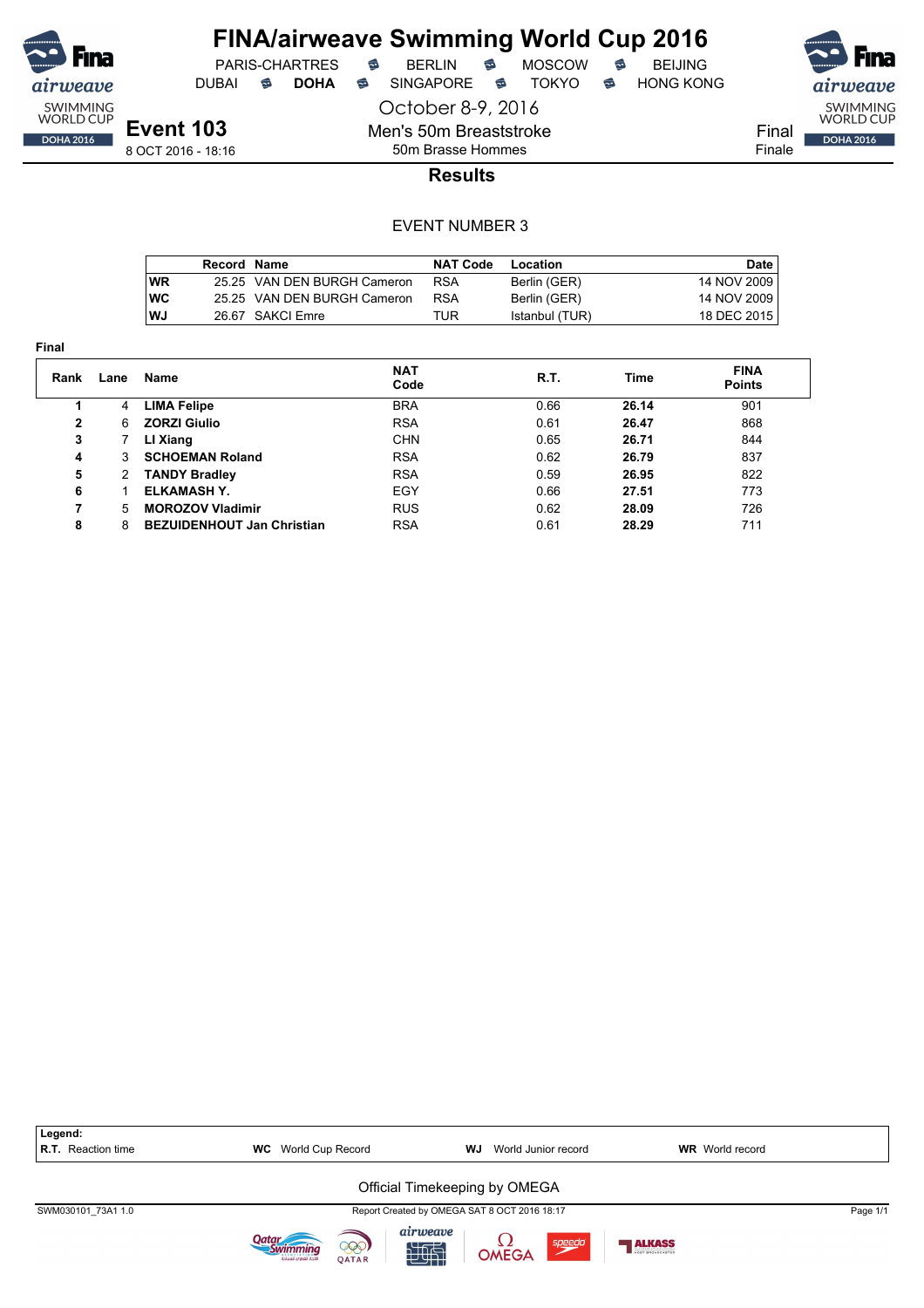

October 8-9, 2016

Women's 100m Breaststroke

PARIS-CHARTRES **B** BERLIN **B** MOSCOW **B** BEIJING DUBAI **S DOHA** SINGAPORE S TOKYO S HONG KONG

SWIMMING<br>WORLD CUP

**DOHA 2016** 

Final Finale

8 OCT 2016 - 18:21

## 100m Brasse Femmes **Results**

|           | Record  | Split | Name                   | <b>NAT Code</b> | Location             | Date        |
|-----------|---------|-------|------------------------|-----------------|----------------------|-------------|
| <b>WR</b> | 1:02.36 | 29.46 | <b>MEILUTYTE Ruta</b>  | LTU             | Moscow (RUS)         | 12 OCT 2013 |
| l=WR      | 1:02.36 | 29.46 | <b>ATKINSON Alia</b>   | <b>JAM</b>      | Doha (QAT)           | 6 DEC 2014  |
| ∣=WR      | 1:02.36 | 29.33 | <b>ATKINSON Alia</b>   | <b>JAM</b>      | Paris-Chartres (FRA) | 26 AUG 2016 |
| ∣wc       | 1:02.36 | 29.56 | <b>MEILUTYTE Ruta</b>  | LTU             | Moscow (RUS)         | 12 OCT 2013 |
| l=WC      | 1:02.36 | 29.33 | <b>ATKINSON Alia</b>   | <b>JAM</b>      | Paris-Chartres (FRA) | 26 AUG 2016 |
| l WJ      | 1:02.36 |       | <b>WORLD BEST TIME</b> |                 |                      | 30 SEP 2016 |

| шаг          |                |                           |                    |      |                 |                  |                              |  |
|--------------|----------------|---------------------------|--------------------|------|-----------------|------------------|------------------------------|--|
| Rank         | Lane           | Name                      | <b>NAT</b><br>Code | R.T. | 50 <sub>m</sub> | Time             | <b>FINA</b><br><b>Points</b> |  |
| 1            | 6              | <b>ATKINSON Alia</b>      | <b>JAM</b>         | 0.69 | $(1)$ 29.93     | 1:03.18<br>33.25 | 961                          |  |
| $\mathbf{2}$ | 5              | <b>EFIMOVA Yuliya</b>     | <b>RUS</b>         | 0.66 | $(3)$ 30.69     | 1:03.27<br>32.58 | 957                          |  |
| 3            | 3              | <b>MEILI Katie</b>        | <b>USA</b>         | 0.61 | $(2)$ 29.99     | 1:03.90<br>33.91 | 929                          |  |
| 4            | 4              | <b>KANETO Rie</b>         | <b>JPN</b>         | 0.76 | $(5)$ 31.13     | 1:04.59<br>33.46 | 899                          |  |
| 5            | $\overline{2}$ | <b>LARSON Breeja</b>      | <b>USA</b>         | 0.75 | $(4)$ 30.84     | 1:05.63<br>34.79 | 857                          |  |
| 6            | 7              | <b>WALLACE Tessa</b>      | <b>AUS</b>         | 0.69 | $(6)$ 31.40     | 1:06.55<br>35.15 | 822                          |  |
| 7            | 1              | <b>PODMANIKOVA Andrea</b> | <b>SVK</b>         | 0.69 | $(7)$ 31.61     | 1:07.07<br>35.46 | 803                          |  |
| 8            | 8              | <b>ROBERTS Liz</b>        | <b>USA</b>         | 0.73 | $(8)$ 32.68     | 1:09.66<br>36.98 | 717                          |  |

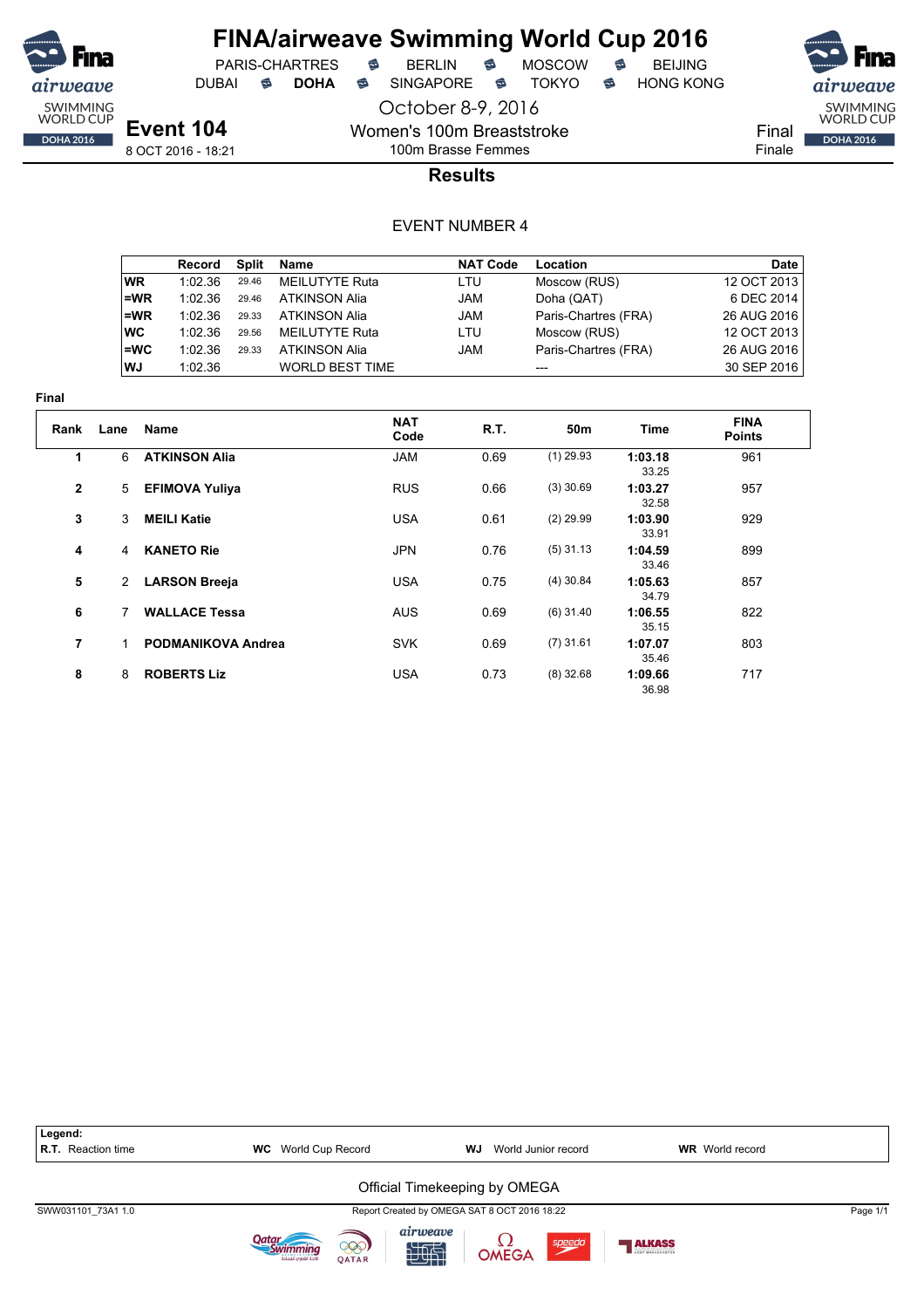

**Final**

## **FINA/airweave Swimming World Cup 2016** PARIS-CHARTRES **B** BERLIN **B** MOSCOW **B** BEIJING

DUBAI **S DOHA S** SINGAPORE S TOKYO S HONG KONG

SWIMMING<br>WORLD CUP Final **DOHA 2016** Finale

**Event 105** 8 OCT 2016 - 18:26

100m Papillon Femmes **Results**

October 8-9, 2016

Women's 100m Butterfly

|                |           | Record                         | <b>Split</b> | <b>Name</b>            |                    | <b>NAT Code</b> | Location    |                  | <b>Date</b>                  |
|----------------|-----------|--------------------------------|--------------|------------------------|--------------------|-----------------|-------------|------------------|------------------------------|
|                | <b>WR</b> | 54.61                          | 25.96        | SJOESTROEM Sarah       |                    | <b>SWE</b>      | Doha (QAT)  |                  | 7 DEC 2014                   |
|                | <b>WC</b> | 55.30                          | 26.16        | <b>COUTTS Alicia</b>   |                    | <b>AUS</b>      | Tokyo (JPN) |                  | 9 NOV 2013                   |
|                | WJ        | 56.64                          |              | <b>WORLD BEST TIME</b> |                    |                 | ---         |                  | 30 SEP 2016                  |
| ıal            |           |                                |              |                        |                    |                 |             |                  |                              |
| Rank           | Lane      | Name                           |              |                        | <b>NAT</b><br>Code | R.T.            | 50m         | <b>Time</b>      | <b>FINA</b><br><b>Points</b> |
| 1              | 4         | <b>OTTESEN Jeanette</b>        |              |                        | <b>DEN</b>         | 0.63            | $(1)$ 26.05 | 55.93<br>29.88   | 930                          |
| $\mathbf{2}$   | 5         | <b>HOSSZU Katinka</b>          |              |                        | <b>HUN</b>         | 0.67            | $(2)$ 26.83 | 56.03<br>29.20   | 925                          |
| 3              | 6         | <b>GROVES Madeline</b>         |              |                        | <b>AUS</b>         | 0.71            | $(4)$ 27.23 | 57.63<br>30.40   | 850                          |
| 4              | 3         | <b>ELMSLIE Brittany</b>        |              |                        | <b>AUS</b>         | 0.69            | $(3)$ 26.94 | 58.09<br>31.15   | 830                          |
| 5              | 2         | <b>CHAN Kin Lok</b>            |              |                        | <b>HKG</b>         | 0.73            | $(5)$ 27.50 | 58.34<br>30.84   | 820                          |
| 6              | 1.        | <b>TOH Nicholle</b>            |              |                        | <b>SIN</b>         | 0.62            | $(6)$ 27.70 | 1:00.03<br>32.33 | 752                          |
| $\overline{7}$ | 7         | <b>LOVTCOVA Natalia</b>        |              |                        | <b>RUS</b>         | 0.77            | $(7)$ 27.78 | 1:00.24<br>32.46 | 745                          |
| 8              | 8         | <b>GONZALEZ PINERO Daniela</b> |              |                        | ARG                | 0.76            | $(8)$ 29.75 | 1:03.39<br>33.64 | 639                          |

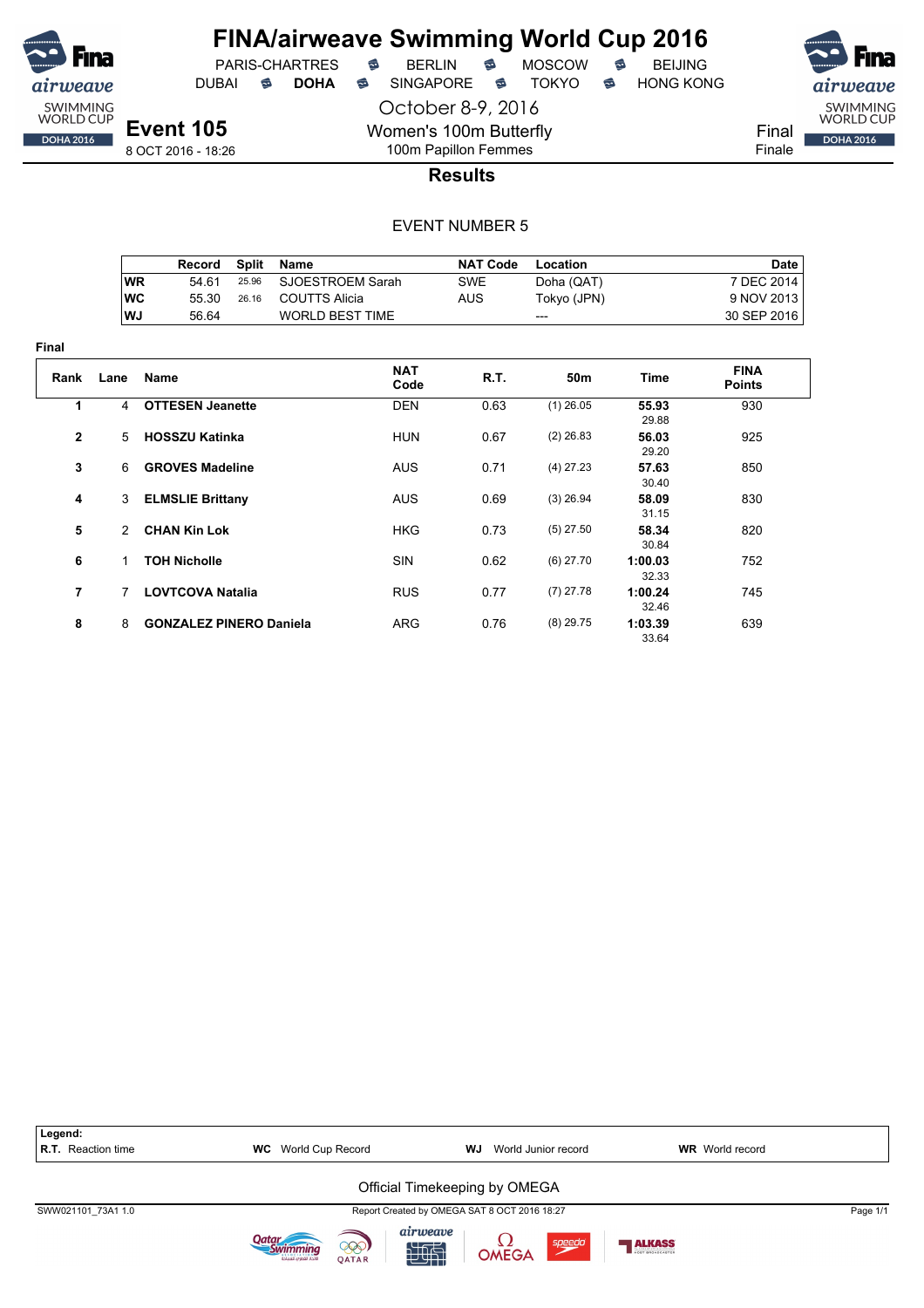

DUBAI **S DOHA** SINGAPORE S TOKYO S HONG KONG

October 8-9, 2016



**Event 106** 8 OCT 2016 - 18:40

100m Dos Hommes **Results**

Men's 100m Backstroke

|            | Record | Split | Name                   | <b>NAT Code</b> | Location           | Date        |
|------------|--------|-------|------------------------|-----------------|--------------------|-------------|
| ∣WR        | 48.92  | 23.56 | <b>GREVERS Matthew</b> | USA             | Indianapolis (USA) | 12 DEC 2015 |
| <b>IWC</b> | 49.29  | 23.27 | MARSHALL Peter         | USA             | Stockholm (SWE)    | 10 NOV 2009 |
| ∣WJ        | 50.77  | 24.37 | GLINTA Robert          | ROU             | Netanya (ISR)      | 4 DEC 2015  |

| <b>Final</b>   |                |                              |                    |      |                 |                |                              |
|----------------|----------------|------------------------------|--------------------|------|-----------------|----------------|------------------------------|
| Rank           | Lane           | <b>Name</b>                  | <b>NAT</b><br>Code | R.T. | 50 <sub>m</sub> | Time           | <b>FINA</b><br><b>Points</b> |
| 1              | 6              | <b>HURLEY Bobby</b>          | <b>AUS</b>         | 0.58 | $(1)$ 24.07     | 50.20<br>26.13 | 925                          |
| $\overline{2}$ | 5              | <b>SANKOVICH Pavel</b>       | <b>BLR</b>         | 0.57 | $(3)$ 24.43     | 50.54<br>26.11 | 906                          |
| 3              | $\overline{4}$ | <b>KAWAMOTO Takeshi</b>      | <b>JPN</b>         | 0.56 | $(2)$ 24.39     | 50.65<br>26.26 | 900                          |
| 4              | 3              | <b>DONETC Stanislav</b>      | <b>RUS</b>         | 0.65 | $(4)$ 24.57     | 50.88<br>26.31 | 888                          |
| 5              | 2              | <b>ORTIZ-CANAVATE Miguel</b> | <b>ESP</b>         | 0.58 | $(5)$ 24.76     | 51.63<br>26.87 | 850                          |
| 6              | 1              | <b>PINZON GARCIA Omar</b>    | COL                | 0.51 | $(6)$ 25.25     | 53.12<br>27.87 | 781                          |
| 7              | 7              | <b>COELHO Jordan</b>         | <b>FRA</b>         | 0.56 | $(7)$ 25.55     | 53.64<br>28.09 | 758                          |
| 8              | 8              | <b>LOW Malcolm</b>           | <b>SIN</b>         | 0.58 | $(8)$ 27.20     | 56.55<br>29.35 | 647                          |

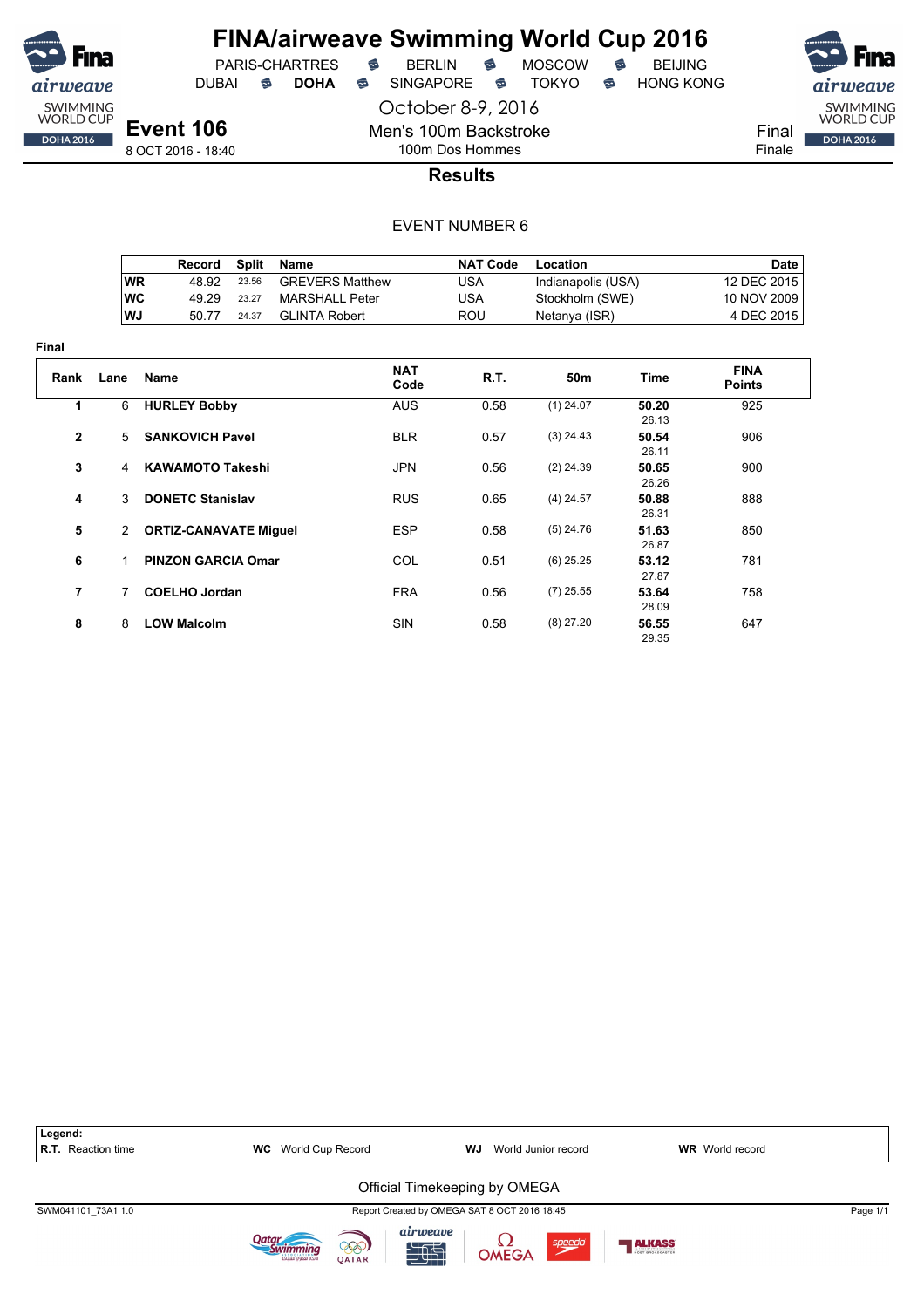

DUBAI **S DOHA** SINGAPORE S TOKYO S HONG KONG

SWIMMING<br>WORLD CUP Final **DOHA 2016** Finale

**Event 107** 8 OCT 2016 - 18:45

October 8-9, 2016 Women's 50m Backstroke

50m Dos Femmes

**Results**

|            | Record Name |                       | <b>NAT Code</b> | Location        | Date        |
|------------|-------------|-----------------------|-----------------|-----------------|-------------|
| WR         |             | 25.67 MEDEIROS Etiene | <b>BRA</b>      | Doha (QAT)      | 7 DEC 2014  |
| <b>IWC</b> |             | 25.82 ZHAO Jing       | CHN             | Stockholm (SWE) | 10 NOV 2009 |
| lWJ        |             | 26.13 WORLD BEST TIME |                 | ---             | 30 SEP 2016 |

| Final |               |                             |                    |      |       |                              |
|-------|---------------|-----------------------------|--------------------|------|-------|------------------------------|
| Rank  | Lane          | Name                        | <b>NAT</b><br>Code | R.T. | Time  | <b>FINA</b><br><b>Points</b> |
|       | 5             | <b>HOSSZU Katinka</b>       | <b>HUN</b>         | 0.60 | 26.38 | 921                          |
| 2     | 4             | <b>ZEVINA Daryna</b>        | <b>UKR</b>         | 0.69 | 26.53 | 905                          |
| 3     | 6             | <b>CHENG Haihua</b>         | <b>CHN</b>         | 0.62 | 27.01 | 858                          |
| 4     | 3             | <b>ATKINSON Alia</b>        | <b>JAM</b>         | 0.59 | 28.19 | 755                          |
| 5     | $\mathcal{P}$ | <b>TOMANOVA Barbora</b>     | <b>SVK</b>         | 0.63 | 28.43 | 736                          |
| 6     |               | <b>GHEORGHIU Camille</b>    | <b>FRA</b>         | 0.62 | 28.55 | 726                          |
| 7     | 8             | <b>LIEW Li-Shan Chantal</b> | <b>SIN</b>         | 0.64 | 29.64 | 649                          |
| 8     |               | <b>NIKITINA Gabriela</b>    | LAT                | 0.69 | 29.86 | 635                          |

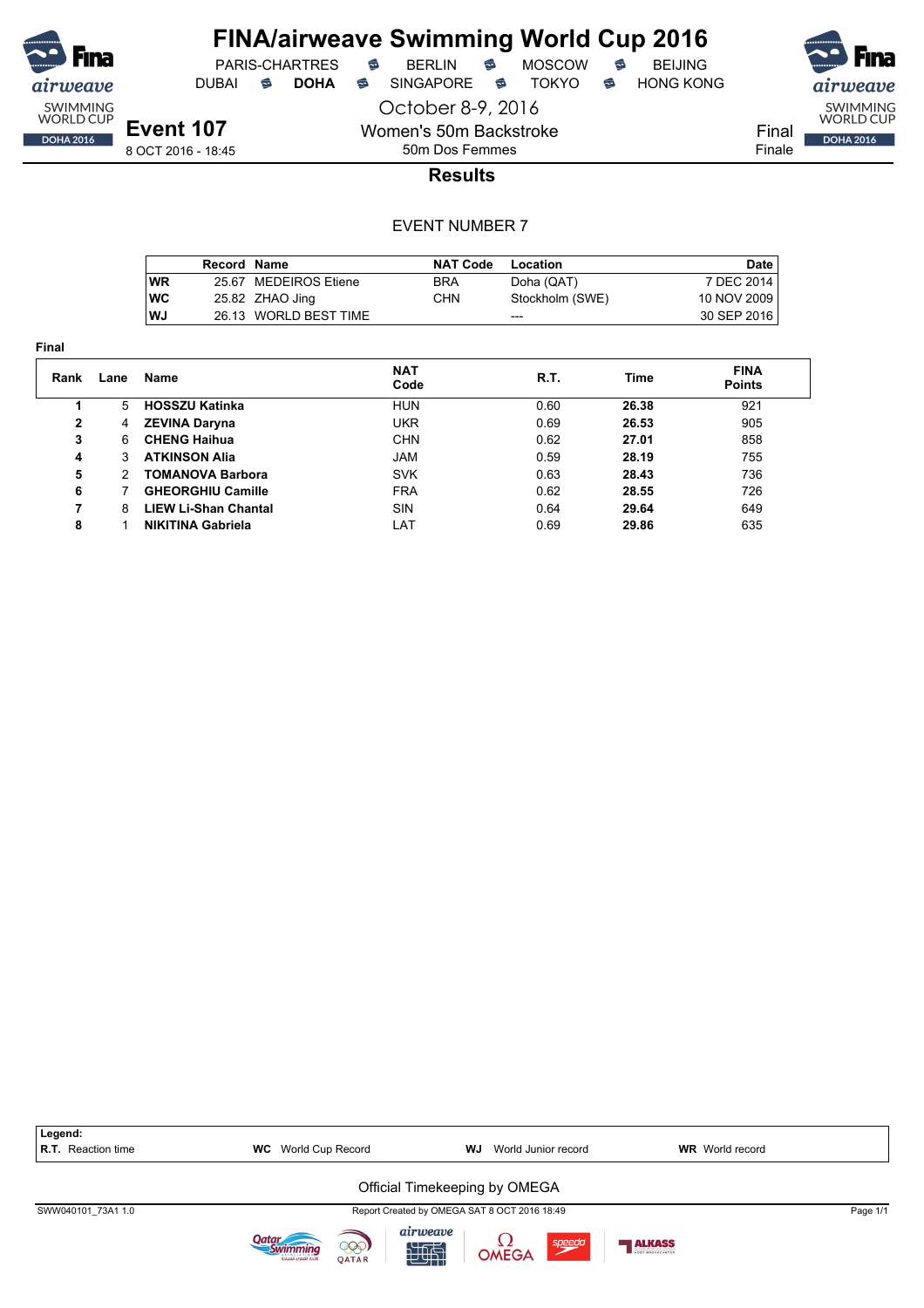

DUBAI **S DOHA S** SINGAPORE S TOKYO S HONG KONG

SWIMMING<br>WORLD CUP **DOHA 2016** 

Final Finale

8 OCT 2016 - 18:49

200m Papillon Hommes **Results**

October 8-9, 2016

Men's 200m Butterfly

|                |           | Record                  |       | <b>Splits</b> |         | Name                   |            | <b>NAT Code</b> | Location        |               |            | Date                         |
|----------------|-----------|-------------------------|-------|---------------|---------|------------------------|------------|-----------------|-----------------|---------------|------------|------------------------------|
|                | <b>WR</b> | 1:48.56                 | 24.68 | 52.96         | 1:20.81 | LE CLOS Chad           | <b>RSA</b> |                 | Singapore (SIN) |               |            | 5 NOV 2013                   |
|                | <b>WC</b> | 1:48.56                 | 24.68 | 52.96         | 1:20.81 | LE CLOS Chad           | <b>RSA</b> |                 | Singapore (SIN) |               |            | 5 NOV 2013                   |
|                | WJ        | 1:51.30                 |       |               |         | <b>WORLD BEST TIME</b> |            |                 | ---             |               |            | 30 SEP 2016                  |
| Final          |           |                         |       |               |         |                        |            |                 |                 |               |            |                              |
| Rank           | Lane      | <b>Name</b>             |       |               |         | <b>NAT</b><br>Code     | R.T.       | 50m             | 100m            | 150m          | Time       | <b>FINA</b><br><b>Points</b> |
| 1              | 5         | <b>SETO Daiya</b>       |       |               |         | <b>JPN</b>             | 0.61       | $(2)$ 25.11     | $(1)$ 53.35     | $(1)$ 1:21.77 | 1:49.84    | 965                          |
|                |           |                         |       |               |         |                        |            |                 | 28.24           | 28.42         | 28.07      |                              |
| $\overline{2}$ | 4         | <b>LE CLOS Chad</b>     |       |               |         | <b>RSA</b>             | 0.65       | $(3)$ 25.22     | (3) 53.81       | (2) 1:22.47   | 1:49.93    | 963                          |
|                |           |                         |       |               |         |                        |            |                 | 28.59           | 28.66         | 27.46      |                              |
| 3              | 3         | <b>HEINTZ Philip</b>    |       |               |         | <b>GER</b>             | 0.69       | $(1)$ 25.04     | (2) 53.66       | (3) 1:22.61   | 1:52.03    | 909                          |
|                |           |                         |       |               |         |                        |            |                 | 28.62           | 28.95         | 29.42      |                              |
| 4              | 6         | <b>SMIT Marco</b>       |       |               |         | <b>RSA</b>             | 0.68       | $(4)$ 27.03     | (4) 57.70       | (4) 1:30.84   | 2:05.67    | 644                          |
|                |           |                         |       |               |         |                        |            |                 | 30.67           | 33.14         | 34.83      |                              |
|                | 2         | <b>ALFALASI Abdulla</b> |       |               |         | <b>UAE</b>             |            |                 |                 |               | <b>DNS</b> |                              |

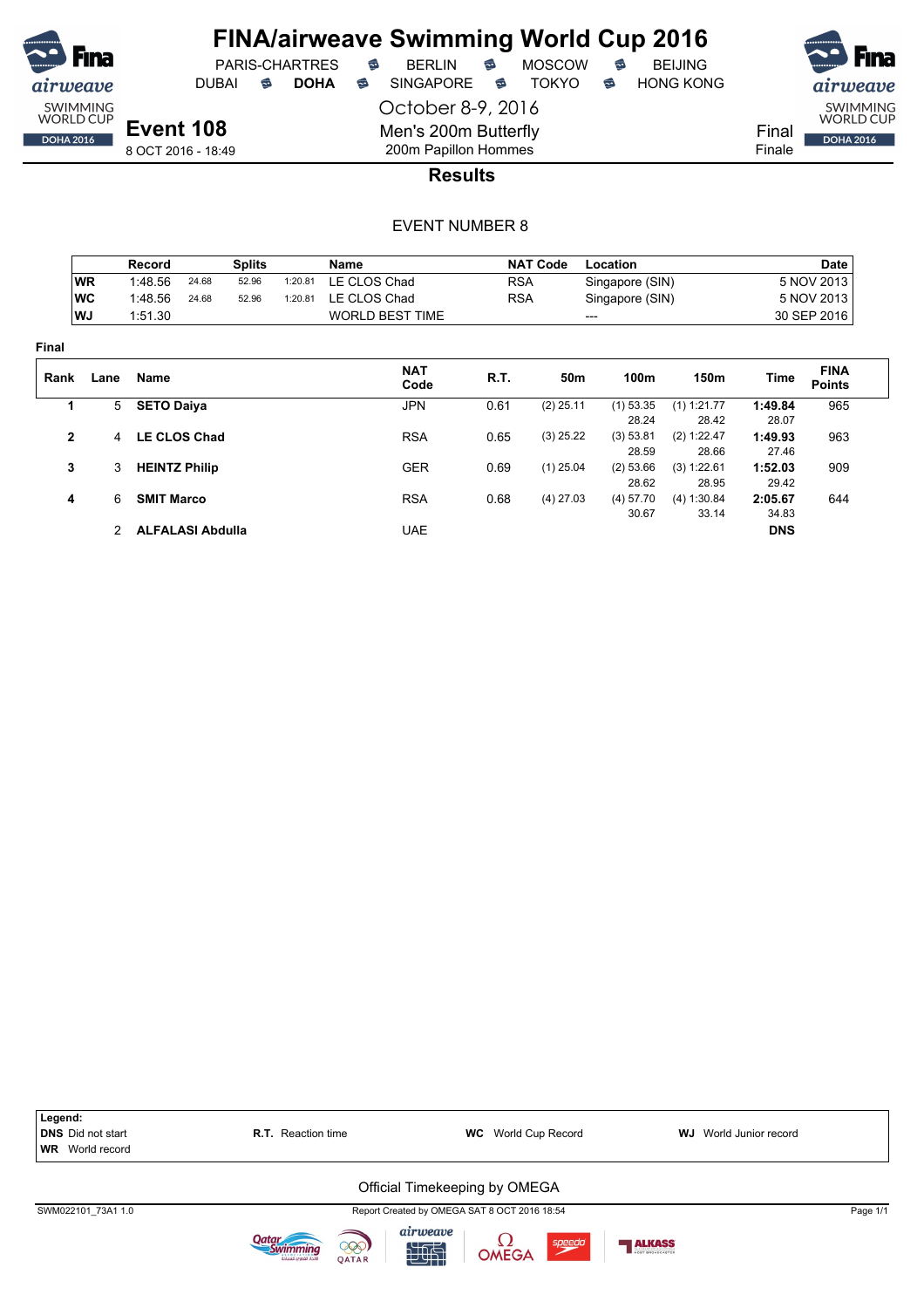

PARIS-CHARTRES **B** BERLIN **B** MOSCOW **B** BEIJING

DUBAI **S DOHA S** SINGAPORE S TOKYO S HONG KONG

SWIMMING<br>WORLD CUP

Final Finale

**DOHA 2016** 

**Event 109** 8 OCT 2016 - 18:56

200m 4-Nages Femmes **Results**

October 8-9, 2016

Women's 200m Individual Medley

|              |           | Record                   | <b>Splits</b> |         | Name                   |            | <b>NAT Code</b> | Location      |               |         | <b>Date</b>                  |
|--------------|-----------|--------------------------|---------------|---------|------------------------|------------|-----------------|---------------|---------------|---------|------------------------------|
|              | <b>WR</b> | 2:01.86<br>26.47         | 56.40         | 1:32.49 | <b>HOSSZU Katinka</b>  | <b>HUN</b> |                 | Doha (QAT)    |               |         | 6 DEC 2014                   |
|              | <b>WC</b> | 2:02.13<br>26.84         | 56.85         | 1:33.18 | <b>HOSSZU Katinka</b>  | <b>HUN</b> |                 | Dubai (UAE)   |               |         | 31 AUG 2014                  |
|              | WJ        | 2:04.64                  |               |         | <b>WORLD BEST TIME</b> |            | ---             |               |               |         | 30 SEP 2016                  |
| <b>Final</b> |           |                          |               |         |                        |            |                 |               |               |         |                              |
| Rank         | Lane      | Name                     |               |         | <b>NAT</b><br>Code     | R.T.       | 50m             | 100m          | 150m          | Time    | <b>FINA</b><br><b>Points</b> |
| 1            | 4         | <b>HOSSZU Katinka</b>    |               |         | <b>HUN</b>             | 0.70       | $(1)$ 27.84     | $(1)$ 1:00.22 | (1) 1:36.28   | 2:05.77 | 909                          |
|              |           |                          |               |         |                        |            |                 | 32.38         | 36.06         | 29.49   |                              |
| $\mathbf{2}$ | 5         | <b>EFIMOVA Yuliya</b>    |               |         | <b>RUS</b>             | 0.70       | $(5)$ 28.80     | (4) 1:02.68   | (2) 1:36.30   | 2:07.29 | 877                          |
|              |           |                          |               |         |                        |            |                 | 33.88         | 33.62         | 30.99   |                              |
| 3            | 6         | <b>JAKABOS Zsuzsanna</b> |               |         | <b>HUN</b>             | 0.72       | $(3)$ 28.49     | (2) 1:00.83   | (3) 1:38.31   | 2:08.42 | 854                          |
|              |           |                          |               |         |                        |            |                 | 32.34         | 37.48         | 30.11   |                              |
| 4            | 2         | <b>ZHANG Jiaqi</b>       |               |         | <b>CHN</b>             | 0.71       | $(2)$ 28.29     | (3) 1:01.14   | (4) 1:40.11   | 2:10.44 | 815                          |
|              |           |                          |               |         |                        |            |                 | 32.85         | 38.97         | 30.33   |                              |
| 5            | 3         | <b>ATKINSON Alia</b>     |               |         | <b>JAM</b>             | 0.73       | $(4)$ 28.71     | $(5)$ 1:03.93 | (5) 1:40.56   | 2:13.61 | 758                          |
|              |           |                          |               |         |                        |            |                 | 35.22         | 36.63         | 33.05   |                              |
| 6            | 7         | <b>KANETO Rie</b>        |               |         | <b>JPN</b>             | 0.79       | $(6)$ 30.25     | (6) 1:08.66   | (6) 1:43.49   | 2:14.78 | 739                          |
|              |           |                          |               |         |                        |            |                 | 38.41         | 34.83         | 31.29   |                              |
| 7            | 1         | <b>TAREQ Alzain</b>      |               |         | <b>BRN</b>             | 0.64       | $(7)$ 36.09     | $(7)$ 1:20.84 | $(7)$ 2:13.45 | 2:54.62 | 339                          |
|              |           |                          |               |         |                        |            |                 | 44.75         | 52.61         | 41.17   |                              |

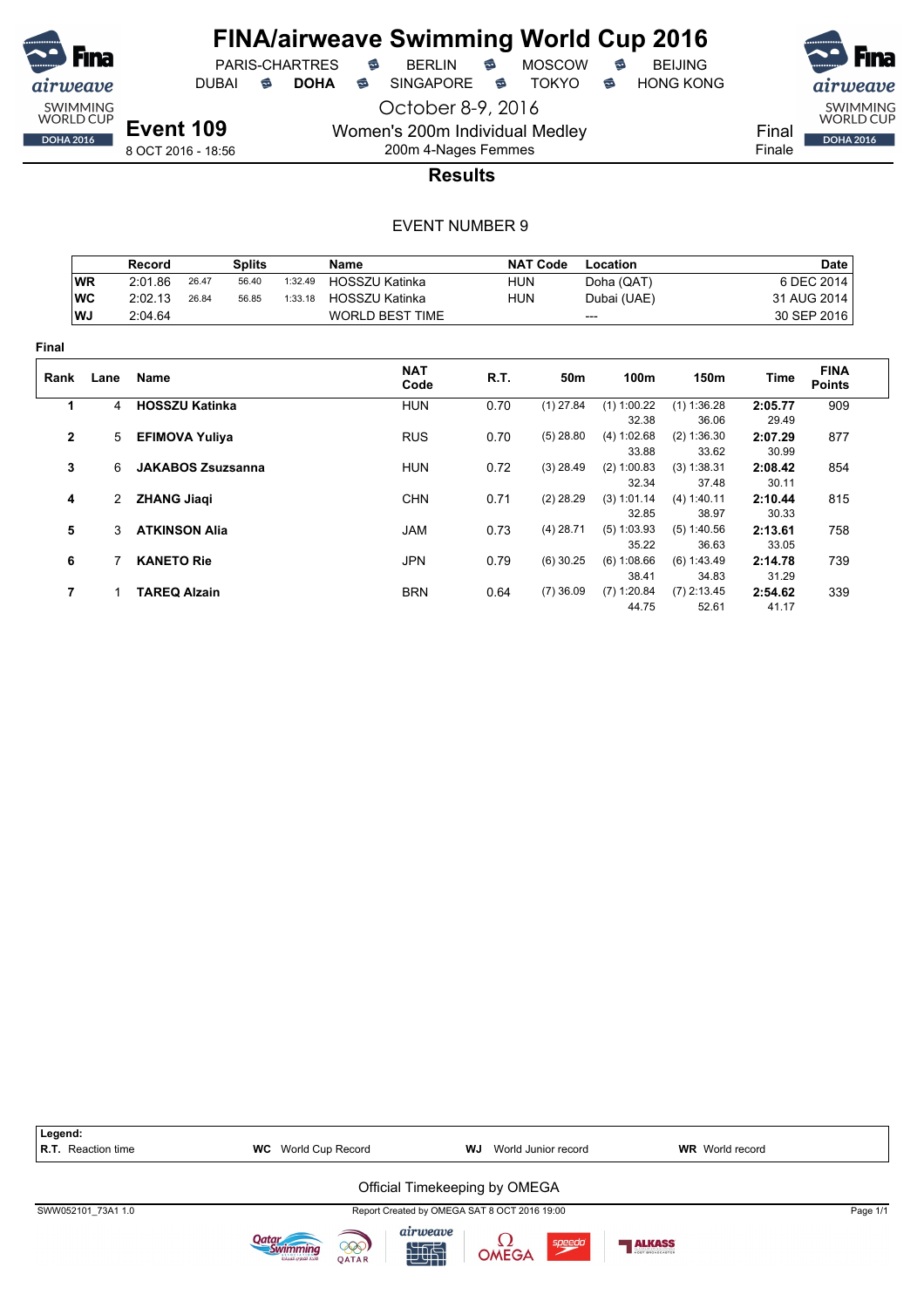

DUBAI **S DOHA S** SINGAPORE S TOKYO S HONG KONG

PARIS-CHARTRES **B** BERLIN **B** MOSCOW **B** BEIJING

SWIMMING<br>WORLD CUP Final **DOHA 2016** Finale

**Event 110** 8 OCT 2016 - 19:10

October 8-9, 2016 Men's 400m Freestyle

400m Nage Libre Hommes

### **Results**

|           | Record  |       | <b>Splits</b> |         | Name                   | <b>NAT Code</b> | Location     | <b>Date</b>   |
|-----------|---------|-------|---------------|---------|------------------------|-----------------|--------------|---------------|
| WR        | 3:32.25 | 50.80 | 1:44.73       | 2:38.85 | <b>AGNEL Yannick</b>   | <b>FRA</b>      | Angers (FRA) | 15 NOV 2012 l |
| WC        | 3:32.77 | 52.62 | 1:46.68       | 2:40.65 | BIEDERMANN Paul        | GER             | Berlin (GER) | 14 NOV 2009   |
| <b>WJ</b> | 3:39.48 |       |               |         | <b>WORLD BEST TIME</b> |                 | $---$        | 30 SEP 2016   |

| Final             |      |                         |                  |       |                           |                           |                           |                           |         |                              |
|-------------------|------|-------------------------|------------------|-------|---------------------------|---------------------------|---------------------------|---------------------------|---------|------------------------------|
| Rank              | Lane | Name                    |                  |       |                           | <b>NAT</b><br>Code        |                           | R.T.                      | Time    | <b>FINA</b><br><b>Points</b> |
|                   | 5.   | <b>BROWN Myles</b>      |                  |       |                           | <b>RSA</b>                |                           | 0.65                      | 3:39.78 | 900                          |
| 50 $m$ (=2) 25.76 |      | 100m (1) 53.55<br>27.79 | 150m (1) 1:21.58 | 28.03 | 200m (1) 1:49.80<br>28.22 | 250m (1) 2:17.43<br>27.63 | 300m (1) 2:45.02<br>27.59 | 350m (1) 3:12.82<br>27.80 | 26.96   |                              |
| $\overline{2}$    | 6.   | <b>GUY James</b>        |                  |       |                           | <b>GBR</b>                |                           | 0.64                      | 3:41.96 | 874                          |
| 50m (1) 25.72     |      | 100m (2) 53.69<br>27.97 | 150m (2) 1:21.77 | 28.08 | 200m (2) 1:50.11<br>28.34 | 250m (2) 2:18.17<br>28.06 | 300m (2) 2:46.66<br>28.49 | 350m (2) 3:14.65<br>27.99 | 27.31   |                              |
| 3                 |      | <b>HURLEY Bobby</b>     |                  |       |                           | <b>AUS</b>                |                           | 0.69                      | 3:42.44 | 868                          |
| 50m (5) 25.95     |      | 100m (5) 54.29<br>28.34 | 150m (5) 1:22.84 | 28.55 | 200m (5) 1:51.64<br>28.80 | 250m (4) 2:19.93<br>28.29 | 300m (4) 2:47.98<br>28.05 | 350m (4) 3:16.01<br>28.03 | 26.43   |                              |
| 4                 | 3.   | <b>ZELLMANN Poul</b>    |                  |       |                           | <b>GER</b>                |                           | 0.70                      | 3:43.01 | 862                          |
| 50m (=2) 25.76    |      | 100m (3) 53.70<br>27.94 | 150m (3) 1:22.13 | 28.43 | 200m (3) 1:50.55<br>28.42 | 250m (3) 2:18.83<br>28.28 | 300m (3) 2:47.38<br>28.55 | 350m (3) 3:15.97<br>28.59 | 27.04   |                              |
| 5                 | 4    | <b>GYURTA Gergely</b>   |                  |       |                           | <b>HUN</b>                |                           | 0.68                      | 3:47.71 | 809                          |
| 50m (4) 25.90     |      | 100m (4) 53.90<br>28.00 | 150m (4) 1:22.20 | 28.30 | 200m (4) 1:51.09<br>28.89 | 250m (5) 2:19.95<br>28.86 | 300m (5) 2:49.11<br>29.16 | 350m (5) 3:18.55<br>29.44 | 29.16   |                              |
| 6                 |      | <b>BRANDT Moritz</b>    |                  |       |                           | <b>GER</b>                |                           | 0.67                      | 3:54.28 | 743                          |
| 50m (7) 27.04     |      | 100m (7) 56.22<br>29.18 | 150m (7) 1:25.91 | 29.69 | 200m (7) 1:56.23<br>30.32 | 250m (7) 2:26.17<br>29.94 | 300m (7) 2:56.26<br>30.09 | 350m (6) 3:25.77<br>29.51 | 28.51   |                              |
|                   |      | <b>KARL Jakub</b>       |                  |       |                           | <b>CZE</b>                |                           | 0.71                      | 3:54.57 | 740                          |
| 50m (6) 26.72     |      | 100m (6) 55.96<br>29.24 | 150m (6) 1:25.64 | 29.68 | 200m (6) 1:55.76<br>30.12 | 250m (6) 2:25.75<br>29.99 | 300m (6) 2:56.09<br>30.34 | 350m (7) 3:26.16<br>30.07 | 28.41   |                              |
| 8                 | 8    | <b>SMIT Marco</b>       |                  |       |                           | <b>RSA</b>                |                           | 0.70                      | 4:07.09 | 633                          |
| 50m (8) 28.00     |      | 100m (8) 57.73<br>29.73 | 150m (8) 1:28.29 | 30.56 | 200m (8) 1:59.55<br>31.26 | 250m (8) 2:31.59<br>32.04 | 300m (8) 3:03.46<br>31.87 | 350m (8) 3:35.55<br>32.09 | 31.54   |                              |

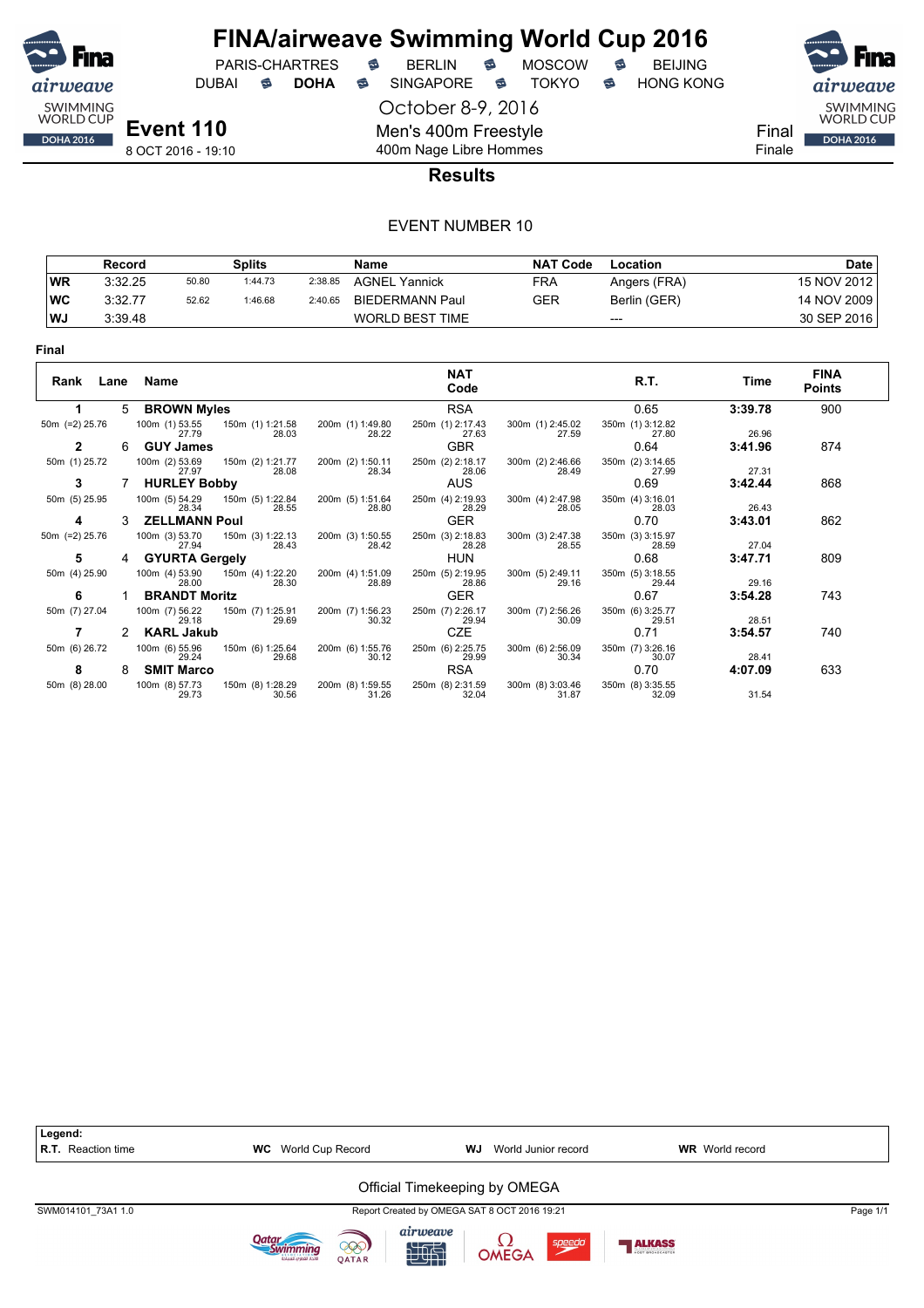

DUBAI **S DOHA S** SINGAPORE S TOKYO S HONG KONG

PARIS-CHARTRES **B** BERLIN **B** MOSCOW **B** BEIJING

October 8-9, 2016



50m Nage Libre Femmes **Results**

Women's 50m Freestyle

|            | Record Name |                           | <b>NAT Code</b> | Location           | Date        |
|------------|-------------|---------------------------|-----------------|--------------------|-------------|
| <b>WR</b>  |             | 23.24 KROMOWIDJOJO Ranomi | <b>NED</b>      | Eindhoven (NED)    | 7 AUG 2013  |
| $l = WR$   |             | 23.24 KROMOWIDJOJO Ranomi | NED.            | Indianapolis (USA) | 12 DEC 2015 |
| <b>IWC</b> |             | 23.24 KROMOWIDJOJO Ranomi | NED.            | Eindhoven (NED)    | 7 AUG 2013  |
| WJ         |             | 24.00 ZHU Menghui         | CHN.            | Beijing (CHN)      | 30 SEP 2016 |

| Final          |      |                         |                    |      |       |                              |
|----------------|------|-------------------------|--------------------|------|-------|------------------------------|
| Rank           | Lane | <b>Name</b>             | <b>NAT</b><br>Code | R.T. | Time  | <b>FINA</b><br><b>Points</b> |
|                | 4    | <b>OTTESEN Jeanette</b> | <b>DEN</b>         | 0.63 | 23.84 | 926                          |
| $\overline{2}$ | 5    | <b>ELMSLIE Brittany</b> | <b>AUS</b>         | 0.69 | 24.48 | 855                          |
| 3              | 6    | <b>MEILI Katie</b>      | <b>USA</b>         | 0.62 | 24.63 | 840                          |
| 4              |      | <b>HOSSZU Katinka</b>   | <b>HUN</b>         | 0.68 | 24.74 | 828                          |
| 5              | 8    | <b>ATKINSON Alia</b>    | JAM                | 0.62 | 24.88 | 814                          |
| 6              |      | <b>GROVES Madeline</b>  | <b>AUS</b>         | 0.71 | 25.00 | 803                          |
| 7              | 3    | <b>LOVTCOVA Natalia</b> | <b>RUS</b>         | 0.76 | 25.40 | 765                          |
| 8              |      | <b>WALLACE Tessa</b>    | <b>AUS</b>         | 0.67 | 25.58 | 749                          |

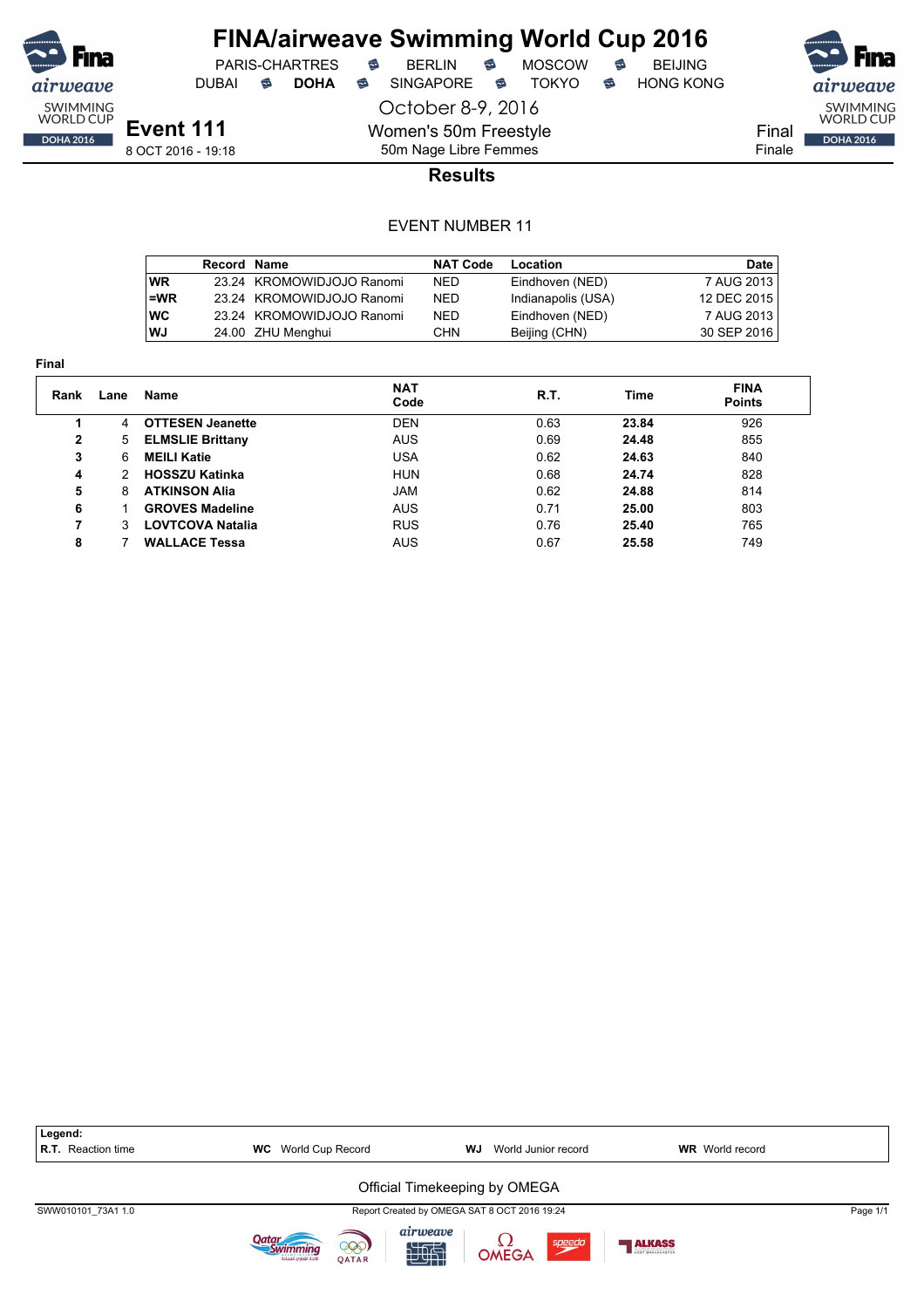

PARIS-CHARTRES **B** BERLIN **B** MOSCOW **B** BEIJING DUBAI **S DOHA S** SINGAPORE S TOKYO S HONG KONG

October 8-9, 2016

SWIMMING<br>WORLD CUP Final **DOHA 2016** 

Finale

8 OCT 2016 - 19:23

200m Brasse Hommes **Results**

Men's 200m Breaststroke

|              |           | Record                 |                      | <b>Splits</b>                  |         | Name                   |            | <b>NAT Code</b> | Location      |               |            | <b>Date</b>                  |
|--------------|-----------|------------------------|----------------------|--------------------------------|---------|------------------------|------------|-----------------|---------------|---------------|------------|------------------------------|
|              | <b>WR</b> | 2:00.48                | 27.75                | 58.75                          | 1:29.64 | <b>GYURTA Daniel</b>   | <b>HUN</b> |                 | Dubai (UAE)   |               |            | 31 AUG 2014                  |
|              | <b>WC</b> | 2:00.48                | 27.75                | 58.75                          | 1:29.64 | <b>GYURTA Daniel</b>   | <b>HUN</b> |                 | Dubai (UAE)   |               |            | 31 AUG 2014                  |
|              | WJ        | 2:03.23                |                      |                                |         | <b>WORLD BEST TIME</b> |            |                 | ---           |               |            | 30 SEP 2016                  |
| Final        |           |                        |                      |                                |         |                        |            |                 |               |               |            |                              |
| Rank         | Lane      | <b>Name</b>            |                      |                                |         | <b>NAT</b><br>Code     | R.T.       | 50m             | 100m          | 150m          | Time       | <b>FINA</b><br><b>Points</b> |
| 1            |           | <b>KOCH Marco</b><br>2 |                      |                                |         | <b>GER</b>             | 0.72       | $(1)$ 28.18     | $(1)$ 59.53   | $(1)$ 1:30.84 | 2:02.13    | 960                          |
|              |           |                        |                      |                                |         |                        |            |                 | 31.35         | 31.31         | 31.29      |                              |
| $\mathbf{2}$ |           | <b>SETO Daiya</b><br>5 |                      |                                |         | <b>JPN</b>             | 0.60       | $(2)$ 28.92     | (2) 1:00.46   | (2) 1:32.29   | 2:05.91    | 876                          |
|              |           |                        |                      |                                |         |                        |            |                 | 31.54         | 31.83         | 33.62      |                              |
| 3            |           | 3                      | <b>PRENOT Josh</b>   |                                |         | <b>USA</b>             | 0.76       | $(4)$ 29.23     | (3) 1:01.22   | (3) 1:33.85   | 2:06.90    | 855                          |
|              |           |                        |                      |                                |         |                        |            |                 | 31.99         | 32.63         | 33.05      |                              |
| 4            |           | <b>WANG Boyu</b><br>6  |                      |                                |         | <b>CHN</b>             | 0.70       | $(3)$ 29.18     | (4) 1:01.54   | (4) 1:34.37   | 2:07.00    | 853                          |
|              |           |                        |                      |                                |         |                        |            |                 | 32.36         | 32.83         | 32.63      |                              |
| 5            |           | 4                      | <b>ELKAMASH Y.</b>   |                                |         | EGY                    | 0.69       | $(5)$ 30.18     | (5) 1:03.41   | $(5)$ 1:37.57 | 2:13.42    | 736                          |
|              |           |                        |                      |                                |         |                        |            |                 | 33.23         | 34.16         | 35.85      |                              |
| 6            |           | 1.                     | <b>DURISIN Peter</b> |                                |         | <b>SVK</b>             | 0.68       | $(6)$ 30.30     | (6) 1:04.70   | (6) 1:38.89   | 2:14.15    | 724                          |
|              |           |                        |                      |                                |         |                        |            |                 | 34.40         | 34.19         | 35.26      |                              |
| 7            |           |                        | <b>JONES Michael</b> |                                |         | <b>RSA</b>             | 0.71       | $(7)$ 31.31     | $(7)$ 1:06.48 | (7) 1:42.63   | 2:20.33    | 632                          |
|              |           |                        |                      |                                |         |                        |            |                 | 35.17         | 36.15         | 37.70      |                              |
|              |           | 8                      |                      | <b>HASSAAN Naser Yaser H E</b> |         | QAT                    |            |                 |               |               | <b>DNS</b> |                              |

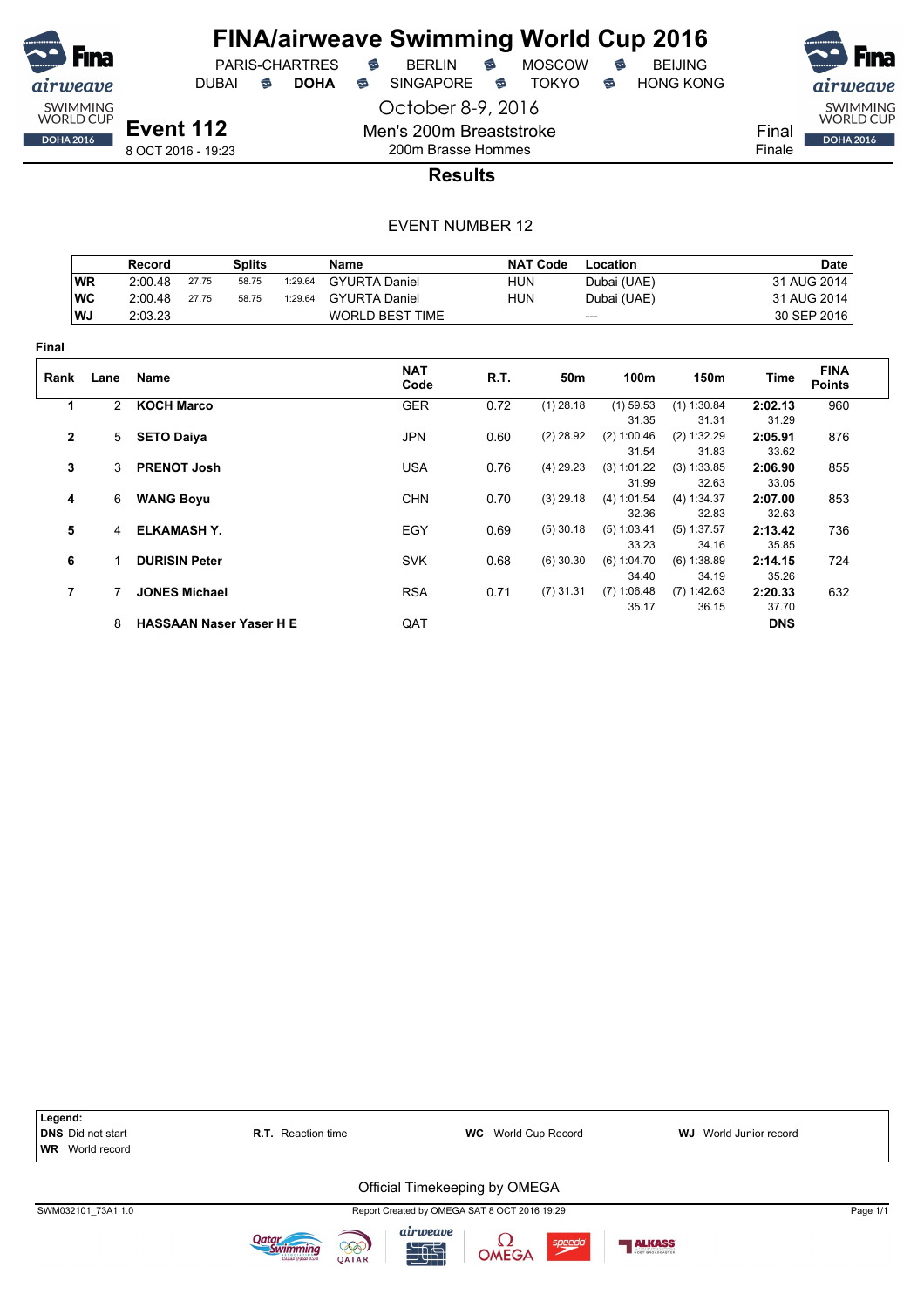

**Final**

## **FINA/airweave Swimming World Cup 2016**<br>PARIS-CHARTRES **& BERLIN & MOSCOW & BEIJING**  $PARIS-CHARTRES$  **BERLIN B** MOSCOW **B**

October 8-9, 2016

DUBAI **S DOHA** SINGAPORE S TOKYO S HONG KONG

Men's 100m Individual Medley

8 OCT 2016 - 19:29



airweave

SWIMMING<br>WORLD CUP

**DOHA 2016** 

100m 4-Nages Hommes **Results**

|                | Record | Split | Name                    | <b>NAT Code</b> | Location     |      | <b>Date</b> |
|----------------|--------|-------|-------------------------|-----------------|--------------|------|-------------|
| WR.            | 50.30  | 22.77 | MOROZOV Vladimir        | <b>RUS</b>      | Berlin (GER) |      | 30 AUG 2016 |
| <b>WC</b>      | 50.30  | 22.77 | <b>MOROZOV Vladimir</b> | <b>RUS</b>      | Berlin (GER) |      | 30 AUG 2016 |
| WJ             | 51.93  |       | <b>WORLD BEST TIME</b>  |                 |              |      | 30 SEP 2016 |
|                |        |       |                         |                 |              |      |             |
| Name<br>l ane. |        |       | <b>NAT</b>              | R T             | 50m          | Time | <b>FINA</b> |

| Rank         | Lane           | Name                        | <b>NAT</b><br>Code | R.T. | 50m          | Time           | <b>FINA</b><br><b>Points</b> |  |
|--------------|----------------|-----------------------------|--------------------|------|--------------|----------------|------------------------------|--|
| 1            | 4              | <b>MOROZOV Vladimir</b>     | <b>RUS</b>         | 0.62 | $(3)$ 23.97  | 51.75<br>27.78 | 938                          |  |
| $\mathbf{2}$ | $\overline{2}$ | <b>HEINTZ Philip</b>        | <b>GER</b>         | 0.69 | $(1)$ 23.63  | 52.27<br>28.64 | 910                          |  |
| 3            | 5 <sup>5</sup> | <b>SANKOVICH Pavel</b>      | <b>BLR</b>         | 0.67 | $(2)$ 23.84  | 52.68<br>28.84 | 889                          |  |
| 4            | 3              | <b>PINZON GARCIA Omar</b>   | COL                | 0.60 | $(4)$ 24.44  | 54.44<br>30.00 | 805                          |  |
| 5            | 7              | <b>SETO Daiya</b>           | <b>JPN</b>         | 0.59 | $(=5)$ 25.58 | 55.22<br>29.64 | 772                          |  |
| 6            | 6              | <b>HALAS Adam</b>           | <b>SVK</b>         | 0.70 | $(=5)$ 25.58 | 55.58<br>30.00 | 757                          |  |
| 7            | 1              | <b>MRABET Taki</b>          | <b>CLB</b>         | 0.66 | $(8)$ 26.70  | 57.56<br>30.86 | 681                          |  |
| 8            | 8              | <b>LAZAREVIC Aleksandar</b> | <b>CLB</b>         | 0.70 | $(7)$ 26.46  | 59.10<br>32.64 | 629                          |  |

| Legend:<br>R.T. Reaction time | World Cup Record<br><b>WC</b>                 | World Junior record<br>WJ                      | <b>WR</b> World record |
|-------------------------------|-----------------------------------------------|------------------------------------------------|------------------------|
|                               |                                               | Official Timekeeping by OMEGA                  |                        |
| SWM051101 73A1 1.0            |                                               | Report Created by OMEGA SAT 8 OCT 2016 19:34   | Page 1/1               |
|                               | 000)<br><b>OATAR</b><br>لاتحاد القطرم للسياحة | airweave<br>speedo<br><b>L2</b><br>OMEGA<br>地面 | <b>ALKASS</b>          |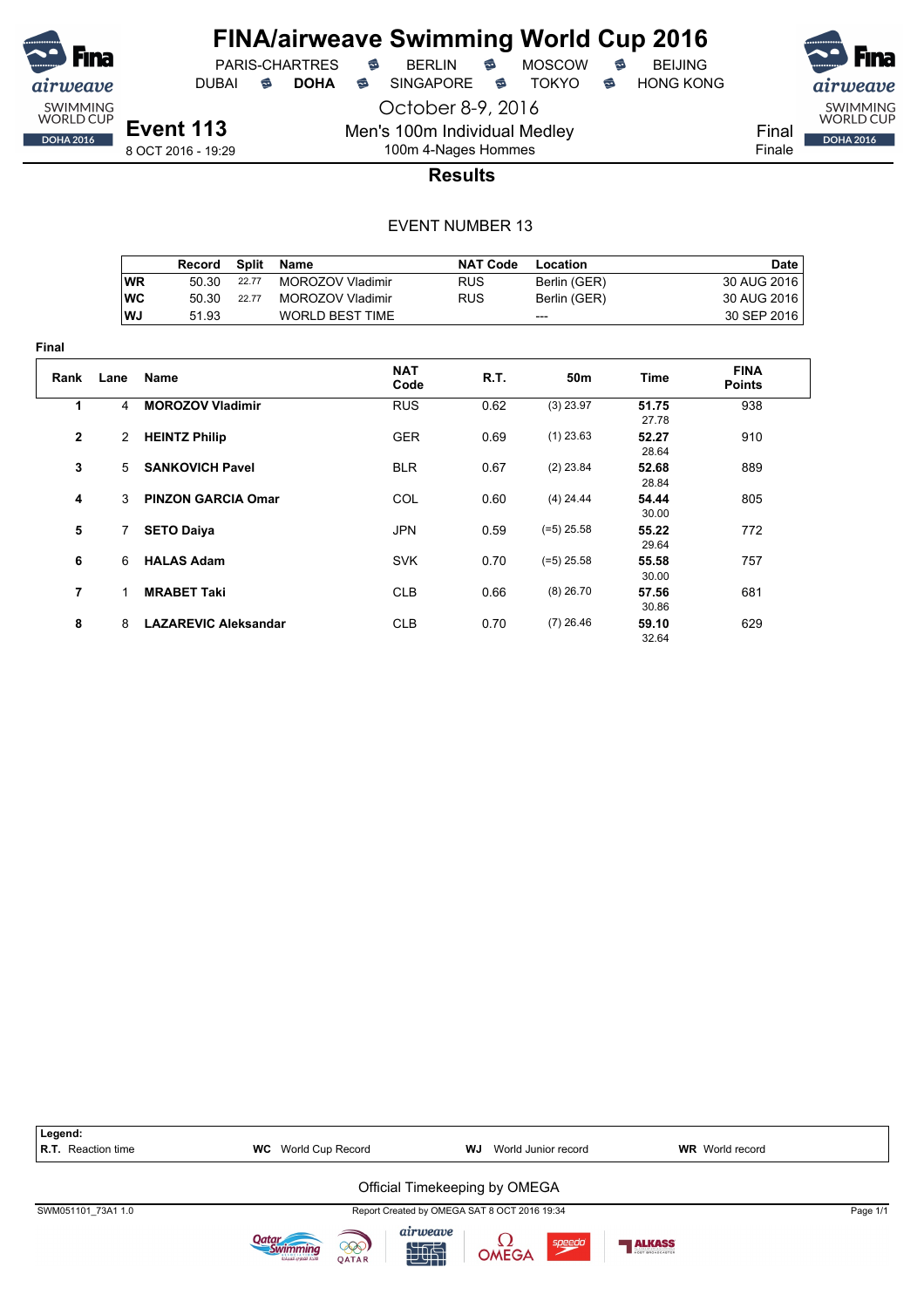

PARIS-CHARTRES

DUBAI **S DOHA** SINGAPORE S TOKYO S HONG KONG

October 8-9, 2016

Women's 200m Backstroke 200m Dos Femmes



8 OCT 2016 - 19:43

**Results**

|                |               | <b>NAT Code</b><br><b>Splits</b><br>Location<br><b>Record</b><br><b>Name</b> |                            |       |         |                        |            |             |                      |                      |                  | <b>Date</b>                  |
|----------------|---------------|------------------------------------------------------------------------------|----------------------------|-------|---------|------------------------|------------|-------------|----------------------|----------------------|------------------|------------------------------|
|                | <b>WR</b>     | 1:59.23                                                                      | 28.17                      | 58.36 | 1:28.77 | HOSSZU Katinka         | <b>HUN</b> |             | Doha (QAT)           |                      |                  | 5 DEC 2014                   |
|                | <b>WC</b>     | 1:59.35                                                                      | 28.93                      | 59.62 | 1:29.43 | ZEVINA Daryna          | <b>UKR</b> |             | Paris-Chartres (FRA) |                      |                  | 26 AUG 2016                  |
|                | WJ            | 2:00.03                                                                      |                            |       |         | <b>WORLD BEST TIME</b> |            | ---         |                      |                      |                  | 30 SEP 2016                  |
| Final          |               |                                                                              |                            |       |         |                        |            |             |                      |                      |                  |                              |
| Rank           | Lane          | Name                                                                         |                            |       |         | <b>NAT</b><br>Code     | R.T.       | 50m         | 100m                 | 150m                 | Time             | <b>FINA</b><br><b>Points</b> |
| 1              |               | 4 ZEVINA Daryna                                                              |                            |       |         | <b>UKR</b>             | 0.75       | $(1)$ 29.07 | $(1)$ 59.83          | $(1)$ 1:30.81        | 2:01.25          | 950                          |
|                |               |                                                                              |                            |       |         |                        |            |             | 30.76                | 30.98                | 30.44            |                              |
| $\mathbf{2}$   | 5             |                                                                              | <b>HOSSZU Katinka</b>      |       |         | <b>HUN</b>             | 0.61       | $(2)$ 29.21 | $(2)$ 59.99<br>30.78 | (2) 1:31.05<br>31.06 | 2:01.48<br>30.43 | 945                          |
| 3              | $\mathcal{P}$ |                                                                              | <b>CHENG Haihua</b>        |       |         | <b>CHN</b>             | 0.59       | $(3)$ 29.88 | (3) 1:02.30          | (5) 1:35.20          | 2:07.33          | 821                          |
|                |               |                                                                              |                            |       |         |                        |            |             | 32.42                | 32.90                | 32.13            |                              |
| 4              | 6             |                                                                              | <b>JAKABOS Zsuzsanna</b>   |       |         | <b>HUN</b>             | 0.74       | $(7)$ 30.43 | (5) 1:02.57          | (3) 1:35.08          | 2:07.65          | 814                          |
|                |               |                                                                              |                            |       |         |                        |            |             | 32.14                | 32.51                | 32.57            |                              |
| 5              |               |                                                                              | <b>LAU Yin Yan Claudia</b> |       |         | <b>HKG</b>             | 0.63       | $(4)$ 30.01 | (4) 1:02.35          | (4) 1:35.12          | 2:07.85          | 811                          |
|                |               |                                                                              |                            |       |         |                        |            |             | 32.34                | 32.77                | 32.73            |                              |
| 6              | 3             | LIU Haiyun                                                                   |                            |       |         | <b>CHN</b>             | 0.65       | $(5)$ 30.21 | (6) 1:02.58          | $(6)$ 1:35.91        | 2:08.98          | 789                          |
|                |               |                                                                              |                            |       |         |                        |            |             | 32.37                | 33.33                | 33.07            |                              |
| $\overline{7}$ |               | <b>AGNEW Lucy</b>                                                            |                            |       |         | <b>NZL</b>             | 0.64       | $(8)$ 32.41 | (8) 1:06.01          | $(7)$ 1:39.87        | 2:13.48          | 712                          |
|                |               |                                                                              |                            |       |         |                        |            |             | 33.60                | 33.86                | 33.61            |                              |
| 8              | 8             |                                                                              | <b>TOMANOVA Barbora</b>    |       |         | <b>SVK</b>             | 0.62       | $(6)$ 30.23 | (7) 1:04.64          | $(8)$ 1:40.12        | 2:15.31          | 684                          |
|                |               |                                                                              |                            |       |         |                        |            |             | 34.41                | 35.48                | 35.19            |                              |

| Legend:<br><b>R.T.</b> Reaction time | <b>WC</b> World Cup Record                     | WJ<br>World Junior record                      | <b>WR</b> World record |          |
|--------------------------------------|------------------------------------------------|------------------------------------------------|------------------------|----------|
|                                      |                                                | Official Timekeeping by OMEGA                  |                        |          |
| SWW042101 73A1 1.0                   |                                                | Report Created by OMEGA SAT 8 OCT 2016 19:51   |                        | Page 1/1 |
|                                      | 000)<br>لاتحاد القطرات للسياحة<br><b>OATAR</b> | airweave<br>speedo<br><b>L2</b><br>OMEGA<br>西南 | ALKASS                 |          |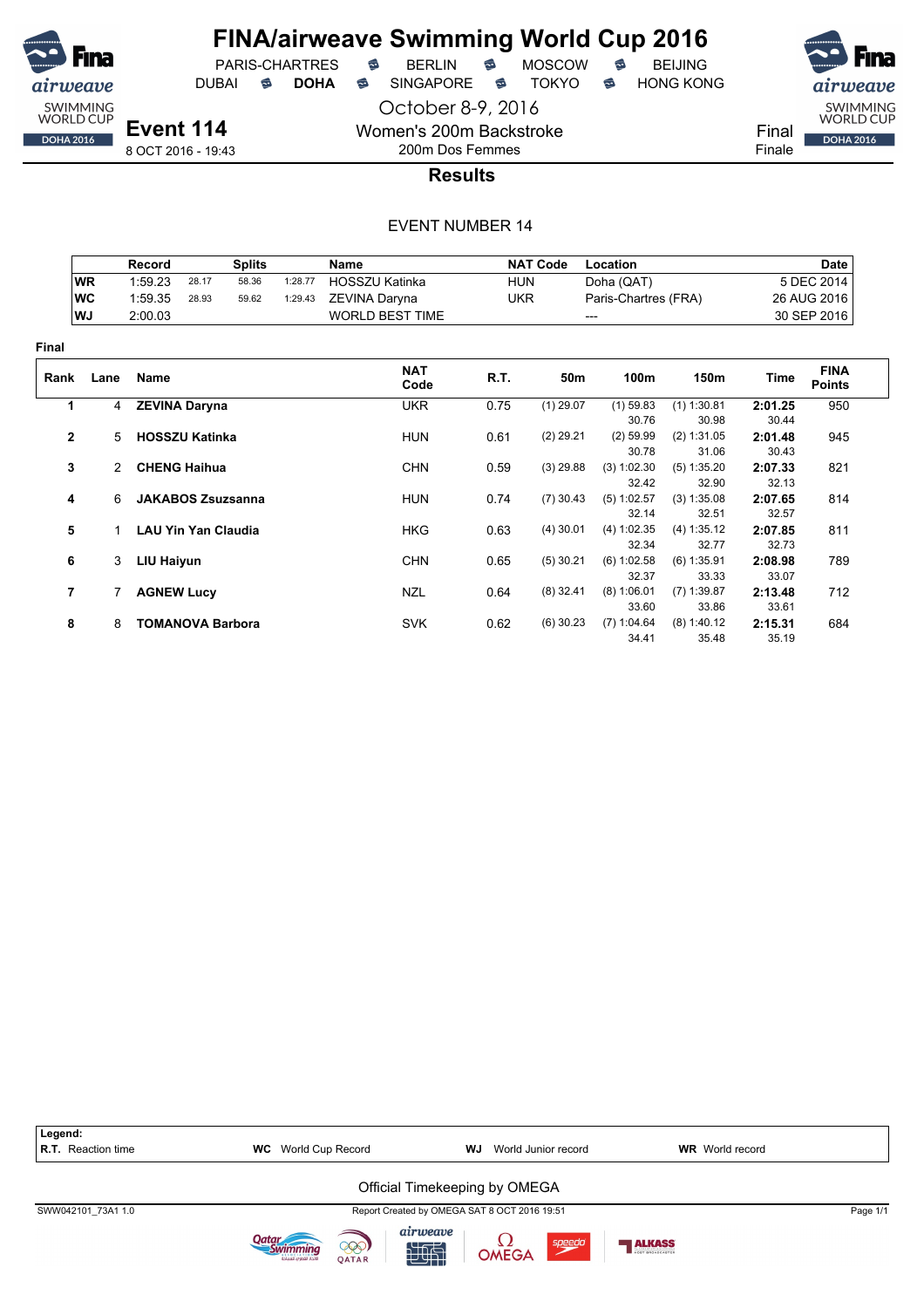

DUBAI **S DOHA S** SINGAPORE S TOKYO S HONG KONG

SWIMMING<br>WORLD CUP Final **DOHA 2016** 

Finale

**Event 115** 8 OCT 2016 - 19:49 October 8-9, 2016 Men's 50m Butterfly

50m Papillon Hommes

## **Results**

|            | Record Name |                       | <b>NAT Code</b> | Location     | Date        |
|------------|-------------|-----------------------|-----------------|--------------|-------------|
| WR         |             | 21.80 DEIBLER Steffen | GER             | Berlin (GER) | 14 NOV 2009 |
| <b>IWC</b> |             | 21.80 DEIBLER Steffen | GER             | Berlin (GER) | 14 NOV 2009 |
| WJ         |             | 22.43 WORLD BEST TIME |                 | ---          | 30 SEP 2016 |

| <b>Final</b> |      |                                           |            |      |             |                              |
|--------------|------|-------------------------------------------|------------|------|-------------|------------------------------|
| Rank         | Lane | <b>NAT</b><br>R.T.<br><b>Name</b><br>Code |            |      | <b>Time</b> | <b>FINA</b><br><b>Points</b> |
|              | 4    | <b>LE CLOS Chad</b>                       | <b>RSA</b> | 0.62 | 22.36       | 926                          |
| $\mathbf{2}$ |      | <b>PROUD Benjamin</b>                     | <b>GBR</b> | 0.63 | 22.57       | 901                          |
| 3            | 6    | <b>KAWAMOTO Takeshi</b>                   | <b>JPN</b> | 0.63 | 22.62       | 895                          |
| 4            |      | <b>SCHOEMAN Roland</b>                    | <b>RSA</b> | 0.61 | 22.74       | 881                          |
| 5            | 2    | <b>SANKOVICH Pavel</b>                    | <b>BLR</b> | 0.69 | 23.10       | 840                          |
| 5            | 5    | <b>KHLOPTSOV Andrii</b>                   | <b>UKR</b> | 0.66 | 23.10       | 840                          |
| 7            | 3    | <b>TANDY Bradley</b>                      | <b>RSA</b> | 0.61 | 23.22       | 827                          |
| 8            | 8    | <b>ORTIZ-CANAVATE Miguel</b>              | <b>ESP</b> | 0.63 | 23.29       | 820                          |

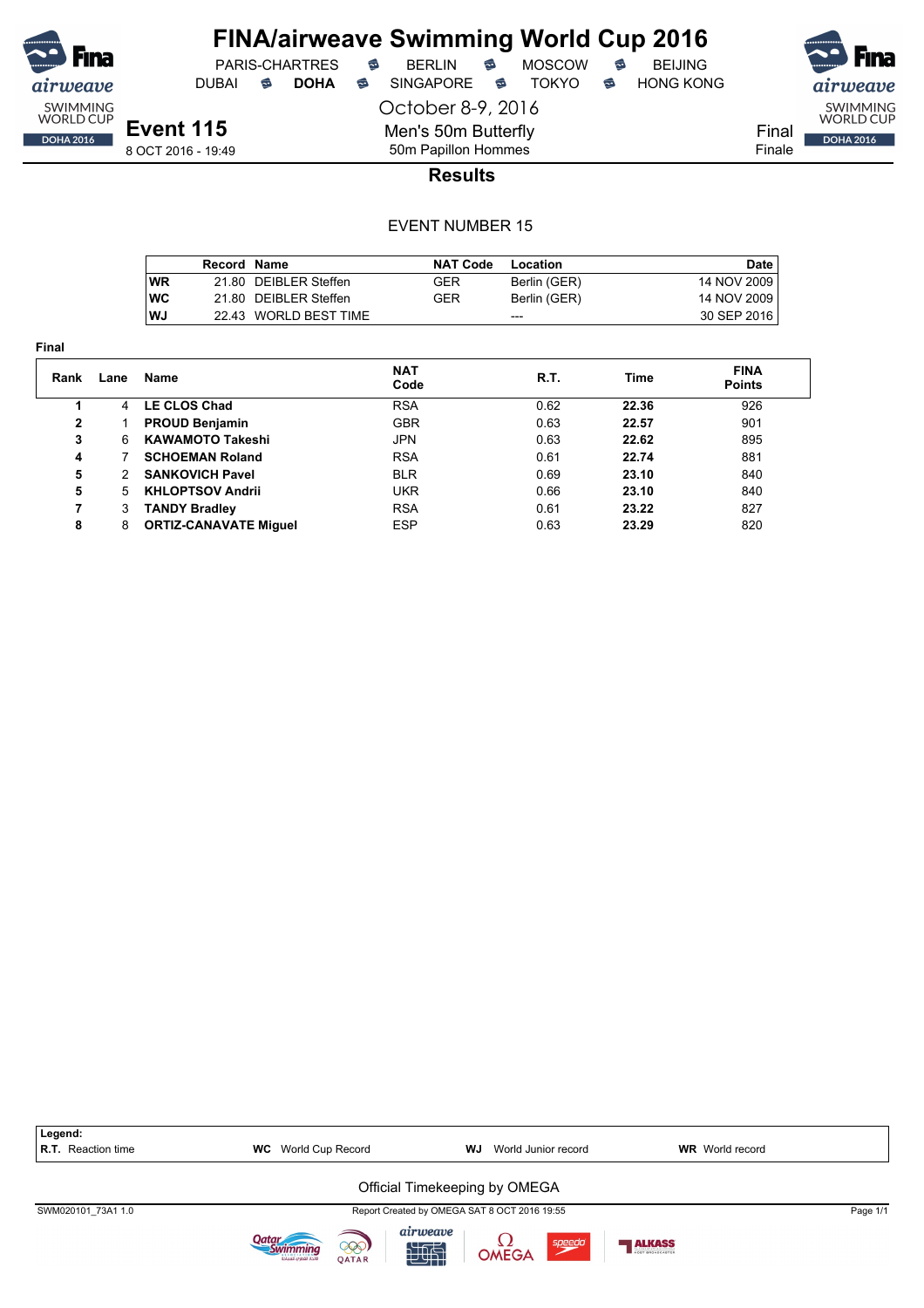

PARIS-CHARTRES **B** BERLIN **B** MOSCOW **B** BEIJING

DUBAI **S DOHA S** SINGAPORE S TOKYO S HONG KONG

October 8-9, 2016

Women's 800m Freestyle 800m Nage Libre Femmes



Final Finale

#### **Results**

|           | Record  |       | Splits  |         | Name                   | <b>NAT Code</b> | Location     | Date        |
|-----------|---------|-------|---------|---------|------------------------|-----------------|--------------|-------------|
| <b>WR</b> | 7:59.34 | 58.62 | 1:59.38 | 3:59.80 | BELMONTE GARCIA Mireia | <b>ESP</b>      | Berlin (GER) | 10 AUG 2013 |
| ∣wc       | 7:59.34 | 58.62 | 1:59.38 | 3:59.80 | BELMONTE GARCIA Mireia | <b>ESP</b>      | Berlin (GER) | 10 AUG 2013 |
| WJ        | 8:16.11 |       |         |         | <b>WORLD BEST TIME</b> |                 | $---$        | 30 SEP 2016 |

| w |  |
|---|--|
|---|--|

| Rank<br>Lane              | Name                               |                                    |                                    | <b>NAT</b><br>Code                 |                                    | R.T.                               | Time                      | <b>FINA</b><br><b>Points</b> |
|---------------------------|------------------------------------|------------------------------------|------------------------------------|------------------------------------|------------------------------------|------------------------------------|---------------------------|------------------------------|
|                           | <b>HOSSZU Katinka</b><br>4         |                                    |                                    | HUN                                |                                    | 0.74                               | 8:27.58                   | 842                          |
| 50m (3) 29.78             | 100m (3) 1:01.67                   | 150m (2) 1:34.05                   | 200m (2) 2:06.70                   | 250m (2) 2:38.98                   | 300m (2) 3:11.23                   | 350m (2) 3:43.53                   | 400m (2) 4:15.67          |                              |
| 450m (2) 4:47.77<br>32.10 | 31.89<br>500m (2) 5:19.81<br>32.04 | 32.38<br>550m (2) 5:51.72<br>31.91 | 32.65<br>600m (2) 6:23.60<br>31.88 | 32.28<br>650m (1) 6:54.94<br>31.34 | 32.25<br>700m (1) 7:25.57<br>30.63 | 32.30<br>750m (1) 7:56.94<br>31.37 | 32.14<br>30.64            |                              |
| $\mathbf{2}$              | <b>FANG Yi</b><br>6.               |                                    |                                    | <b>CHN</b>                         |                                    | 0.71                               | 8:30.29                   | 828                          |
| 50m (1) 29.35             | 100m (1) 1:01.33                   | 150m (1) 1:33.80                   | 200m (1) 2:06.42                   | 250m (1) 2:38.53                   | 300m (1) 3:10.90                   | 350m (1) 3:43.13                   | 400m (1) 4:15.40          |                              |
| 450m (1) 4:47.46<br>32.06 | 31.98<br>500m (1) 5:19.43<br>31.97 | 32.47<br>550m (1) 5:51.33<br>31.90 | 32.62<br>600m (1) 6:23.31<br>31.98 | 32.11<br>650m (2) 6:54.97<br>31.66 | 32.37<br>700m (2) 7:26.69<br>31.72 | 32.23<br>750m (2) 7:58.64<br>31.95 | 32.27<br>31.65            |                              |
| 3                         | <b>JAKABOS Zsuzsanna</b><br>3      |                                    |                                    | HUN                                |                                    | 0.75                               | 8:31.27                   | 824                          |
| 50m (4) 30.18             | 100m (4) 1:02.12<br>31.94          | 150m (4) 1:34.53<br>32.41          | 200m (4) 2:07.20<br>32.67          | 250m (=4) 2:39.98<br>32.78         | 300m (4) 3:12.50<br>32.52          | 350m (4) 3:45.03                   | 400m (4) 4:17.55          |                              |
| 450m (4) 4:49.69<br>32.14 | 500m (3) 5:21.69<br>32.00          | 550m (3) 5:53.62<br>31.93          | 600m (3) 6:25.62<br>32.00          | 650m (4) 6:57.58<br>31.96          | 700m (4) 7:29.50<br>31.92          | 32.53<br>750m (3) 8:01.29<br>31.79 | 32.52<br>29.98            |                              |
| 4                         | <b>BOHINC Spela</b><br>5.          |                                    |                                    | <b>SLO</b>                         |                                    | 0.75                               | 8:33.37                   | 814                          |
| 50m (5) 30.34             | 100m (5) 1:02.46<br>32.12          | 150m (5) 1:34.75<br>32.29          | 200m (5) 2:07.31<br>32.56          | 250m (=4) 2:39.98<br>32.67         | 300m (5) 3:12.60<br>32.62          | 350m (5) 3:45.17<br>32.57          | 400m (5) 4:17.73<br>32.56 |                              |
| 450m (5) 4:50.03<br>32.30 | 500m (5) 5:22.07<br>32.04          | 550m (4) 5:53.82<br>31.75          | 600m (4) 6:25.65<br>31.83          | 650m (3) 6:57.56<br>31.91          | 700m (3) 7:29.49<br>31.93          | 750m (4) 8:01.63<br>32.14          | 31.74                     |                              |
| 5                         | <b>YANG Chang</b>                  |                                    |                                    | <b>CHN</b>                         |                                    | 0.72                               | 8:38.93                   | 788                          |
| 50m (2) 29.46             | 100m (2) 1:01.61<br>32.15          | 150m (3) 1:34.30<br>32.69          | 200m (3) 2:07.14<br>32.84          | 250m (3) 2:39.67<br>32.53          | 300m (3) 3:12.27<br>32.60          | 350m (3) 3:44.60<br>32.33          | 400m (3) 4:16.97<br>32.37 |                              |
| 450m (3) 4:49.30<br>32.33 | 500m (4) 5:21.86<br>32.56          | 550m (5) 5:54.49<br>32.63          | 600m (5) 6:27.77<br>33.28          | 650m (5) 7:01.20<br>33.43          | 700m (5) 7:34.64<br>33.44          | 750m (5) 8:07.79<br>33.15          | 31.14                     |                              |
| 6                         | 2<br>LIU Haiyun                    |                                    |                                    | <b>CHN</b>                         |                                    | 0.80                               | 8:45.33                   | 759                          |
| 50m (6) 30.90             | 100m (6) 1:03.52                   | 150m (6) 1:36.55                   | 200m (6) 2:09.52                   | 250m (6) 2:42.48                   | 300m (6) 3:15.49                   | 350m (6) 3:48.38                   | 400m (6) 4:21.27          |                              |
| 450m (6) 4:54.11<br>32.84 | 32.62<br>500m (6) 5:27.06<br>32.95 | 33.03<br>550m (6) 6:00.23<br>33.17 | 32.97<br>600m (6) 6:33.41<br>33.18 | 32.96<br>650m (6) 7:06.45<br>33.04 | 33.01<br>700m (6) 7:39.99<br>33.54 | 32.89<br>750m (6) 8:13.13<br>33.14 | 32.89<br>32.20            |                              |
|                           | <b>PERA Bianca</b>                 |                                    |                                    | <b>RSA</b>                         |                                    | 0.77                               | 9:32.01                   | 588                          |
| 50m (7) 31.30             | 100m (7) 1:04.98<br>33.68          | 150m (7) 1:39.37<br>34.39          | 200m (7) 2:13.89<br>34.52          | 250m (7) 2:48.97<br>35.08          | 300m (7) 3:24.78<br>35.81          | 350m (7) 4:00.85<br>36.07          | 400m (7) 4:37.45<br>36.60 |                              |
| 450m (7) 5:14.39<br>36.94 | 500m (7) 5:51.20<br>36.81          | 550m (7) 6:28.67<br>37.47          | 600m (7) 7:06.13<br>37.46          | 650m (7) 7:42.96<br>36.83          | 700m (7) 8:19.92<br>36.96          | 750m (7) 8:56.61<br>36.69          | 35.40                     |                              |

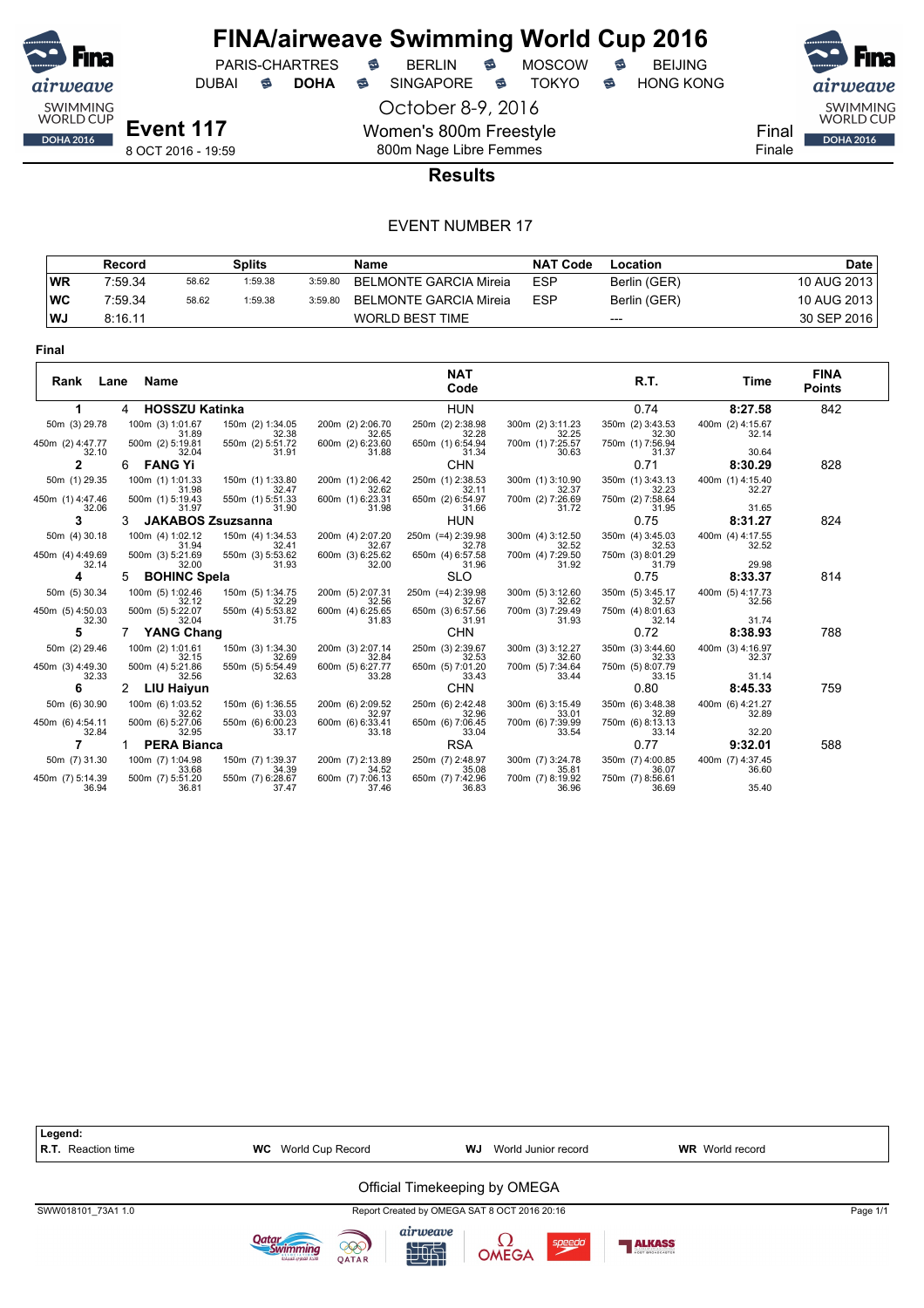

October 8-9, 2016

Men's 400m Individual Medley

PARIS-CHARTRES **B** BERLIN **B** MOSCOW **B** BEIJING

DUBAI **S DOHA S** SINGAPORE S TOKYO S HONG KONG



Final Finale

8 OCT 2016 - 20:12

### 400m 4-Nages Hommes **Results**

|     | Record  |       | Splits  |         | Name                   | <b>NAT Code</b> | Location    | Date        |
|-----|---------|-------|---------|---------|------------------------|-----------------|-------------|-------------|
| WR  | 3:55.50 | 54.62 | 1:53.73 | 3:01.14 | LOCHTE Rvan            | USA             | Dubai (UAE) | 16 DEC 2010 |
| ∣wc | 3:58.69 | 54.33 | 1:54.50 | 3:02.37 | FRASER-HOLMES Thomas   | AUS             | Dubai (UAE) | 31 AUG 2014 |
| WJ  | 3:59.15 |       |         |         | <b>WORLD BEST TIME</b> |                 | $---$       | 30 SEP 2016 |

| . .<br>w |  |
|----------|--|
|----------|--|

| Rank<br>Lane  |   | Name                      |                            |                           | <b>NAT</b><br>Code        |                           | R.T.                      | Time    | <b>FINA</b><br><b>Points</b> |
|---------------|---|---------------------------|----------------------------|---------------------------|---------------------------|---------------------------|---------------------------|---------|------------------------------|
|               | 5 | <b>SETO Daiya</b>         |                            |                           | JPN                       |                           | 0.61                      | 4:02.39 | 917                          |
| 50m (1) 25.30 |   | 100m (1) 54.40<br>29.10   | 150m (1) 1:25.26<br>30.86  | 200m (1) 1:55.78<br>30.52 | 250m (1) 2:30.01<br>34.23 | 300m (1) 3:04.51<br>34.50 | 350m (1) 3:33.84<br>29.33 | 28.55   |                              |
| 2             | 4 | <b>HEINTZ Philip</b>      |                            |                           | <b>GER</b>                |                           | 0.69                      | 4:04.24 | 896                          |
| 50m (3) 26.07 |   | 100m (3) 55.58<br>29.51   | 150m (2) 1:26.85<br>31.27  | 200m (2) 1:57.92<br>31.07 | 250m (2) 2:32.86<br>34.94 | 300m (3) 3:07.99<br>35.13 | 350m (2) 3:36.82<br>28.83 | 27.42   |                              |
| 3             | 6 | <b>PRENOT Josh</b>        |                            |                           | USA                       |                           | 0.72                      | 4:05.67 | 880                          |
| 50m (2) 25.80 |   | 100m (2) 55.49<br>29.69   | 150m (3) 1:27.75<br>32.26  | 200m (3) 1:59.45<br>31.70 | 250m (3) 2:33.53<br>34.08 | 300m (2) 3:07.53<br>34.00 | 350m (3) 3:37.50<br>29.97 | 28.17   |                              |
| 4             | 3 | <b>GYURTA Gergely</b>     |                            |                           | <b>HUN</b>                |                           | 0.66                      | 4:10.27 | 833                          |
| 50m (4) 26.42 |   | 100m (4) 56.64<br>30.22   | 150m (4) 1:28.43<br>31.79  | 200m (4) 1:59.95<br>31.52 | 250m (4) 2:35.59<br>35.64 | 300m (4) 3:11.38<br>35.79 | 350m (4) 3:41.28<br>29.90 | 28.99   |                              |
| 5             |   | <b>MRABET Taki</b>        |                            |                           | <b>CLB</b>                |                           | 0.69                      | 4:25.15 | 700                          |
| 50m (6) 27.17 |   | 100m (6) 58.76<br>31.59   | 150m (6) 1:33.58<br>34.82  | 200m (6) 2:07.60<br>34.02 | 250m (5) 2:44.13<br>36.53 | 300m (5) 3:22.01<br>37.88 | 350m (5) 3:54.31<br>32.30 | 30.84   |                              |
| 6             |   | <b>BOBAR Aleksa</b>       |                            |                           | <b>SRB</b>                |                           | 0.69                      | 4:29.26 | 669                          |
| 50m (5) 26.89 |   | 100m (5) 58.27<br>31.38   | 150m (5) 1:32.45<br>34.18  | 200m (5) 2:06.53<br>34.08 | 250m (6) 2:45.96<br>39.43 | 300m (6) 3:26.34<br>40.38 | 350m (6) 3:58.26<br>31.92 | 31.00   |                              |
|               | 8 | <b>NORTJE Dante</b>       |                            |                           | <b>RSA</b>                |                           | 0.74                      | 4:38.76 | 602                          |
| 50m (7) 29.04 |   | 100m (7) 1:03.28<br>34.24 | 150m (7) 1:38.71<br>35.43  | 200m (7) 2:12.74<br>34.03 | 250m (7) 2:53.38<br>40.64 | 300m (7) 3:34.93<br>41.55 | 350m (7) 4:07.80<br>32.87 | 30.96   |                              |
| 8             |   |                           | <b>MOHAMED Abdelrahman</b> |                           | QAT                       |                           | 0.74                      | 4:56.62 | 500                          |
| 50m (8) 31.43 |   | 100m (8) 1:08.26<br>36.83 | 150m (8) 1:47.66<br>39.40  | 200m (8) 2:25.48<br>37.82 | 250m (8) 3:07.80<br>42.32 | 300m (8) 3:49.48<br>41.68 | 350m (8) 4:23.58<br>34.10 | 33.04   |                              |

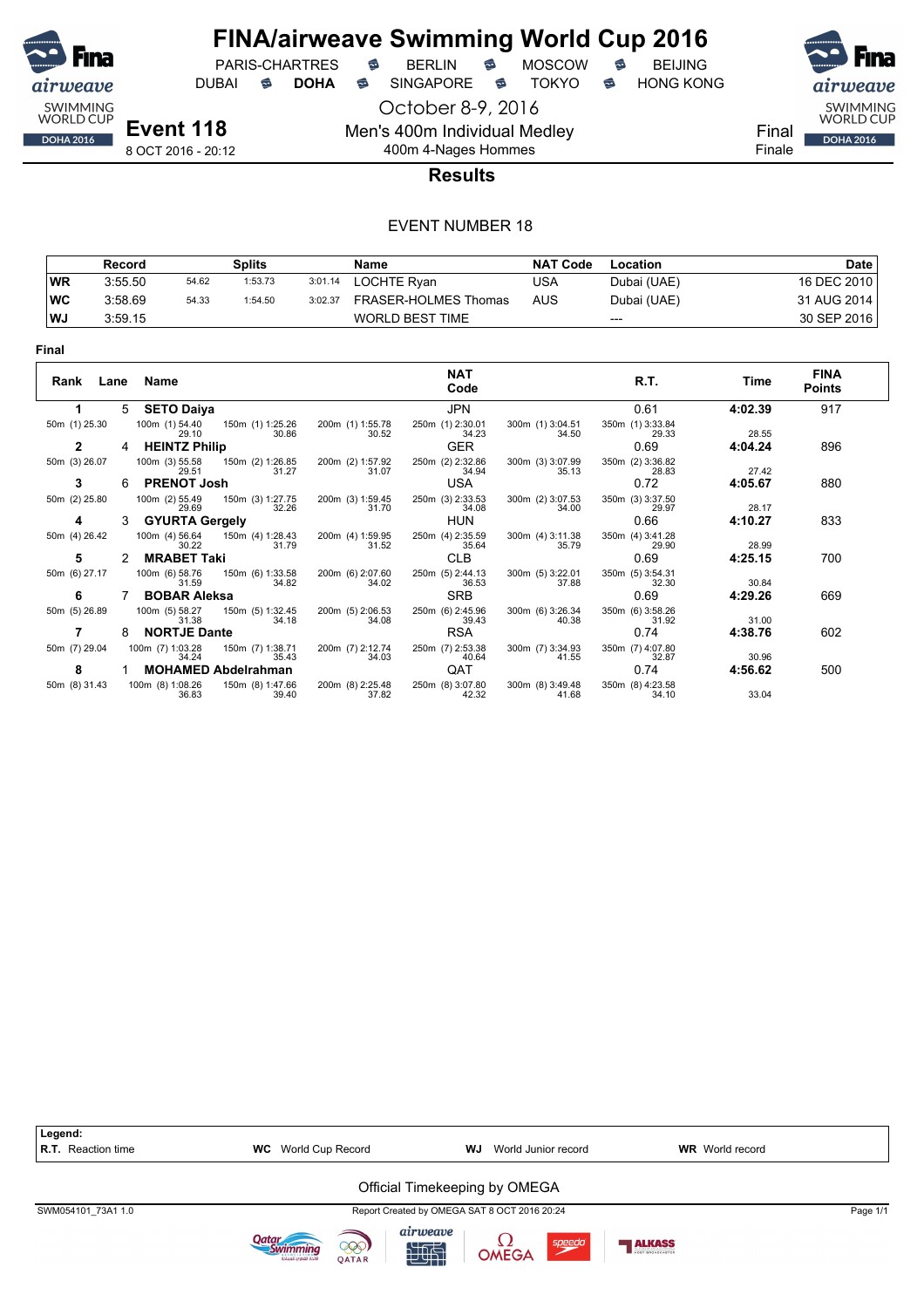

PARIS-CHARTRES **B** BERLIN **B** MOSCOW **B** BEIJING

DUBAI **S DOHA** SINGAPORE S TOKYO S HONG KONG

October 8-9, 2016 Mixed 4x50m Medley Relay Final



8 OCT 2016 - 20:20

### **Results**

|    | Record         | <b>Splits</b> | NAT (Relay)     | Location      | Date        |
|----|----------------|---------------|-----------------|---------------|-------------|
| WR | 1.3717<br>. טו |               | USA - USA       | Glasgow (GBR) | 21 DEC 2013 |
| WJ | 1:42.42        |               | World Best Time | ---           | 30 SEP 2016 |

| Rank         | Lane | NAT / Name                | R.T. | 50 <sub>m</sub> | <b>Time</b>   | <b>FINA</b><br><b>Points</b> |
|--------------|------|---------------------------|------|-----------------|---------------|------------------------------|
| 1            | 4    | <b>RUS - Russia</b>       |      |                 | 1:40.77       |                              |
|              |      | DONETC Stanislav (M)      | 0.66 | 23.96           | $(1)$ 23.96   |                              |
|              |      | EFIMOVA Yuliya (W)        | 0.18 | 29.29           | (3) 53.25     |                              |
|              |      | LOVTCOVA Natalia (W)      | 0.16 | 26.67           | (4) 1:19.92   |                              |
|              |      | MOROZOV Vladimir (M)      | 0.11 | 20.85           | $(1)$ 1:40.77 |                              |
| $\mathbf{2}$ | 5    | CHN - China               |      |                 | 1:42.18       |                              |
|              |      | CHENG Haihua (W)          | 0.58 | 26.74           | $(4)$ 26.74   |                              |
|              |      | $LI$ Xiang $(M)$          | 0.08 | 26.46           | (2) 53.20     |                              |
|              |      | ZHANG Jiaqi (W)           | 0.17 | 26.45           | (3) 1:19.65   |                              |
|              |      | JIANG Tiansheng (M)       | 0.61 | 22.53           | (2) 1:42.18   |                              |
| 3            | 2    | <b>FRA - France</b>       |      |                 | 1:45.26       |                              |
|              |      | COELHO Jordan (M)         | 0.53 | 24.53           | $(2)$ 24.53   |                              |
|              |      | DEBOURGES William (M)     | 0.57 | 27.83           | $(1)$ 52.36   |                              |
|              |      | GHEORGHIU Camille (W)     | 0.13 | 27.02           | $(2)$ 1:19.38 |                              |
|              |      | DAUBA Camille (W)         | 0.16 | 25.88           | (3) 1:45.26   |                              |
| 4            | 6    | <b>RSA - South Africa</b> |      |                 | 1:46.91       |                              |
|              |      | LABUSCHAGNE Samantha (W)  | 0.70 | 29.72           | $(5)$ 29.72   |                              |
|              |      | ZORZI Giulio (M)          | 0.23 | 26.37           | (5) 56.09     |                              |
|              |      | SCHOEMAN Roland (M)       | 0.24 | 22.31           | $(1)$ 1:18.40 |                              |
|              |      | DE LANGE Caroux (W)       | 0.52 | 28.51           | (4) 1:46.91   |                              |
| 5            | 3    | SIN - Singapore           |      |                 | 1:50.77       |                              |
|              |      | LOW Malcolm (M)           | 0.56 | 26.11           | $(3)$ 26.11   |                              |
|              |      | WEE Ryan (M)              | 0.49 | 29.91           | (4) 56.02     |                              |
|              |      | TOH Nicholle (W)          | 0.32 | 27.18           | (5) 1:23.20   |                              |
|              |      | LIEW Li-Shan Chantal (W)  | 0.26 | 27.57           | $(5)$ 1:50.77 |                              |

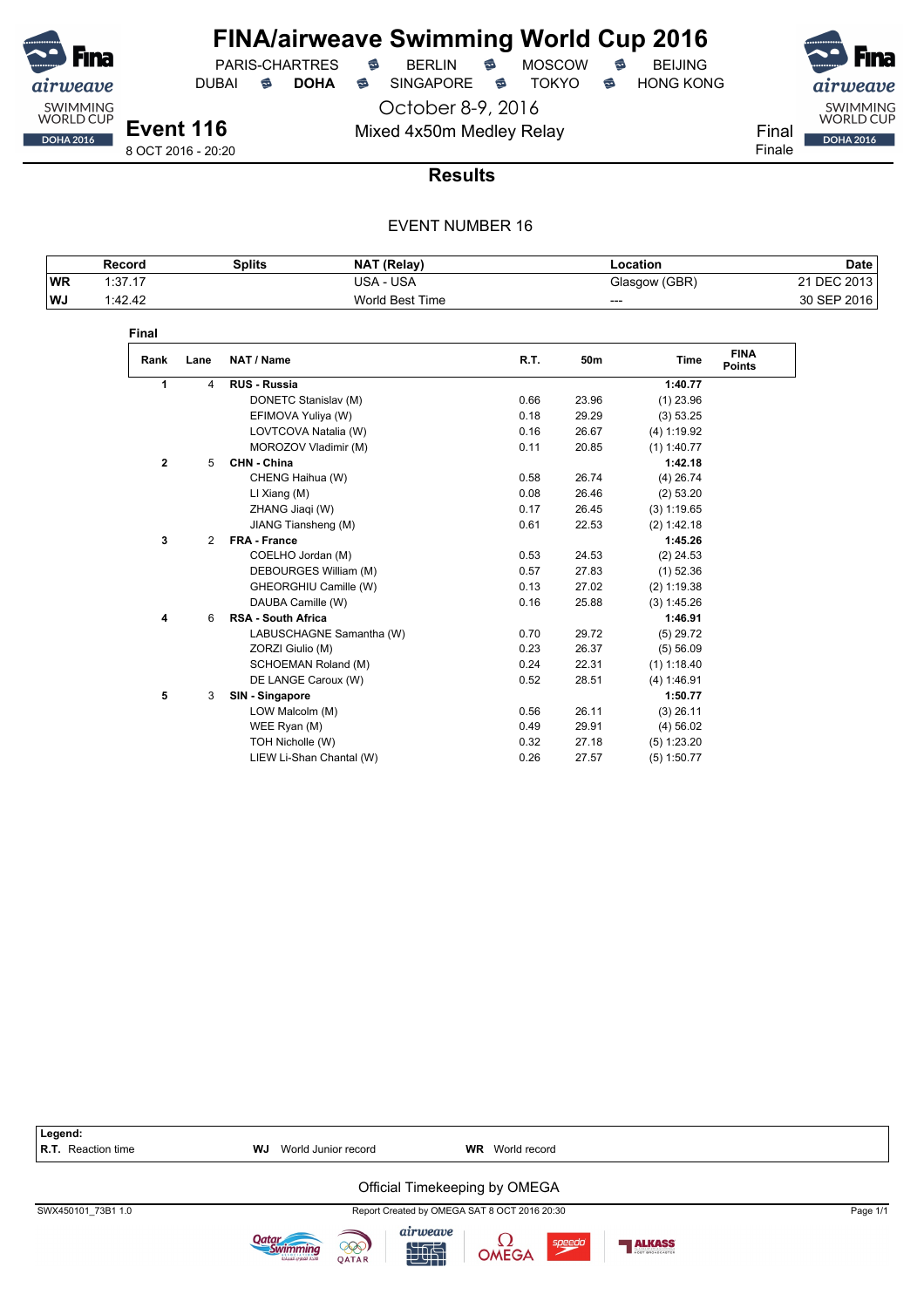

DUBAI **S DOHA S** SINGAPORE S TOKYO S HONG KONG

October 8-9, 2016 Women's 800m Freestyle 800m Nage Libre Femmes



Final Finale

#### **Results Summary**

|    | Record  |       | Splits  |         | Name                   | NAT Code   | Location     | Date        |
|----|---------|-------|---------|---------|------------------------|------------|--------------|-------------|
| WR | 7:59.34 | 58.62 | 1:59.38 | 3:59.80 | BELMONTE GARCIA Mireia | <b>ESP</b> | Berlin (GER) | 10 AUG 2013 |
| WC | 7:59.34 | 58.62 | 1:59.38 | 3:59.80 | BELMONTE GARCIA Mireia | <b>ESP</b> | Berlin (GER) | 10 AUG 2013 |
| WJ | 8:16.11 |       |         |         | WORLD BEST TIME        |            | $---$        | 30 SEP 2016 |

| Year of NAT<br><b>FINA</b><br>R.T.<br>Rank Heat<br>Lane Name<br>Time<br><b>Points</b><br>Birth Code<br><b>HUN</b><br>842<br>$\mathbf{1}$<br>4 HOSSZU Katinka<br>1989<br>0.74<br>8:27.58<br>1<br>250m 2:38.98<br>50m 29.78<br>100m 1:01.67<br>150m 1:34.05<br>300m 3:11.23<br>350m 3:43.53<br>400m 4:15.67<br>200m 2:06.70<br>32.28<br>32.30<br>31.89<br>32.38<br>32.65<br>32.25<br>32.14<br>450m 4:47.77<br>500m 5:19.81<br>550m 5:51.72<br>600m 6:23.60<br>650m 6:54.94<br>700m 7:25.57<br>750m 7:56.94<br>32.10<br>32.04<br>31.91<br>31.88<br>31.34<br>30.63<br>31.37<br>30.64<br>$\overline{1}$<br>6 FANG Yi<br>1992 CHN<br>0.71<br>$\overline{2}$<br>8:30.29<br>828<br>50m 29.35<br>250m 2:38.53<br>100m 1:01.33<br>150m 1:33.80<br>200m 2:06.42<br>300m 3:10.90<br>350m 3:43.13<br>400m 4:15.40<br>31.98<br>32.62<br>32.11<br>32.37<br>32.23<br>32.47<br>32.27<br>450m 4:47.46<br>500m 5:19.43<br>550m 5:51.33<br>600m 6:23.31<br>650m 6:54.97<br>700m 7:26.69<br>750m 7:58.64<br>32.06<br>31.97<br>31.90<br>31.98<br>31.66<br>31.72<br>31.95<br>31.65<br>3 JAKABOS Zsuzsanna<br>1989 HUN<br>0.75<br>8:31.27<br>824<br>$3^{\circ}$<br>$\overline{1}$<br>50m 30.18<br>100m 1:02.12<br>150m 1:34.53<br>200m 2:07.20<br>250m 2:39.98<br>300m 3:12.50<br>350m 3:45.03<br>400m 4:17.55<br>32.41<br>32.78<br>32.52<br>32.53<br>31.94<br>32.67<br>32.52<br>450m 4:49.69<br>500m 5:21.69<br>550m 5:53.62<br>600m 6:25.62<br>650m 6:57.58<br>700m 7:29.50<br>750m 8:01.29<br>32.14<br>31.93<br>32.00<br>31.92<br>29.98<br>32.00<br>31.96<br>31.79<br>5 BOHINC Spela<br>1995 SLO<br>$\mathbf{1}$<br>0.75<br>8:33.37<br>814<br>4<br>50m 30.34<br>250m 2:39.98<br>350m 3:45.17<br>100m 1:02.46<br>150m 1:34.75<br>200m 2:07.31<br>300m 3:12.60<br>400m 4:17.73<br>32.12<br>32.29<br>32.56<br>32.67<br>32.62<br>32.57<br>32.56<br>550m 5:53.82<br>600m 6:25.65<br>650m 6:57.56<br>700m 7:29.49<br>450m 4:50.03<br>500m 5:22.07<br>750m 8:01.63<br>32.30<br>31.91<br>32.04<br>31.75<br>31.83<br>31.93<br>32.14<br>31.74<br>7 YANG Chang<br>2001 CHN<br>0.72<br>8:38.93<br>788<br>$5^{\circ}$<br>$\mathbf{1}$<br>50m 29.46<br>100m 1:01.61<br>150m 1:34.30<br>250m 2:39.67<br>300m 3:12.27<br>350m 3:44.60<br>400m 4:16.97<br>200m 2:07.14<br>32.15<br>32.69<br>32.84<br>32.53<br>32.60<br>32.33<br>32.37<br>450m 4:49.30<br>500m 5:21.86<br>550m 5:54.49<br>600m 6:27.77<br>650m 7:01.20<br>700m 7:34.64<br>750m 8:07.79<br>32.33<br>32.56<br>33.28<br>33.43<br>33.44<br>32.63<br>33.15<br>31.14 | <b>Final</b>                    |              |  |          |      |         |     |
|-----------------------------------------------------------------------------------------------------------------------------------------------------------------------------------------------------------------------------------------------------------------------------------------------------------------------------------------------------------------------------------------------------------------------------------------------------------------------------------------------------------------------------------------------------------------------------------------------------------------------------------------------------------------------------------------------------------------------------------------------------------------------------------------------------------------------------------------------------------------------------------------------------------------------------------------------------------------------------------------------------------------------------------------------------------------------------------------------------------------------------------------------------------------------------------------------------------------------------------------------------------------------------------------------------------------------------------------------------------------------------------------------------------------------------------------------------------------------------------------------------------------------------------------------------------------------------------------------------------------------------------------------------------------------------------------------------------------------------------------------------------------------------------------------------------------------------------------------------------------------------------------------------------------------------------------------------------------------------------------------------------------------------------------------------------------------------------------------------------------------------------------------------------------------------------------------------------------------------------------------------------------------------------------------------------------------------------------------------------------------------------------------------------------------------------------------------------------------------------------|---------------------------------|--------------|--|----------|------|---------|-----|
|                                                                                                                                                                                                                                                                                                                                                                                                                                                                                                                                                                                                                                                                                                                                                                                                                                                                                                                                                                                                                                                                                                                                                                                                                                                                                                                                                                                                                                                                                                                                                                                                                                                                                                                                                                                                                                                                                                                                                                                                                                                                                                                                                                                                                                                                                                                                                                                                                                                                                         |                                 |              |  |          |      |         |     |
|                                                                                                                                                                                                                                                                                                                                                                                                                                                                                                                                                                                                                                                                                                                                                                                                                                                                                                                                                                                                                                                                                                                                                                                                                                                                                                                                                                                                                                                                                                                                                                                                                                                                                                                                                                                                                                                                                                                                                                                                                                                                                                                                                                                                                                                                                                                                                                                                                                                                                         |                                 |              |  |          |      |         |     |
|                                                                                                                                                                                                                                                                                                                                                                                                                                                                                                                                                                                                                                                                                                                                                                                                                                                                                                                                                                                                                                                                                                                                                                                                                                                                                                                                                                                                                                                                                                                                                                                                                                                                                                                                                                                                                                                                                                                                                                                                                                                                                                                                                                                                                                                                                                                                                                                                                                                                                         |                                 |              |  |          |      |         |     |
|                                                                                                                                                                                                                                                                                                                                                                                                                                                                                                                                                                                                                                                                                                                                                                                                                                                                                                                                                                                                                                                                                                                                                                                                                                                                                                                                                                                                                                                                                                                                                                                                                                                                                                                                                                                                                                                                                                                                                                                                                                                                                                                                                                                                                                                                                                                                                                                                                                                                                         |                                 |              |  |          |      |         |     |
|                                                                                                                                                                                                                                                                                                                                                                                                                                                                                                                                                                                                                                                                                                                                                                                                                                                                                                                                                                                                                                                                                                                                                                                                                                                                                                                                                                                                                                                                                                                                                                                                                                                                                                                                                                                                                                                                                                                                                                                                                                                                                                                                                                                                                                                                                                                                                                                                                                                                                         |                                 |              |  |          |      |         |     |
|                                                                                                                                                                                                                                                                                                                                                                                                                                                                                                                                                                                                                                                                                                                                                                                                                                                                                                                                                                                                                                                                                                                                                                                                                                                                                                                                                                                                                                                                                                                                                                                                                                                                                                                                                                                                                                                                                                                                                                                                                                                                                                                                                                                                                                                                                                                                                                                                                                                                                         |                                 |              |  |          |      |         |     |
|                                                                                                                                                                                                                                                                                                                                                                                                                                                                                                                                                                                                                                                                                                                                                                                                                                                                                                                                                                                                                                                                                                                                                                                                                                                                                                                                                                                                                                                                                                                                                                                                                                                                                                                                                                                                                                                                                                                                                                                                                                                                                                                                                                                                                                                                                                                                                                                                                                                                                         |                                 |              |  |          |      |         |     |
|                                                                                                                                                                                                                                                                                                                                                                                                                                                                                                                                                                                                                                                                                                                                                                                                                                                                                                                                                                                                                                                                                                                                                                                                                                                                                                                                                                                                                                                                                                                                                                                                                                                                                                                                                                                                                                                                                                                                                                                                                                                                                                                                                                                                                                                                                                                                                                                                                                                                                         |                                 |              |  |          |      |         |     |
|                                                                                                                                                                                                                                                                                                                                                                                                                                                                                                                                                                                                                                                                                                                                                                                                                                                                                                                                                                                                                                                                                                                                                                                                                                                                                                                                                                                                                                                                                                                                                                                                                                                                                                                                                                                                                                                                                                                                                                                                                                                                                                                                                                                                                                                                                                                                                                                                                                                                                         |                                 |              |  |          |      |         |     |
|                                                                                                                                                                                                                                                                                                                                                                                                                                                                                                                                                                                                                                                                                                                                                                                                                                                                                                                                                                                                                                                                                                                                                                                                                                                                                                                                                                                                                                                                                                                                                                                                                                                                                                                                                                                                                                                                                                                                                                                                                                                                                                                                                                                                                                                                                                                                                                                                                                                                                         |                                 |              |  |          |      |         |     |
|                                                                                                                                                                                                                                                                                                                                                                                                                                                                                                                                                                                                                                                                                                                                                                                                                                                                                                                                                                                                                                                                                                                                                                                                                                                                                                                                                                                                                                                                                                                                                                                                                                                                                                                                                                                                                                                                                                                                                                                                                                                                                                                                                                                                                                                                                                                                                                                                                                                                                         |                                 |              |  |          |      |         |     |
|                                                                                                                                                                                                                                                                                                                                                                                                                                                                                                                                                                                                                                                                                                                                                                                                                                                                                                                                                                                                                                                                                                                                                                                                                                                                                                                                                                                                                                                                                                                                                                                                                                                                                                                                                                                                                                                                                                                                                                                                                                                                                                                                                                                                                                                                                                                                                                                                                                                                                         |                                 |              |  |          |      |         |     |
|                                                                                                                                                                                                                                                                                                                                                                                                                                                                                                                                                                                                                                                                                                                                                                                                                                                                                                                                                                                                                                                                                                                                                                                                                                                                                                                                                                                                                                                                                                                                                                                                                                                                                                                                                                                                                                                                                                                                                                                                                                                                                                                                                                                                                                                                                                                                                                                                                                                                                         |                                 |              |  |          |      |         |     |
|                                                                                                                                                                                                                                                                                                                                                                                                                                                                                                                                                                                                                                                                                                                                                                                                                                                                                                                                                                                                                                                                                                                                                                                                                                                                                                                                                                                                                                                                                                                                                                                                                                                                                                                                                                                                                                                                                                                                                                                                                                                                                                                                                                                                                                                                                                                                                                                                                                                                                         |                                 |              |  |          |      |         |     |
|                                                                                                                                                                                                                                                                                                                                                                                                                                                                                                                                                                                                                                                                                                                                                                                                                                                                                                                                                                                                                                                                                                                                                                                                                                                                                                                                                                                                                                                                                                                                                                                                                                                                                                                                                                                                                                                                                                                                                                                                                                                                                                                                                                                                                                                                                                                                                                                                                                                                                         |                                 |              |  |          |      |         |     |
|                                                                                                                                                                                                                                                                                                                                                                                                                                                                                                                                                                                                                                                                                                                                                                                                                                                                                                                                                                                                                                                                                                                                                                                                                                                                                                                                                                                                                                                                                                                                                                                                                                                                                                                                                                                                                                                                                                                                                                                                                                                                                                                                                                                                                                                                                                                                                                                                                                                                                         |                                 |              |  |          |      |         |     |
|                                                                                                                                                                                                                                                                                                                                                                                                                                                                                                                                                                                                                                                                                                                                                                                                                                                                                                                                                                                                                                                                                                                                                                                                                                                                                                                                                                                                                                                                                                                                                                                                                                                                                                                                                                                                                                                                                                                                                                                                                                                                                                                                                                                                                                                                                                                                                                                                                                                                                         |                                 |              |  |          |      |         |     |
|                                                                                                                                                                                                                                                                                                                                                                                                                                                                                                                                                                                                                                                                                                                                                                                                                                                                                                                                                                                                                                                                                                                                                                                                                                                                                                                                                                                                                                                                                                                                                                                                                                                                                                                                                                                                                                                                                                                                                                                                                                                                                                                                                                                                                                                                                                                                                                                                                                                                                         |                                 |              |  |          |      |         |     |
|                                                                                                                                                                                                                                                                                                                                                                                                                                                                                                                                                                                                                                                                                                                                                                                                                                                                                                                                                                                                                                                                                                                                                                                                                                                                                                                                                                                                                                                                                                                                                                                                                                                                                                                                                                                                                                                                                                                                                                                                                                                                                                                                                                                                                                                                                                                                                                                                                                                                                         |                                 |              |  |          |      |         |     |
|                                                                                                                                                                                                                                                                                                                                                                                                                                                                                                                                                                                                                                                                                                                                                                                                                                                                                                                                                                                                                                                                                                                                                                                                                                                                                                                                                                                                                                                                                                                                                                                                                                                                                                                                                                                                                                                                                                                                                                                                                                                                                                                                                                                                                                                                                                                                                                                                                                                                                         |                                 |              |  |          |      |         |     |
|                                                                                                                                                                                                                                                                                                                                                                                                                                                                                                                                                                                                                                                                                                                                                                                                                                                                                                                                                                                                                                                                                                                                                                                                                                                                                                                                                                                                                                                                                                                                                                                                                                                                                                                                                                                                                                                                                                                                                                                                                                                                                                                                                                                                                                                                                                                                                                                                                                                                                         |                                 |              |  |          |      |         |     |
|                                                                                                                                                                                                                                                                                                                                                                                                                                                                                                                                                                                                                                                                                                                                                                                                                                                                                                                                                                                                                                                                                                                                                                                                                                                                                                                                                                                                                                                                                                                                                                                                                                                                                                                                                                                                                                                                                                                                                                                                                                                                                                                                                                                                                                                                                                                                                                                                                                                                                         |                                 |              |  |          |      |         |     |
|                                                                                                                                                                                                                                                                                                                                                                                                                                                                                                                                                                                                                                                                                                                                                                                                                                                                                                                                                                                                                                                                                                                                                                                                                                                                                                                                                                                                                                                                                                                                                                                                                                                                                                                                                                                                                                                                                                                                                                                                                                                                                                                                                                                                                                                                                                                                                                                                                                                                                         |                                 |              |  |          |      |         |     |
|                                                                                                                                                                                                                                                                                                                                                                                                                                                                                                                                                                                                                                                                                                                                                                                                                                                                                                                                                                                                                                                                                                                                                                                                                                                                                                                                                                                                                                                                                                                                                                                                                                                                                                                                                                                                                                                                                                                                                                                                                                                                                                                                                                                                                                                                                                                                                                                                                                                                                         |                                 |              |  |          |      |         |     |
|                                                                                                                                                                                                                                                                                                                                                                                                                                                                                                                                                                                                                                                                                                                                                                                                                                                                                                                                                                                                                                                                                                                                                                                                                                                                                                                                                                                                                                                                                                                                                                                                                                                                                                                                                                                                                                                                                                                                                                                                                                                                                                                                                                                                                                                                                                                                                                                                                                                                                         |                                 |              |  |          |      |         |     |
|                                                                                                                                                                                                                                                                                                                                                                                                                                                                                                                                                                                                                                                                                                                                                                                                                                                                                                                                                                                                                                                                                                                                                                                                                                                                                                                                                                                                                                                                                                                                                                                                                                                                                                                                                                                                                                                                                                                                                                                                                                                                                                                                                                                                                                                                                                                                                                                                                                                                                         |                                 |              |  |          |      |         |     |
|                                                                                                                                                                                                                                                                                                                                                                                                                                                                                                                                                                                                                                                                                                                                                                                                                                                                                                                                                                                                                                                                                                                                                                                                                                                                                                                                                                                                                                                                                                                                                                                                                                                                                                                                                                                                                                                                                                                                                                                                                                                                                                                                                                                                                                                                                                                                                                                                                                                                                         | $\overline{\phantom{1}}$ 1<br>6 | 2 LIU Haiyun |  | 2000 CHN | 0.80 | 8:45.33 | 759 |
| 250m 2:42.48<br>50m 30.90<br>100m 1:03.52<br>150m 1:36.55<br>200m 2:09.52<br>300m 3:15.49<br>350m 3:48.38<br>400m 4:21.27                                                                                                                                                                                                                                                                                                                                                                                                                                                                                                                                                                                                                                                                                                                                                                                                                                                                                                                                                                                                                                                                                                                                                                                                                                                                                                                                                                                                                                                                                                                                                                                                                                                                                                                                                                                                                                                                                                                                                                                                                                                                                                                                                                                                                                                                                                                                                               |                                 |              |  |          |      |         |     |
| 32.62<br>32.96<br>33.03<br>32.97<br>33.01<br>32.89<br>32.89                                                                                                                                                                                                                                                                                                                                                                                                                                                                                                                                                                                                                                                                                                                                                                                                                                                                                                                                                                                                                                                                                                                                                                                                                                                                                                                                                                                                                                                                                                                                                                                                                                                                                                                                                                                                                                                                                                                                                                                                                                                                                                                                                                                                                                                                                                                                                                                                                             |                                 |              |  |          |      |         |     |
| 450m 4:54.11<br>500m 5:27.06<br>550m 6:00.23<br>600m 6:33.41<br>650m 7:06.45<br>700m 7:39.99<br>750m 8:13.13                                                                                                                                                                                                                                                                                                                                                                                                                                                                                                                                                                                                                                                                                                                                                                                                                                                                                                                                                                                                                                                                                                                                                                                                                                                                                                                                                                                                                                                                                                                                                                                                                                                                                                                                                                                                                                                                                                                                                                                                                                                                                                                                                                                                                                                                                                                                                                            |                                 |              |  |          |      |         |     |
| 32.84<br>32.95<br>33.17<br>33.18<br>33.04<br>33.54<br>33.14<br>32.20                                                                                                                                                                                                                                                                                                                                                                                                                                                                                                                                                                                                                                                                                                                                                                                                                                                                                                                                                                                                                                                                                                                                                                                                                                                                                                                                                                                                                                                                                                                                                                                                                                                                                                                                                                                                                                                                                                                                                                                                                                                                                                                                                                                                                                                                                                                                                                                                                    |                                 |              |  |          |      |         |     |
| 1 PERA Bianca<br>1999 RSA<br>588<br>$\overline{7}$<br>$\overline{1}$<br>0.77<br>9:32.01                                                                                                                                                                                                                                                                                                                                                                                                                                                                                                                                                                                                                                                                                                                                                                                                                                                                                                                                                                                                                                                                                                                                                                                                                                                                                                                                                                                                                                                                                                                                                                                                                                                                                                                                                                                                                                                                                                                                                                                                                                                                                                                                                                                                                                                                                                                                                                                                 |                                 |              |  |          |      |         |     |
| 50m 31.30<br>250m 2:48.97<br>350m 4:00.85<br>100m 1:04.98<br>150m 1:39.37<br>200m 2:13.89<br>300m 3:24.78<br>400m 4:37.45                                                                                                                                                                                                                                                                                                                                                                                                                                                                                                                                                                                                                                                                                                                                                                                                                                                                                                                                                                                                                                                                                                                                                                                                                                                                                                                                                                                                                                                                                                                                                                                                                                                                                                                                                                                                                                                                                                                                                                                                                                                                                                                                                                                                                                                                                                                                                               |                                 |              |  |          |      |         |     |
| 33.68<br>34.39<br>34.52<br>35.08<br>35.81<br>36.07<br>36.60                                                                                                                                                                                                                                                                                                                                                                                                                                                                                                                                                                                                                                                                                                                                                                                                                                                                                                                                                                                                                                                                                                                                                                                                                                                                                                                                                                                                                                                                                                                                                                                                                                                                                                                                                                                                                                                                                                                                                                                                                                                                                                                                                                                                                                                                                                                                                                                                                             |                                 |              |  |          |      |         |     |
| 450m 5:14.39<br>500m 5:51.20<br>550m 6:28.67<br>600m 7:06.13<br>650m 7:42.96<br>700m 8:19.92<br>750m 8:56.61                                                                                                                                                                                                                                                                                                                                                                                                                                                                                                                                                                                                                                                                                                                                                                                                                                                                                                                                                                                                                                                                                                                                                                                                                                                                                                                                                                                                                                                                                                                                                                                                                                                                                                                                                                                                                                                                                                                                                                                                                                                                                                                                                                                                                                                                                                                                                                            |                                 |              |  |          |      |         |     |
| 36.94<br>36.81<br>37.47<br>37.46<br>36.83<br>36.96<br>36.69<br>35.40                                                                                                                                                                                                                                                                                                                                                                                                                                                                                                                                                                                                                                                                                                                                                                                                                                                                                                                                                                                                                                                                                                                                                                                                                                                                                                                                                                                                                                                                                                                                                                                                                                                                                                                                                                                                                                                                                                                                                                                                                                                                                                                                                                                                                                                                                                                                                                                                                    |                                 |              |  |          |      |         |     |

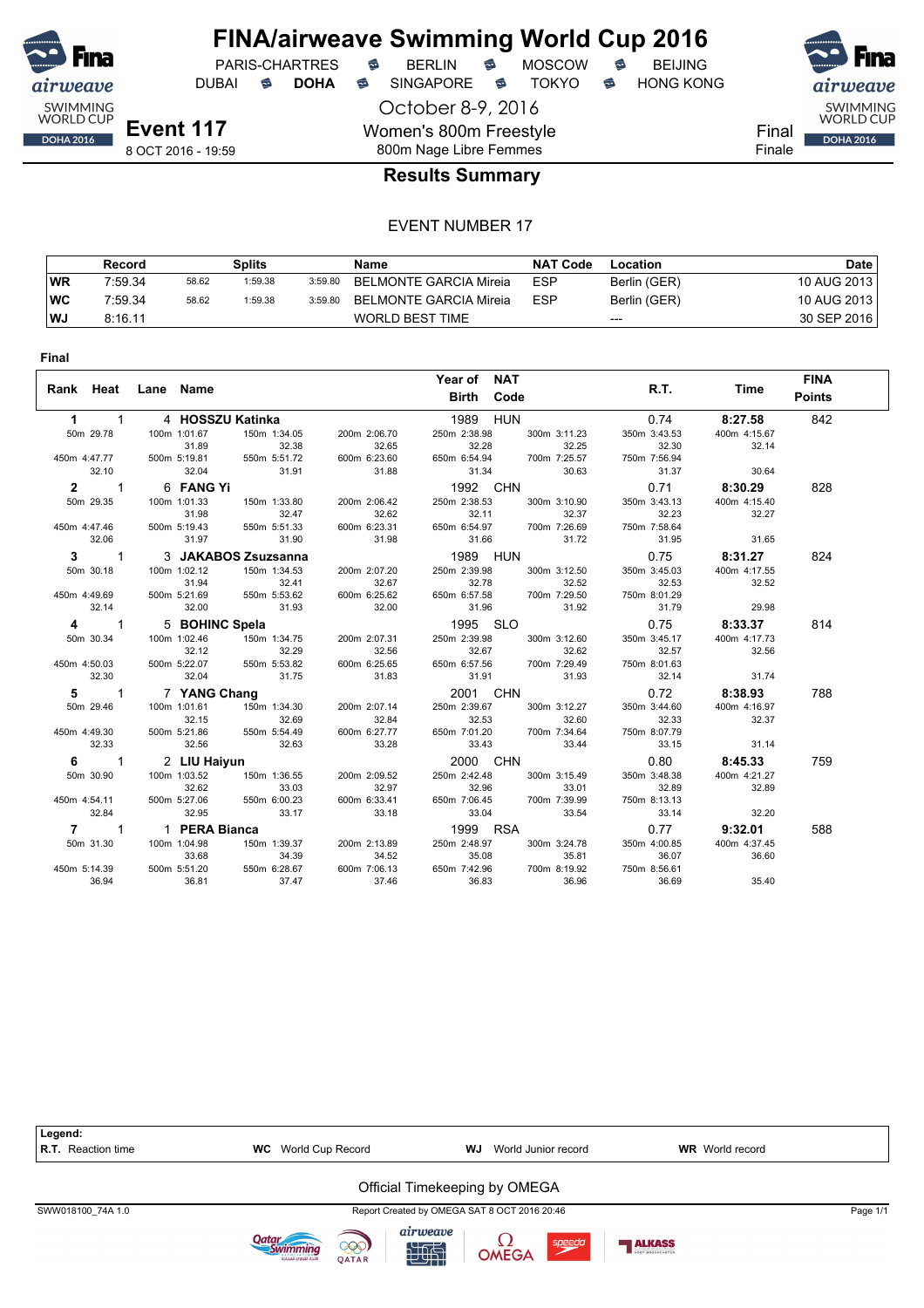

**Final**

## **FINA/airweave Swimming World Cup 2016** PARIS-CHARTRES **B** BERLIN **B** MOSCOW **B** BEIJING

DUBAI **S DOHA S** SINGAPORE S TOKYO S HONG KONG

SWIMMING<br>WORLD CUP

**DOHA 2016** 

Final Finale

8 OCT 2016 - 20:12

## 400m 4-Nages Hommes **Results Summary**

October 8-9, 2016

Men's 400m Individual Medley

|           | Record  |       | Splits  |         | Name                   | <b>NAT Code</b> | Location    | Date        |
|-----------|---------|-------|---------|---------|------------------------|-----------------|-------------|-------------|
| <b>WR</b> | 3:55.50 | 54.62 | 1:53.73 | 3:01.14 | LOCHTE Ryan            | USA             | Dubai (UAE) | 16 DEC 2010 |
| <b>WC</b> | 3:58.69 | 54.33 | 1:54.50 | 3:02.37 | FRASER-HOLMES Thomas   | AUS             | Dubai (UAE) | 31 AUG 2014 |
| WJ        | 3:59.15 |       |         |         | <b>WORLD BEST TIME</b> |                 | $---$       | 30 SEP 2016 |

|              | Rank Heat Lane Name |                           |       | Year of NAT<br><b>Birth Code</b>                                           |              | R.T.         | Time           | <b>FINA</b><br><b>Points</b> |
|--------------|---------------------|---------------------------|-------|----------------------------------------------------------------------------|--------------|--------------|----------------|------------------------------|
| 1            | 5 SETO Daiya        |                           |       | 1994 JPN                                                                   |              | 0.61         | 4:02.39        | 917                          |
| 50m 25.30    |                     | 100m 54.40   150m 1:25.26 |       | 200m 1:55.78 250m 2:30.01 300m 3:04.51                                     |              | 350m 3:33.84 |                |                              |
|              |                     | 30.86<br>29.10            | 30.52 | 34.23 34.50                                                                |              | 29.33        | 28.55          |                              |
| $2 \t 1$     |                     |                           |       | 4 HEINTZ Philip 2012 2013 1991 GER                                         |              |              | $0.69$ 4:04.24 | 896                          |
| 50m 26.07    | 100m 55.58          |                           |       | 150m 1:26.85  200m 1:57.92  250m 2:32.86  300m 3:07.99                     |              | 350m 3:36.82 |                |                              |
|              |                     | 29.51 31.27               | 31.07 | 34.94 35.13                                                                |              | 28.83        | 27.42          |                              |
| $3 \quad 1$  |                     |                           |       | 6 PRENOT Josh 1993 USA                                                     |              |              | $0.72$ 4:05.67 | 880                          |
| 50m 25.80    |                     |                           |       | 100m 55.49 150m 1:27.75 200m 1:59.45 250m 2:33.53 300m 3:07.53             |              | 350m 3:37.50 |                |                              |
|              | 29.69               | 32.26                     | 31.70 | 34.08 34.00                                                                |              | 29.97        | 28.17          |                              |
| 4 1          |                     |                           |       | 3 GYURTA Gergely 1991 HUN                                                  |              |              | $0.66$ 4:10.27 | 833                          |
| 50m 26.42    | 100m 56.64          | 150m 1:28.43              |       | 200m 1:59.95 250m 2:35.59                                                  | 300m 3:11.38 | 350m 3:41.28 |                |                              |
|              |                     | 30.22 31.79               | 31.52 | 35.64 35.79                                                                |              | 29.90        | 28.99          |                              |
|              |                     | 2 MRABET Taki             |       | 1989 CLB                                                                   |              |              | $0.69$ 4:25.15 | 700                          |
| 50m 27.17    |                     |                           |       | 100m 58.76    150m 1:33.58    200m 2:07.60    250m 2:44.13    300m 3:22.01 |              | 350m 3:54.31 |                |                              |
|              | 31.59               | 34.82                     | 34.02 | 36.53 37.88                                                                |              | 32.30        | 30.84          |                              |
| $6 \qquad 1$ |                     | 7   BOBAR Aleksa          |       | 1999 SRB                                                                   |              | 0.69         | 4:29.26        | 669                          |
| 50m 26.89    |                     |                           |       | 100m 58.27   150m 1:32.45   200m 2:06.53   250m 2:45.96   300m 3:26.34     |              | 350m 3:58.26 |                |                              |
|              | 31.38               | 34.18                     | 34.08 | 39.43 40.38                                                                |              | 31.92        | 31.00          |                              |
| 7            | 8 NORTJE Dante      |                           |       | 2000 RSA                                                                   |              | 0.74         | 4:38.76        | 602                          |
| 50m 29.04    | 100m 1:03.28        |                           |       | 150m 1:38.71  200m 2:12.74  250m 2:53.38  300m 3:34.93                     |              | 350m 4:07.80 |                |                              |
|              | 34.24               | 35.43 34.03               |       | 40.64 41.55                                                                |              | 32.87        | 30.96          |                              |
| 8 1          |                     |                           |       |                                                                            |              | 0.74         | 4:56.62        | 500                          |
| 50m 31.43    | 100m 1:08.26        | 150m 1:47.66              |       | 200m 2:25.48 250m 3:07.80                                                  | 300m 3:49.48 | 350m 4:23.58 |                |                              |
|              | 36.83               | 39.40                     | 37.82 | 42.32                                                                      | 41.68        | 34.10        | 33.04          |                              |

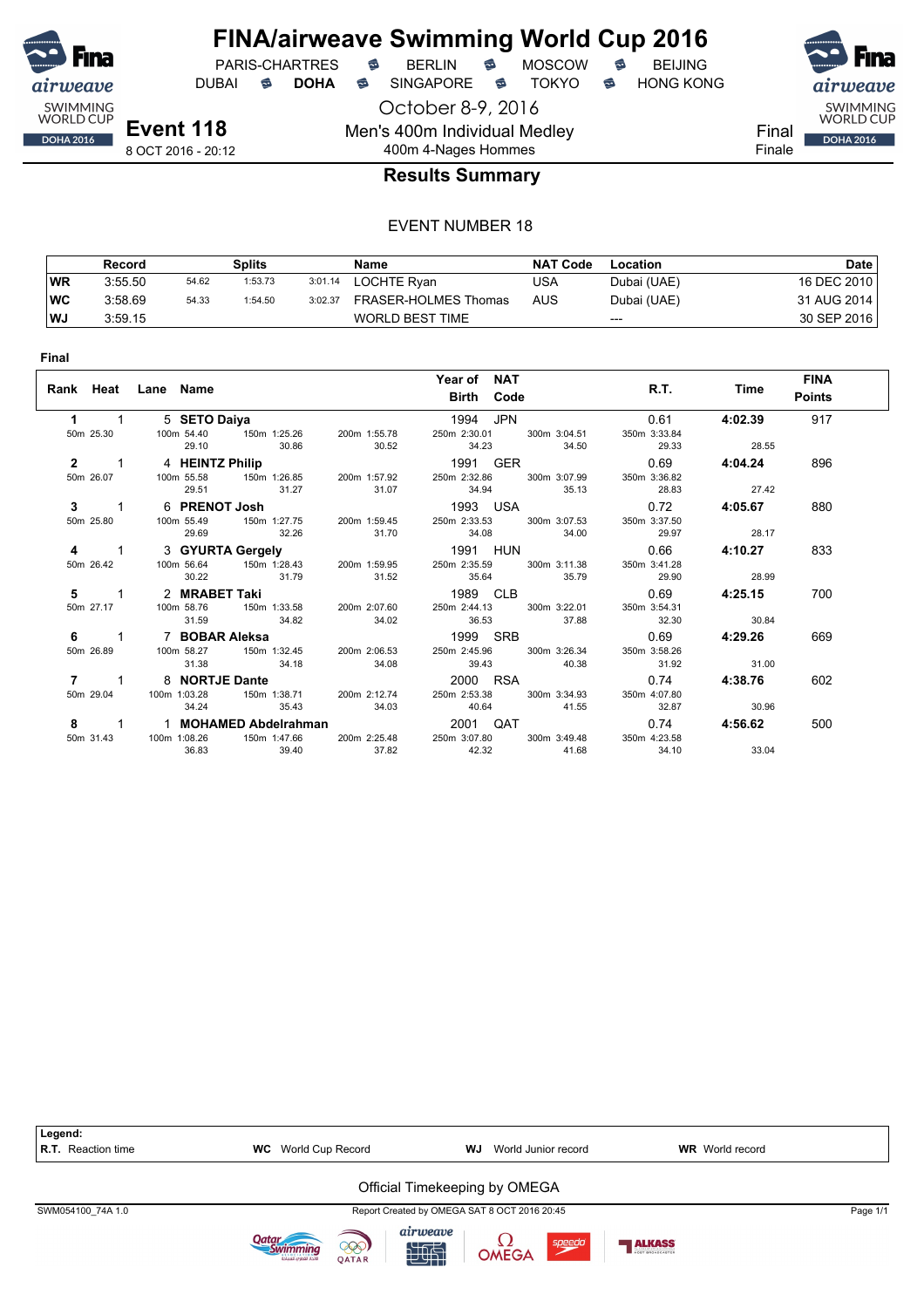

## **FINA/airweave Swimming World Cup 2016**

October 8-9, 2016 DUBAI **S DOHA S** SINGAPORE S TOKYO S HONG KONG

PARIS-CHARTRES **B** BERLIN **B** MOSCOW **B** BEIJING

Heats

SWIMMING<br>WORLD CUP

**DOHA 2016** 

Séries

## 100m Nage Libre Femmes **Results Summary**

Women's 100m Freestyle

|           | Record |       | Split Name               | <b>NAT Code</b> | Location        | Date        |
|-----------|--------|-------|--------------------------|-----------------|-----------------|-------------|
| WR        | 50.91  | 24.20 | CAMPBELL Cate            | AUS             | Sydney (AUS)    | 28 NOV 2015 |
| <b>WC</b> | 51 19  | 24.54 | <b>HALSALL Francesca</b> | GBR             | Singapore (SIN) | 22 NOV 2009 |
| <b>WJ</b> | 52.09  |       | <b>WORLD BEST TIME</b>   |                 | $---$           | 30 SEP 2016 |

| Rank | Heat           | Lane           | Name                           | Year of<br><b>Birth</b> | <b>NAT</b><br>Code | R.T. | 50m   | Time             | <b>FINA</b><br><b>Points</b> |  |
|------|----------------|----------------|--------------------------------|-------------------------|--------------------|------|-------|------------------|------------------------------|--|
| 1    | $\overline{2}$ | $\overline{4}$ | <b>OTTESEN Jeanette</b>        | 1987                    | <b>DEN</b>         | 0.66 | 25.95 | 53.66<br>27.71   | 853 Q                        |  |
| 2    | $\overline{2}$ | 5.             | <b>HOSSZU Katinka</b>          | 1989                    | <b>HUN</b>         | 0.70 | 26.33 | 53.69<br>27.36   | 852 Q                        |  |
| 3    | $\overline{2}$ | 3              | <b>ELMSLIE Brittany</b>        | 1994                    | <b>AUS</b>         | 0.70 | 26.03 | 54.06<br>28.03   | 835 Q                        |  |
| 4    | $\mathbf{1}$   | 4              | <b>GROVES Madeline</b>         | 1995                    | <b>AUS</b>         | 0.71 | 26.41 | 54.49<br>28.08   | 815 Q                        |  |
| 5    | $\mathbf{1}$   | 5              | <b>LOVTCOVA Natalia</b>        | 1988                    | <b>RUS</b>         | 0.74 | 26.62 | 55.59<br>28.97   | 768 Q                        |  |
| 6    | $\mathbf{2}$   | 6              | <b>YANG Chang</b>              | 2001                    | <b>CHN</b>         | 0.68 | 27.42 | 56.45<br>29.03   | 733 Q                        |  |
| 7    | $\overline{2}$ | 2              | <b>NIKITINA Gabriela</b>       | 1994                    | LAT                | 0.69 | 27.42 | 57.75<br>30.33   | 685 Q                        |  |
| 8    | $\overline{2}$ | 1              | <b>AGNEW Lucy</b>              | 1999                    | <b>NZL</b>         | 0.69 | 28.13 | 58.01<br>29.88   | 675 Q                        |  |
| 9    | 1              | 7              | <b>DAUBA Camille</b>           | 1997                    | <b>FRA</b>         | 0.69 | 27.97 | 58.12<br>30.15   | 672 Q                        |  |
| 10   | $\mathbf{1}$   | 6              | <b>GHEORGHIU Camille</b>       | 1996                    | <b>FRA</b>         | 0.70 | 27.86 | 58.18<br>30.32   | 670 Q                        |  |
| 11   | $\mathbf{1}$   |                | 2 LABUSCHAGNE Samantha         | 1999                    | <b>RSA</b>         | 0.69 | 28.47 | 58.46<br>29.99   | 660                          |  |
| 12   | $\mathbf{1}$   | 3              | <b>CAO Yue</b>                 | 1995                    | <b>CHN</b>         | 0.77 | 28.36 | 59.58<br>31.22   | 623                          |  |
| 13   | $\overline{2}$ | 7              | <b>GONZALEZ PINERO Daniela</b> | 2000                    | <b>ARG</b>         | 0.73 | 29.01 | 59.64<br>30.63   | 622                          |  |
| 14   | $\mathbf{1}$   | $\mathbf{1}$   | <b>FALZON YOUNG Francesca</b>  | 2001                    | <b>MLT</b>         | 0.72 | 29.02 | 59.69<br>30.67   | 620                          |  |
| 15   | $\overline{2}$ | 8              | <b>PERA Bianca</b>             | 1999                    | <b>RSA</b>         | 0.75 | 30.60 | 1:02.95<br>32.35 | 528                          |  |
| 16   | $\mathbf{1}$   | 8              | <b>TAREQ Alzain</b>            | 2005                    | <b>BRN</b>         | 0.68 | 34.36 | 1:12.27<br>37.91 | 349                          |  |
| 17   | $\overline{2}$ | 0              | <b>ALARAYEDH M.</b>            | 2004                    | <b>BRN</b>         | 0.61 | 36.77 | 1:16.43<br>39.66 | 295                          |  |

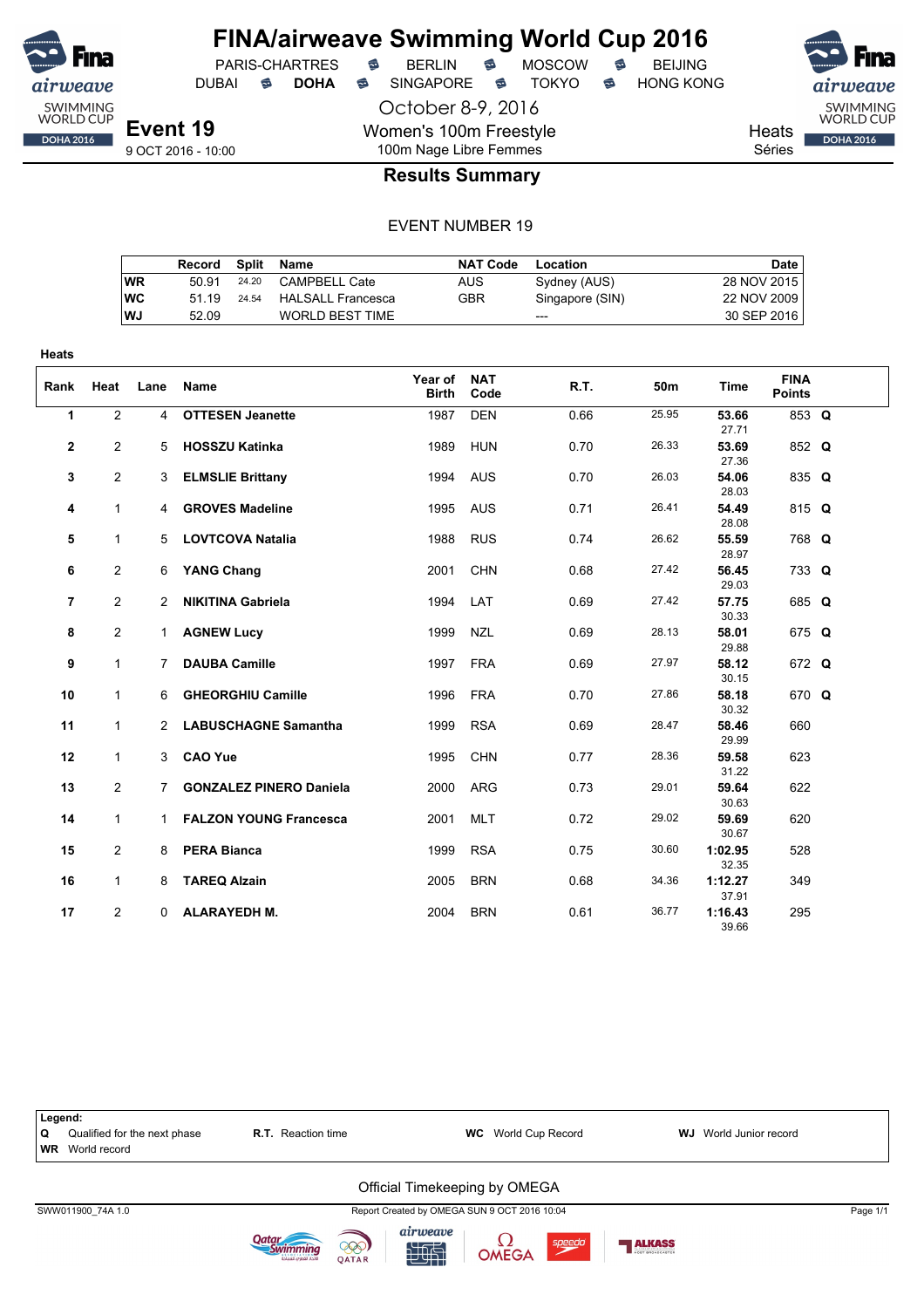

DUBAI **S DOHA S** SINGAPORE S TOKYO S HONG KONG

PARIS-CHARTRES **B** BERLIN **B** MOSCOW **B** BEIJING

October 8-9, 2016 Men's 200m Freestyle 200m Nage Libre Hommes



DOHA 2016

Heats Séries

9 OCT 2016 - 10:06

#### **Results Summary**

#### EVENT NUMBER 20

|           | Record  |       | Splits |         | <b>Name</b>            | NAT Code   | Location     | <b>Date</b> |
|-----------|---------|-------|--------|---------|------------------------|------------|--------------|-------------|
| <b>WR</b> | 1:39.37 | 23.79 | 49.29  | 1:14.72 | <b>BIEDERMANN Paul</b> | <b>GER</b> | Berlin (GER) | 15 NOV 2009 |
| WC        | 1:39.37 | 23.79 | 49.29  | 1:14.72 | <b>BIEDERMANN Paul</b> | GER        | Berlin (GER) | 15 NOV 2009 |
| <b>WJ</b> | 1:41.95 |       |        |         | WORLD BEST TIME        |            | $---$        | 30 SEP 2016 |

| Heats          |                |                        |              |            |      |       |                |                  |                  |               |
|----------------|----------------|------------------------|--------------|------------|------|-------|----------------|------------------|------------------|---------------|
|                |                |                        | Year of      | <b>NAT</b> |      |       |                |                  |                  | <b>FINA</b>   |
| Rank Heat      |                | Lane Name              | <b>Birth</b> | Code       | R.T. | 50m   | 100m           | 150m             | Time             | <b>Points</b> |
| 1              | $\mathbf{1}$   | 4 TIMMERS Pieter       | 1988         | <b>BEL</b> | 0.75 | 25.20 | 52.27          | 1:20.06          | 1:48.23          | 773 Q         |
|                |                |                        |              |            |      |       | 27.07          | 27.79            | 28.17            |               |
| $\overline{2}$ | 2              | 2 TARASENKO Aleksey    | 1999         | <b>UZB</b> | 0.68 | 25.07 | 52.44          | 1:20.65          | 1:48.55          | 767 Q         |
|                |                |                        |              |            |      |       | 27.37          | 28.21            | 27.90            |               |
| 3              | 3              | 5 BROWN Myles          | 1992         | <b>RSA</b> | 0.62 | 25.39 | 52.97          | 1:20.97          | 1:49.09          | 755 Q         |
|                |                |                        |              |            |      | 25.69 | 27.58<br>53.72 | 28.00<br>1:21.87 | 28.12            |               |
| 4              | 3              | 3 ZELLMANN Poul        | 1995         | <b>GER</b> | 0.72 |       | 28.03          | 28.15            | 1:49.13<br>27.26 | 754 Q         |
| 5              | $\overline{c}$ | 3 CHEUNG Kin Tat Kent  | 1992         | HKG        | 0.69 | 25.16 | 53.07          | 1:21.43          | 1:49.40          | 749 Q         |
|                |                |                        |              |            |      |       | 27.91          | 28.36            | 27.97            |               |
| 6              | 3              | 6 KARL Jakub           | 1999         | <b>CZE</b> | 0.67 | 25.78 | 53.64          | 1:21.41          | 1:49.52          | 746 Q         |
|                |                |                        |              |            |      |       | 27.86          | 27.77            | 28.11            |               |
| $\overline{7}$ | $\overline{2}$ | 5 HEINTZ Philip        | 1991         | <b>GER</b> | 0.70 | 25.10 | 53.11          | 1:21.75          | 1:49.67          | 743 Q         |
|                |                |                        |              |            |      |       | 28.01          | 28.64            | 27.92            |               |
| 8              | $\overline{2}$ | 4 GUY James            | 1995         | <b>GBR</b> | 0.65 | 25.12 | 53.15          | 1:21.30          | 1:49.74          | 742 Q         |
|                |                |                        |              |            |      |       | 28.03          | 28.15            | 28.44            |               |
| 9              | 1              | 5 PINZON GARCIA Omar   | 1989         | COL        | 0.62 | 25.17 | 52.99          | 1:21.33          | 1:49.77          | 741 Q         |
|                |                |                        |              |            |      |       | 27.82          | 28.34            | 28.44            |               |
| 10             | 3              | 4 LE CLOS Chad         | 1992         | <b>RSA</b> | 0.67 | 25.87 | 53.79          | 1:22.06          | 1:49.82          | 740 Q         |
|                |                |                        |              |            |      |       | 27.92          | 28.27            | 27.76            |               |
| 11             | $\mathbf{1}$   | 6 TURSUNOV Khurshidjon | 1994         | <b>UZB</b> | 0.74 | 25.59 | 53.56          | 1:22.22          | 1:50.63          | 724           |
| 12             | $\mathbf{1}$   | 3 BOBAR Aleksa         | 1999         | <b>SRB</b> | 0.69 | 25.12 | 27.97<br>52.81 | 28.66<br>1:21.81 | 28.41<br>1:50.72 | 722           |
|                |                |                        |              |            |      |       | 27.69          | 29.00            | 28.91            |               |
| 13             | 2              | <b>6 BRANDT Moritz</b> | 1998         | <b>GER</b> | 0.69 | 26.24 | 54.95          | 1:24.38          | 1:52.50          | 689           |
|                |                |                        |              |            |      |       | 28.71          | 29.43            | 28.12            |               |
| 14             | 3              | 2 WEE Ryan             | 1998         | SIN        | 0.68 | 26.59 | 55.46          | 1:24.09          | 1:52.51          | 688           |
|                |                |                        |              |            |      |       | 28.87          | 28.63            | 28.42            |               |
| 15             | 3              | 7 VERWEY Luke          | 2000         | <b>RSA</b> | 0.70 | 26.03 | 54.59          | 1:24.25          | 1:54.82          | 648           |
|                |                |                        |              |            |      |       | 28.56          | 29.66            | 30.57            |               |
| 16             | 1              | 7 NIANE Abdoul K M     | 1988         | <b>SEN</b> | 0.75 | 26.69 | 55.96          | 1:26.17          | 1:56.30          | 623           |
|                |                |                        |              |            |      |       | 29.27          | 30.21            | 30.13            |               |
| 17             | $\mathbf{1}$   | 2 SMIT Marco           | 1997         | <b>RSA</b> | 0.70 | 26.78 | 56.14          | 1:26.34          | 1:56.51          | 620           |
|                |                |                        |              |            |      |       | 29.36          | 30.20            | 30.17            |               |
| 18             | $\overline{2}$ | 7 ISMAIL Farooq        | 1991         | <b>UAE</b> | 0.67 | 27.80 | 58.06<br>30.26 | 1:30.24<br>32.18 | 2:03.49<br>33.25 | 521           |
| 19             | 3              | 1 ALFALASI Abdulla     | 1995         | <b>UAE</b> | 0.66 | 28.17 | 59.43          | 1:32.15          | 2:06.00          | 490           |
|                |                |                        |              |            |      |       | 31.26          | 32.72            | 33.85            |               |
| 20             | 2              | 1 SAIDI Firas          | 2002         | QAT        | 0.72 | 27.60 | 59.63          | 1:33.42          | 2:06.35          | 486           |
|                |                |                        |              |            |      |       | 32.03          | 33.79            | 32.93            |               |
| 21             | 1              | 1 ABDULLA M S Mesalam  | 2001         | QAT        | 0.69 | 29.62 | 1:03.04        | 1:37.85          | 2:13.01          | 416           |
|                |                |                        |              |            |      |       | 33.42          | 34.81            | 35.16            |               |
| 22             | 1              | 8 DARAJ Abdulaziz      | 2001         | <b>BRN</b> | 0.69 | 30.14 | 1:04.08        | 1:40.05          | 2:14.29          | 405           |
|                |                |                        |              |            |      |       | 33.94          | 35.97            | 34.24            |               |
| 23             | 3              | 8 HUSSAIN M            | 2004         | QAT        | 0.77 | 31.10 | 1:05.73        | 1:41.42          | 2:16.16          | 388           |
|                |                |                        |              |            |      |       | 34.63          | 35.69            | 34.74            |               |
| 24             | 2              | 8 MAHMOUD Mohamed      | 2003         | QAT        | 0.64 | 31.19 | 1:05.62        | 1:41.52          | 2:16.98          | 381           |
|                |                |                        |              |            |      |       | 34.43          | 35.90            | 35.46            |               |

Official Timekeeping by OMEGA

SWM012900\_74A 1.0 Report Created by OMEGA SUN 9 OCT 2016 10:16 Page 1/2







speedo

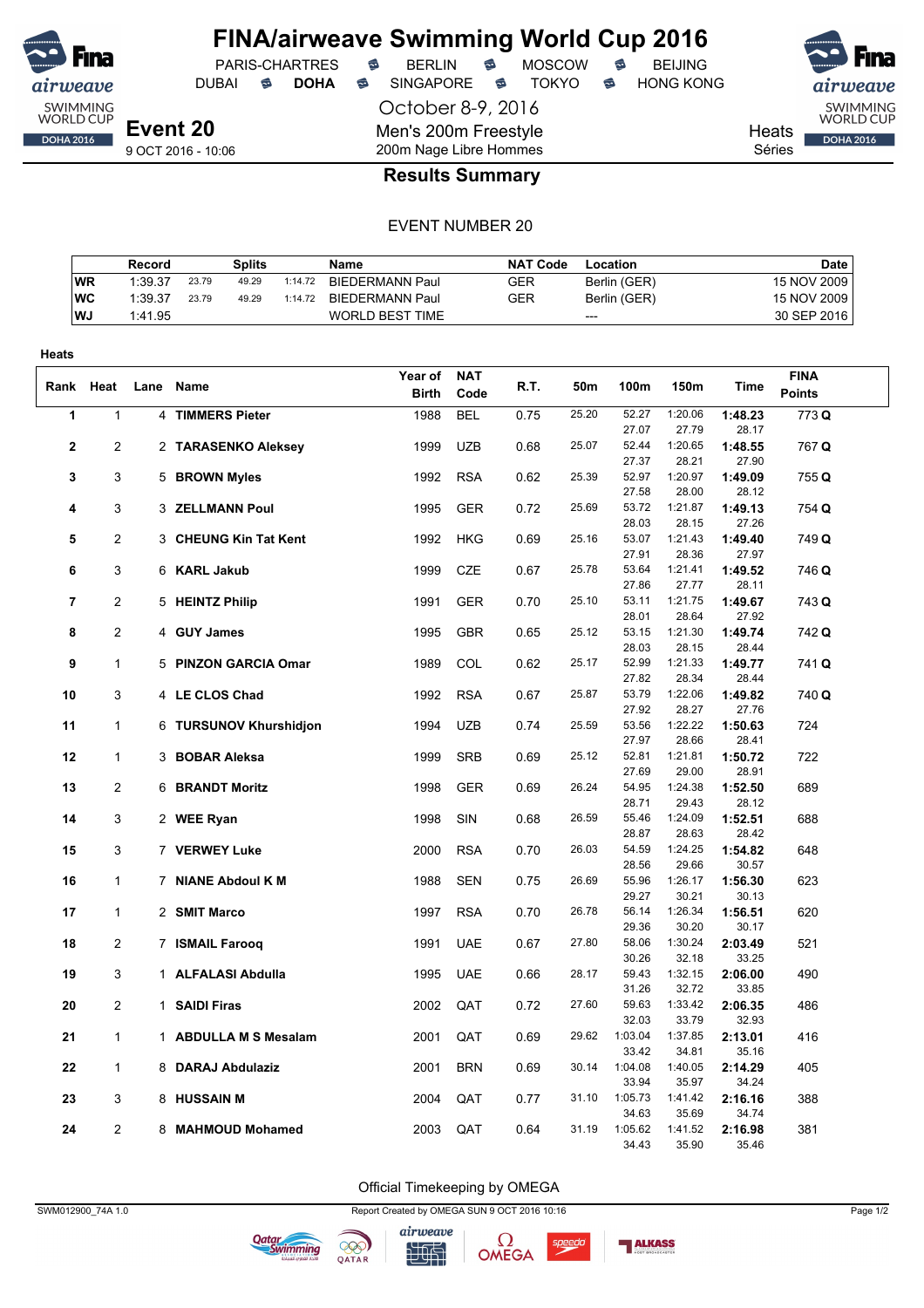| B<br><b>Fina</b>                    |                    | PARIS-CHARTRES   | <b>FINA/airweave Swimming World Cup 2016</b><br><b>BERLIN</b><br>6 | <b>MOSCOW</b><br>€ | <b>BEIJING</b><br>6   | <b>Kal</b><br><b>Fina</b>           |
|-------------------------------------|--------------------|------------------|--------------------------------------------------------------------|--------------------|-----------------------|-------------------------------------|
| <i>airweave</i>                     | <b>DUBAI</b>       | <b>DOHA</b><br>6 | <b>SINGAPORE</b><br>6                                              | <b>TOKYO</b><br>ຣ  | <b>HONG KONG</b><br>€ | <i>airweave</i>                     |
| <b>SWIMMING</b><br><b>WORLD CUP</b> |                    |                  | October 8-9, 2016                                                  |                    |                       | <b>SWIMMING</b><br><b>WORLD CUP</b> |
| <b>DOHA 2016</b>                    | Event 20           |                  | Men's 200m Freestyle                                               |                    |                       | Heats<br><b>DOHA 2016</b>           |
|                                     | 9 OCT 2016 - 10:06 |                  | 200m Nage Libre Hommes                                             |                    |                       | Séries                              |
|                                     |                    |                  | <b>Results Summary</b>                                             |                    |                       |                                     |

EVENT NUMBER 20

**Heats**

| Rank | Heat | ∟ane | <b>Name</b>         | Year of<br><b>Birth</b> | NAT<br>Code | - - -<br>к. н. | 50m | 100m | 150m | Time       | <b>FINA</b><br><b>Points</b> |
|------|------|------|---------------------|-------------------------|-------------|----------------|-----|------|------|------------|------------------------------|
|      |      |      | <b>MOHAMED Omar</b> | 2001                    | <b>CLB</b>  |                |     |      |      | <b>DNS</b> |                              |

| Legend:<br><b>DNS</b> Did not start<br>World Junior record<br>WJ | Qualified for the next phase<br>Q<br>World record<br><b>WR</b>   | <b>R.T.</b> Reaction time                    | <b>WC</b> World Cup Record |          |
|------------------------------------------------------------------|------------------------------------------------------------------|----------------------------------------------|----------------------------|----------|
|                                                                  |                                                                  | Official Timekeeping by OMEGA                |                            |          |
| SWM012900 74A 1.0                                                |                                                                  | Report Created by OMEGA SUN 9 OCT 2016 10:16 |                            | Page 2/2 |
|                                                                  | airweave<br>000)<br>地面<br><b>OATAR</b><br>لاتحاد القطرات للسياحة | $\Omega$<br>speedo<br><b>OMEGA</b>           | ALKASS                     |          |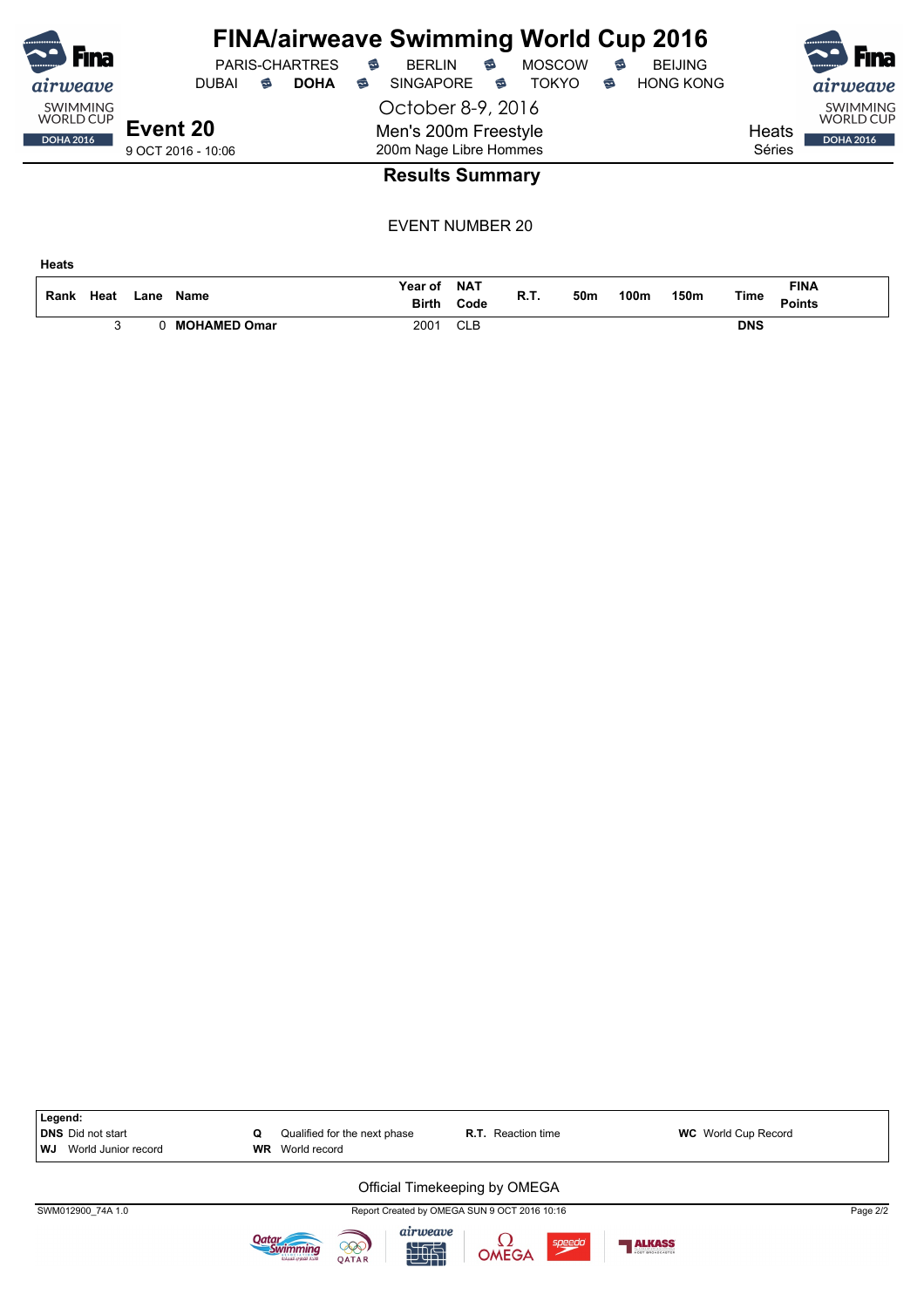

DUBAI **S DOHA S** SINGAPORE S TOKYO S HONG KONG

SWIMMING<br>WORLD CUP **DOHA 2016** 

Men's 100m Breaststroke 100m Brasse Hommes

**Heats** 

Séries

#### **Results Summary**

October 8-9, 2016

#### EVENT NUMBER 22

|    | Record Split Name |       |                       | <b>NAT Code</b> | Location     | Date        |
|----|-------------------|-------|-----------------------|-----------------|--------------|-------------|
| WR | 55.61             | 25.98 | VAN DEN BURGH Cameron | <b>RSA</b>      | Berlin (GER) | 15 NOV 2009 |
| WС | 55.61             | 25.98 | VAN DEN BURGH Cameron | <b>RSA</b>      | Berlin (GER) | 15 NOV 2009 |
| WJ | 57.61             | 27.36 | CHUPKOV Anton         | <b>RUS</b>      | Kazan (RUS)  | 9 NOV 2015  |

| <b>Heats</b>   |                |             |                                |                         |                    |      |                 |                  |                              |  |
|----------------|----------------|-------------|--------------------------------|-------------------------|--------------------|------|-----------------|------------------|------------------------------|--|
| Rank           | Heat           | Lane        | Name                           | Year of<br><b>Birth</b> | <b>NAT</b><br>Code | R.T. | 50 <sub>m</sub> | Time             | <b>FINA</b><br><b>Points</b> |  |
| 1              | $\overline{2}$ | 4           | <b>LIMA Felipe</b>             | 1985                    | <b>BRA</b>         | 0.73 | 28.27           | 1:00.11<br>31.84 | 791 Q                        |  |
| $\mathbf{2}$   | $\overline{2}$ | 2           | <b>MOROZOV Vladimir</b>        | 1992                    | <b>RUS</b>         | 0.67 | 28.40           | 1:00.47<br>32.07 | 777 Q                        |  |
| 3              | $\mathbf{1}$   | 4           | <b>KOCH Marco</b>              | 1990                    | <b>GER</b>         | 0.73 | 28.82           | 1:00.54<br>31.72 | 775 Q                        |  |
| 4              | $\overline{2}$ | 3           | <b>MUSTAFIN Vladislav</b>      | 1995                    | <b>UZB</b>         | 0.66 | 28.58           | 1:00.66<br>32.08 | 770 Q                        |  |
| 5              | $\overline{c}$ | $\mathbf 1$ | <b>SETO Daiya</b>              | 1994                    | <b>JPN</b>         | 0.65 | 29.23           | 1:00.76<br>31.53 | 766 Q                        |  |
| 6              | $\mathbf{1}$   | 2           | <b>WANG Boyu</b>               | 1998                    | <b>CHN</b>         | 0.72 | 28.94           | 1:00.92<br>31.98 | 760 Q                        |  |
| $\overline{7}$ | $\mathbf{1}$   | 6           | LI Xiang                       | 1993                    | <b>CHN</b>         | 0.67 | 29.09           | 1:01.05<br>31.96 | 755 Q                        |  |
| 8              | $\mathbf{1}$   | 7           | <b>ELKAMASH Y.</b>             | 1995                    | EGY                | 0.68 | 28.83           | 1:01.32<br>32.49 | 745 Q                        |  |
| 9              | $\mathbf{1}$   | 5           | <b>ZORZI Giulio</b>            | 1989                    | <b>RSA</b>         | 0.63 | 28.81           | 1:01.75<br>32.94 | 730 Q                        |  |
| 10             | $\overline{2}$ | 7           | <b>DEBOURGES William</b>       | 1991                    | <b>FRA</b>         | 0.80 | 29.01           | 1:02.37<br>33.36 | 708 Q                        |  |
| 11             | $\overline{2}$ | 6           | <b>DURISIN Peter</b>           | 1998                    | <b>SVK</b>         | 0.71 | 28.95           | 1:02.96<br>34.01 | 689                          |  |
| 12             | $\overline{2}$ | 0           | <b>BEZUIDENHOUT J</b>          | 1998                    | <b>RSA</b>         | 0.67 | 29.84           | 1:03.80<br>33.96 | 662                          |  |
| 13             | $\mathbf{1}$   | 8           | <b>FINNEY Alex</b>             | 1994                    | <b>RSA</b>         | 0.69 | 30.10           | 1:03.93<br>33.83 | 658                          |  |
| 14             | $\mathbf{1}$   | 3           | <b>BOTIK Marek</b>             | 1991                    | <b>SVK</b>         | 0.71 | 29.65           | 1:04.48<br>34.83 | 641                          |  |
| 15             | $\mathbf{1}$   | 1           | <b>MATTHEWS Cameron</b>        | 2000                    | <b>RSA</b>         | 0.71 | 31.16           | 1:06.00<br>34.84 | 598                          |  |
| 16             | $\overline{2}$ | 8           | <b>JONES Michael</b>           | 1992                    | <b>RSA</b>         | 0.68 | 31.15           | 1:06.81<br>35.66 | 576                          |  |
| 17             | $\overline{2}$ | 5           | <b>SCHOEMAN Roland</b>         | 1980                    | <b>RSA</b>         | 0.65 | 31.63           | 1:09.66<br>38.03 | 508                          |  |
| 18             | $\mathbf{1}$   | 0           | <b>HASSAAN Naser Yaser H E</b> | 1999                    | QAT                | 0.73 | 32.79           | 1:09.79<br>37.00 | 505                          |  |
| 19             | $\overline{c}$ | 9           | <b>MOHAMED Abdelrahman</b>     | 2001                    | QAT                | 0.72 | 33.64           | 1:12.34<br>38.70 | 454                          |  |
| 20             | $\mathbf{1}$   | 9           | <b>MOHAMED Youssef</b>         | 2002                    | QAT                | 0.73 | 34.75           | 1:15.50<br>40.75 | 399                          |  |

**Legend: Q** Qualified for the next phase **R.T.** Reaction time **WC** World Cup Record **WJ** World Junior record **WR** World record Official Timekeeping by OMEGA SWM031900\_74A 1.0 Report Created by OMEGA SUN 9 OCT 2016 10:25 Page 1/1









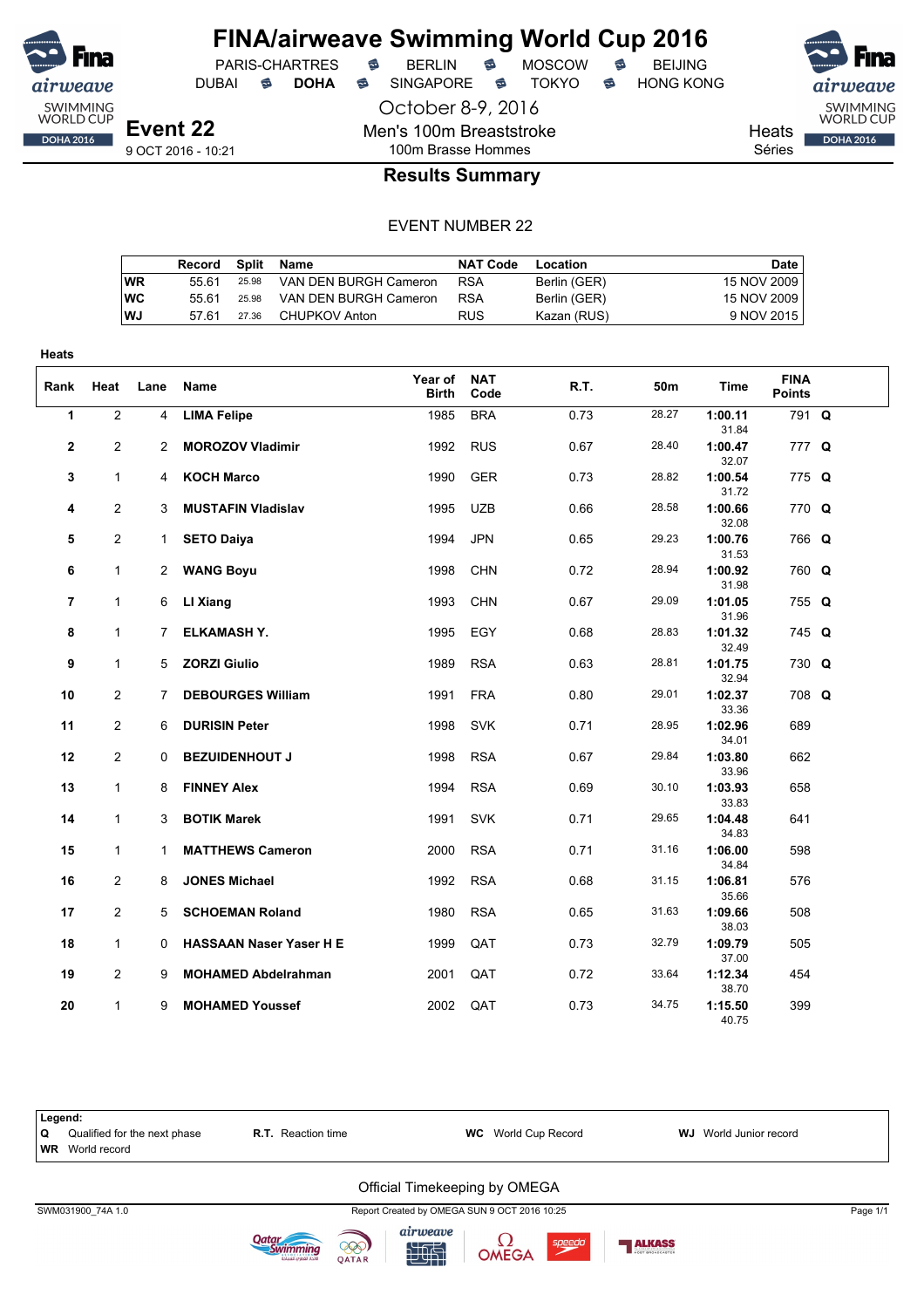

**Heats**

## **FINA/airweave Swimming World Cup 2016**

DUBAI **S DOHA S** SINGAPORE S TOKYO S HONG KONG

October 8-9, 2016 Men's 100m Butterfly



SWIMMING<br>WORLD CUP **DOHA 2016** 

Heats Séries

9 OCT 2016 - 10:28

**Event 23**

#### 100m Papillon Hommes **Results Summary**

#### EVENT NUMBER 23

|           | Record | Split | Name                   | <b>NAT Code</b> | Location     | Date        |
|-----------|--------|-------|------------------------|-----------------|--------------|-------------|
| WR        | 48.44  | 22.59 | LE CLOS Chad           | <b>RSA</b>      | Doha (QAT)   | 4 DEC 2014  |
| WC        | 48.48  | 22.88 | KOROTYSHKIN Evgeny     | <b>RUS</b>      | Berlin (GER) | 15 NOV 2009 |
| <b>WJ</b> | 50.53  |       | <b>WORLD BEST TIME</b> |                 | $---$        | 30 SEP 2016 |
|           |        |       |                        |                 |              |             |

| Rank           | Heat                         | Lane           | Name                                     | Year of<br><b>Birth</b> | <b>NAT</b><br>Code       | R.T.         | 50m            | Time                    | <b>FINA</b><br><b>Points</b> |  |
|----------------|------------------------------|----------------|------------------------------------------|-------------------------|--------------------------|--------------|----------------|-------------------------|------------------------------|--|
| 1              | $\mathbf{1}$                 | $\overline{4}$ | <b>KAWAMOTO Takeshi</b>                  | 1995                    | <b>JPN</b>               | 0.65         | 24.17          | 52.39<br>28.22          | 790 Q                        |  |
| 2              | $\mathbf{1}$                 |                | 2 NG Chun Nam Derick                     | 1994                    | <b>HKG</b>               | 0.66         | 24.67          | 52.55<br>27.88          | 783 Q                        |  |
| 3              | $\mathbf{2}$                 | 5              | <b>GUY James</b>                         | 1995                    | <b>GBR</b>               | 0.63         | 24.67          | 52.64<br>27.97          | 779 Q                        |  |
| 4              | $\mathbf{2}$                 |                | 4 LE CLOS Chad                           | 1992                    | <b>RSA</b>               | 0.64         | 24.62          | 52.65<br>28.03          | 778 Q                        |  |
| 5              | $\mathbf{2}$                 |                | 2 PRENOT Josh                            | 1993                    | <b>USA</b>               | 0.73         | 24.71          | 52.86<br>28.15          | 769 Q                        |  |
| 6              | $\mathbf{1}$                 | 5              | <b>SANKOVICH Pavel</b>                   | 1990                    | <b>BLR</b>               | 0.68         | 24.82          | 53.06<br>28.24          | 760 Q                        |  |
| $\overline{7}$ | $\mathbf{2}$                 | 3              | <b>COELHO Jordan</b>                     | 1992                    | <b>FRA</b>               | 0.69         | 24.90          | 53.21<br>28.31          | 754 Q                        |  |
| 8              | $\mathbf{1}$                 |                | 6 KOZLYUK Artyom                         | 1998                    | <b>UZB</b>               | 0.71         | 24.84          | 53.35<br>28.51          | 748 Q                        |  |
| 9              | $\overline{2}$               | 6              | <b>KHLOPTSOV Andrii</b>                  | 1998                    | <b>UKR</b>               | 0.70         | 24.89          | 53.48<br>28.59          | 743 Q                        |  |
| 10<br>11       | $\mathbf{2}$<br>$\mathbf{1}$ | 7<br>3         | <b>KRAATZ Justin</b>                     | 1992<br>1994            | <b>CLB</b><br><b>JPN</b> | 0.65<br>0.63 | 25.14<br>25.53 | 54.46<br>29.32          | 703 Q<br>681                 |  |
| 12             | $\mathbf{1}$                 |                | <b>SETO Daiya</b><br><b>GEYSER Dario</b> | 1999                    | <b>RSA</b>               | 0.73         | 25.91          | 55.04<br>29.51<br>56.78 | 620                          |  |
| 13             | $\mathbf{1}$                 | 1.<br>7        | <b>AL-KHULAIFIN</b>                      | 1999                    | QAT                      | 0.79         | 26.50          | 30.87<br>59.25          | 546                          |  |
| 14             | $\mathbf{2}$                 | $\mathbf{1}$   | <b>SMIT Marco</b>                        | 1997                    | <b>RSA</b>               | 0.71         | 27.84          | 32.75<br>59.74          | 533                          |  |
| 15             | $\overline{2}$               | 8              | <b>MOHAMED Omar</b>                      | 2001                    | <b>CLB</b>               | 0.76         | 29.78          | 31.90<br>1:05.69        | 400                          |  |
| 16             | $\mathbf{1}$                 | $\Omega$       | <b>BOUAJILA Abdelmajid</b>               | 1999                    | <b>CLB</b>               | 0.82         | 30.48          | 35.91<br>1:05.85        | 398                          |  |
| 17             | $\mathbf{2}$                 | 0              | <b>HUSSAIN M</b>                         | 2004                    | QAT                      | 0.78         | 32.75          | 35.37<br>1:09.43        | 339                          |  |
| 18             | $\mathbf{1}$                 | 8              | <b>FATTOUH A</b>                         | 2003                    | <b>CLB</b>               | 0.63         | 33.00          | 36.68<br>1:10.11        | 329                          |  |
| 19             | $\overline{2}$               | 9              | <b>AL-QASHOUTI Murdif</b>                | 2001                    | QAT                      | 0.79         | 33.07          | 37.11<br>1:15.13        | 268                          |  |
|                |                              |                |                                          |                         |                          |              |                | 42.06                   |                              |  |









speedo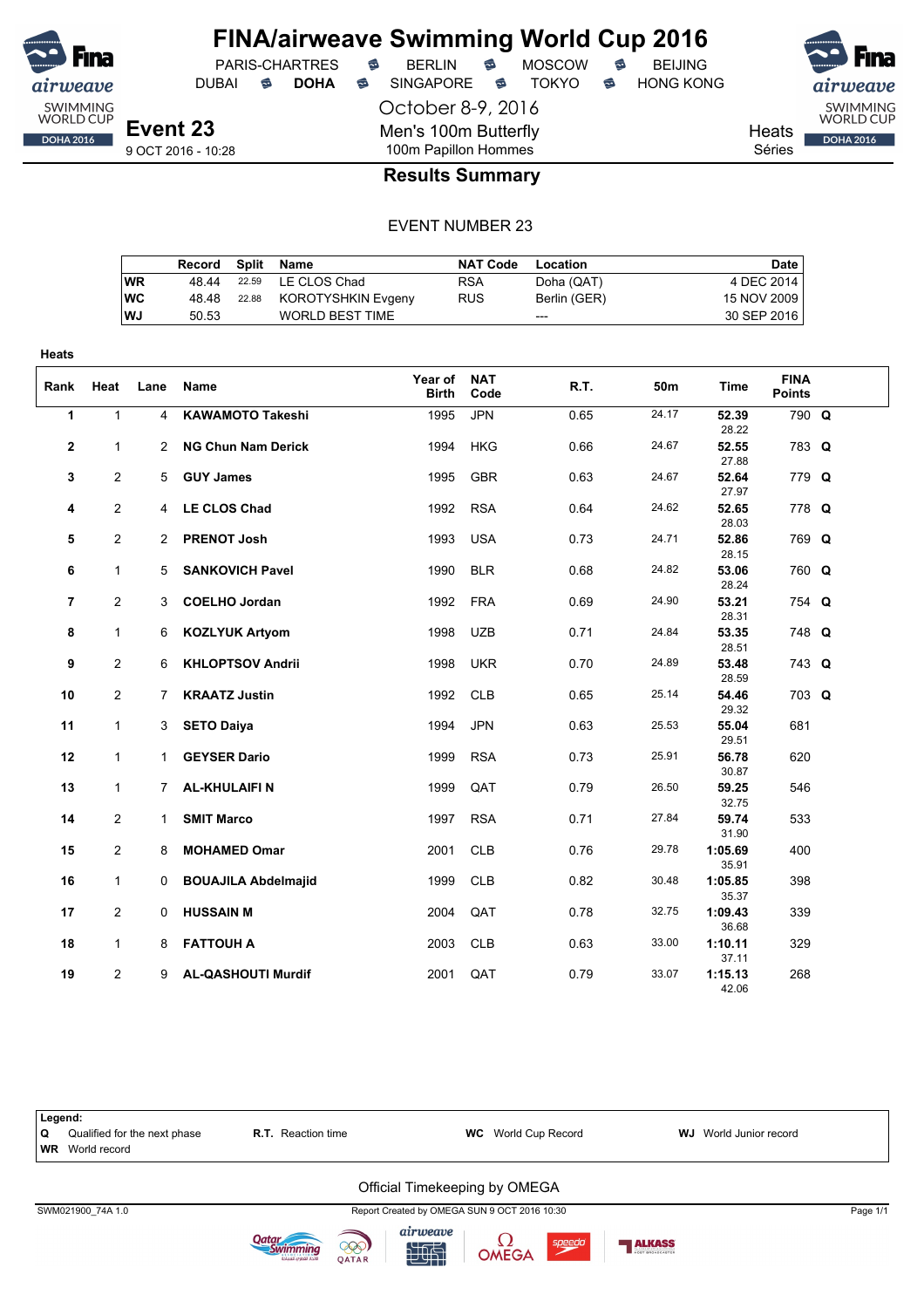

October 8-9, 2016

Women's 100m Backstroke 100m Dos Femmes

PARIS-CHARTRES **B** BERLIN **B** MOSCOW **B** BEIJING

DUBAI **S DOHA S** SINGAPORE S TOKYO S HONG KONG

SWIMMING<br>WORLD CUP

**DOHA 2016** 

Heats

Séries

#### **Results Summary**

|           | Record | <b>Split</b> | Name                   | <b>NAT Code</b> | Location     | Date        |
|-----------|--------|--------------|------------------------|-----------------|--------------|-------------|
| WR        | 55 03  | 26.93        | HOSSZU Katinka         | HUN             | Doha (QAT)   | 4 DEC 2014  |
| <b>WC</b> | 55 23  | 26.73        | SAKAI Shiho            | JPN             | Berlin (GER) | 15 NOV 2009 |
| WJ        | 55.99  |              | <b>WORLD BEST TIME</b> |                 | $---$        | 30 SEP 2016 |

| <b>Heats</b> |                |                |                               |                         |                    |      |       |                  |                              |  |
|--------------|----------------|----------------|-------------------------------|-------------------------|--------------------|------|-------|------------------|------------------------------|--|
| Rank         | Heat           | Lane           | Name                          | Year of<br><b>Birth</b> | <b>NAT</b><br>Code | R.T. | 50m   | Time             | <b>FINA</b><br><b>Points</b> |  |
| 1            | $\mathbf{1}$   | $\overline{4}$ | <b>ZEVINA Daryna</b>          | 1994                    | <b>UKR</b>         | 0.69 | 29.00 | 59.09<br>30.09   | 807 Q                        |  |
| $\mathbf{2}$ | $\overline{2}$ | 4              | <b>HOSSZU Katinka</b>         | 1989                    | <b>HUN</b>         | 0.69 | 30.24 | 1:01.33<br>31.09 | 722 Q                        |  |
| 3            | 2              | 3              | <b>LAU Yin Yan Claudia</b>    | 1992                    | <b>HKG</b>         | 0.66 | 29.86 | 1:01.43<br>31.57 | 718 Q                        |  |
| 4            | $\mathbf{1}$   | 6              | LIU Haiyun                    | 2000                    | <b>CHN</b>         | 0.62 | 30.16 | 1:02.10<br>31.94 | 695 Q                        |  |
| 5            | 1              | 5              | <b>GHEORGHIU Camille</b>      | 1996                    | <b>FRA</b>         | 0.62 | 30.45 | 1:02.16<br>31.71 | 693 Q                        |  |
| 6            | 2              | 5              | <b>CHENG Haihua</b>           | 1997                    | <b>CHN</b>         | 0.62 | 30.41 | 1:02.50<br>32.09 | 682 Q                        |  |
| 7            | $\overline{2}$ | $2^{\circ}$    | <b>AGNEW Lucy</b>             | 1999                    | <b>NZL</b>         | 0.61 | 30.59 | 1:02.62<br>32.03 | 678 Q                        |  |
| 8            | $\mathbf{1}$   | 3              | <b>TOMANOVA Barbora</b>       | 2001                    | <b>SVK</b>         | 0.64 | 30.40 | 1:02.79<br>32.39 | 673 Q                        |  |
| 9            | $\mathbf{1}$   | $\mathbf{2}$   | <b>AGNEW Greta</b>            | 2001                    | <b>NZL</b>         | 0.68 | 30.70 | 1:03.30<br>32.60 | 657 Q                        |  |
| 10           | 2              | 6              | <b>LIEW Li-Shan Chantal</b>   | 1998                    | SIN                | 0.59 | 30.69 | 1:03.83<br>33.14 | 640 Q                        |  |
| 11           | 2              | 7              | <b>LABUSCHAGNE Samantha</b>   | 1999                    | <b>RSA</b>         | 0.65 | 32.49 | 1:07.23<br>34.74 | 548                          |  |
| 12           | 1              | 7              | <b>FALZON YOUNG Francesca</b> | 2001                    | <b>MLT</b>         | 0.64 | 33.24 | 1:08.52<br>35.28 | 518                          |  |

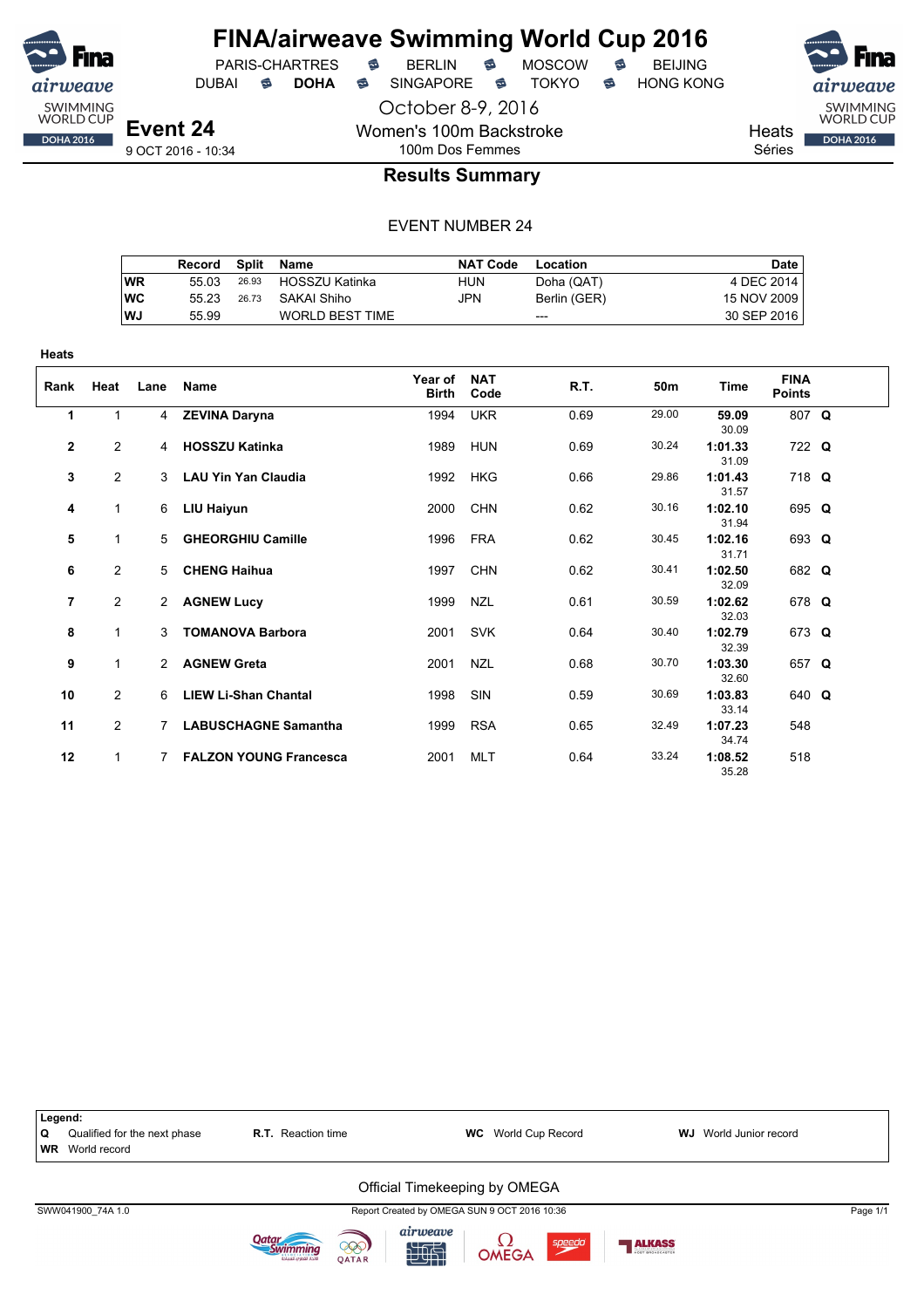

**Heats**

## **FINA/airweave Swimming World Cup 2016**

October 8-9, 2016

Men's 50m Backstroke 50m Dos Hommes

DUBAI **S DOHA S** SINGAPORE S TOKYO S HONG KONG

PARIS-CHARTRES **B** BERLIN **B** MOSCOW **B** BEIJING

SWIMMING<br>WORLD CUP **Heats DOHA 2016** 

Séries

### **Results Summary**

|           | Record Name |                        | <b>NAT Code</b> | Location        | Date I      |
|-----------|-------------|------------------------|-----------------|-----------------|-------------|
| <b>WR</b> |             | 22.22 MANAUDOU Florent | <b>FRA</b>      | Doha (QAT)      | 6 DEC 2014  |
| WC        |             | 22.61 MARSHALL Peter   | USA             | Singapore (SIN) | 22 NOV 2009 |
| WJ        |             | 23.71 WORLD BEST TIME  |                 | $---$           | 30 SEP 2016 |

| пеаь |                |      |                              |                         |                    |      |       |                              |  |
|------|----------------|------|------------------------------|-------------------------|--------------------|------|-------|------------------------------|--|
| Rank | Heat           | Lane | Name                         | Year of<br><b>Birth</b> | <b>NAT</b><br>Code | R.T. | Time  | <b>FINA</b><br><b>Points</b> |  |
|      |                | 5    | <b>ORTIZ-CANAVATE Miguel</b> | 1991                    | <b>ESP</b>         | 0.62 | 25.19 | 686 Q                        |  |
| 2    | 2              | 5.   | <b>KAWAMOTO Takeshi</b>      | 1995                    | <b>JPN</b>         | 0.55 | 25.36 | 672 Q                        |  |
| 3    |                | 4    | <b>HURLEY Bobby</b>          | 1988                    | <b>AUS</b>         | 0.61 | 25.39 | 670 Q                        |  |
| 4    | 2              | 4    | <b>SANKOVICH Pavel</b>       | 1990                    | <b>BLR</b>         | 0.62 | 25.74 | 643 Q                        |  |
| 5    |                | 3    | <b>KRAATZ Justin</b>         | 1992                    | <b>CLB</b>         | 0.60 | 26.37 | 598 Q                        |  |
| 6    | 2              | 3    | <b>LOW Malcolm</b>           | 1997                    | SIN                | 0.56 | 27.40 | 533 Q                        |  |
| 7    | 2              | 6    | <b>JAOUHAR Aziz</b>          | 1999                    | <b>CLB</b>         | 0.72 | 28.94 | 452 Q                        |  |
| 8    | 2              | 2    | <b>MOHAMED Abdelrahman</b>   | 2001                    | QAT                | 0.68 | 30.54 | 385 Q                        |  |
| 9    | 2              |      | <b>ELGHOBARY Marwan</b>      | 2001                    | <b>CLB</b>         | 0.79 | 30.79 | $375$ Q                      |  |
| 10   | $\overline{2}$ |      | <b>ABDULLA Sanad</b>         | 2002                    | <b>BRN</b>         | 0.59 | 31.58 | 348 Q                        |  |
| 11   |                |      | ELHALAFAWY S.                | 2001                    | <b>CLB</b>         | 0.69 | 31.79 | 341                          |  |
| 12   | 1              | 6    | <b>AL-OBAIDAN H</b>          | 2002                    | QAT                | 0.73 | 31.91 | 337                          |  |
| 13   |                |      | RAWI A.                      | 2002                    | <b>CLB</b>         | 0.60 | 34.29 | 272                          |  |

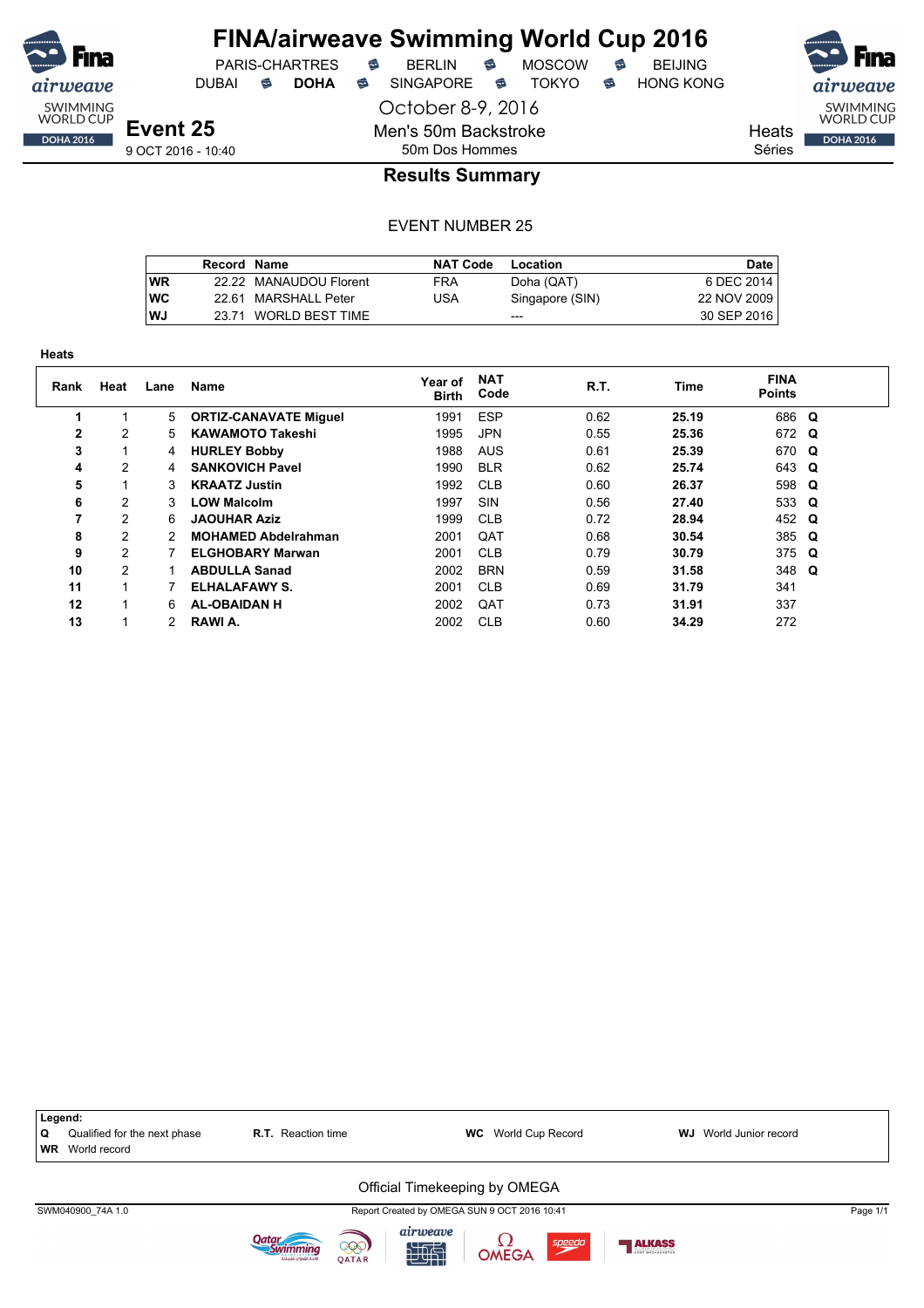

**Heats**

### **FINA/airweave Swimming World Cup 2016**

PARIS-CHARTRES **B** BERLIN **B** MOSCOW **B** BEIJING

DUBAI **S DOHA S** SINGAPORE S TOKYO S HONG KONG

October 8-9, 2016

**Event 27** 9 OCT 2016 - 10:48 Men's 200m Individual Medley 200m 4-Nages Hommes

SWIMMING<br>WORLD CUP **Heats DOHA 2016** 

Séries

#### **Results Summary**

|           | Record  |       | Splits |         | <b>Name</b>            | NAT Code | Location       | <b>Date</b> |
|-----------|---------|-------|--------|---------|------------------------|----------|----------------|-------------|
| <b>WR</b> | 1:49.63 | 23.71 | 50.74  | 1:22.48 | LOCHTE Rvan            | USA      | Istanbul (TUR) | 14 DEC 2012 |
| WC        | 1:51.50 | 24.55 | 52.05  | 1:24.59 | <b>HAGINO Kosuke</b>   | JPN      | Tokyo (JPN)    | 10 NOV 2013 |
| l WJ      | 1:52.48 |       |        |         | <b>WORLD BEST TIME</b> |          | $---$          | 30 SEP 2016 |

| Rank Heat      |                | Lane | Name                   | Year of<br><b>Birth</b> | <b>NAT</b><br>Code | R.T. | 50m   | 100m             | 150m             | Time             | <b>FINA</b><br><b>Points</b> |
|----------------|----------------|------|------------------------|-------------------------|--------------------|------|-------|------------------|------------------|------------------|------------------------------|
| $\mathbf{1}$   | $\mathbf 1$    |      | 7 PINZON GARCIA Omar   | 1989                    | COL                | 0.63 | 25.84 | 54.55            | 1:29.79          | 1:58.72          | 787 Q                        |
|                |                |      |                        |                         |                    |      |       | 28.71            | 35.24            | 28.93            |                              |
| $\mathbf{2}$   | $\overline{2}$ |      | 5 SETO Daiya           | 1994                    | <b>JPN</b>         | 0.65 | 26.41 | 56.77            | 1:31.43          | 2:01.31          | 738 Q                        |
|                |                |      |                        |                         |                    |      |       | 30.36            | 34.66            | 29.88            |                              |
| 3              | $\mathbf{1}$   |      | 4 PRENOT Josh          | 1993                    | <b>USA</b>         | 0.72 | 26.26 | 57.77            | 1:32.29          | 2:02.85          | 710Q                         |
|                |                |      |                        |                         |                    |      | 27.14 | 31.51<br>58.90   | 34.52<br>1:33.52 | 30.56            |                              |
| 4              | 1              |      | 6 WANG Boyu            | 1998                    | <b>CHN</b>         | 0.72 |       | 31.76            | 34.62            | 2:03.16<br>29.64 | 705 Q                        |
| 5              | $\mathbf{1}$   |      | 3 GYURTA Gergely       | 1991                    | <b>HUN</b>         | 0.70 | 26.91 | 57.65            | 1:33.57          | 2:03.20          | 704 Q                        |
|                |                |      |                        |                         |                    |      |       | 30.74            | 35.92            | 29.63            |                              |
| 6              | $\overline{2}$ |      | 4 HEINTZ Philip        | 1991                    | <b>GER</b>         | 0.72 | 26.57 | 57.82            | 1:33.77          | 2:03.60          | 697 Q                        |
|                |                |      |                        |                         |                    |      |       | 31.25            | 35.95            | 29.83            |                              |
| $\overline{7}$ | $\mathbf 1$    |      | 5 MRABET Taki          | 1989                    | <b>CLB</b>         | 0.68 | 26.62 | 58.54            | 1:34.15          | 2:04.01          | 690 Q                        |
|                |                |      |                        |                         |                    |      |       | 31.92            | 35.61            | 29.86            |                              |
| 8              | $\mathbf{2}$   |      | 3 JIANG Tiansheng      | 1992                    | <b>CHN</b>         | 0.69 | 26.21 | 57.85            | 1:34.53          | 2:04.41          | 684 Q                        |
|                |                |      |                        |                         |                    |      |       | 31.64            | 36.68            | 29.88            |                              |
| 9              | $\overline{2}$ |      | 6 HALAS Adam           | 1998                    | <b>SVK</b>         | 0.72 | 26.20 | 58.39            | 1:33.94          | 2:04.57          | 681Q                         |
|                |                |      |                        |                         |                    |      |       | 32.19            | 35.55            | 30.63            |                              |
| 10             | $\overline{2}$ |      | 2 BOBAR Aleksa         | 1999                    | <b>SRB</b>         | 0.69 | 27.12 | 58.51            | 1:36.93          | 2:06.33          | 653 Q                        |
|                |                |      |                        |                         |                    |      |       | 31.39            | 38.42            | 29.40            |                              |
| 11             | $\mathbf{1}$   |      | 2 MATTHEWS Cameron     | 2000                    | <b>RSA</b>         | 0.79 | 27.82 | 1:01.35          | 1:37.88          | 2:08.95          | 614                          |
|                |                |      |                        |                         |                    |      | 27.21 | 33.53<br>1:00.20 | 36.53            | 31.07            |                              |
| 12             | $\overline{2}$ |      | 7 BRANDT Moritz        | 1998                    | <b>GER</b>         | 0.66 |       | 32.99            | 1:41.01<br>40.81 | 2:10.20<br>29.19 | 596                          |
| 13             | $\overline{2}$ |      | 1 BOABBAS Ali          | 2000                    | <b>CLB</b>         | 0.67 | 28.20 | 1:03.45          | 1:42.14          | 2:12.23          | 569                          |
|                |                |      |                        |                         |                    |      |       | 35.25            | 38.69            | 30.09            |                              |
| 14             | $\mathbf{2}$   |      | 8 NORTJE Dante         | 2000                    | <b>RSA</b>         | 0.68 | 29.08 | 1:03.20          | 1:43.27          | 2:14.74          | 538                          |
|                |                |      |                        |                         |                    |      |       | 34.12            | 40.07            | 31.47            |                              |
| 15             | $\mathbf{1}$   |      | 8 ABOUGHAZALA A        | 2000                    | QAT                | 0.75 | 29.24 | 1:06.44          | 1:49.07          | 2:22.48          | 455                          |
|                |                |      |                        |                         |                    |      |       | 37.20            | 42.63            | 33.41            |                              |
| 16             | $\mathbf{1}$   |      | 1 AL-OBAIDLY Abdulaziz | 2001                    | QAT                | 0.66 | 32.01 | 1:07.80          | 1:50.02          | 2:23.79          | 443                          |
|                |                |      |                        |                         |                    |      |       | 35.79            | 42.22            | 33.77            |                              |
| 17             | $\mathbf{2}$   |      | 0 ALFALASI Abdulla     | 1995                    | <b>UAE</b>         | 0.67 | 30.37 | 1:07.37          | 1:49.98          | 2:24.49          | 436                          |
|                |                |      |                        |                         |                    |      |       | 37.00            | 42.61            | 34.51            |                              |

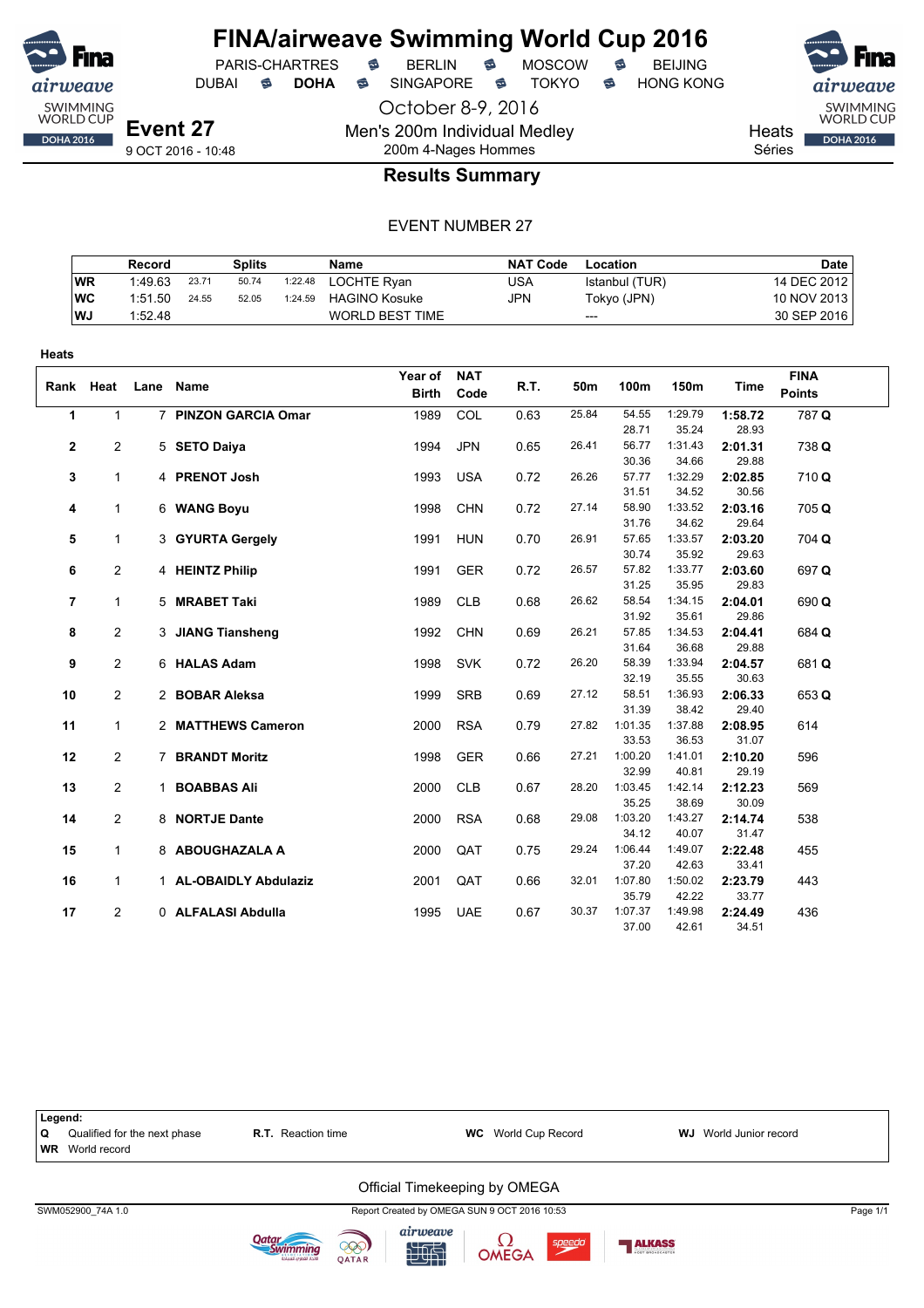![](_page_43_Picture_0.jpeg)

October 8-9, 2016

Men's 50m Freestyle

DUBAI **S DOHA S** SINGAPORE S TOKYO S HONG KONG

SWIMMING<br>WORLD CUP **Heats DOHA 2016** 

Séries

### 9 OCT 2016 - 11:00

#### 50m Nage Libre Hommes **Results Summary**

#### EVENT NUMBER 29

|           | Record Name |                        | <b>NAT Code</b> | Location     | <b>Date</b> |
|-----------|-------------|------------------------|-----------------|--------------|-------------|
| <b>WR</b> |             | 20.26 MANAUDOU Florent | FRA             | Doha (QAT)   | 5 DEC 2014  |
| <b>WC</b> |             | 20.57 SCHOEMAN Roland  | <b>RSA</b>      | Berlin (GER) | 15 NOV 2009 |
| <b>WJ</b> |             | 21.32 WORLD BEST TIME  |                 | $- - -$      | 30 SEP 2016 |

| <b>Heats</b> |                     |                |                                         |                         |                    |              |                |                              |   |
|--------------|---------------------|----------------|-----------------------------------------|-------------------------|--------------------|--------------|----------------|------------------------------|---|
| Rank         | Heat                | Lane           | <b>Name</b>                             | Year of<br><b>Birth</b> | <b>NAT</b><br>Code | R.T.         | Time           | <b>FINA</b><br><b>Points</b> |   |
| 1            | 5                   | 5              | <b>TANDY Bradley</b>                    | 1991                    | <b>RSA</b>         | 0.61         | 21.67          | 817                          | Q |
| 2            | 5                   | 4              | <b>MOROZOV Vladimir</b>                 | 1992                    | <b>RUS</b>         | 0.65         | 21.74          | 809                          | Q |
| 3            | 6                   | 3              | <b>SHIOURA Shinri</b>                   | 1991                    | <b>JPN</b>         | 0.70         | 21.95          | 786 Q                        |   |
| 4            | 4                   | 5              | <b>NAKAMURA Katsumi</b>                 | 1994                    | <b>JPN</b>         | 0.69         | 22.00          | 780 Q                        |   |
| 5            | $\overline{4}$      | 4              | <b>LE CLOS Chad</b>                     | 1992                    | <b>RSA</b>         | 0.64         | 22.02          | 778 Q                        |   |
| 6            | $\overline{5}$      | 3              | <b>ORTIZ-CANAVATE Miguel</b>            | 1991                    | <b>ESP</b>         | 0.66         | 22.07          | 773 Q                        |   |
| 7            | 6                   | 4              | <b>PROUD Benjamin</b>                   | 1994                    | <b>GBR</b>         | 0.66         | 22.08          | 772 Q                        |   |
| 8            | 5                   | 6              | <b>SCHOEMAN Roland</b>                  | 1980                    | <b>RSA</b>         | 0.63         | 22.13          | 767                          | Q |
| 9            | 6                   | 6              | <b>KHLOPTSOV Andrii</b>                 | 1998                    | <b>UKR</b>         | 0.68         | 22.16          | 764                          | Q |
| 10           | 5                   | $\overline{2}$ | <b>ELKAMASH M.</b>                      | 1995                    | EGY                | 0.69         | 22.53          | 727 Q                        |   |
| 11           | 6                   | 5              | <b>TIMMERS Pieter</b>                   | 1988                    | <b>BEL</b>         | 0.75         | 22.57          | 723                          |   |
| 12           | 4                   | 6              | <b>ASLANOV Islam</b>                    | 1993                    | <b>UZB</b>         | 0.73         | 22.74          | 707                          |   |
| 13           | 5                   | 7              | <b>TARASENKO Aleksey</b>                | 1999                    | <b>UZB</b>         | 0.63         | 22.85          | 697                          |   |
| 14           | 4                   | 3              | <b>HOU Mingda</b>                       | 1994                    | <b>CHN</b>         | 0.69         | 22.87          | 695                          |   |
| 15           | 6                   | 2              | <b>KRAATZ Justin</b>                    | 1992                    | <b>CLB</b>         | 0.66         | 22.98          | 685                          |   |
| 16           | $\overline{4}$      | 7              | <b>PENDOCK Bryce</b>                    | 1996                    | <b>RSA</b>         | 0.65         | 23.02          | 681                          |   |
| 17           | 4                   | $\overline{c}$ | <b>COELHO Jordan</b>                    | 1992                    | <b>FRA</b>         | 0.69         | 23.21          | 665                          |   |
| 18           | 6                   | 8              | <b>ELKAMASH Y.</b>                      | 1995                    | EGY                | 0.70         | 23.58          | 634                          |   |
| 19           | 6                   | 1              | <b>HALAS Adam</b>                       | 1998                    | <b>SVK</b>         | 0.71         | 23.71          | 623                          |   |
| 20           | 6                   | $\overline{7}$ | <b>NIANE Abdoul K M</b>                 | 1988                    | <b>SEN</b>         | 0.74         | 23.78          | 618                          |   |
| 21           | 4                   | 8              | <b>WEE Ryan</b>                         | 1998                    | SIN                | 0.68         | 23.80          | 616                          |   |
| 22           | 4                   | 1              | <b>VERWEY Luke</b>                      | 2000                    | <b>RSA</b>         | 0.69         | 23.95          | 605                          |   |
| 23           | 5                   | 1              | <b>AL-KHULAIFIN</b>                     | 1999                    | QAT                | 0.80         | 24.25          | 583                          |   |
| 24           | 3                   | 4              | <b>GEYSER Dario</b>                     | 1999                    | <b>RSA</b>         | 0.78         | 24.30          | 579                          |   |
| 25           | 3                   | 5              | <b>LAZAREVIC Aleksandar</b>             | 1996                    | <b>CLB</b>         | 0.70         | 24.43          | 570                          |   |
| 26           | 6                   | 0              | <b>MATTHEWS Cameron</b>                 | 2000                    | <b>RSA</b>         | 0.75         | 24.90          | 538                          |   |
| 27           | 5                   | 0              | <b>BEZUIDENHOUT J</b>                   | 1998                    | <b>RSA</b>         | 0.65         | 24.95          | 535                          |   |
| 28           | 5                   | 9              | <b>FINNEY Alex</b>                      | 1994                    | <b>RSA</b>         | 0.68         | 25.02          | 530                          |   |
| 29           | $\mathbf{1}$        | 1              | <b>KHOURY A</b>                         | 1999                    | <b>CLB</b>         | 0.76         | 25.43          | 505                          |   |
| 30           | 6                   | 9              | <b>JONES Michael</b>                    | 1992                    | <b>RSA</b>         | 0.66         | 25.46          | 503                          |   |
| 31           | 4                   | 0              | <b>JAOUHAR Aziz</b>                     | 1999                    | <b>CLB</b>         | 0.76         | 25.48          | 502                          |   |
| 32           | 3                   | 2              | <b>OUHIB Muhamad Ayman</b>              | 1999                    | <b>CLB</b>         | 0.77         | 25.97          | 474                          |   |
| 33           | 4                   | 9              | <b>SAIDI Firas</b>                      | 2002                    | QAT                | 0.75         | 26.10          | 467                          |   |
| 34           | 3                   | $\overline{7}$ | <b>NAJJAR Ghassan</b>                   | 1999                    | <b>CLB</b>         | 0.76         | 26.20          | 462                          |   |
| 35           | 3                   | 1              | <b>EL FARRA A</b>                       | 2000                    | <b>CLB</b>         | 0.66         | 26.26          | 459                          |   |
| 36           | $\overline{c}$      | 4              | <b>ELGHOBARY Marwan</b>                 | 2001                    | <b>CLB</b>         | 0.87         | 26.35          | 454                          |   |
| 37           | 3<br>5              | 6              | <b>SHAHIN Aly Shawkat Aly</b>           | 2001                    | <b>CLB</b>         | 0.69         | 26.79          | 432                          |   |
| 38<br>39     | 3                   | 8<br>3         | AL-KUWARI A                             | 1999                    | QAT                | 0.73         | 26.91          | 426                          |   |
|              |                     |                | <b>MOHAMED SAYED AHME</b>               | 2000                    | <b>CLB</b>         | 0.67         | 26.92          | 426                          |   |
| 40           | $\overline{c}$      | 5              | <b>GAMALELDIN MOHAME</b>                | 2000                    | <b>CLB</b>         | 0.69         | 26.96          | 424                          |   |
| 41<br>42     | 3<br>$\overline{2}$ | 0<br>3         | <b>ELHALAFAWY S.</b><br><b>ELGAYARY</b> | 2001<br>2001            | <b>CLB</b>         | 0.71<br>0.72 | 27.31<br>27.52 | 408<br>399                   |   |
|              |                     |                |                                         |                         | <b>CLB</b>         |              |                |                              |   |
| 43           | 3                   | 9              | <b>MOHAMED Youssef</b>                  | 2002                    | QAT                | 0.77         | 27.57          | 396                          |   |

Official Timekeeping by OMEGA

![](_page_43_Picture_16.jpeg)

![](_page_43_Picture_17.jpeg)

![](_page_43_Picture_18.jpeg)

speedo

![](_page_43_Picture_20.jpeg)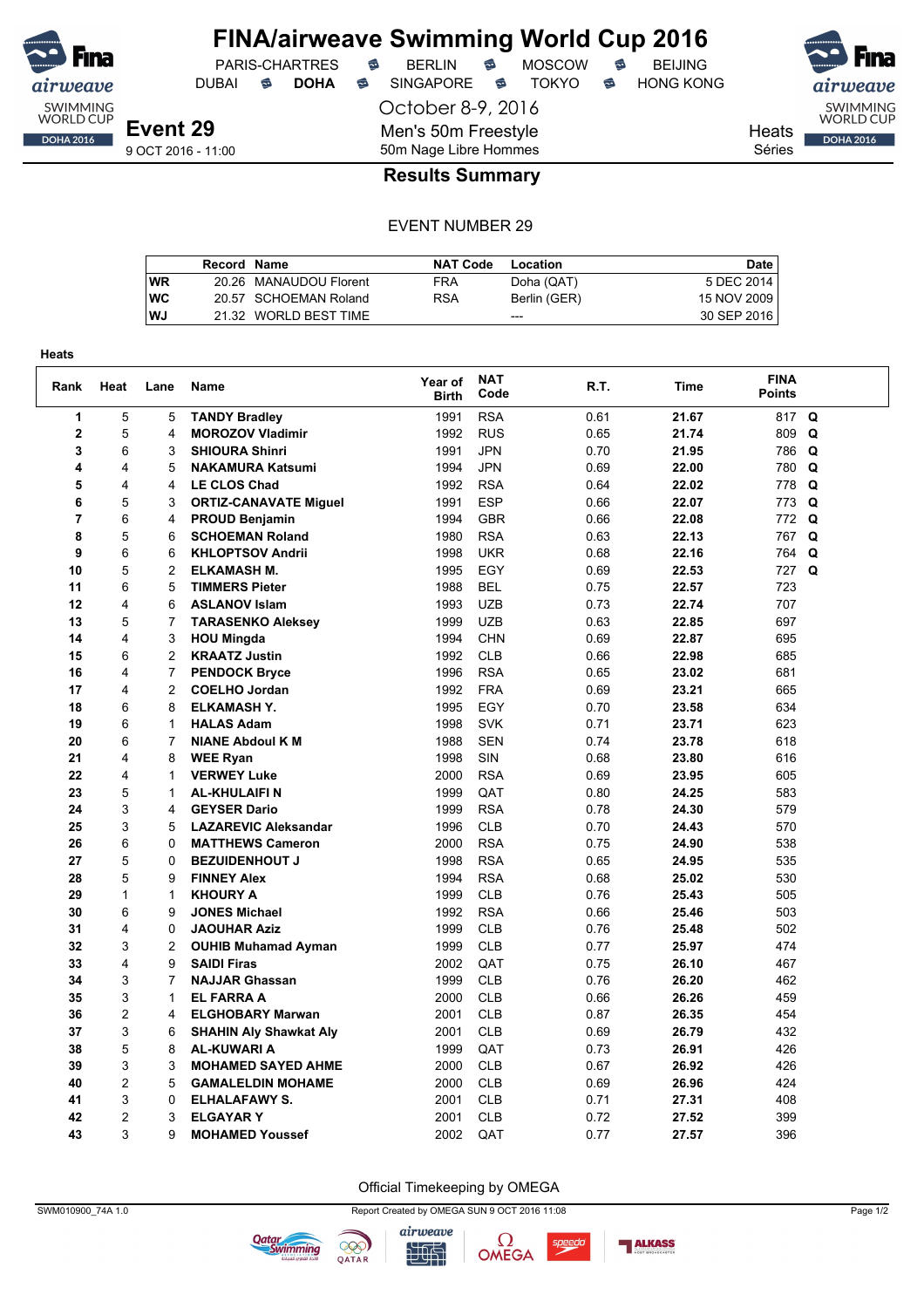![](_page_44_Picture_0.jpeg)

DUBAI **S DOHA S** SINGAPORE S TOKYO S HONG KONG

PARIS-CHARTRES **B** BERLIN **B** MOSCOW **B** BEIJING

October 8-9, 2016

Men's 50m Freestyle

SWIMMING<br>WORLD CUP **DOHA 2016** 

Heats Séries

9 OCT 2016 - 11:00

#### 50m Nage Libre Hommes **Results Summary**

EVENT NUMBER 29

| I<br>×<br>۰.<br>v<br>×<br>. .<br>۰.<br>. . |  |
|--------------------------------------------|--|
|--------------------------------------------|--|

DOHA 2016

| Rank | Heat | Lane | Name                       | Year of<br><b>Birth</b> | <b>NAT</b><br>Code | R.T. | Time       | <b>FINA</b><br><b>Points</b> |  |
|------|------|------|----------------------------|-------------------------|--------------------|------|------------|------------------------------|--|
| 44   |      | 6    | <b>MOHAMED Omar</b>        | 2001                    | <b>CLB</b>         | 0.74 | 27.78      | 387                          |  |
| 45   | 3    | 8    | <b>ABDELREHIM M.</b>       | 2001                    | <b>CLB</b>         | 0.66 | 27.83      | 385                          |  |
| 46   |      | 8    | DARAJ Abdulaziz            | 2001                    | <b>BRN</b>         | 0.69 | 27.84      | 385                          |  |
| 47   |      | 4    | <b>MAHMOUD Mohamed</b>     | 2003                    | QAT                | 0.69 | 28.50      | 359                          |  |
| 48   | 2    | 0    | <b>HUSSAIN M</b>           | 2004                    | QAT                | 0.78 | 28.77      | 349                          |  |
| 49   | 2    |      | <b>FATTOUH A</b>           | 2003                    | <b>CLB</b>         | 0.66 | 28.97      | 342                          |  |
| 50   |      | 2    | <b>NAIF H</b>              | 2000                    | <b>CLB</b>         | 0.81 | 29.29      | 330                          |  |
| 51   |      | 3    | RAWI A.                    | 2002                    | <b>CLB</b>         | 0.64 | 29.51      | 323                          |  |
| 52   |      | 5    | <b>ABDELRAHIM K</b>        | 2001                    | <b>CLB</b>         | 0.66 | 29.74      | 316                          |  |
| 53   | 2    | 8    | <b>HANAFY A.</b>           | 1998                    | <b>CLB</b>         | 0.82 | 30.56      | 291                          |  |
| 54   | 2    | 9    | <b>KANAAN Mohamed Said</b> | 2000                    | <b>CLB</b>         | 0.81 | 30.68      | 287                          |  |
| 55   | 2    | 2    | AL-HAJJAJI A               | 2000                    | <b>CLB</b>         | 0.82 | 31.03      | 278                          |  |
| 56   | 2    |      | <b>AL-NAEMIY</b>           | 2002                    | <b>CLB</b>         | 0.75 | 31.47      | 266                          |  |
| 57   |      |      | <b>BA-SHARAM Turki</b>     | 2000                    | <b>CLB</b>         | 0.83 | 33.98      | 211                          |  |
|      | 2    | 6    | <b>BUHENDI M</b>           | 2002                    | <b>CLB</b>         |      | <b>DNS</b> |                              |  |

![](_page_44_Figure_14.jpeg)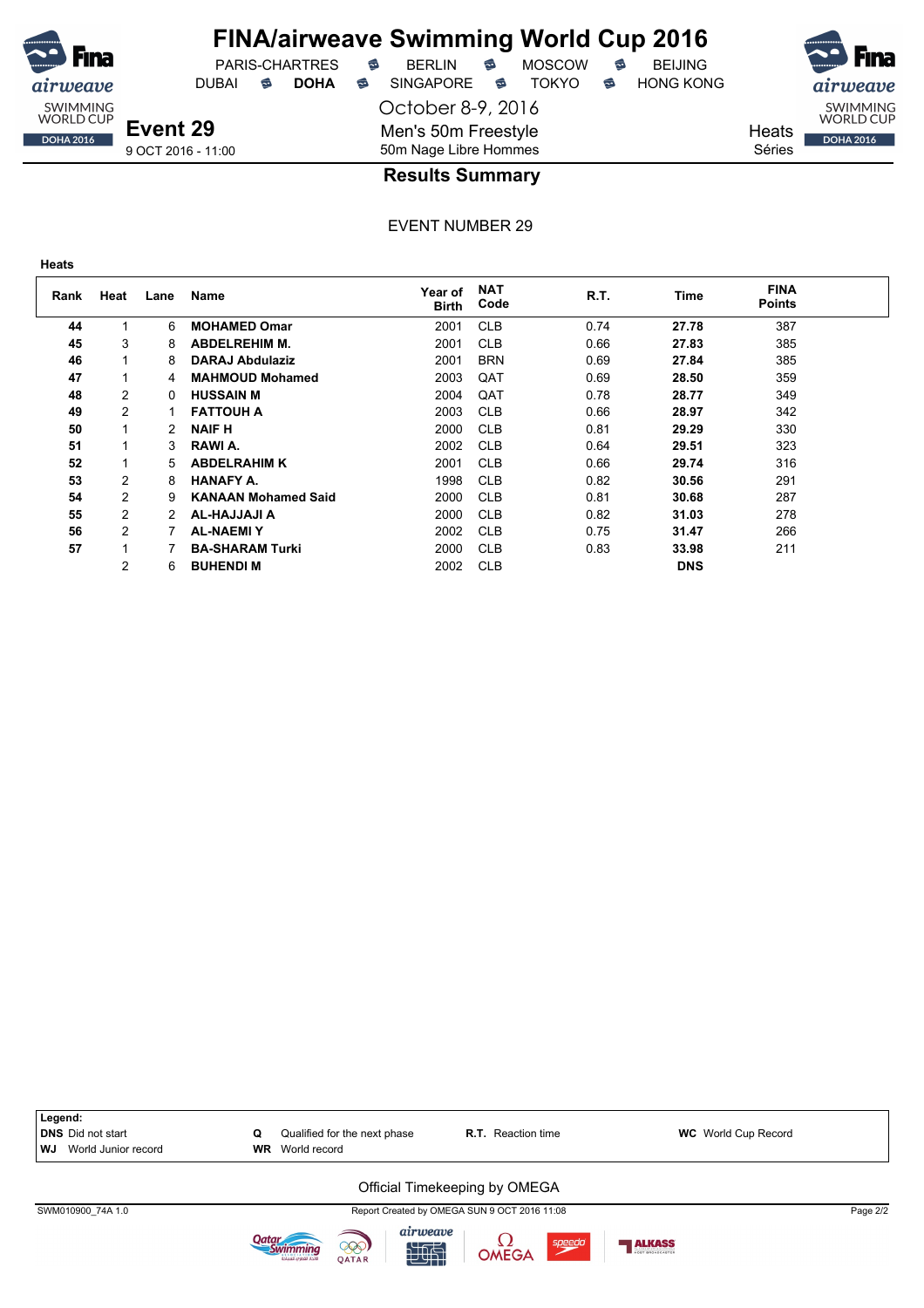![](_page_45_Picture_0.jpeg)

PARIS-CHARTRES **B** BERLIN **B** MOSCOW **B** BEIJING DUBAI **S DOHA S** SINGAPORE S TOKYO S HONG KONG

October 8-9, 2016

**Heats** Séries

SWIMMING<br>WORLD CUP

**DOHA 2016** 

9 OCT 2016 - 11:13

#### 100m 4-Nages Femmes **Results Summary**

Women's 100m Individual Medley

|           | Record |       | Split Name             | <b>NAT Code</b> | Location      | Date        |
|-----------|--------|-------|------------------------|-----------------|---------------|-------------|
| <b>WR</b> | 56.67  |       | 25.96 HOSSZU Katinka   | HUN             | Netanya (ISR) | 4 DEC 2015  |
| <b>WC</b> | 56.86  | 26.32 | HOSSZU Katinka         | HUN             | Dubai (UAE)   | 1 SEP 2014  |
| <b>WJ</b> | 58.36  |       | <b>WORLD BEST TIME</b> |                 | $---$         | 30 SEP 2016 |

| Heats        |                |                |                            |                  |                    |      |       |                  |                              |  |
|--------------|----------------|----------------|----------------------------|------------------|--------------------|------|-------|------------------|------------------------------|--|
| Rank         | Heat           | Lane           | Name                       | Year of<br>Birth | <b>NAT</b><br>Code | R.T. | 50m   | Time             | <b>FINA</b><br><b>Points</b> |  |
| 1            | 1              | 5              | <b>EFIMOVA Yuliya</b>      | 1992             | <b>RUS</b>         | 0.70 | 28.65 | 59.91<br>31.26   | 846 Q                        |  |
| $\mathbf{2}$ | $\overline{2}$ | $\overline{4}$ | <b>HOSSZU Katinka</b>      | 1989             | <b>HUN</b>         | 0.74 | 28.35 | 1:01.36<br>33.01 | 787 Q                        |  |
| 3            | $\overline{2}$ |                | 3 PODMANIKOVA Andrea       | 1998             | <b>SVK</b>         | 0.70 | 28.64 | 1:02.56<br>33.92 | 743 Q                        |  |
| 4            | $\mathbf{1}$   |                | 4 ATKINSON Alia            | 1988             | <b>JAM</b>         | 0.73 | 28.84 | 1:03.47<br>34.63 | 711 Q                        |  |
| 5            | $\overline{2}$ | 5 <sup>5</sup> | <b>MEILI Katie</b>         | 1991             | USA                | 0.61 | 29.13 | 1:04.24<br>35.11 | 686 Q                        |  |
| 6            | $\mathbf{1}$   | 3              | <b>LAU Yin Yan Claudia</b> | 1992             | <b>HKG</b>         | 0.73 | 29.35 | 1:05.10<br>35.75 | 659 Q                        |  |
| 7            | $\overline{2}$ | 6              | <b>NIKITINA Gabriela</b>   | 1994             | LAT                | 0.70 | 29.32 | 1:05.98<br>36.66 | 633 Q                        |  |
| 8            | $\overline{2}$ | 2              | <b>AGNEW Lucy</b>          | 1999             | <b>NZL</b>         | 0.72 | 30.30 | 1:07.05<br>36.75 | 603 Q                        |  |
| 9            | 1              | 6              | <b>AGNEW Greta</b>         | 2001             | <b>NZL</b>         | 0.79 | 30.08 | 1:07.51<br>37.43 | 591 Q                        |  |
| 10           | $\mathbf{1}$   | $\mathcal{P}$  | <b>DE LANGE Caroux</b>     | 1999             | <b>RSA</b>         | 0.68 | 32.71 | 1:11.63<br>38.92 | 495 Q                        |  |
| 11           | $\overline{2}$ | 7              | <b>TAREQ Alzain</b>        | 2005             | <b>BRN</b>         | 0.62 | 38.21 | 1:23.39<br>45.18 | 313                          |  |

![](_page_45_Figure_15.jpeg)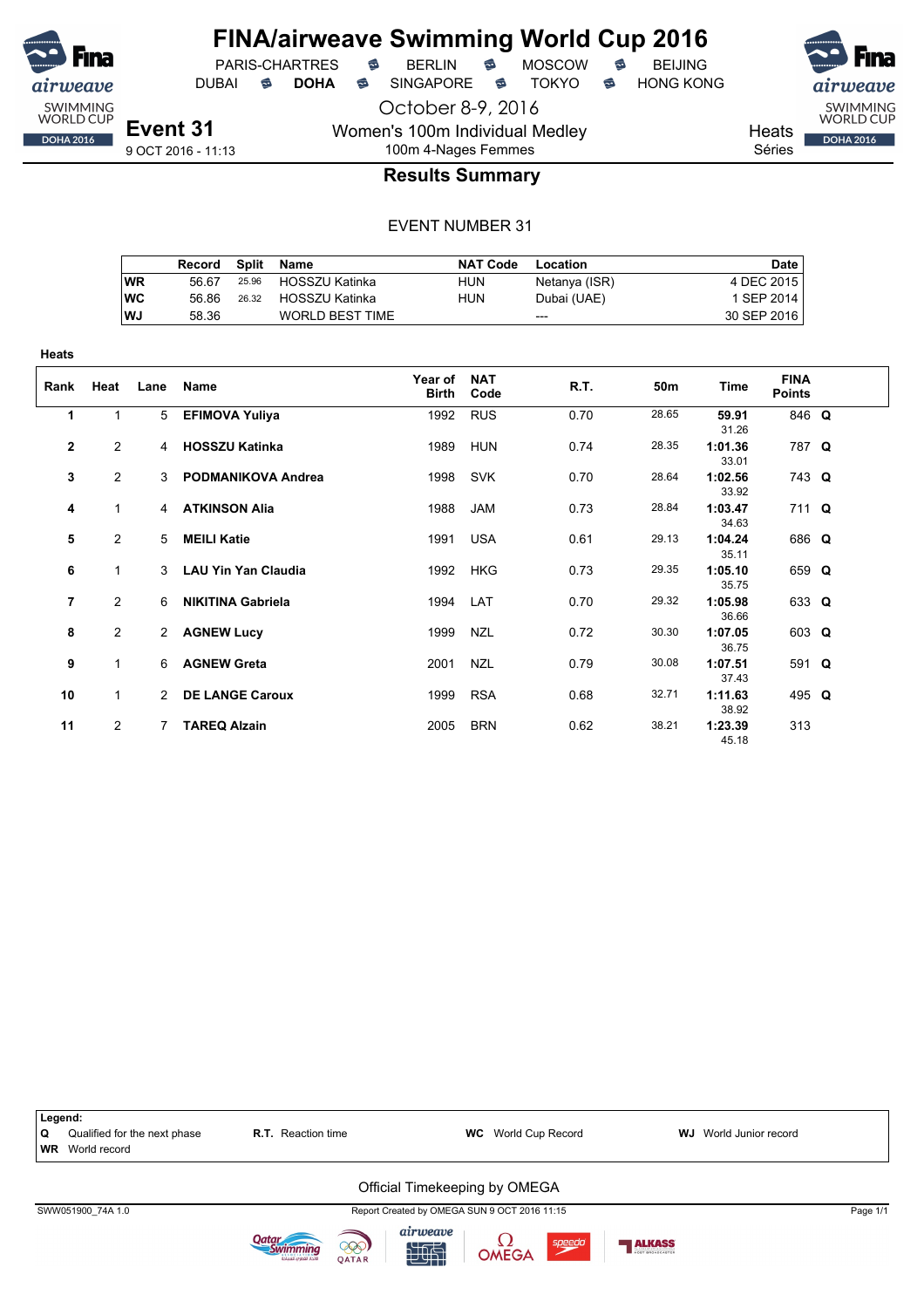![](_page_46_Picture_0.jpeg)

October 8-9, 2016

Women's 50m Butterfly

DUBAI **S DOHA S** SINGAPORE S TOKYO S HONG KONG

PARIS-CHARTRES **B** BERLIN **B** MOSCOW **B** BEIJING

![](_page_46_Picture_8.jpeg)

Heats

Séries

#### 50m Papillon Femmes **Results Summary**

#### EVENT NUMBER 33

|    | Record Name |                            | <b>NAT Code</b> | Location        | <b>Date</b> |
|----|-------------|----------------------------|-----------------|-----------------|-------------|
| WR |             | 24.38 ALSHAMMAR Therese    | SWE             | Singapore (SIN) | 22 NOV 2009 |
| WС |             | 24.38 ALSHAMMAR Therese    | SWE             | Singapore (SIN) | 22 NOV 2009 |
| WJ |             | 26.05 PERMIAKOVA Elizaveta | <b>RUS</b>      | Kazan (RUS)     | 10 NOV 2015 |

| neats        |                |      |                                |                         |                    |      |            |                       |          |
|--------------|----------------|------|--------------------------------|-------------------------|--------------------|------|------------|-----------------------|----------|
| Rank         | Heat           | Lane | <b>Name</b>                    | Year of<br><b>Birth</b> | <b>NAT</b><br>Code | R.T. | Time       | <b>FINA</b><br>Points |          |
| 1            | $\overline{2}$ | 4    | <b>OTTESEN Jeanette</b>        | 1987                    | <b>DEN</b>         | 0.66 | 26.44      | 784 Q                 |          |
| $\mathbf{2}$ | $\overline{c}$ | 5    | <b>GROVES Madeline</b>         | 1995                    | <b>AUS</b>         | 0.71 | 26.48      | 780                   | Q        |
| 3            | $\overline{2}$ | 3    | <b>HOSSZU Katinka</b>          | 1989                    | <b>HUN</b>         | 0.70 | 26.75      | 757                   | $\Omega$ |
| 4            | 1              | 3    | <b>ATKINSON Alia</b>           | 1988                    | <b>JAM</b>         | 0.66 | 27.01      | 735 Q                 |          |
| 5            | 1              | 4    | <b>ELMSLIE Brittany</b>        | 1994                    | <b>AUS</b>         | 0.73 | 27.14      | 724 Q                 |          |
| 6            | $\overline{c}$ | 6    | <b>CHAN Kin Lok</b>            | 1994                    | <b>HKG</b>         | 0.71 | 27.30      | 712 Q                 |          |
| 7            | 2              | 2    | <b>ZEVINA Daryna</b>           | 1994                    | <b>UKR</b>         | 0.75 | 27.36      | 707 Q                 |          |
| 8            | 1              |      | <b>TOH Nicholle</b>            | 2001                    | <b>SIN</b>         | 0.64 | 27.48      | 698 Q                 |          |
| 9            | 1              | 5    | <b>LOVTCOVA Natalia</b>        | 1988                    | <b>RUS</b>         | 0.76 | 27.50      | 696 Q                 |          |
| 10           | $\mathbf{1}$   | 6    | <b>MEILI Katie</b>             | 1991                    | <b>USA</b>         | 0.62 | 27.74      | 678                   | Q        |
| 11           | $\overline{2}$ |      | <b>NIKITINA Gabriela</b>       | 1994                    | LAT                | 0.72 | 28.25      | 642                   |          |
| 12           | 1              |      | <b>TOMANOVA Barbora</b>        | 2001                    | <b>SVK</b>         | 0.73 | 28.54      | 623                   |          |
| 13           | 2              |      | <b>GONZALEZ PINERO Daniela</b> | 2000                    | <b>ARG</b>         | 0.76 | 28.62      | 618                   |          |
| 14           | $\overline{c}$ | 8    | <b>AGNEW Greta</b>             | 2001                    | <b>NZL</b>         | 0.74 | 28.89      | 600                   |          |
| 15           | $\mathbf{1}$   | 8    | <b>FALZON YOUNG Francesca</b>  | 2001                    | <b>MLT</b>         | 0.74 | 30.45      | 513                   |          |
| 16           | 2              | 0    | <b>TAREQ Alzain</b>            | 2005                    | <b>BRN</b>         | 0.70 | 36.70      | 293                   |          |
|              |                |      | <b>KAJTAZ Amina</b>            | 1996                    | <b>BIH</b>         |      | <b>DNS</b> |                       |          |

![](_page_46_Figure_15.jpeg)

**Heats**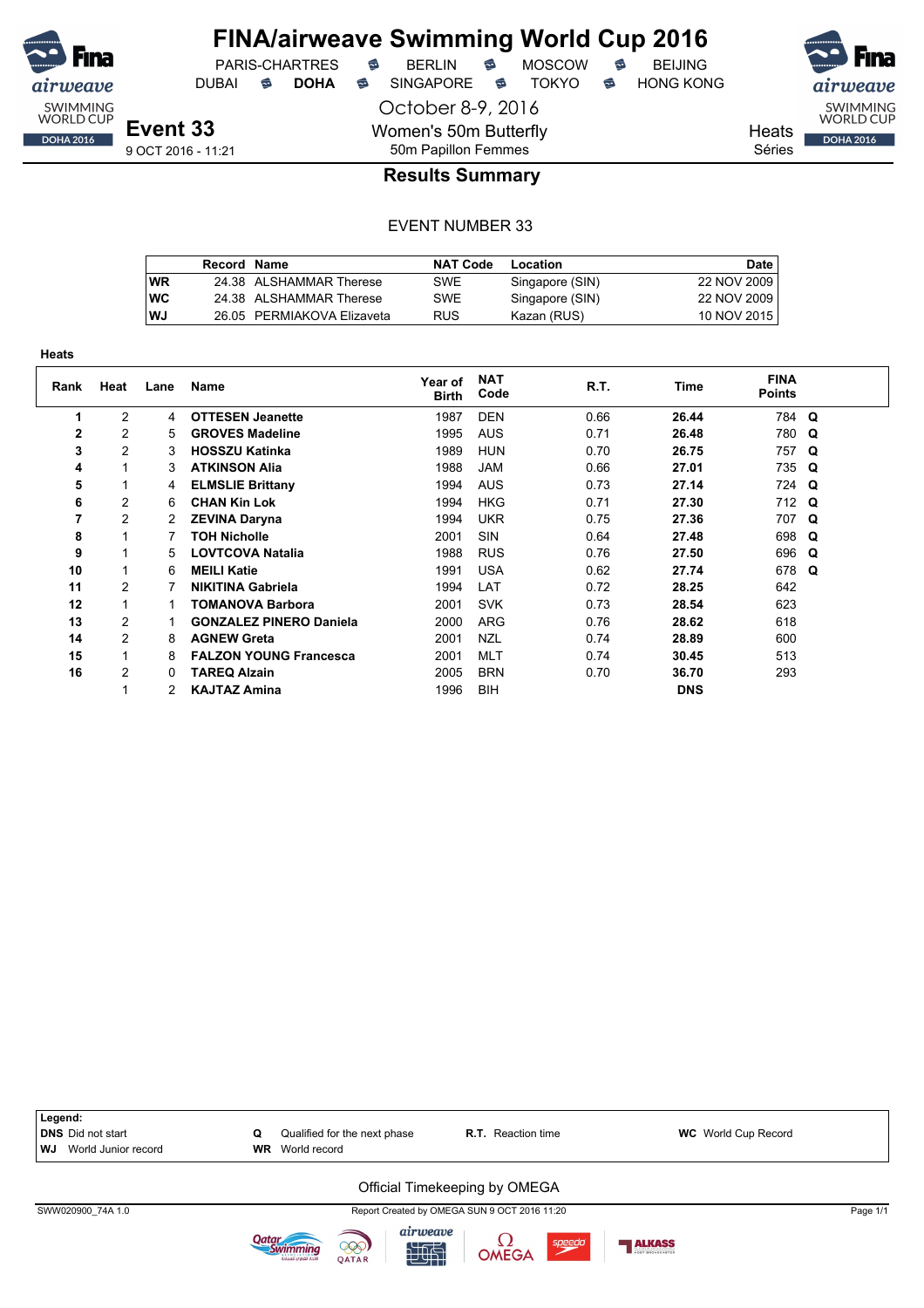![](_page_47_Picture_0.jpeg)

**Final**

#### **FINA/airweave Swimming World Cup 2016** PARIS-CHARTRES **B** BERLIN **B** MOSCOW **B** BEIJING

DUBAI **S DOHA S** SINGAPORE S TOKYO S HONG KONG

Final Finale

**Event 119** 9 OCT 2016 - 18:05

#### 100m Nage Libre Femmes **Results**

October 8-9, 2016

Women's 100m Freestyle

|                |              | Record                   | <b>Split</b> | <b>Name</b>              | <b>NAT Code</b> | Location        |                | <b>Date</b>                  |
|----------------|--------------|--------------------------|--------------|--------------------------|-----------------|-----------------|----------------|------------------------------|
|                |              | <b>WR</b><br>50.91       | 24.20        | <b>CAMPBELL Cate</b>     | <b>AUS</b>      | Sydney (AUS)    |                | 28 NOV 2015                  |
|                |              | <b>WC</b><br>51.19       | 24.54        | <b>HALSALL Francesca</b> | <b>GBR</b>      | Singapore (SIN) |                | 22 NOV 2009                  |
|                |              | <b>WJ</b><br>52.09       |              | <b>WORLD BEST TIME</b>   |                 |                 |                | 30 SEP 2016                  |
| ıal            |              |                          |              |                          |                 |                 |                |                              |
| Rank           | Lane         | <b>Name</b>              |              | <b>NAT</b><br>Code       | <b>R.T.</b>     | 50m             | <b>Time</b>    | <b>FINA</b><br><b>Points</b> |
| 1              | 4            | <b>OTTESEN Jeanette</b>  |              | <b>DEN</b>               | 0.65            | $(1)$ 24.83     | 51.58<br>26.75 | 961                          |
| $\mathbf{2}$   | 5            | <b>HOSSZU Katinka</b>    |              | <b>HUN</b>               | 0.71            | $(3)$ 25.61     | 52.63<br>27.02 | 905                          |
| 3              | 6            | <b>GROVES Madeline</b>   |              | <b>AUS</b>               | 0.69            | $(4)$ 25.69     | 52.89<br>27.20 | 891                          |
| 4              | 3            | <b>ELMSLIE Brittany</b>  |              | <b>AUS</b>               | 0.72            | $(2)$ 25.56     | 52.97<br>27.41 | 887                          |
| 5              | 2            | <b>LOVTCOVA Natalia</b>  |              | <b>RUS</b>               | 0.90            | $(5)$ 26.23     | 55.16<br>28.93 | 786                          |
| 6              | 9            | <b>GHEORGHIU Camille</b> |              | <b>FRA</b>               | 0.71            | $(6)$ 26.66     | 55.76<br>29.10 | 761                          |
| $\overline{7}$ | 7            | <b>YANG Chang</b>        |              | <b>CHN</b>               | 0.69            | $(9)$ 27.85     | 56.74<br>28.89 | 722                          |
| 8              | 1            | <b>NIKITINA Gabriela</b> |              | LAT                      | 0.73            | $(7)$ 27.06     | 56.99<br>29.93 | 712                          |
| 9              | $\mathbf{0}$ | <b>DAUBA Camille</b>     |              | <b>FRA</b>               | 0.68            | $(8)$ 27.76     | 57.05<br>29.29 | 710                          |
| 10             | 8            | <b>AGNEW Lucy</b>        |              | <b>NZL</b>               | 0.69            | $(10)$ 28.51    | 58.72<br>30.21 | 651                          |

![](_page_47_Figure_14.jpeg)

![](_page_47_Picture_15.jpeg)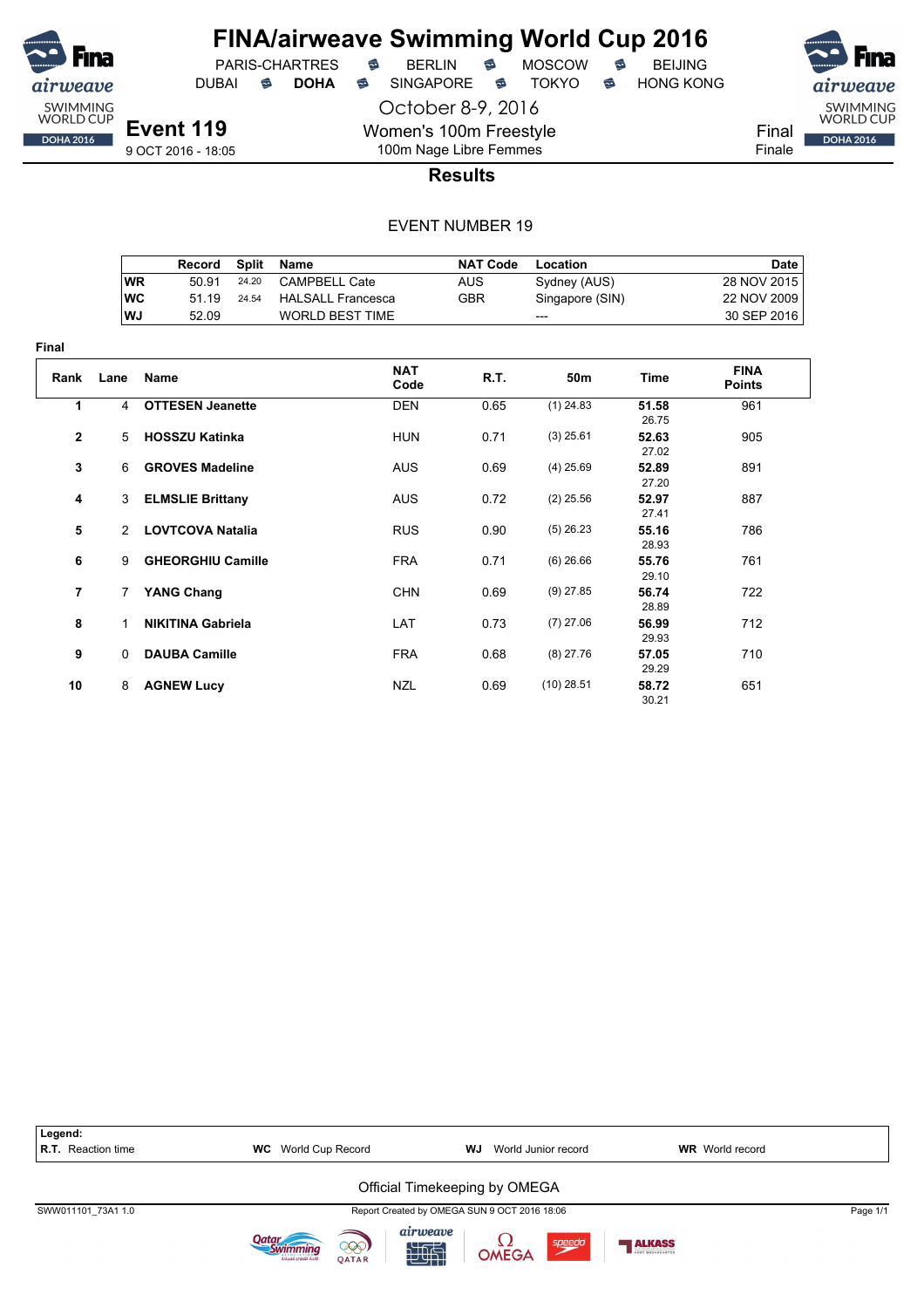![](_page_48_Picture_0.jpeg)

PARIS-CHARTRES DUBAI **S DOHA** SINGAPORE S TOKYO S HONG KONG

October 8-9, 2016

Men's 200m Freestyle 200m Nage Libre Hommes

![](_page_48_Picture_6.jpeg)

**Results**

|                |           | Record               |                       | <b>Splits</b>               |         | <b>Name</b>            |            | <b>NAT Code</b> | Location                      |                                 |                           | <b>Date</b>                  |
|----------------|-----------|----------------------|-----------------------|-----------------------------|---------|------------------------|------------|-----------------|-------------------------------|---------------------------------|---------------------------|------------------------------|
|                | <b>WR</b> | 1:39.37              | 23.79                 | 49.29                       | 1:14.72 | <b>BIEDERMANN Paul</b> | <b>GER</b> |                 | Berlin (GER)                  |                                 |                           | 15 NOV 2009                  |
|                | <b>WC</b> | 1:39.37              | 23.79                 | 49.29                       | 1:14.72 | <b>BIEDERMANN Paul</b> | <b>GER</b> |                 | Berlin (GER)                  |                                 |                           | 15 NOV 2009                  |
|                | WJ        | 1:41.95              |                       |                             |         | <b>WORLD BEST TIME</b> |            |                 | ---                           |                                 |                           | 30 SEP 2016                  |
| <b>Final</b>   |           |                      |                       |                             |         |                        |            |                 |                               |                                 |                           |                              |
| Rank           | Lane      | Name                 |                       |                             |         | <b>NAT</b><br>Code     | R.T.       | 50m             | 100m                          | 150m                            | <b>Time</b>               | <b>FINA</b><br><b>Points</b> |
| 1              | 8         | <b>LE CLOS Chad</b>  |                       |                             |         | <b>RSA</b>             | 0.62       | $(1)$ 23.17     | $(1)$ 49.76                   | (3) 1:17.21                     | 1:42.84                   | 902                          |
| $\mathbf{2}$   | 1         | <b>GUY James</b>     |                       |                             |         | <b>GBR</b>             | 0.62       | $(3)$ 23.93     | 26.59<br>$(3)$ 49.96<br>26.03 | 27.45<br>$(1)$ 1:16.58<br>26.62 | 25.63<br>1:43.17<br>26.59 | 893                          |
| 3              | 3         | <b>BROWN Myles</b>   |                       |                             |         | <b>RSA</b>             | 0.65       | $(4)$ 24.27     | $(4)$ 50.55<br>26.28          | (4) 1:17.33<br>26.78            | 1:43.20<br>25.87          | 892                          |
| 4              |           | <b>HEINTZ Philip</b> |                       |                             |         | <b>GER</b>             | 0.69       | $(2)$ 23.60     | $(2)$ 49.78<br>26.18          | (2) 1:16.92<br>27.14            | 1:44.26<br>27.34          | 865                          |
| 5              | 4         |                      | <b>TIMMERS Pieter</b> |                             |         | <b>BEL</b>             | 0.74       | $(5)$ 24.69     | (5) 51.10<br>26.41            | (5) 1:17.99<br>26.89            | 1:45.60<br>27.61          | 833                          |
| 6              | 6         |                      |                       | <b>CHEUNG Kin Tat Kent</b>  |         | <b>HKG</b>             | 0.66       | $(6)$ 24.77     | (6) 51.81<br>27.04            | $(6)$ 1:19.17<br>27.36          | 1:46.73<br>27.56          | 807                          |
| $\overline{7}$ | 5         |                      |                       | <b>TARASENKO Aleksey</b>    |         | <b>UZB</b>             | 0.68       | $(8)$ 25.20     | $(7)$ 52.64<br>27.44          | $(8)$ 1:20.74<br>28.10          | 1:48.81<br>28.07          | 761                          |
| 8              | 2         | <b>KARL Jakub</b>    |                       |                             |         | CZE                    | 0.70       | $(9)$ 25.21     | (9) 52.83<br>27.62            | $(7)$ 1:20.71<br>27.88          | 1:49.00<br>28.29          | 757                          |
| 9              | $\Omega$  |                      |                       | <b>TURSUNOV Khurshidjon</b> |         | <b>UZB</b>             | 0.73       | $(10)$ 25.39    | (10) 53.16<br>27.77           | $(10)$ 1:21.64<br>28.48         | 1:49.92<br>28.28          | 738                          |
| 10             | 9         | <b>BOBAR Aleksa</b>  |                       |                             |         | <b>SRB</b>             | 0.69       | $(7)$ 24.86     | $(8)$ 52.71<br>27.85          | (9) 1:21.49<br>28.78            | 1:50.36<br>28.87          | 730                          |

| Legend:<br><b>R.T.</b> Reaction time | World Cup Record<br>WC                         | <b>WJ</b> World Junior record                | <b>WR</b> World record |
|--------------------------------------|------------------------------------------------|----------------------------------------------|------------------------|
|                                      |                                                | Official Timekeeping by OMEGA                |                        |
| SWM012101 73A1 1.0                   |                                                | Report Created by OMEGA SUN 9 OCT 2016 18:12 | Page 1/1               |
|                                      | 000)<br><b>OATAR</b><br>لاتحاد القطرمء للسياحة | airweave<br><b>OMEGA</b><br>speedo<br>地面     | <b>ALKASS</b>          |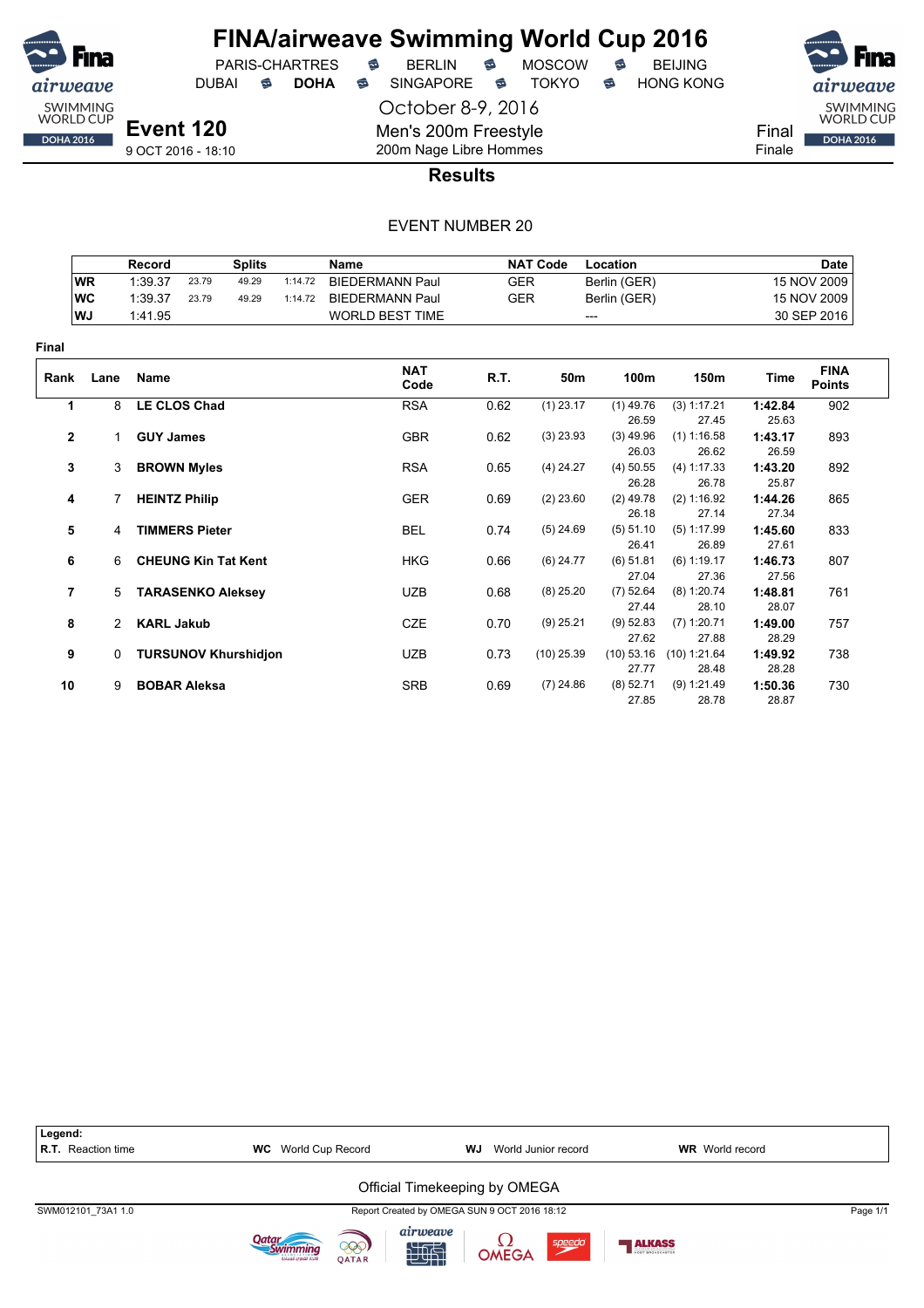![](_page_49_Picture_0.jpeg)

PARIS-CHARTRES **B** BERLIN **B** MOSCOW **B** BEIJING DUBAI **S DOHA** SINGAPORE S TOKYO S HONG KONG

**Event 121** 9 OCT 2016 - 18:16

October 8-9, 2016 Women's 50m Breaststroke

50m Brasse Femmes

![](_page_49_Picture_10.jpeg)

**Results**

|            | Record Name |                       | <b>NAT Code</b> | Location     | <b>Date</b> |
|------------|-------------|-----------------------|-----------------|--------------|-------------|
| <b>WR</b>  |             | 28.80 HARDY Jessica A | USA             | Berlin (GER) | 15 NOV 2009 |
| <b>IWC</b> |             | 28.80 HARDY Jessica A | USA             | Berlin (GER) | 15 NOV 2009 |
| lWJ        |             | 29.84 WORLD BEST TIME |                 | ---          | 30 SEP 2016 |

| Final        |               |                           |                    |      |       |                              |  |  |  |  |
|--------------|---------------|---------------------------|--------------------|------|-------|------------------------------|--|--|--|--|
| Rank         | Lane          | <b>Name</b>               | <b>NAT</b><br>Code | R.T. | Time  | <b>FINA</b><br><b>Points</b> |  |  |  |  |
|              | 4             | <b>ATKINSON Alia</b>      | <b>JAM</b>         | 0.67 | 28.98 | 981                          |  |  |  |  |
| $\mathbf{2}$ | 5             | <b>EFIMOVA Yuliya</b>     | <b>RUS</b>         | 0.65 | 29.27 | 952                          |  |  |  |  |
| 3            | 3             | <b>MEILI Katie</b>        | <b>USA</b>         | 0.59 | 29.78 | 904                          |  |  |  |  |
| 4            | 6             | <b>LARSON Breeja</b>      | <b>USA</b>         | 0.74 | 30.33 | 856                          |  |  |  |  |
| 5            | $\mathcal{P}$ | <b>WALLACE Tessa</b>      | <b>AUS</b>         | 0.66 | 30.59 | 834                          |  |  |  |  |
| 6            | 8             | <b>KANETO Rie</b>         | <b>JPN</b>         | 0.75 | 30.81 | 816                          |  |  |  |  |
| 7            |               | <b>PODMANIKOVA Andrea</b> | <b>SVK</b>         | 0.68 | 31.02 | 800                          |  |  |  |  |
| 8            |               | <b>ROBERTS Liz</b>        | <b>USA</b>         | 0.73 | 32.29 | 709                          |  |  |  |  |
| 9            | 0             | <b>DE LANGE Caroux</b>    | <b>RSA</b>         | 0.68 | 33.95 | 610                          |  |  |  |  |

![](_page_49_Figure_15.jpeg)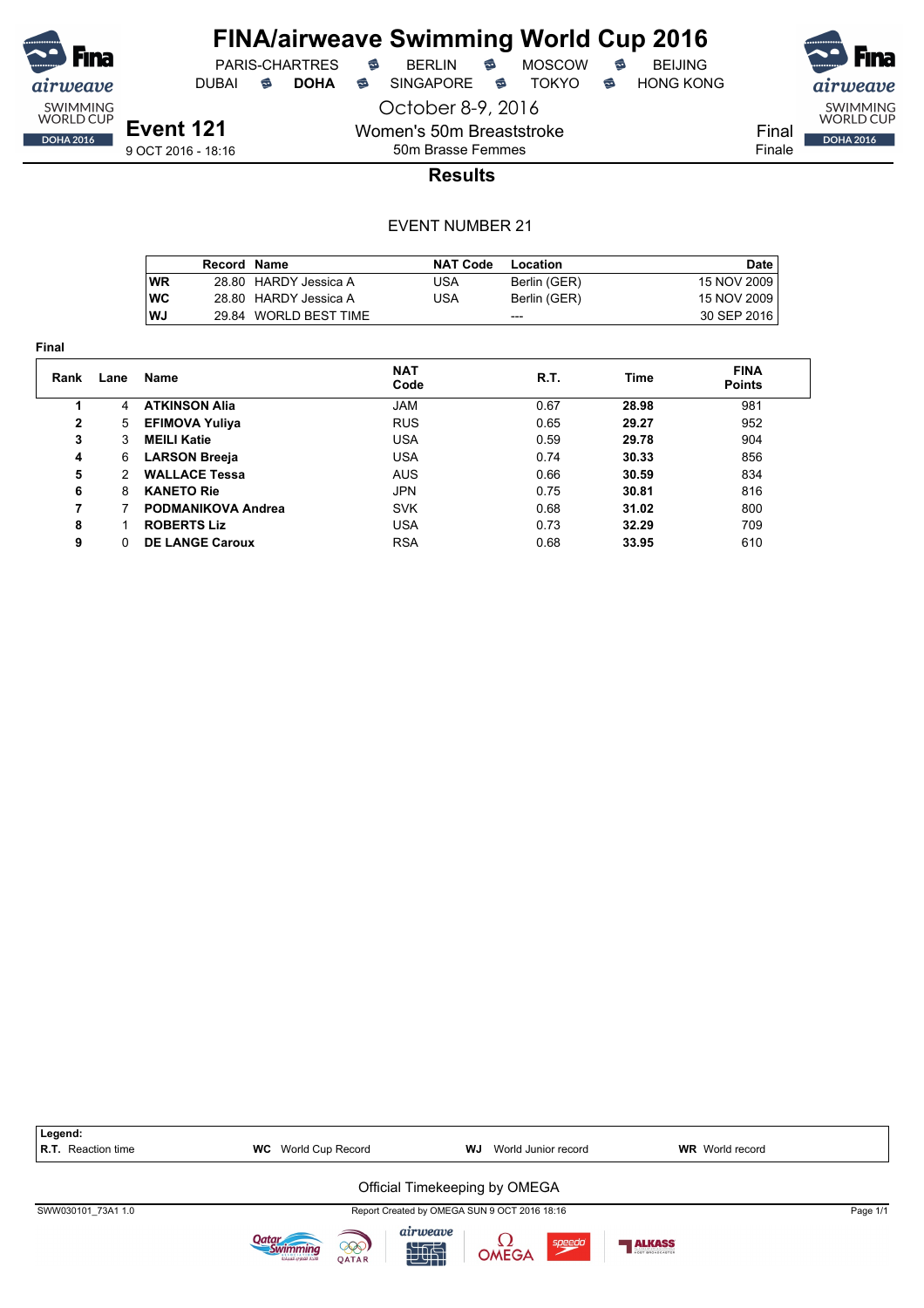![](_page_50_Picture_0.jpeg)

#### **FINA/airweave Swimming World Cup 2016**<br>PARIS-CHARTRES **& BERLIN & MOSCOW & BEIJING**  $PARIS-CHARTRES$  **BERLIN B** MOSCOW **B**

DUBAI **S DOHA** SINGAPORE S TOKYO S HONG KONG

October 8-9, 2016

![](_page_50_Picture_7.jpeg)

Final Finale

9 OCT 2016 - 18:21

#### 100m Brasse Hommes **Results**

Men's 100m Breaststroke

|           | Record | Split | Name                  | <b>NAT Code</b> | Location     | Date        |
|-----------|--------|-------|-----------------------|-----------------|--------------|-------------|
| <b>WR</b> | 55 61  | 25.98 | VAN DEN BURGH Cameron | <b>RSA</b>      | Berlin (GER) | 15 NOV 2009 |
| <b>WC</b> | 55 61  | 25.98 | VAN DEN BURGH Cameron | <b>RSA</b>      | Berlin (GER) | 15 NOV 2009 |
| WJ        | 57.61  | 27.36 | CHUPKOV Anton         | <b>RUS</b>      | Kazan (RUS)  | 9 NOV 2015  |

| <b>Final</b>            |                |                           |                    |      |                 |                  |                              |  |  |  |
|-------------------------|----------------|---------------------------|--------------------|------|-----------------|------------------|------------------------------|--|--|--|
| Rank                    | Lane           | Name                      | <b>NAT</b><br>Code | R.T. | 50 <sub>m</sub> | <b>Time</b>      | <b>FINA</b><br><b>Points</b> |  |  |  |
| 1                       | 5              | <b>MOROZOV Vladimir</b>   | <b>RUS</b>         | 0.64 | $(1)$ 26.76     | 56.97<br>30.21   | 930                          |  |  |  |
| $\overline{\mathbf{2}}$ | 4              | <b>LIMA Felipe</b>        | <b>BRA</b>         | 0.70 | $(2)$ 26.82     | 57.12<br>30.30   | 922                          |  |  |  |
| 3                       | $\overline{2}$ | <b>SETO Daiya</b>         | <b>JPN</b>         | 0.62 | $(5)$ 27.90     | 58.07<br>30.17   | 878                          |  |  |  |
| 4                       | 3              | <b>KOCH Marco</b>         | <b>GER</b>         | 0.77 | $(4)$ 27.80     | 58.65<br>30.85   | 852                          |  |  |  |
| 5                       | 1              | LI Xiang                  | <b>CHN</b>         | 0.71 | $(6)$ 27.98     | 58.70<br>30.72   | 850                          |  |  |  |
| 6                       | $\Omega$       | <b>ZORZI Giulio</b>       | <b>RSA</b>         | 0.64 | $(3)$ 27.14     | 59.71<br>32.57   | 807                          |  |  |  |
| 7                       | $\overline{7}$ | <b>WANG Boyu</b>          | <b>CHN</b>         | 0.76 | $(8)$ 28.37     | 59.72<br>31.35   | 807                          |  |  |  |
| 8                       | 6              | <b>MUSTAFIN Vladislav</b> | <b>UZB</b>         | 0.68 | $(7)$ 28.03     | 1:00.18<br>32.15 | 789                          |  |  |  |
| 9                       | 8              | <b>ELKAMASH Y.</b>        | EGY                | 0.72 | $(9)$ 28.44     | 1:00.59<br>32.15 | 773                          |  |  |  |
| 10                      | 9              | <b>DEBOURGES William</b>  | <b>FRA</b>         | 0.78 | $(10)$ 28.92    | 1:01.52<br>32.60 | 738                          |  |  |  |

| Legend:<br><b>R.T.</b> Reaction time | World Cup Record<br><b>WC</b>                            | World Junior record<br><b>WJ</b>                | <b>WR</b> World record |          |
|--------------------------------------|----------------------------------------------------------|-------------------------------------------------|------------------------|----------|
|                                      |                                                          | Official Timekeeping by OMEGA                   |                        |          |
| SWM031101 73A1 1.0                   |                                                          | Report Created by OMEGA SUN 9 OCT 2016 18:21    |                        | Page 1/1 |
|                                      | )atar<br>000)<br>الاتحاد القطرمى للسياحة<br><b>OATAR</b> | airweave<br>$\frac{1}{2}$ OMEGA<br>speedo<br>地面 | <b>ALKASS</b>          |          |

![](_page_50_Picture_15.jpeg)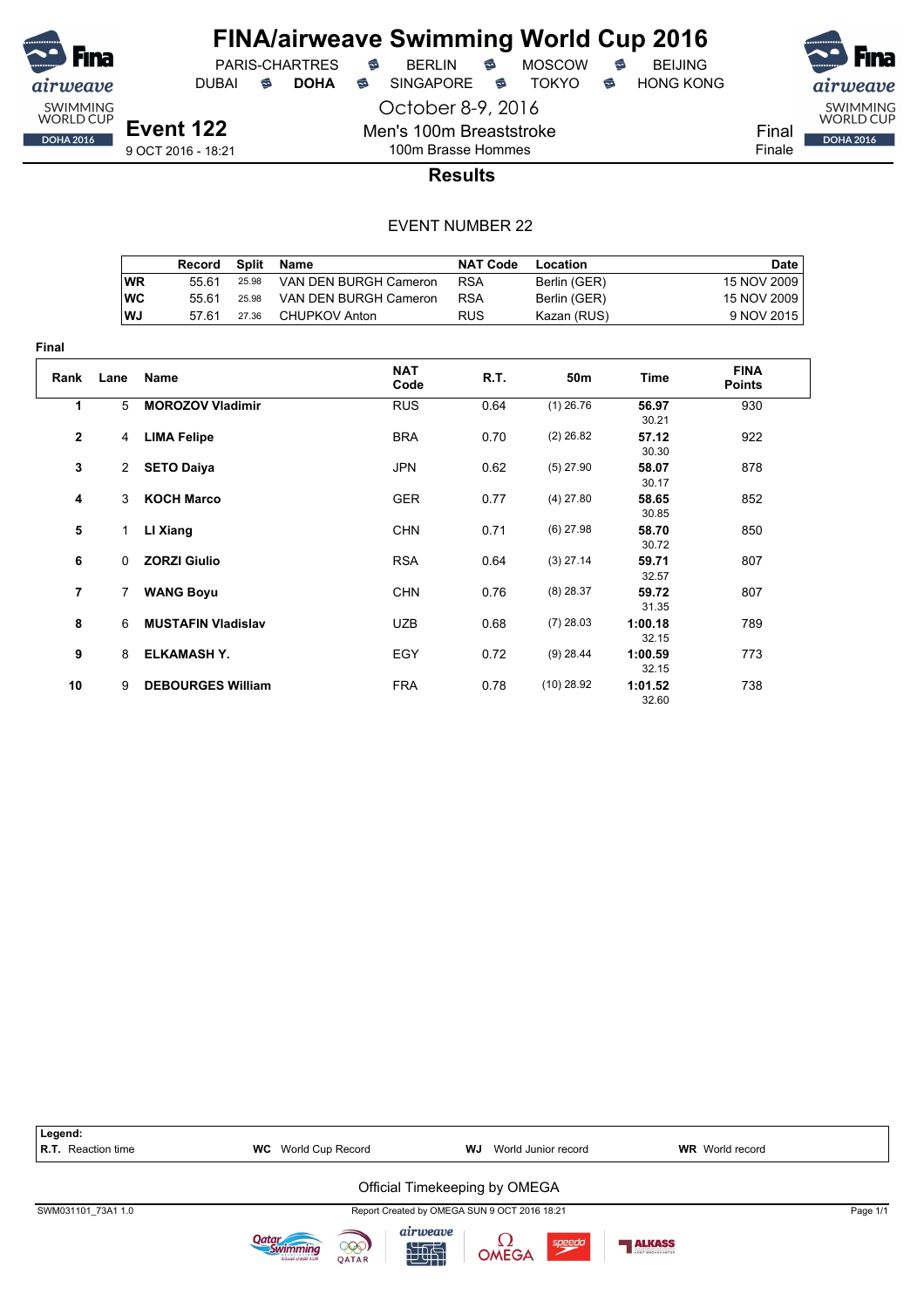![](_page_51_Picture_0.jpeg)

**Final**

# **FINA/airweave Swimming World Cup 2016**<br>PARIS-CHARTRES **& BERLIN & MOSCOW & BEIJING**

DUBAI **S DOHA** SINGAPORE S TOKYO S HONG KONG

PARIS-CHARTRES **B** BERLIN **B** 

October 8-9, 2016

Men's 100m Butterfly 100m Papillon Hommes

![](_page_51_Picture_6.jpeg)

DOHA 2016

Final Finale

**Results**

|                |           | Record                    | <b>Split</b> | <b>Name</b>            | <b>NAT Code</b> | Location     |                | <b>Date</b>                  |
|----------------|-----------|---------------------------|--------------|------------------------|-----------------|--------------|----------------|------------------------------|
|                | <b>WR</b> | 48.44                     | 22.59        | LE CLOS Chad           | <b>RSA</b>      | Doha (QAT)   |                | 4 DEC 2014                   |
|                | <b>WC</b> | 48.48                     | 22.88        | KOROTYSHKIN Evgeny     | <b>RUS</b>      | Berlin (GER) |                | 15 NOV 2009                  |
|                | <b>WJ</b> | 50.53                     |              | <b>WORLD BEST TIME</b> |                 | ---          |                | 30 SEP 2016                  |
| ıal            |           |                           |              |                        |                 |              |                |                              |
| Rank           | Lane      | <b>Name</b>               |              | <b>NAT</b><br>Code     | <b>R.T.</b>     | 50m          | <b>Time</b>    | <b>FINA</b><br><b>Points</b> |
| 1              | 6         | <b>LE CLOS Chad</b>       |              | <b>RSA</b>             | 0.65            | $(3)$ 23.88  | 50.23<br>26.35 | 896                          |
| $\mathbf{2}$   | 4         | <b>KAWAMOTO Takeshi</b>   |              | <b>JPN</b>             | 0.64            | $(1)$ 23.46  | 50.44<br>26.98 | 885                          |
| 3              | 7         | <b>SANKOVICH Pavel</b>    |              | <b>BLR</b>             | 0.69            | $(2)$ 23.70  | 50.98<br>27.28 | 857                          |
| 4              | 2         | <b>PRENOT Josh</b>        |              | <b>USA</b>             | 0.71            | $(5)$ 24.31  | 51.46<br>27.15 | 834                          |
| 5              | 5         | <b>NG Chun Nam Derick</b> |              | <b>HKG</b>             | 0.64            | $(4)$ 24.23  | 51.88<br>27.65 | 813                          |
| 6              | 0         | <b>KHLOPTSOV Andrii</b>   |              | <b>UKR</b>             | 0.73            | $(6)$ 24.34  | 52.15<br>27.81 | 801                          |
| $\overline{7}$ | 8         | <b>KOZLYUK Artyom</b>     |              | <b>UZB</b>             | 0.70            | $(8)$ 24.74  | 53.07<br>28.33 | 760                          |
| 8              | 1.        | <b>COELHO Jordan</b>      |              | <b>FRA</b>             | 0.67            | $(9)$ 25.08  | 53.10<br>28.02 | 759                          |
| 9              | 3         | <b>GUY James</b>          |              | <b>GBR</b>             | 0.60            | $(7)$ 24.67  | 53.57<br>28.90 | 739                          |
| 10             | 9         | <b>KRAATZ Justin</b>      |              | <b>CLB</b>             | 0.67            | $(10)$ 25.10 | 54.51<br>29.41 | 701                          |

| Legend:<br><b>R.T.</b> Reaction time | <b>WC</b> World Cup Record                             | <b>WJ</b> World Junior record                  | <b>WR</b> World record |
|--------------------------------------|--------------------------------------------------------|------------------------------------------------|------------------------|
|                                      |                                                        | Official Timekeeping by OMEGA                  |                        |
| SWM021101 73A1 1.0                   |                                                        | Report Created by OMEGA SUN 9 OCT 2016 18:25   | Page 1/1               |
|                                      | Jatar<br>000)<br><b>OATAR</b><br>لاتحاد القطرى للسياحة | airweave<br>speedo<br><b>L2</b><br>OMEGA<br>地引 | <b>ALKASS</b>          |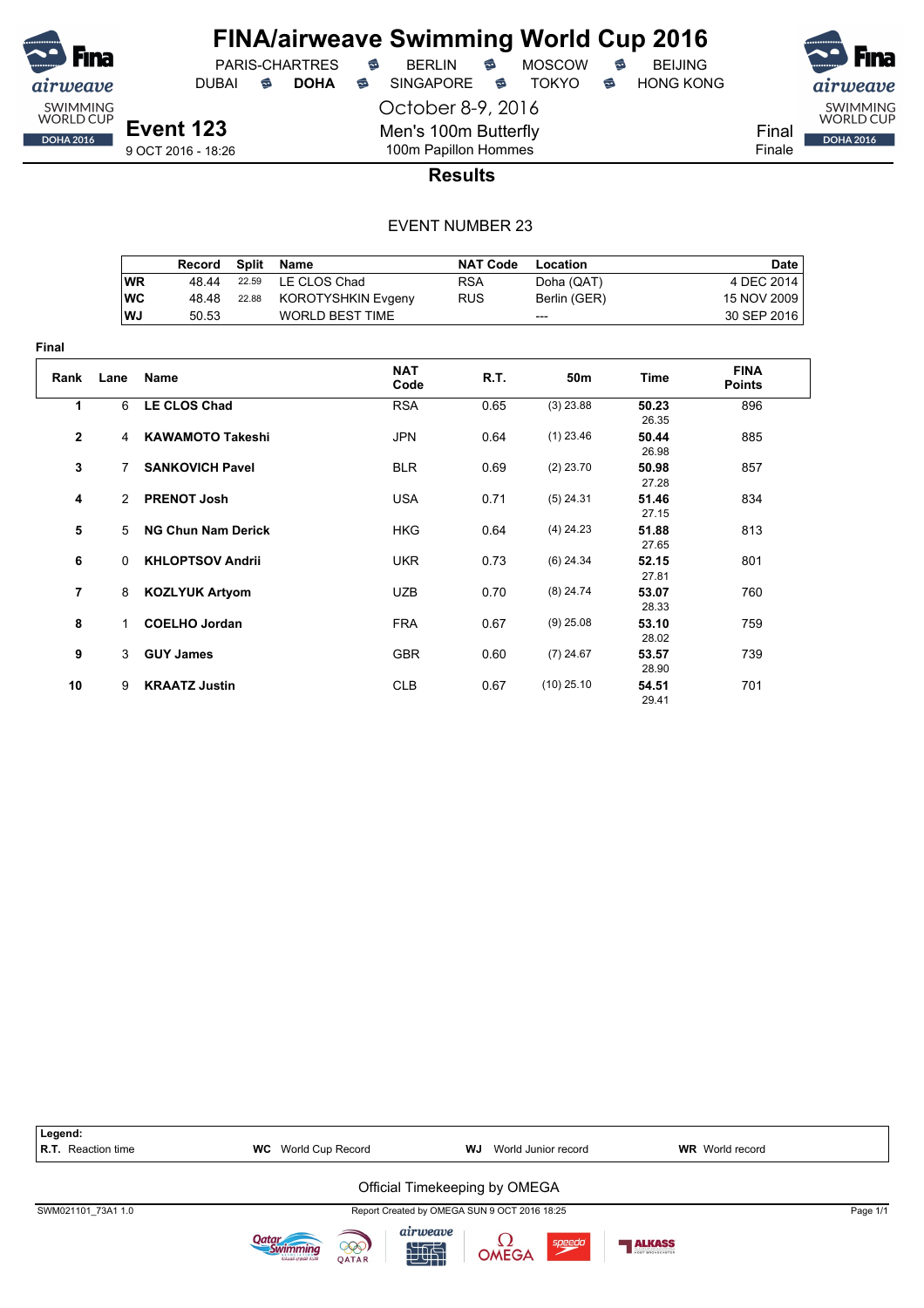![](_page_52_Picture_0.jpeg)

**Final**

## **FINA/airweave Swimming World Cup 2016**

PARIS-CHARTRES **B** BERLIN **B** MOSCOW **B** BEIJING DUBAI **S DOHA S** SINGAPORE S TOKYO S HONG KONG

**Event 124** 9 OCT 2016 - 18:40

October 8-9, 2016 Women's 100m Backstroke

100m Dos Femmes

![](_page_52_Picture_11.jpeg)

**Results**

|                |              | <b>Record</b>               | <b>Split</b> | <b>Name</b>            | <b>NAT Code</b> | Location     |                  | <b>Date</b>                  |
|----------------|--------------|-----------------------------|--------------|------------------------|-----------------|--------------|------------------|------------------------------|
|                | <b>WR</b>    | 55.03                       | 26.93        | <b>HOSSZU Katinka</b>  | <b>HUN</b>      | Doha (QAT)   |                  | 4 DEC 2014                   |
|                | <b>WC</b>    | 55.23                       | 26.73        | <b>SAKAI Shiho</b>     | <b>JPN</b>      | Berlin (GER) |                  | 15 NOV 2009                  |
|                | <b>WJ</b>    | 55.99                       |              | <b>WORLD BEST TIME</b> |                 | ---          |                  | 30 SEP 2016                  |
| ıal            |              |                             |              |                        |                 |              |                  |                              |
| Rank           | Lane         | <b>Name</b>                 |              | <b>NAT</b><br>Code     | R.T.            | 50m          | <b>Time</b>      | <b>FINA</b><br><b>Points</b> |
| 1              | 5            | <b>HOSSZU Katinka</b>       |              | <b>HUN</b>             | 0.59            | $(1)$ 27.54  | 56.44<br>28.90   | 926                          |
| $\mathbf{2}$   | 4            | <b>ZEVINA Daryna</b>        |              | <b>UKR</b>             | 0.69            | $(2)$ 28.05  | 57.26<br>29.21   | 887                          |
| 3              | 7            | <b>CHENG Haihua</b>         |              | <b>CHN</b>             | 0.61            | $(3)$ 28.42  | 58.05<br>29.63   | 851                          |
| 4              | 3            | <b>LAU Yin Yan Claudia</b>  |              | <b>HKG</b>             | 0.63            | $(4)$ 29.02  | 1:00.29<br>31.27 | 760                          |
| 5              | 2            | <b>GHEORGHIU Camille</b>    |              | <b>FRA</b>             | 0.62            | $(6)$ 29.83  | 1:01.19<br>31.36 | 727                          |
| 6              | 8            | <b>TOMANOVA Barbora</b>     |              | <b>SVK</b>             | 0.62            | $(5)$ 29.28  | 1:01.20<br>31.92 | 727                          |
| $\overline{7}$ | 6            | <b>LIU Haiyun</b>           |              | <b>CHN</b>             | 0.65            | $(7)$ 30.15  | 1:01.85<br>31.70 | 704                          |
| 8              | 1            | <b>AGNEW Lucy</b>           |              | <b>NZL</b>             | 0.62            | $(10)$ 30.90 | 1:02.97<br>32.07 | 667                          |
| 9              | $\mathbf{0}$ | <b>AGNEW Greta</b>          |              | <b>NZL</b>             | 0.70            | $(8)$ 30.71  | 1:03.14<br>32.43 | 662                          |
| 10             | 9            | <b>LIEW Li-Shan Chantal</b> |              | <b>SIN</b>             | 0.62            | $(9)$ 30.87  | 1:04.68<br>33.81 | 615                          |

![](_page_52_Figure_15.jpeg)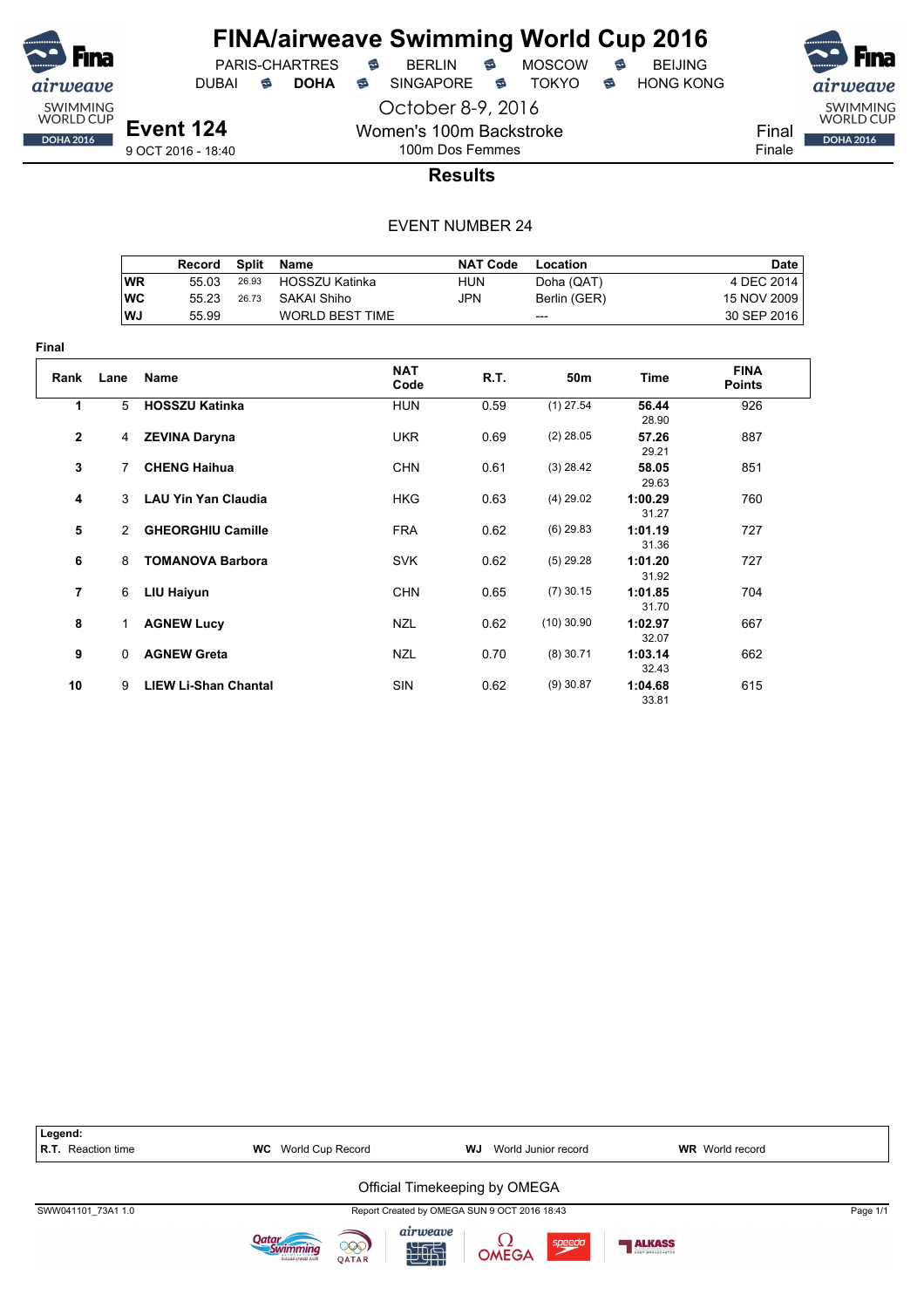![](_page_53_Picture_0.jpeg)

#### **FINA/airweave Swimming World Cup 2016**<br>PARIS-CHARTRES **& BERLIN & MOSCOW & BEIJING**  $PARIS-CHARTRES$  **BERLIN B** MOSCOW **B**

DUBAI **S DOHA** SINGAPORE S TOKYO S HONG KONG

![](_page_53_Picture_7.jpeg)

Men's 50m Backstroke 50m Dos Hommes

9 OCT 2016 - 18:45

#### **Results**

October 8-9, 2016

|            | Record Name |                        | <b>NAT Code</b> | Location        | Date        |
|------------|-------------|------------------------|-----------------|-----------------|-------------|
| <b>WR</b>  |             | 22.22 MANAUDOU Florent | FRA             | Doha (QAT)      | 6 DEC 2014  |
| <b>IWC</b> |             | 22.61 MARSHALL Peter   | USA             | Singapore (SIN) | 22 NOV 2009 |
| lWJ        |             | 23.71 WORLD BEST TIME  |                 | ---             | 30 SEP 2016 |

| Final |               |                              |                    |             |       |                              |  |  |  |  |  |
|-------|---------------|------------------------------|--------------------|-------------|-------|------------------------------|--|--|--|--|--|
| Rank  | Lane          | <b>Name</b>                  | <b>NAT</b><br>Code | <b>R.T.</b> | Time  | <b>FINA</b><br><b>Points</b> |  |  |  |  |  |
|       | 6             | <b>SANKOVICH Pavel</b>       | <b>BLR</b>         | 0.57        | 23.05 | 895                          |  |  |  |  |  |
| 2     | 3             | <b>HURLEY Bobby</b>          | <b>AUS</b>         | 0.59        | 23.31 | 866                          |  |  |  |  |  |
| 3     | 4             | <b>ORTIZ-CANAVATE Miquel</b> | <b>ESP</b>         | 0.58        | 23.48 | 847                          |  |  |  |  |  |
| 4     | 5             | <b>KAWAMOTO Takeshi</b>      | JPN                | 0.53        | 23.52 | 843                          |  |  |  |  |  |
| 5     | $\mathcal{P}$ | <b>KRAATZ Justin</b>         | <b>CLB</b>         | 0.57        | 25.30 | 677                          |  |  |  |  |  |
| 6     |               | <b>LOW Malcolm</b>           | <b>SIN</b>         | 0.55        | 26.11 | 616                          |  |  |  |  |  |
| 7     |               | <b>JAOUHAR Aziz</b>          | <b>CLB</b>         | 0.63        | 28.61 | 468                          |  |  |  |  |  |
| 8     | 8             | <b>MOHAMED Abdelrahman</b>   | QAT                | 0.71        | 30.33 | 393                          |  |  |  |  |  |
| 9     | 0             | <b>ELGHOBARY Marwan</b>      | <b>CLB</b>         | 0.73        | 30.59 | 383                          |  |  |  |  |  |
| 10    | 9             | <b>ABDULLA Sanad</b>         | <b>BRN</b>         | 0.60        | 31.64 | 346                          |  |  |  |  |  |

| Legend:                   |                                                |                                                |                        |
|---------------------------|------------------------------------------------|------------------------------------------------|------------------------|
| <b>R.T.</b> Reaction time | <b>WC</b> World Cup Record                     | World Junior record<br>WJ                      | <b>WR</b> World record |
|                           |                                                | Official Timekeeping by OMEGA                  |                        |
| SWM040101 73A1 1.0        |                                                | Report Created by OMEGA SUN 9 OCT 2016 18:46   | Page 1/1               |
|                           | 999)<br>لاتحاد القطرمى للسياحة<br><b>OATAR</b> | airweave<br><b>L2</b><br>OMEGA<br>speedo<br>地面 | <b>ALKASS</b>          |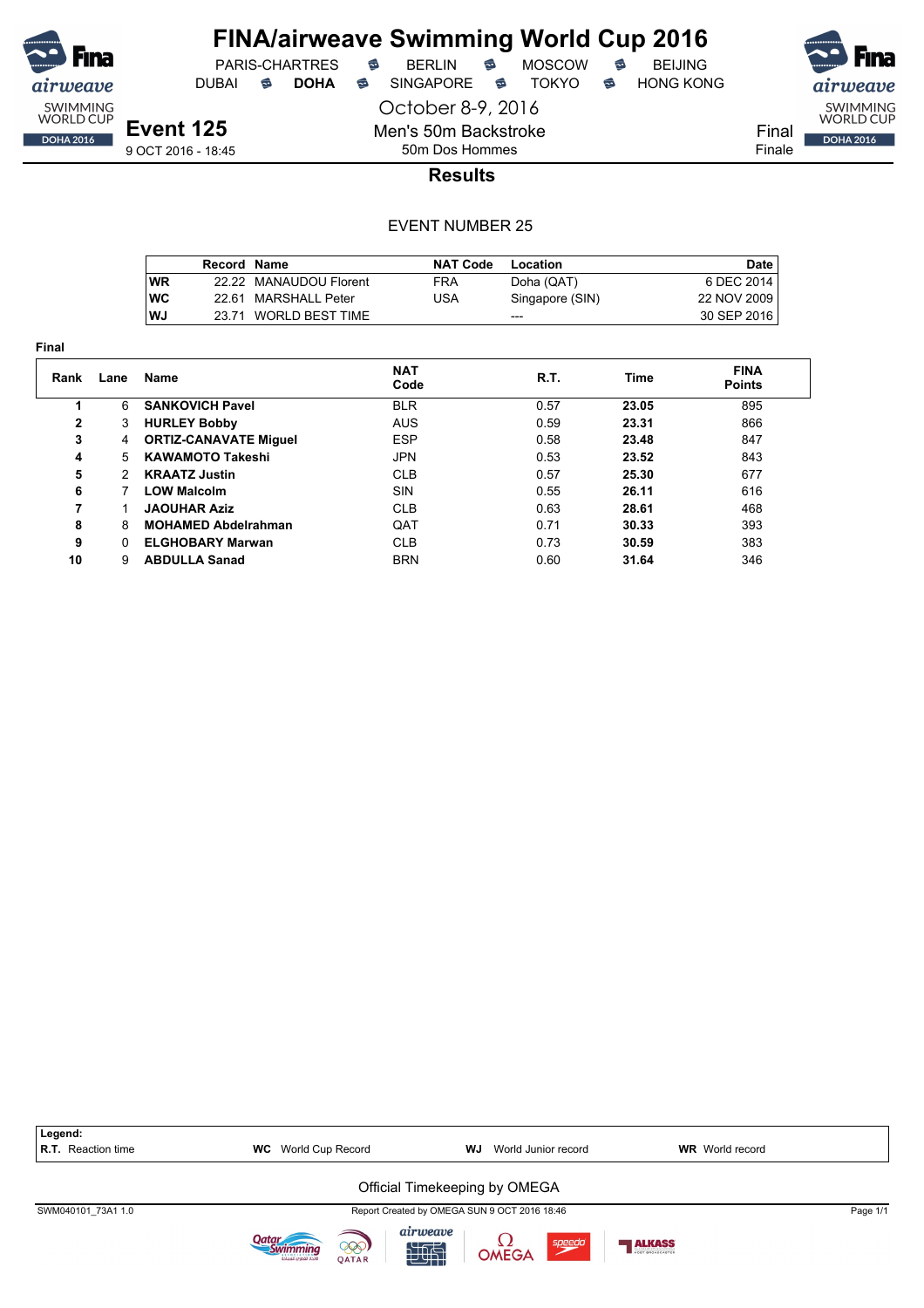![](_page_54_Picture_0.jpeg)

DUBAI **S DOHA S** SINGAPORE S TOKYO S HONG KONG

![](_page_54_Picture_7.jpeg)

9 OCT 2016 - 18:50

200m Papillon Femmes **Results**

October 8-9, 2016

Women's 200m Butterfly

|       |           | Record                   |       | <b>Splits</b> |         | Name                          |            | <b>NAT Code</b> | Location     |               |         | Date                         |
|-------|-----------|--------------------------|-------|---------------|---------|-------------------------------|------------|-----------------|--------------|---------------|---------|------------------------------|
|       | <b>WR</b> | 1:59.61                  | 27.75 | 58.24         | 1:28.96 | <b>BELMONTE GARCIA Mireia</b> | <b>ESP</b> |                 | Doha (QAT)   |               |         | 3 DEC 2014                   |
|       | <b>WC</b> | 2:00.78                  | 27.35 | 58.41         | 1:29.29 | LIU Zige                      | <b>CHN</b> |                 | Berlin (GER) |               |         | 15 NOV 2009                  |
|       | WJ        | 2:05.44                  |       |               |         | <b>WORLD BEST TIME</b>        |            |                 | ---          |               |         | 30 SEP 2016                  |
| Final |           |                          |       |               |         |                               |            |                 |              |               |         |                              |
| Rank  | Lane      | Name                     |       |               |         | <b>NAT</b><br>Code            | R.T.       | 50m             | 100m         | 150m          | Time    | <b>FINA</b><br><b>Points</b> |
| 1     | 3         | <b>HOSSZU Katinka</b>    |       |               |         | <b>HUN</b>                    | 0.72       | $(2)$ 28.54     | (2) 1:00.42  | (2) 1:32.23   | 2:03.34 | 911                          |
|       |           |                          |       |               |         |                               |            |                 | 31.88        | 31.81         | 31.11   |                              |
| 1     | 4         | <b>GROVES Madeline</b>   |       |               |         | <b>AUS</b>                    | 0.72       | $(1)$ 28.09     | $(1)$ 59.72  | $(1)$ 1:32.04 | 2:03.34 | 911                          |
|       |           |                          |       |               |         |                               |            |                 | 31.63        | 32.32         | 31.30   |                              |
| 3     | 5         | <b>JAKABOS Zsuzsanna</b> |       |               |         | <b>HUN</b>                    | 0.72       | $(5)$ 29.13     | (3) 1:00.77  | (3) 1:34.00   | 2:07.12 | 833                          |
|       |           |                          |       |               |         |                               |            |                 | 31.64        | 33.23         | 33.12   |                              |
| 4     | 6         | <b>CHAN Kin Lok</b>      |       |               |         | <b>HKG</b>                    | 0.73       | $(3)$ 28.69     | (4) 1:01.38  | (4) 1:34.44   | 2:08.78 | 801                          |
|       |           |                          |       |               |         |                               |            |                 | 32.69        | 33.06         | 34.34   |                              |
| 5     |           | <b>TOH Nicholle</b>      |       |               |         | SIN                           | 0.64       | $(4)$ 28.78     | (5) 1:01.74  | (5) 1:36.20   | 2:13.35 | 721                          |
|       |           |                          |       |               |         |                               |            |                 | 32.96        | 34.46         | 37.15   |                              |
| 6     | 2         | <b>YANG Chang</b>        |       |               |         | <b>CHN</b>                    | 0.75       | $(6)$ 30.82     | (6) 1:06.20  | (6) 1:42.02   | 2:17.69 | 655                          |
|       |           |                          |       |               |         |                               |            |                 | 35.38        | 35.82         | 35.67   |                              |

![](_page_54_Figure_13.jpeg)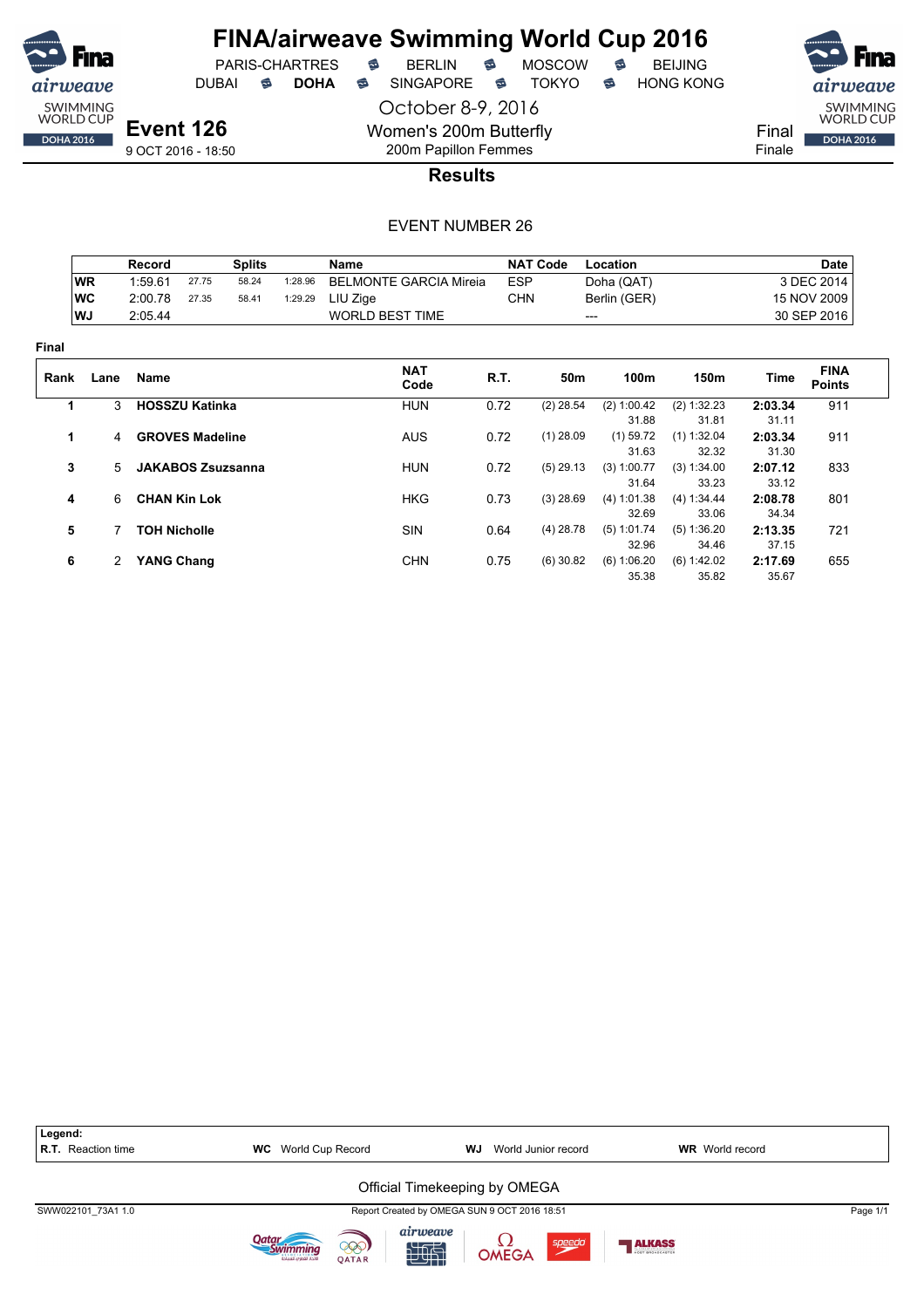![](_page_55_Picture_0.jpeg)

DUBAI **S DOHA** SINGAPORE S TOKYO S HONG KONG

October 8-9, 2016

airweave SWIMMING<br>WORLD CUP DOHA 2016

Final Finale

**Event 127** 9 OCT 2016 - 18:56

#### 200m 4-Nages Hommes **Results**

Men's 200m Individual Medley

|                |           | Record                 |                         | <b>Splits</b>             |         | Name                   |            | <b>NAT Code</b> | Location           |                      |                  | <b>Date</b>                  |
|----------------|-----------|------------------------|-------------------------|---------------------------|---------|------------------------|------------|-----------------|--------------------|----------------------|------------------|------------------------------|
|                | <b>WR</b> | 1:49.63                | 23.71                   | 50.74                     | 1:22.48 | LOCHTE Ryan            | <b>USA</b> |                 | Istanbul (TUR)     |                      |                  | 14 DEC 2012                  |
|                | <b>WC</b> | 1:51.50                | 24.55                   | 52.05                     | 1:24.59 | <b>HAGINO Kosuke</b>   | <b>JPN</b> |                 | Tokyo (JPN)        |                      |                  | 10 NOV 2013                  |
|                | WJ        | 1:52.48                |                         |                           |         | <b>WORLD BEST TIME</b> |            |                 | ---                |                      |                  | 30 SEP 2016                  |
| Final          |           |                        |                         |                           |         |                        |            |                 |                    |                      |                  |                              |
| Rank           | Lane      | Name                   |                         |                           |         | <b>NAT</b><br>Code     | R.T.       | 50m             | 100m               | 150m                 | Time             | <b>FINA</b><br><b>Points</b> |
| 1              |           | <b>SETO Daiya</b><br>5 |                         |                           |         | <b>JPN</b>             | 0.60       | $(1)$ 24.71     | $(1)$ 53.30        | (1) 1:25.44          | 1:52.49          | 925                          |
|                |           |                        |                         |                           |         |                        |            |                 | 28.59              | 32.14                | 27.05            |                              |
| $\mathbf{2}$   | 2         | <b>HEINTZ Philip</b>   |                         |                           |         | <b>GER</b>             | 0.71       | $(4)$ 25.20     | (3) 54.25          | (2) 1:26.69          | 1:52.81          | 917                          |
|                |           |                        |                         |                           |         |                        |            |                 | 29.05              | 32.44                | 26.12            |                              |
| 3              | 3         |                        | <b>PRENOT Josh</b>      |                           |         | <b>USA</b>             | 0.70       | $(3)$ 25.15     | (4) 54.38          | (3) 1:27.19          | 1:54.65          | 874                          |
|                |           |                        |                         |                           |         |                        |            |                 | 29.23              | 32.81                | 27.46            |                              |
| 4              | 4         |                        |                         | <b>PINZON GARCIA Omar</b> |         | COL                    | 0.60       | $(2)$ 24.93     | (2) 54.14          | (4) 1:28.72          | 1:58.88          | 784                          |
|                |           |                        |                         |                           |         |                        |            |                 | 29.21              | 34.58                | 30.16            |                              |
| 5              | 6         | <b>WANG Boyu</b>       |                         |                           |         | <b>CHN</b>             | 0.72       | $(7)$ 26.25     | (7) 57.31          | $(7)$ 1:31.23        | 1:59.13          | 779                          |
|                |           |                        |                         |                           |         |                        |            |                 | 31.06              | 33.92                | 27.90            |                              |
| 6              |           |                        | <b>JIANG Tiansheng</b>  |                           |         | <b>CHN</b>             | 0.68       | $(5)$ 25.34     | (6) 56.58<br>31.24 | $(5)$ 1:30.91        | 1:59.42          | 773                          |
|                |           |                        |                         |                           |         |                        |            |                 |                    | 34.33                | 28.51            |                              |
| $\overline{7}$ | 8         | <b>HALAS Adam</b>      |                         |                           |         | <b>SVK</b>             | 0.71       | $(6)$ 25.88     | (5) 56.55<br>30.67 | (6) 1:31.19<br>34.64 | 2:00.11<br>28.92 | 760                          |
| 8              |           | <b>MRABET Taki</b>     |                         |                           |         | <b>CLB</b>             | 0.70       | $(9)$ 26.42     | (9) 58.29          | (8) 1:34.33          | 2:04.40          | 684                          |
|                |           |                        |                         |                           |         |                        |            |                 | 31.87              | 36.04                | 30.07            |                              |
| 9              | $\Omega$  |                        | <b>BOBAR Aleksa</b>     |                           |         | <b>SRB</b>             | 0.69       | $(8)$ 26.32     | (8) 57.66          | $(9)$ 1:35.42        | 2:05.35          | 668                          |
|                |           |                        |                         |                           |         |                        |            |                 | 31.34              | 37.76                | 29.93            |                              |
| 10             | 9         |                        | <b>MATTHEWS Cameron</b> |                           |         | <b>RSA</b>             | 0.73       | $(10)$ 27.43    | (10) 1:00.40       | $(10)$ 1:37.37       | 2:08.08          | 627                          |
|                |           |                        |                         |                           |         |                        |            |                 | 32.97              | 36.97                | 30.71            |                              |

| Legend:<br><b>R.T.</b> Reaction time | <b>WC</b> World Cup Record                    | <b>WJ</b> World Junior record                | <b>WR</b> World record |          |
|--------------------------------------|-----------------------------------------------|----------------------------------------------|------------------------|----------|
|                                      |                                               | Official Timekeeping by OMEGA                |                        |          |
| SWM052101 73A1 1.0                   |                                               | Report Created by OMEGA SUN 9 OCT 2016 18:57 |                        | Page 1/1 |
|                                      | 999)<br>اتحاد القطرات للسناحة<br><b>OATAR</b> | airweave<br>speedo<br><b>OMEGA</b><br>知世     | <b>ALKASS</b>          |          |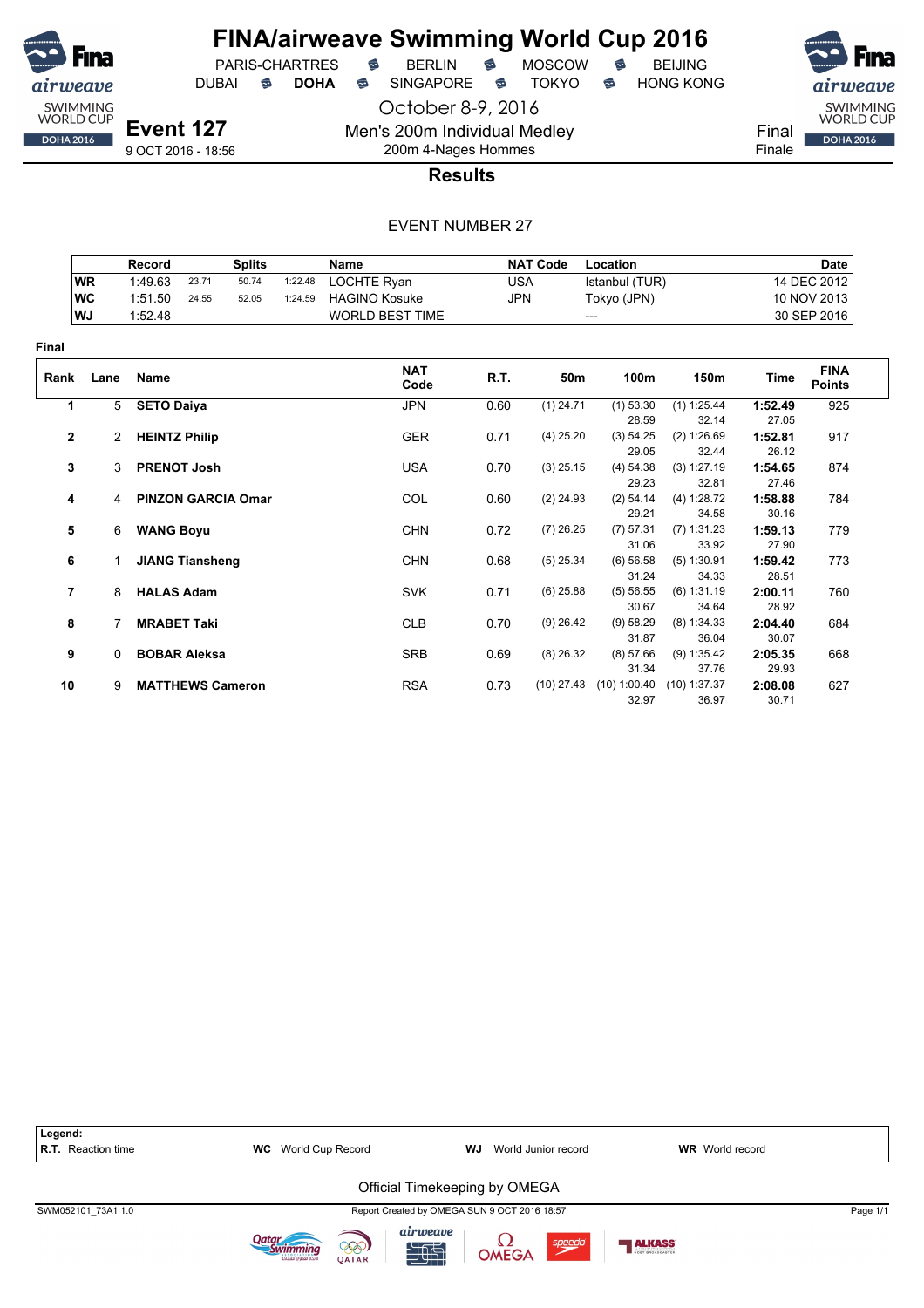![](_page_56_Picture_0.jpeg)

DUBAI **S DOHA S** SINGAPORE S TOKYO S HONG KONG

PARIS-CHARTRES **B** BERLIN **B** MOSCOW **B** BEIJING

October 8-9, 2016

SWIMMING<br>WORLD CUP Final **DOHA 2016** 

Finale

**Event 128** 9 OCT 2016 - 19:10

#### 400m Nage Libre Femmes **Results**

Women's 400m Freestyle

|           | Record  |       | Splits  |         | Name                   | <b>NAT Code</b> | Location     | <b>Date</b> |
|-----------|---------|-------|---------|---------|------------------------|-----------------|--------------|-------------|
| <b>WR</b> | 3:54.52 | 57.34 | 1:57.06 | 2:56.46 | BELMONTE GARCIA Mireia | <b>ESP</b>      | Berlin (GER) | 11 AUG 2013 |
| <b>WC</b> | 3:54.52 | 57.34 | 1:57.06 | 2:56.46 | BELMONTE GARCIA Mireia | <b>ESP</b>      | Berlin (GER) | 11 AUG 2013 |
| WJ        | 4:00.56 |       |         |         | <b>WORLD BEST TIME</b> |                 | $---$        | 30 SEP 2016 |

| Rank<br>Lane  |   | Name                      |                           |                           | <b>NAT</b><br>Code        |                           | R.T.                      | Time    | <b>FINA</b><br><b>Points</b> |
|---------------|---|---------------------------|---------------------------|---------------------------|---------------------------|---------------------------|---------------------------|---------|------------------------------|
|               | 4 | <b>HOSSZU Katinka</b>     |                           |                           | <b>HUN</b>                |                           | 0.72                      | 4:03.94 | 888                          |
| 50m (3) 28.53 |   | 100m (3) 59.44<br>30.91   | 150m (3) 1:30.86<br>31.42 | 200m (2) 2:02.50<br>31.64 | 250m (2) 2:33.93<br>31.43 | 300m (2) 3:05.33<br>31.40 | 350m (1) 3:35.06<br>29.73 | 28.88   |                              |
| 2             | 5 | <b>FANG Yi</b>            |                           |                           | <b>CHN</b>                |                           | 0.68                      | 4:04.82 | 879                          |
| 50m (1) 28.08 |   | 100m (1) 59.12<br>31.04   | 150m (1) 1:30.58<br>31.46 | 200m (1) 2:02.30<br>31.72 | 250m (1) 2:33.71<br>31.41 | 300m (1) 3:05.08<br>31.37 | 350m (2) 3:35.51<br>30.43 | 29.31   |                              |
| 3             |   | <b>JAKABOS Zsuzsanna</b>  |                           |                           | <b>HUN</b>                |                           | 0.73                      | 4:06.50 | 861                          |
| 50m (4) 29.26 |   | 100m (4) 1:00.16<br>30.90 | 150m (4) 1:31.23<br>31.07 | 200m (4) 2:02.89<br>31.66 | 250m (4) 2:34.38<br>31.49 | 300m (3) 3:06.24<br>31.86 | 350m (3) 3:37.02<br>30.78 | 29.48   |                              |
| 4             | 6 | <b>ZHANG Jiaqi</b>        |                           |                           | <b>CHN</b>                |                           | 0.68                      | 4:11.35 | 812                          |
| 50m (2) 28.36 |   | 100m (2) 59.32<br>30.96   | 150m (2) 1:30.80<br>31.48 | 200m (3) 2:02.56<br>31.76 | 250m (3) 2:34.23<br>31.67 | 300m (4) 3:06.42<br>32.19 | 350m (4) 3:38.33<br>31.91 | 33.02   |                              |
| 5             |   | LIU Haiyun                |                           |                           | <b>CHN</b>                |                           | 0.76                      | 4:14.55 | 782                          |
| 50m (8) 30.25 |   | 100m (7) 1:02.07<br>31.82 | 150m (6) 1:34.31<br>32.24 | 200m (6) 2:06.88<br>32.57 | 250m (6) 2:39.72<br>32.84 | 300m (6) 3:12.23<br>32.51 | 350m (6) 3:44.01<br>31.78 | 30.54   |                              |
| 6             | 3 | <b>BOHINC Spela</b>       |                           |                           | <b>SLO</b>                |                           | 0.78                      | 4:14.58 | 781                          |
| 50m (6) 29.84 |   | 100m (5) 1:01.16<br>31.32 | 150m (5) 1:32.98<br>31.82 | 200m (5) 2:05.11<br>32.13 | 250m (5) 2:37.49<br>32.38 | 300m (5) 3:09.99<br>32.50 | 350m (5) 3:42.57<br>32.58 | 32.01   |                              |
| 7             |   | <b>ZEVINA Daryna</b>      |                           |                           | <b>UKR</b>                |                           | 0.72                      | 4:19.88 | 734                          |
| 50m (5) 29.67 |   | 100m (6) 1:01.80<br>32.13 | 150m (7) 1:34.34<br>32.54 | 200m (7) 2:07.51<br>33.17 | 250m (7) 2:40.96<br>33.45 | 300m (7) 3:14.35<br>33.39 | 350m (7) 3:47.56<br>33.21 | 32.32   |                              |
| 8             | 8 | <b>CHENG Haihua</b>       |                           |                           | <b>CHN</b>                |                           | 0.66                      | 4:28.62 | 665                          |
| 50m (7) 30.17 |   | 100m (8) 1:03.29<br>33.12 | 150m (8) 1:37.06<br>33.77 | 200m (8) 2:11.39<br>34.33 | 250m (8) 2:46.13<br>34.74 | 300m (8) 3:20.47<br>34.34 | 350m (8) 3:54.94<br>34.47 | 33.68   |                              |
| 9             |   | <b>PERA Bianca</b>        |                           |                           | <b>RSA</b>                |                           | 0.78                      | 4:37.82 | 601                          |
| 50m (9) 31.55 |   | 100m (9) 1:05.46<br>33.91 | 150m (9) 1:40.21<br>34.75 | 200m (9) 2:15.71<br>35.50 | 250m (9) 2:51.23<br>35.52 | 300m (9) 3:26.97<br>35.74 | 350m (9) 4:02.74<br>35.77 | 35.08   |                              |

![](_page_56_Figure_14.jpeg)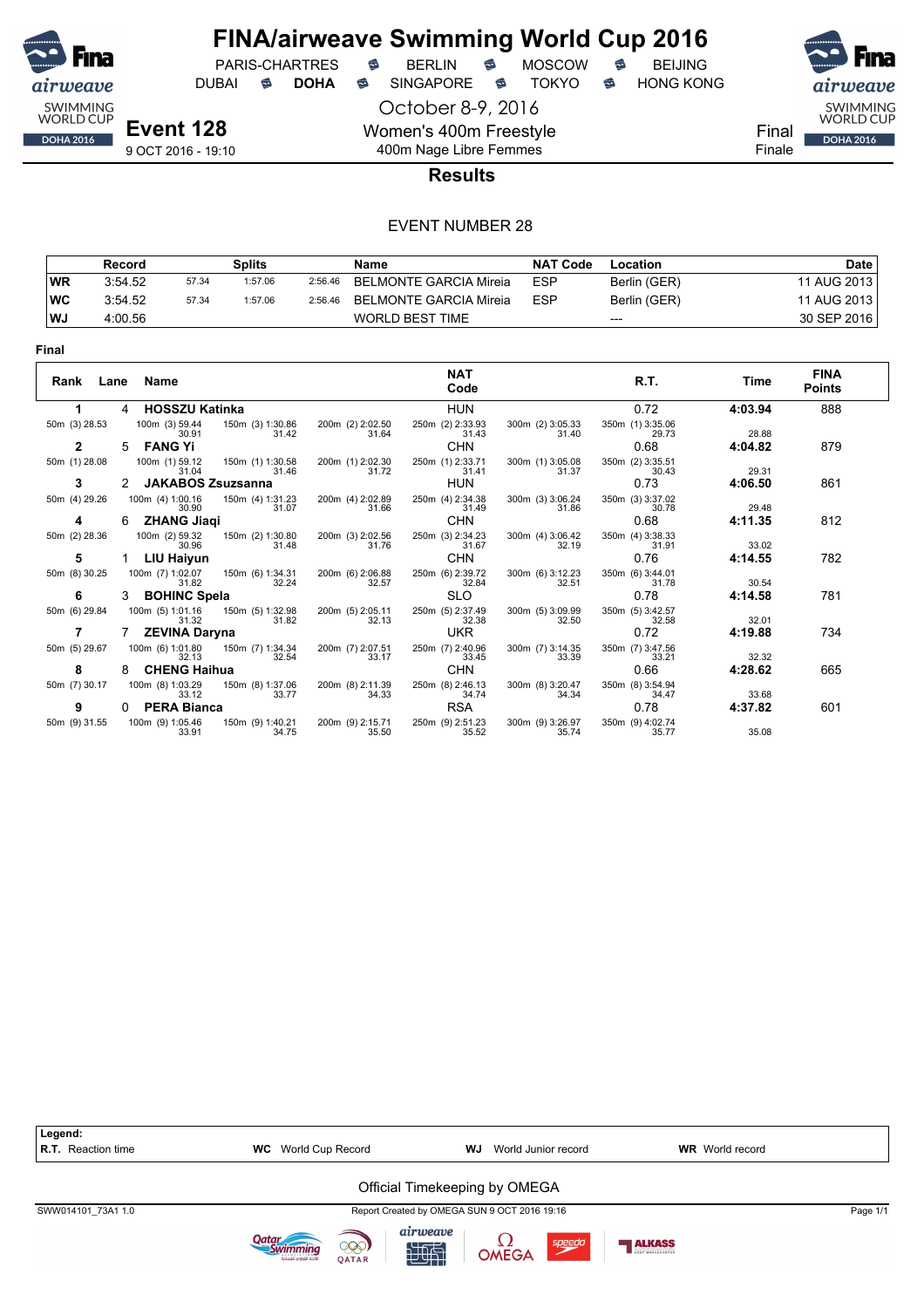![](_page_57_Picture_0.jpeg)

PARIS-CHARTRES DUBAI **S DOHA** SINGAPORE S TOKYO S HONG KONG

October 8-9, 2016

airweave SWIMMING<br>WORLD CUP Final DOHA 2016 Finale

**Event 129** 9 OCT 2016 - 19:18

50m Nage Libre Hommes **Results**

Men's 50m Freestyle

|            | Record Name |                        | <b>NAT Code</b> | Location     | <b>Date</b>   |
|------------|-------------|------------------------|-----------------|--------------|---------------|
| <b>WR</b>  |             | 20.26 MANAUDOU Florent | FRA             | Doha (QAT)   | 5 DEC 2014    |
| <b>IWC</b> |             | 20.57 SCHOEMAN Roland  | RSA             | Berlin (GER) | 15 NOV 2009   |
| l WJ       |             | 21.32 WORLD BEST TIME  |                 | ---          | 30 SEP 2016 I |

| Final |               |                              |                    |      |       |                              |
|-------|---------------|------------------------------|--------------------|------|-------|------------------------------|
| Rank  | Lane          | <b>Name</b>                  | <b>NAT</b><br>Code | R.T. | Time  | <b>FINA</b><br><b>Points</b> |
|       | 5             | <b>MOROZOV Vladimir</b>      | <b>RUS</b>         | 0.61 | 21.05 | 891                          |
| 2     |               | <b>PROUD Benjamin</b>        | <b>GBR</b>         | 0.62 | 21.22 | 870                          |
| 3     | $\mathcal{P}$ | <b>LE CLOS Chad</b>          | <b>RSA</b>         | 0.61 | 21.34 | 855                          |
| 4     | 3             | <b>SHIOURA Shinri</b>        | <b>JPN</b>         | 0.66 | 21.35 | 854                          |
| 5     | 4             | <b>TANDY Bradley</b>         | <b>RSA</b>         | 0.62 | 21.48 | 839                          |
| 6     | 6             | <b>NAKAMURA Katsumi</b>      | <b>JPN</b>         | 0.64 | 21.54 | 832                          |
| 7     | 8             | <b>SCHOEMAN Roland</b>       | <b>RSA</b>         | 0.63 | 21.62 | 822                          |
| 8     |               | <b>ORTIZ-CANAVATE Miguel</b> | <b>ESP</b>         | 0.64 | 21.90 | 791                          |
| 9     | <sup>n</sup>  | <b>KHLOPTSOV Andrii</b>      | <b>UKR</b>         | 0.69 | 22.06 | 774                          |
| 10    | 9             | ELKAMASH M.                  | EGY                | 0.69 | 22.32 | 747                          |

| Legend:<br>R.T. Reaction time | <b>WC</b> World Cup Record | WJ<br>World Junior record                    | <b>WR</b> World record            |          |
|-------------------------------|----------------------------|----------------------------------------------|-----------------------------------|----------|
|                               |                            | Official Timekeeping by OMEGA                |                                   |          |
| SWM010101 73A1 1.0            |                            | Report Created by OMEGA SUN 9 OCT 2016 19:20 |                                   | Page 1/1 |
|                               | 000)<br><b>OATAR</b>       | airweave<br>speedo<br>OMEGA<br>知世            | <b>ALKASS</b><br>HOST RROADCASTER |          |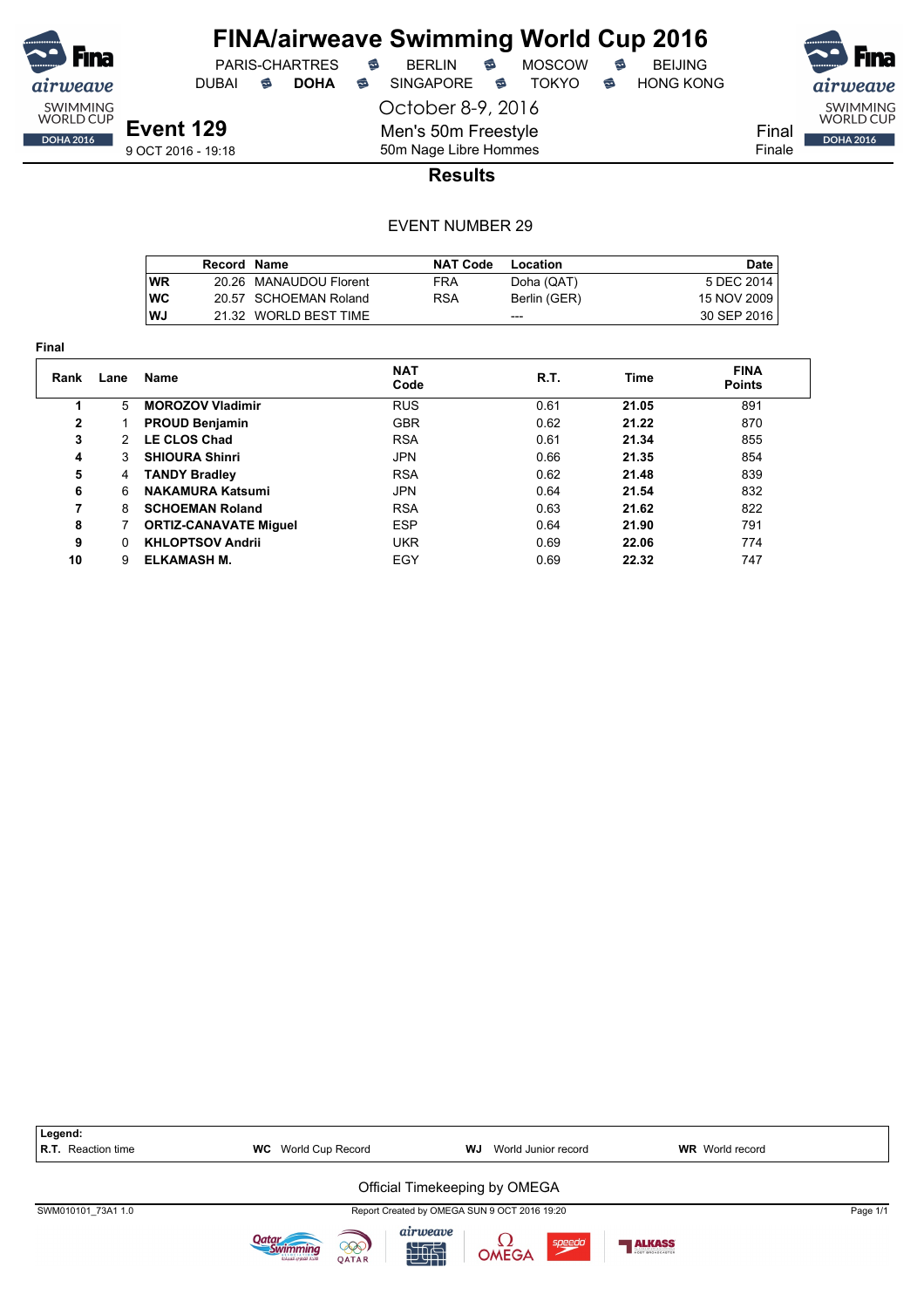![](_page_58_Picture_0.jpeg)

![](_page_58_Picture_5.jpeg)

SWIMMING<br>WORLD CUP Final **DOHA 2016** Finale

**Event 130** 9 OCT 2016 - 19:23

200m Brasse Femmes **Results**

October 8-9, 2016

Women's 200m Breaststroke

|                |           | Record            |                       | <b>Splits</b> |         | <b>Name</b>            |            | <b>NAT Code</b> | Location         |               |         | <b>Date</b>                  |
|----------------|-----------|-------------------|-----------------------|---------------|---------|------------------------|------------|-----------------|------------------|---------------|---------|------------------------------|
|                | <b>WR</b> | 2:14.57           | 31.05                 | 1:05.18       | 1:40.00 | SONI Rebecca           | <b>USA</b> |                 | Manchester (GBR) |               |         | 18 DEC 2009                  |
|                | <b>WC</b> | 2:15.42           | 31.30                 | 1:06.07       | 1:41.00 | <b>JONES Leisel</b>    | <b>AUS</b> |                 | Berlin (GER)     |               |         | 15 NOV 2009                  |
|                | WJ        | 2:18.90           |                       |               |         | <b>WORLD BEST TIME</b> |            |                 | ---              |               |         | 30 SEP 2016                  |
| Final          |           |                   |                       |               |         |                        |            |                 |                  |               |         |                              |
| Rank           | Lane      | <b>Name</b>       |                       |               |         | <b>NAT</b><br>Code     | R.T.       | 50m             | 100m             | 150m          | Time    | <b>FINA</b><br><b>Points</b> |
| 1              | 5         | <b>KANETO Rie</b> |                       |               |         | <b>JPN</b>             | 0.73       | $(2)$ 31.91     | $(1)$ 1:06.34    | $(1)$ 1:40.97 | 2:15.76 | 973                          |
|                |           |                   |                       |               |         |                        |            |                 | 34.43            | 34.63         | 34.79   |                              |
| $\overline{2}$ | 4         |                   | <b>EFIMOVA Yuliya</b> |               |         | <b>RUS</b>             | 0.68       | $(4)$ 32.87     | (3) 1:07.12      | (2) 1:41.39   | 2:16.39 | 960                          |
|                |           |                   |                       |               |         |                        |            |                 | 34.25            | 34.27         | 35.00   |                              |
| 3              | 3         |                   | <b>LARSON Breeja</b>  |               |         | <b>USA</b>             | 0.74       | $(1)$ 31.65     | (2) 1:06.76      | (3) 1:42.38   | 2:19.32 | 901                          |
|                |           |                   |                       |               |         |                        |            |                 | 35.11            | 35.62         | 36.94   |                              |
| 4              | 6         |                   | <b>WALLACE Tessa</b>  |               |         | <b>AUS</b>             | 0.66       | $(3)$ 32.61     | (4) 1:08.82      | (4) 1:46.05   | 2:25.47 | 791                          |
|                |           |                   |                       |               |         |                        |            |                 | 36.21            | 37.23         | 39.42   |                              |
| 5              | 2         |                   | <b>DAUBA Camille</b>  |               |         | <b>FRA</b>             | 0.68       | $(5)$ 33.99     | (5) 1:11.68      | (5) 1:50.06   | 2:28.94 | 737                          |
|                |           |                   |                       |               |         |                        |            |                 | 37.69            | 38.38         | 38.88   |                              |

![](_page_58_Figure_13.jpeg)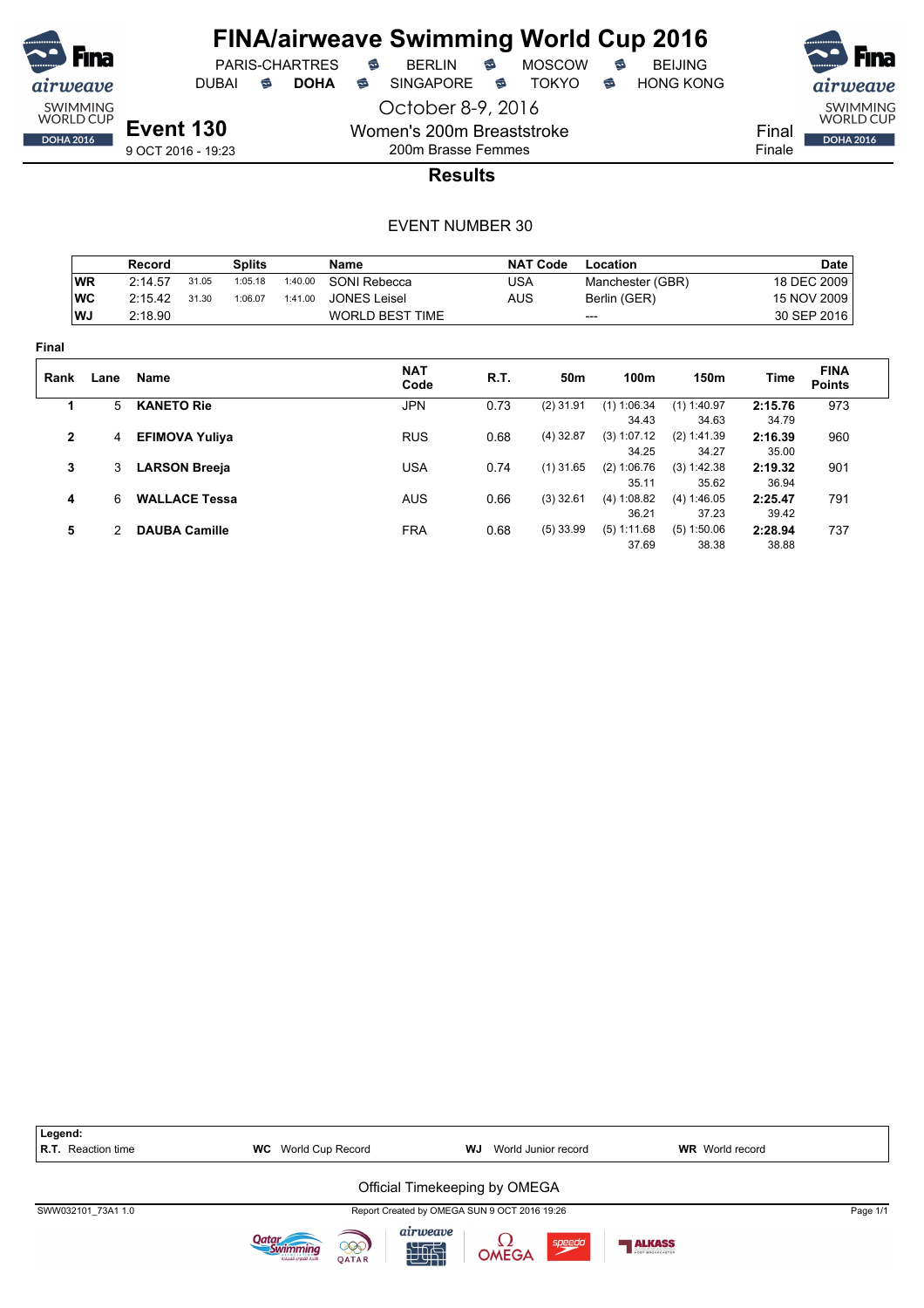![](_page_59_Picture_0.jpeg)

**Final**

## **FINA/airweave Swimming World Cup 2016**

PARIS-CHARTRES **B** BERLIN **B** MOSCOW **B** BEIJING

DUBAI **S DOHA S** SINGAPORE S TOKYO S HONG KONG

**Event 131**

October 8-9, 2016 Women's 100m Individual Medley

9 OCT 2016 - 19:30

Final Finale

SWIMMING<br>WORLD CUP

**DOHA 2016** 

100m 4-Nages Femmes **Results**

|                |               | Record                     | <b>Split</b> | <b>Name</b>            |                    | <b>NAT Code</b> | Location      |                  | <b>Date</b>                  |
|----------------|---------------|----------------------------|--------------|------------------------|--------------------|-----------------|---------------|------------------|------------------------------|
|                | <b>WR</b>     | 56.67                      | 25.96        | HOSSZU Katinka         |                    | <b>HUN</b>      | Netanya (ISR) |                  | 4 DEC 2015                   |
|                | <b>WC</b>     | 56.86                      | 26.32        | <b>HOSSZU Katinka</b>  |                    | <b>HUN</b>      | Dubai (UAE)   |                  | 1 SEP 2014                   |
|                | WJ            | 58.36                      |              | <b>WORLD BEST TIME</b> |                    |                 | ---           |                  | 30 SEP 2016                  |
| ıal            |               |                            |              |                        |                    |                 |               |                  |                              |
| Rank           | Lane          | Name                       |              |                        | <b>NAT</b><br>Code | R.T.            | 50m           | Time             | <b>FINA</b><br><b>Points</b> |
| 1              | 4             | <b>HOSSZU Katinka</b>      |              |                        | HUN                | 0.69            | $(1)$ 26.52   | 57.82<br>31.30   | 941                          |
| $\mathbf{2}$   | 6             | <b>MEILI Katie</b>         |              | <b>USA</b>             |                    | 0.61            | $(2)$ 27.64   | 59.19<br>31.55   | 877                          |
| 3              | 3             | <b>ATKINSON Alia</b>       |              | JAM                    |                    | 0.66            | $(=3)$ 28.64  | 1:00.51<br>31.87 | 821                          |
| 4              | 5.            | <b>PODMANIKOVA Andrea</b>  |              |                        | <b>SVK</b>         | 0.69            | $(=3)$ 28.64  | 1:02.13<br>33.49 | 758                          |
| 5              | 7             | <b>NIKITINA Gabriela</b>   |              | LAT                    |                    | 0.71            | $(5)$ 28.67   | 1:03.82<br>35.15 | 700                          |
| 6              | $\mathcal{P}$ | <b>LAU Yin Yan Claudia</b> |              |                        | HKG                | 0.73            | $(6)$ 30.54   | 1:07.96<br>37.42 | 579                          |
| $\overline{7}$ | 1.            | <b>DE LANGE Caroux</b>     |              |                        | <b>RSA</b>         | 0.66            | $(7)$ 32.36   | 1:11.75<br>39.39 | 492                          |
| 8              | 8             | <b>TAREQ Alzain</b>        |              |                        | <b>BRN</b>         | 0.69            | $(8)$ 37.56   | 1:23.04<br>45.48 | 317                          |

![](_page_59_Figure_14.jpeg)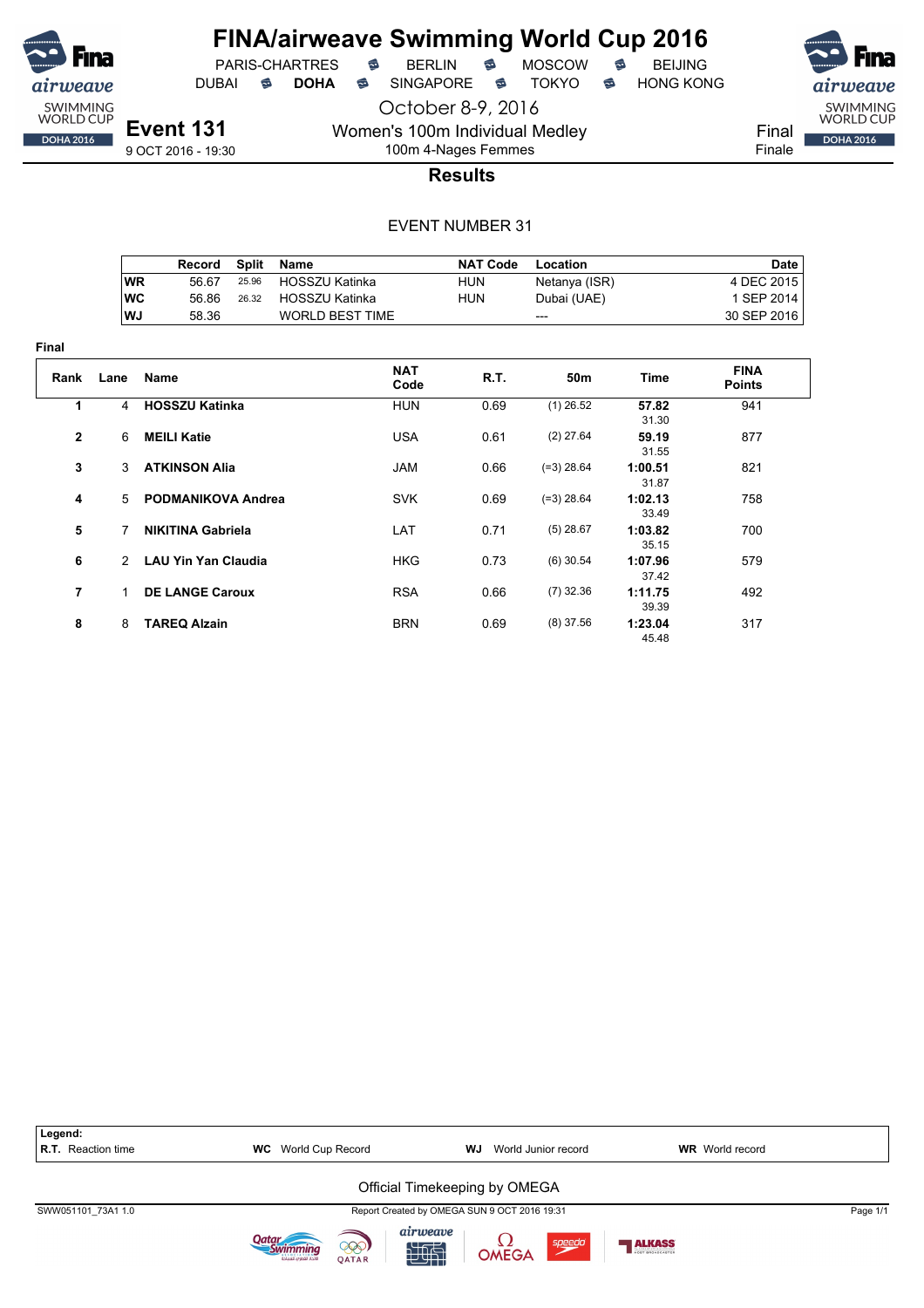![](_page_60_Picture_0.jpeg)

PARIS-CHARTRES **B** BERLIN **B** MOSCOW **B** BEIJING

DUBAI **S DOHA** SINGAPORE S TOKYO S HONG KONG

October 8-9, 2016

![](_page_60_Picture_8.jpeg)

**Results**

#### EVENT NUMBER 32

Men's 200m Backstroke 200m Dos Hommes

|                |                | Record             |                             | <b>Splits</b> |         | Name                     |            | <b>NAT Code</b> | Location              |                      |                  | <b>Date</b>                  |
|----------------|----------------|--------------------|-----------------------------|---------------|---------|--------------------------|------------|-----------------|-----------------------|----------------------|------------------|------------------------------|
|                | <b>WR</b>      | 1:45.63            | 24.46                       | 51.35         | 1:18.42 | <b>LARKIN Mitchell</b>   | <b>AUS</b> |                 | Sydney (AUS)          |                      |                  | 27 NOV 2015                  |
|                | WC             | 1:46.11            | 25.17                       | 52.36         | 1:19.48 | <b>VYATCHANIN Arkady</b> | <b>SRB</b> |                 | Berlin (GER)          |                      |                  | 15 NOV 2009                  |
|                | WJ             | 1:48.86            |                             |               |         | <b>WORLD BEST TIME</b>   |            |                 | ---                   |                      |                  | 30 SEP 2016                  |
| Final          |                |                    |                             |               |         |                          |            |                 |                       |                      |                  |                              |
| Rank           | Lane           | Name               |                             |               |         | <b>NAT</b><br>Code       | R.T.       | 50m             | 100m                  | 150m                 | Time             | <b>FINA</b><br><b>Points</b> |
| 1              | 3              |                    | <b>HURLEY Bobby</b>         |               |         | <b>AUS</b>               | 0.61       | $(2)$ 26.20     | $(=2) 55.16$          | $(1)$ 1:23.81        | 1:51.70          | 845                          |
|                |                |                    |                             |               |         |                          |            |                 | 28.96                 | 28.65                | 27.89            |                              |
| $\mathbf{2}$   | $\overline{4}$ |                    | <b>PINZON GARCIA Omar</b>   |               |         | COL                      | 0.53       | $(3)$ 26.37     | $(=2) 55.16$<br>28.79 | (3) 1:24.20<br>29.04 | 1:52.56<br>28.36 | 826                          |
| 3              | 5              |                    | <b>DONETC Stanislav</b>     |               |         | <b>RUS</b>               | 0.65       | $(1)$ 26.17     | $(1)$ 54.89           | (2) 1:24.15          | 1:53.93          | 796                          |
|                |                |                    |                             |               |         |                          |            |                 | 28.72                 | 29.26                | 29.78            |                              |
| 4              |                | 6 SETO Daiya       |                             |               |         | <b>JPN</b>               | 0.53       | $(4)$ 27.41     | $(4)$ 57.36           | (4) 1:28.63          | 2:00.41          | 675                          |
|                |                |                    |                             |               |         |                          |            |                 | 29.95                 | 31.27                | 31.78            |                              |
| 5              | $\mathcal{P}$  | <b>LOW Malcolm</b> |                             |               |         | <b>SIN</b>               | 0.56       | $(6)$ 28.31     | $(6)$ 59.00           | (5) 1:30.56          | 2:02.28          | 644                          |
|                |                |                    |                             |               |         |                          |            |                 | 30.69                 | 31.56                | 31.72            |                              |
| 6              |                |                    | <b>KRAATZ Justin</b>        |               |         | <b>CLB</b>               | 0.63       | $(5)$ 27.49     | (5) 58.42             | $(6)$ 1:30.59        | 2:02.99          | 633                          |
|                |                |                    |                             |               |         |                          |            |                 | 30.93                 | 32.17                | 32.40            |                              |
| $\overline{7}$ |                |                    | <b>AL-OBAIDLY Abdulaziz</b> |               |         | QAT                      | 0.61       | $(7)$ 32.52     | $(7)$ 1:08.21         | $(7)$ 1:44.56        | 2:20.37          | 426                          |
|                |                |                    |                             |               |         |                          |            |                 | 35.69                 | 36.35                | 35.81            |                              |
| 8              | 8              |                    | <b>ABDULLA M S Mesalam</b>  |               |         | QAT                      | 0.62       | $(8)$ 33.28     | $(8)$ 1:09.43         | $(8)$ 1:46.85        | 2:24.73          | 388                          |
|                |                |                    |                             |               |         |                          |            |                 | 36.15                 | 37.42                | 37.88            |                              |

![](_page_60_Figure_13.jpeg)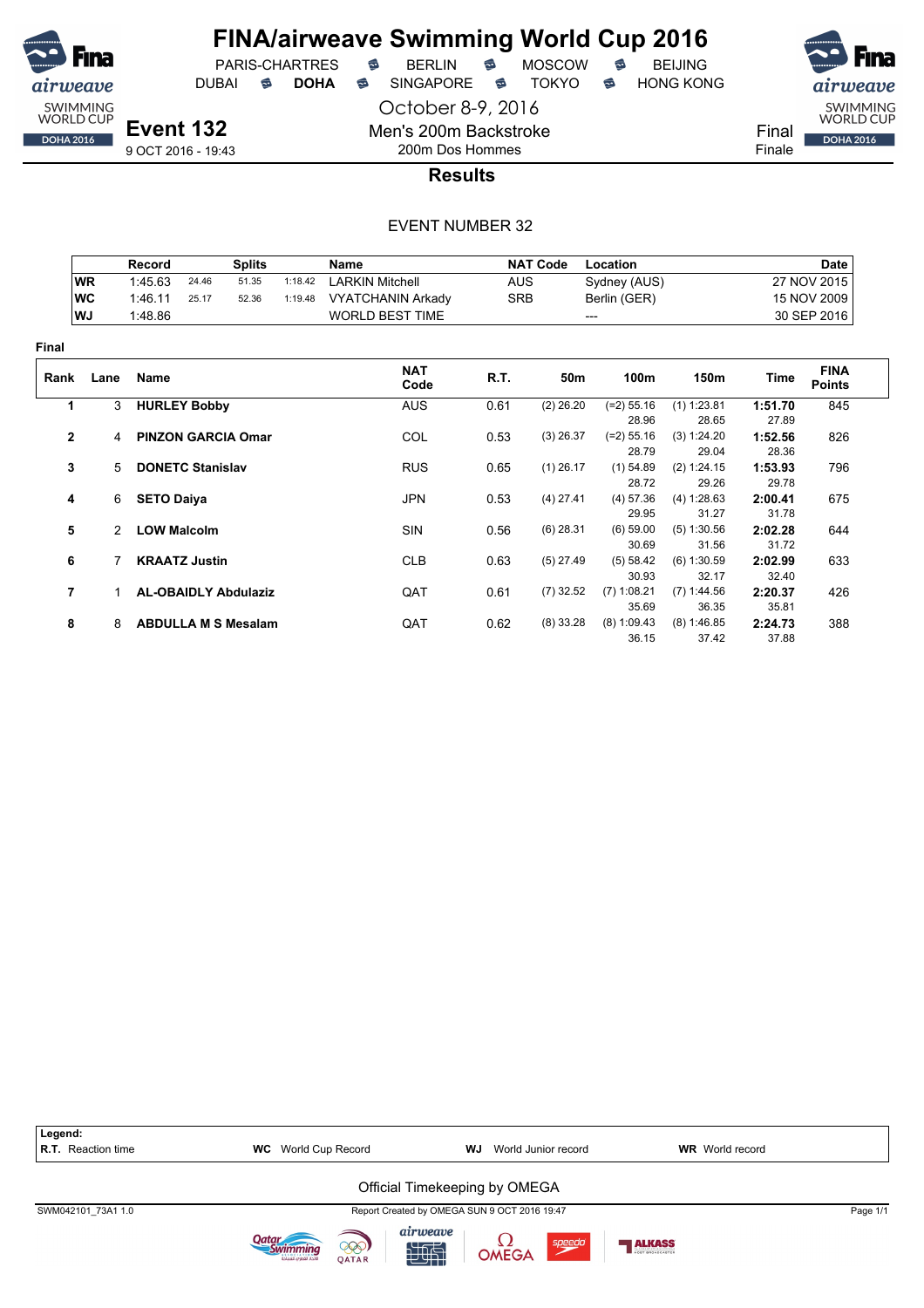![](_page_61_Picture_0.jpeg)

DUBAI **S DOHA S** SINGAPORE S TOKYO S HONG KONG

PARIS-CHARTRES **B** BERLIN **B** MOSCOW **B** BEIJING

![](_page_61_Picture_7.jpeg)

**Event 133** 9 OCT 2016 - 19:49

October 8-9, 2016 Women's 50m Butterfly

50m Papillon Femmes

**Results**

|            | Record Name |                            | <b>NAT Code</b> | Location        | Date        |
|------------|-------------|----------------------------|-----------------|-----------------|-------------|
| <b>WR</b>  |             | 24.38 ALSHAMMAR Therese    | SWE             | Singapore (SIN) | 22 NOV 2009 |
| <b>IWC</b> |             | 24.38 ALSHAMMAR Therese    | SWE             | Singapore (SIN) | 22 NOV 2009 |
| l WJ       |             | 26.05 PERMIAKOVA Elizaveta | <b>RUS</b>      | Kazan (RUS)     | 10 NOV 2015 |

| Final        |          |                         |                    |      |       |                              |
|--------------|----------|-------------------------|--------------------|------|-------|------------------------------|
| Rank         | Lane     | Name                    | <b>NAT</b><br>Code | R.T. | Time  | <b>FINA</b><br><b>Points</b> |
|              | 4        | <b>OTTESEN Jeanette</b> | <b>DEN</b>         | 0.65 | 25.13 | 913                          |
| $\mathbf{2}$ | 3        | <b>HOSSZU Katinka</b>   | <b>HUN</b>         | 0.70 | 25.98 | 826                          |
| 3            | 5        | <b>GROVES Madeline</b>  | <b>AUS</b>         | 0.72 | 26.14 | 811                          |
| 4            | 6        | <b>ATKINSON Alia</b>    | <b>JAM</b>         | 0.65 | 26.36 | 791                          |
| 5            | 2        | <b>ELMSLIE Brittany</b> | <b>AUS</b>         | 0.71 | 26.41 | 786                          |
| 6            | 9        | <b>MEILI Katie</b>      | <b>USA</b>         | 0.62 | 26.92 | 742                          |
| 7            |          | <b>ZEVINA Daryna</b>    | <b>UKR</b>         | 0.74 | 27.12 | 726                          |
| 8            | $\Omega$ | <b>LOVTCOVA Natalia</b> | <b>RUS</b>         | 0.77 | 27.37 | 706                          |
| 9            | 8        | <b>TOH Nicholle</b>     | <b>SIN</b>         | 0.55 | 27.55 | 693                          |
| 10           |          | <b>CHAN Kin Lok</b>     | <b>HKG</b>         | 0.79 | 29.91 | 541                          |

![](_page_61_Figure_15.jpeg)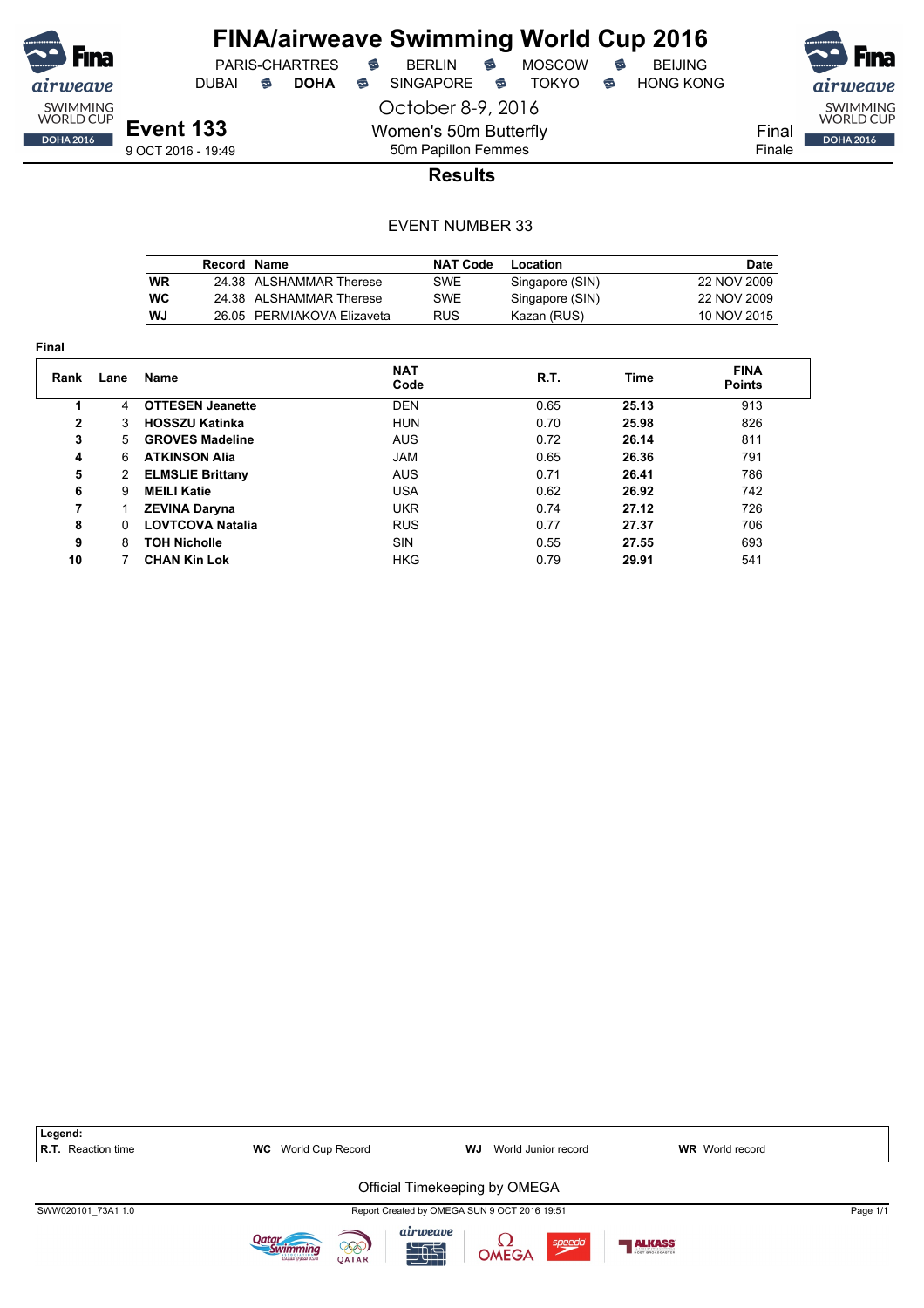![](_page_62_Picture_0.jpeg)

DUBAI **S DOHA S** SINGAPORE S TOKYO S HONG KONG

PARIS-CHARTRES **B** BERLIN **B** MOSCOW **B** BEIJING

airweave SWIMMING<br>WORLD CUP Final **DOHA 2016** Finale

9 OCT 2016 - 20:00

1500m Nage Libre Hommes **Results**

October 8-9, 2016

Men's 1500m Freestyle

#### EVENT NUMBER 35

|           | Record   |       | <b>Splits</b> |         | Name                         | <b>NAT Code</b> | Location        | Date        |
|-----------|----------|-------|---------------|---------|------------------------------|-----------------|-----------------|-------------|
| <b>WR</b> | 14:08.06 | 53.73 | 1:50.07       | 3:44.02 | 7:31.33 PALTRINIERI Gregorio | ITA             | Netanya (ISR)   | 4 DEC 2015  |
| ∣WC       | 14:27.65 | 56.27 | 1:54.67       | 3:51.74 | 7:44.07 PALTRINIERI Gregorio | ITA             | Eindhoven (NED) | 8 AUG 2013  |
| l WJ      | 14:27.78 |       |               |         | <b>WORLD BEST TIME</b>       |                 | $---$           | 30 SEP 2016 |

| Final                       |                                    |                                        |                             |                             |                             |                             |                              |                              |
|-----------------------------|------------------------------------|----------------------------------------|-----------------------------|-----------------------------|-----------------------------|-----------------------------|------------------------------|------------------------------|
| Rank                        | Lane<br>Name                       |                                        |                             | <b>NAT</b><br>Code          |                             | R.T.                        | Time                         | <b>FINA</b><br><b>Points</b> |
| 1                           | 4<br><b>GYURTA Gergely</b>         |                                        |                             | <b>HUN</b>                  |                             | 0.74                        | 14:32.69                     | 917                          |
| 50m (1) 26.86               | 100m (1) 55.80<br>28.94            | 150m (1) 1:24.54<br>28.74              | 200m (1) 1:53.20<br>28.66   | 250m (1) 2:21.82<br>28.62   | 300m (1) 2:50.79<br>28.97   | 350m (1) 3:19.88<br>29.09   | 400m (1) 3:49.04<br>29.16    |                              |
| 450m (1) 4:18.17<br>29.13   | 500m (1) 4:47.39<br>29.22          | 550m (1) 5:16.54<br>29.15              | 600m (1) 5:45.56<br>29.02   | 650m (1) 6:14.39<br>28.83   | 700m (1) 6:43.40<br>29.01   | 750m (1) 7:12.40<br>29.00   | 800m (1) 7:41.57<br>29.17    |                              |
| 850m (1) 8:10.69            | 900m (1) 8:39.81                   | 950m (1) 9:09.31                       | 1000m (1) 9:38.65           | 1050m (1) 10:07.94          | 1100m (1) 10:37.41          | 1150m (1) 11:06.74          | 1200m (1) 11:36.23           |                              |
| 29.12<br>1250m (1) 12:05.72 | 29.12<br>1300m (1) 12:35.08        | 29.50<br>1350m (1) 13:04.70            | 29.34<br>1400m (1) 13:34.35 | 29.29<br>1450m (1) 14:03.89 | 29.47                       | 29.33                       | 29.49                        |                              |
| 29.49<br>2                  | 29.36<br><b>BROWN Myles</b><br>5   | 29.62                                  | 29.65                       | 29.54<br>RSA                | 28.80                       | 0.66                        | 14:49.64                     | 866                          |
| 50m (3) 27.26               | 100m (2) 56.22                     | 150m (2) 1:25.15                       | 200m (2) 1:53.96            | 250m (2) 2:22.50            | 300m (2) 2:51.32            | 350m (2) 3:20.55            | 400m (2) 3:49.66             |                              |
| 450m (2) 4:18.81            | 28.96<br>500m (2) 4:47.97          | 28.93<br>550m (2) 5:17.26              | 28.81<br>600m (2) 5:46.66   | 28.54<br>650m (2) 6:16.47   | 28.82<br>700m (2) 6:46.73   | 29.23<br>750m (2) 7:17.06   | 29.11<br>800m (2) 7:47.41    |                              |
| 29.15<br>850m (2) 8:18.13   | 29.16<br>900m (2) 8:48.58          | 29.29<br>950m (2) 9:19.04              | 29.40<br>1000m (2) 9:49.35  | 29.81<br>1050m (2) 10:19.78 | 30.26<br>1100m (2) 10:50.10 | 30.33<br>1150m (2) 11:20.24 | 30.35<br>1200m (2) 11:50.39  |                              |
| 30.72<br>1250m (2) 12:20.61 | 30.45<br>1300m (2) 12:50.79        | 30.46<br>1350m (2) 13:20.94            | 30.31<br>1400m (2) 13:50.96 | 30.43<br>1450m (2) 14:20.45 | 30.32                       | 30.14                       | 30.15                        |                              |
| 30.22<br>3                  | 30.18<br><b>ZELLMANN Poul</b><br>З | 30.15                                  | 30.02                       | 29.49<br>GER                | 29.19                       | 0.70                        | 14:51.58                     | 860                          |
| 50m (2) 26.99               | 100m (3) 56.30                     | 150m (3) 1:25.37                       | 200m (3) 1:54.79            | 250m (3) 2:24.29            | 300m (3) 2:53.77            | 350m (3) 3:23.45            | 400m (3) 3:53.12             |                              |
| 450m (3) 4:22.95            | 29.31<br>500m (3) 4:52.75          | 29.07<br>550m (3) 5:22.69              | 29.42<br>600m (3) 5:52.51   | 29.50<br>650m (3) 6:22.31   | 29.48<br>700m (3) 6:52.19   | 29.68<br>750m (3) 7:22.24   | 29.67<br>800m (3) 7:51.83    |                              |
| 29.83<br>850m (3) 8:21.86   | 29.80<br>900m (3) 8:52.30          | 29.94<br>950m (3) 9:22.55              | 29.82<br>1000m (3) 9:52.90  | 29.80<br>1050m (3) 10:22.89 | 29.88<br>1100m (3) 10:53.00 | 30.05<br>1150m (3) 11:23.16 | 29.59<br>1200m (3) 11:53.22  |                              |
| 30.03<br>1250m (3) 12:23.32 | 30.44<br>1300m (3) 12:53.64        | 30.25<br>1350m (3) 13:23.25            | 30.35<br>1400m (3) 13:53.17 | 29.99<br>1450m (3) 14:23.17 | 30.11                       | 30.16                       | 30.06                        |                              |
| 30.10                       | 30.32                              | 29.61                                  | 29.92                       | 30.00                       | 28.41                       |                             |                              |                              |
| 4                           | 1                                  | <b>PINZON GARCIA Omar</b>              |                             | COL                         |                             | 0.61                        | 15:42.41                     | 728                          |
| 50m (4) 27.59               | 100m (5) 58.72<br>31.13            | 150m (5) 1:29.74<br>31.02              | 200m (5) 2:00.89<br>31.15   | 250m (5) 2:32.39<br>31.50   | 300m (5) 3:03.90<br>31.51   | 350m (5) 3:35.43<br>31.53   | 400m (5) 4:07.18<br>31.75    |                              |
| 450m (5) 4:38.85<br>31.67   | 500m (5) 5:10.42<br>31.57          | 550m (5) 5:42.33<br>31.91              | 600m (5) 6:14.21<br>31.88   | 650m (5) 6:45.93<br>31.72   | 700m (5) 7:18.25<br>32.32   | 750m (5) 7:50.08<br>31.83   | 800m (5) 8:21.81<br>31.73    |                              |
| 850m (4) 8:53.68<br>31.87   | 900m (4) 9:25.42<br>31.74          | 950m (4) 9:57.46<br>32.04              | 1000m (4) 10:29.53<br>32.07 | 1050m (4) 11:01.33<br>31.80 | 1100m (4) 11:32.56<br>31.23 | 1150m (4) 12:04.40<br>31.84 | 1200m (4) 12:35.93<br>31.53  |                              |
| 1250m (4) 13:07.57<br>31.64 | 1300m (4) 13:38.68<br>31.11        | 1350m (4) 14:10.44<br>31.76            | 1400m (4) 14:41.55<br>31.11 | 1450m (4) 15:12.40<br>30.85 | 30.01                       |                             |                              |                              |
| 5                           | <b>KARL Jakub</b><br>6             |                                        |                             | CZE                         |                             | 0.72                        | 15:51.05                     | 709                          |
| 50m (5) 27.75               | 100m (4) 58.11<br>30.36            | 150m (4) 1:29.11<br>31.00              | 200m (4) 2:00.35<br>31.24   | 250m (4) 2:31.42<br>31.07   | 300m (4) 3:02.49<br>31.07   | 350m (4) 3:33.53<br>31.04   | 400m (4) 4:04.90<br>31.37    |                              |
| 450m (4) 4:36.61<br>31.71   | 500m (4) 5:08.47<br>31.86          | 550m (4) 5:40.66<br>32.19              | 600m (4) 6:12.74<br>32.08   | 650m (4) 6:44.95<br>32.21   | 700m (4) 7:17.31<br>32.36   | 750m (4) 7:49.52<br>32.21   | 800m (4) 8:21.72<br>32.20    |                              |
| 850m (5) 8:53.73<br>32.01   | 900m (5) 9:25.70<br>31.97          | 950m (5) 9:57.84<br>32.14              | 1000m (5) 10:29.93<br>32.09 | 1050m (5) 11:02.18<br>32.25 | 1100m (5) 11:34.41<br>32.23 | 1150m (5) 12:06.93<br>32.52 | 1200m (5) 12:39.33<br>32.40  |                              |
| 1250m (5) 13:11.42<br>32.09 | 1300m (5) 13:43.73<br>32.31        | 1350m (5) 14:16.07<br>32.34            | 1400m (5) 14:47.98<br>31.91 | 1450m (5) 15:20.01<br>32.03 | 31.04                       |                             |                              |                              |
| 6                           | <b>NORTJE Dante</b><br>2           |                                        |                             | <b>RSA</b>                  |                             | 0.73                        | 15:56.50                     | 696                          |
| 50m (6) 28.50               | 100m (6) 59.78<br>31.28            | 150m (6) 1:31.34<br>31.56              | 200m (6) 2:03.51<br>32.17   | 250m (6) 2:35.56<br>32.05   | 300m (6) 3:07.64<br>32.08   | 350m (6) 3:39.69<br>32.05   | 400m (6) 4:11.80<br>32.11    |                              |
| 450m (6) 4:43.87            | 500m (6) 5:16.33                   | 550m (6) 5:48.75<br>32.42              | 600m (6) 6:20.93<br>32.18   | 650m (6) 6:53.03<br>32.10   | 700m (6) 7:25.32<br>32.29   | 750m (6) 7:57.24            | 800m (6) 8:29.05             |                              |
| 32.07<br>850m (6) 9:01.10   | 32.46<br>900m (6) 9:32.85          | 950m (6) 10:05.07                      | 1000m (6) 10:37.23          | 1050m (6) 11:09.34          | 1100m (6) 11:41.37          | 31.92<br>1150m (6) 12:13.26 | 31.81<br>1200m (6) 12:45.58  |                              |
| 32.05<br>1250m (6) 13:17.53 | 31.75<br>1300m (6) 13:49.81        | 32.22<br>1350m (6) 14:21.83            | 32.16<br>1400m (6) 14:54.27 | 32.11<br>1450m (6) 15:26.01 | 32.03                       | 31.89                       | 32.32                        |                              |
| 31.95<br>7                  | 32.28<br>8                         | 32.02<br><b>MOHAMED Abdelrahman</b>    | 32.44                       | 31.74<br>QAT                | 30.49                       | 0.75                        | 17:05.23                     | 565                          |
| 50m (8) 30.73               | 100m (8) 1:04.15                   | 150m (8) 1:38.25                       | 200m (8) 2:12.32            | 250m (8) 2:46.26            | 300m (8) 3:20.35            | 350m (7) 3:54.56            | 400m (7) 4:29.01             |                              |
| 450m (7) 5:03.24            | 33.42<br>500m (7) 5:37.83          | 34.10<br>550m (7) 6:12.20              | 34.07<br>600m (7) 6:46.62   | 33.94<br>650m (7) 7:20.93   | 34.09<br>700m (7) 7:55.43   | 34.21<br>750m (7) 8:29.91   | 34.45<br>800m (7) 9:04.39    |                              |
| 34.23<br>850m (7) 9:38.83   | 34.59<br>900m (7) 10:13.25         | 34.37<br>950m (7) 10:47.92             | 34.42<br>1000m (7) 11:22.32 | 34.31<br>1050m (7) 11:57.14 | 34.50<br>1100m (7) 12:31.83 | 34.48<br>1150m (7) 13:06.39 | 34.48<br>1200m (7) 13:40.96  |                              |
| 34.44<br>1250m (7) 14:15.44 | 34.42<br>1300m (7) 14:49.86        | 34.67<br>1350m (7) 15:23.92            | 34.40<br>1400m (7) 15:57.83 | 34.82<br>1450m (7) 16:31.92 | 34.69                       | 34.56                       | 34.57                        |                              |
| 34.48<br>8                  | 34.42                              | 34.06<br>ABOUGHAZALA Abdalla Mohamed A | 33.91                       | 34.09                       | 33.31                       |                             |                              | 558                          |
| 50m (7) 29.90               | 7<br>100m (7) 1:03.69              | 150m (7) 1:37.58                       | 200m (7) 2:11.49            | QAT<br>250m (7) 2:45.55     | 300m (7) 3:19.86            | 0.77<br>350m (8) 3:55.00    | 17:09.58<br>400m (8) 4:29.45 |                              |
| 450m (8) 5:03.66            | 33.79<br>500m (8) 5:38.25          | 33.89<br>550m (8) 6:12.93              | 33.91<br>600m (8) 6:47.74   | 34.06<br>650m (8) 7:22.23   | 34.31<br>700m (8) 7:56.73   | 35.14<br>750m (8) 8:31.89   | 34.45<br>800m (8) 9:07.12    |                              |
| 34 21<br>850m (8) 9:42.15   | 34 59<br>900m (8) 10:16.98         | 34.68<br>950m (8) 10:52.47             | 34.81<br>1000m (8) 11:27.10 | 34.49<br>1050m (8) 12:01.32 | 34.50<br>1100m (8) 12:36.07 | 35.16<br>1150m (8) 13:10.47 | 35.23<br>1200m (8) 13:45.71  |                              |
| 35.03<br>1250m (8) 14:20.36 | 34.83<br>1300m (8) 14:54.68        | 35.49<br>1350m (8) 15:28.99            | 34.63<br>1400m (8) 16:03.29 | 34.22<br>1450m (8) 16:37.53 | 34.75                       | 34.40                       | 35.24                        |                              |
| 34.65                       | 34.32                              | 34.31                                  | 34.30                       | 34.24                       | 32.05                       |                             |                              |                              |

Official Timekeeping by OMEGA

SWM015101\_73A1 1.0 Report Created by OMEGA SUN 9 OCT 2016 20:39 Page 1/2

 $\Omega$ OMEGA

speedo

**ALKASS** 

![](_page_62_Picture_14.jpeg)

**Qatar**<br>Swimming

![](_page_62_Picture_15.jpeg)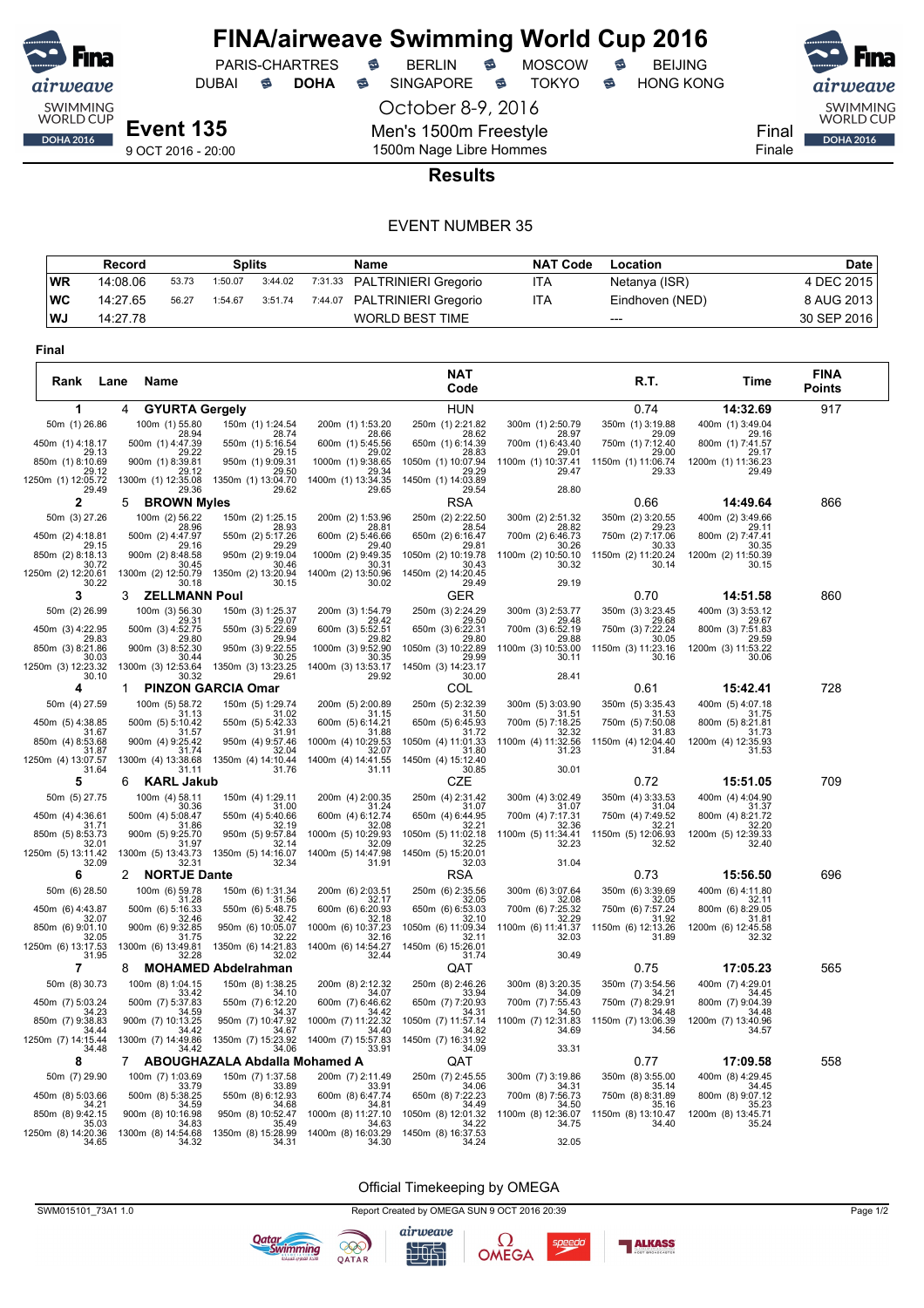$PARIS-CHARTRES$  **BERLIN B** MOSCOW **B** 

October 8-9, 2016 Men's 1500m Freestyle 1500m Nage Libre Hommes

SWIMMING<br>WORLD CUP Final DOHA 2016 Finale

airweave

9 OCT 2016 - 20:00

airweave

SWIMMING<br>WORLD CUP

DOHA 2016

**Results**

| Legend:<br>R.T. Reaction time | World Cup Record<br><b>WC</b>                           | WJ<br>World Junior record                       | <b>WR</b> World record |          |  |  |  |  |
|-------------------------------|---------------------------------------------------------|-------------------------------------------------|------------------------|----------|--|--|--|--|
| Official Timekeeping by OMEGA |                                                         |                                                 |                        |          |  |  |  |  |
| SWM015101 73A1 1.0            |                                                         | Report Created by OMEGA SUN 9 OCT 2016 20:39    |                        | Page 2/2 |  |  |  |  |
|                               | Qatar<br>000)<br><b>OATAR</b><br>لاتحاد القطرمى للسياحة | airweave<br>speedo<br>$\frac{1}{2}$ OMEGA<br>地面 | ALKASS                 |          |  |  |  |  |

![](_page_63_Picture_10.jpeg)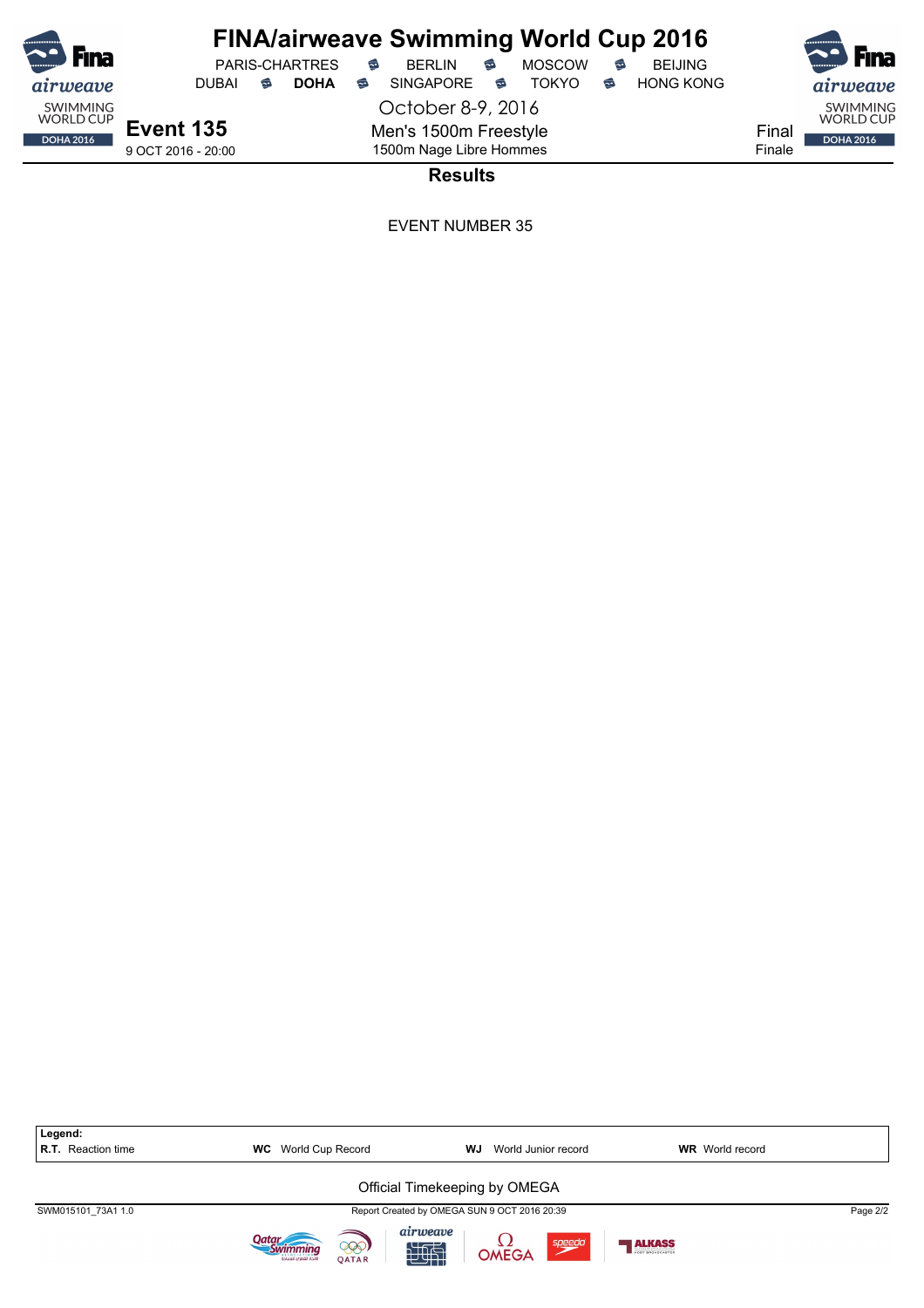![](_page_64_Picture_0.jpeg)

PARIS-CHARTRES **B** BERLIN **B** MOSCOW **B** BEIJING

DUBAI **S DOHA S** SINGAPORE S TOKYO S HONG KONG

October 8-9, 2016

**Event 136** 9 OCT 2016 - 20:18 Women's 400m Individual Medley

400m 4-Nages Femmes

![](_page_64_Picture_12.jpeg)

Finale

**Results**

|           | Record  |       | <b>Splits</b> |         | Name            | <b>NAT Code</b> | Location      | <b>Date</b> |
|-----------|---------|-------|---------------|---------|-----------------|-----------------|---------------|-------------|
| WR        | 4:19.46 | 59.19 | 2:04.32       | 3:19.75 | HOSSZU Katinka  | <b>HUN</b>      | Netanya (ISR) | 2 DEC 2015  |
| <b>WC</b> | 4:20.83 | 59.41 | 2:04.63       | 3:20.84 | HOSSZU Katinka  | <b>HUN</b>      | Doha (QAT)    | 28 AUG 2014 |
| l WJ      | 4:23.33 |       |               |         | WORLD BEST TIME |                 | $---$         | 30 SEP 2016 |

| × |  |
|---|--|
|---|--|

| Rank<br>Lane                  | Name                                                                                     | <b>NAT</b><br>Code                                                                                | R.T.                              | Time                | <b>FINA</b><br><b>Points</b> |
|-------------------------------|------------------------------------------------------------------------------------------|---------------------------------------------------------------------------------------------------|-----------------------------------|---------------------|------------------------------|
|                               | <b>HOSSZU Katinka</b><br>4                                                               | <b>HUN</b>                                                                                        | 0.71                              | 4:31.18             | 875                          |
| 50m (1) 29.32<br>$\mathbf{2}$ | 100m (1) 1:02.15<br>150m (1) 1:35.95<br>33.80<br>32.83<br><b>JAKABOS Zsuzsanna</b><br>5. | 200m (1) 2:09.19<br>250m (1) 2:48.46<br>300m (1) 3:28.47<br>39.27<br>33.24<br>40.01<br><b>HUN</b> | 350m (1) 4:00.44<br>31.97<br>0.75 | 30.74<br>4:33.39    | 854                          |
| 50m (2) 29.68                 | 150m (2) 1:37.96<br>100m (2) 1:03.57                                                     | 250m (2) 2:51.27<br>300m (2) 3:31.39<br>200m (2) 2:11.75                                          | 350m (2) 4:03.05                  |                     |                              |
| 3                             | 34.39<br>33.89<br><b>WALLACE Tessa</b><br>3.                                             | 39.52<br>40.12<br>33.79<br><b>AUS</b>                                                             | 31.66<br>0.67                     | 30.34<br>4:42.18    | 777                          |
| 50m (3) 30.95                 | 150m (3) 1:42.65<br>100m (3) 1:05.73<br>36.92<br>34.78                                   | 200m (3) 2:18.77<br>250m (3) 2:57.13<br>300m (3) 3:35.62<br>38.36<br>36.12<br>38.49               | 350m (3) 4:09.70<br>34.08         | 32.48               |                              |
| 4                             | <b>BOHINC Spela</b>                                                                      | <b>SLO</b>                                                                                        | 0.78                              | 4:50.14             | 715                          |
| 50m (4) 31.77                 | 100m (4) 1:07.24<br>150m (4) 1:44.79<br>37.55<br>35.47<br><b>ZHANG Jiagi</b><br>6        | 200m (4) 2:21.33<br>250m (4) 3:03.42<br>300m (4) 3:44.67<br>42.09<br>36.54<br>41.25<br><b>CHN</b> | 350m (4) 4:17.85<br>33.18         | 32.29<br><b>DSQ</b> |                              |

![](_page_64_Figure_19.jpeg)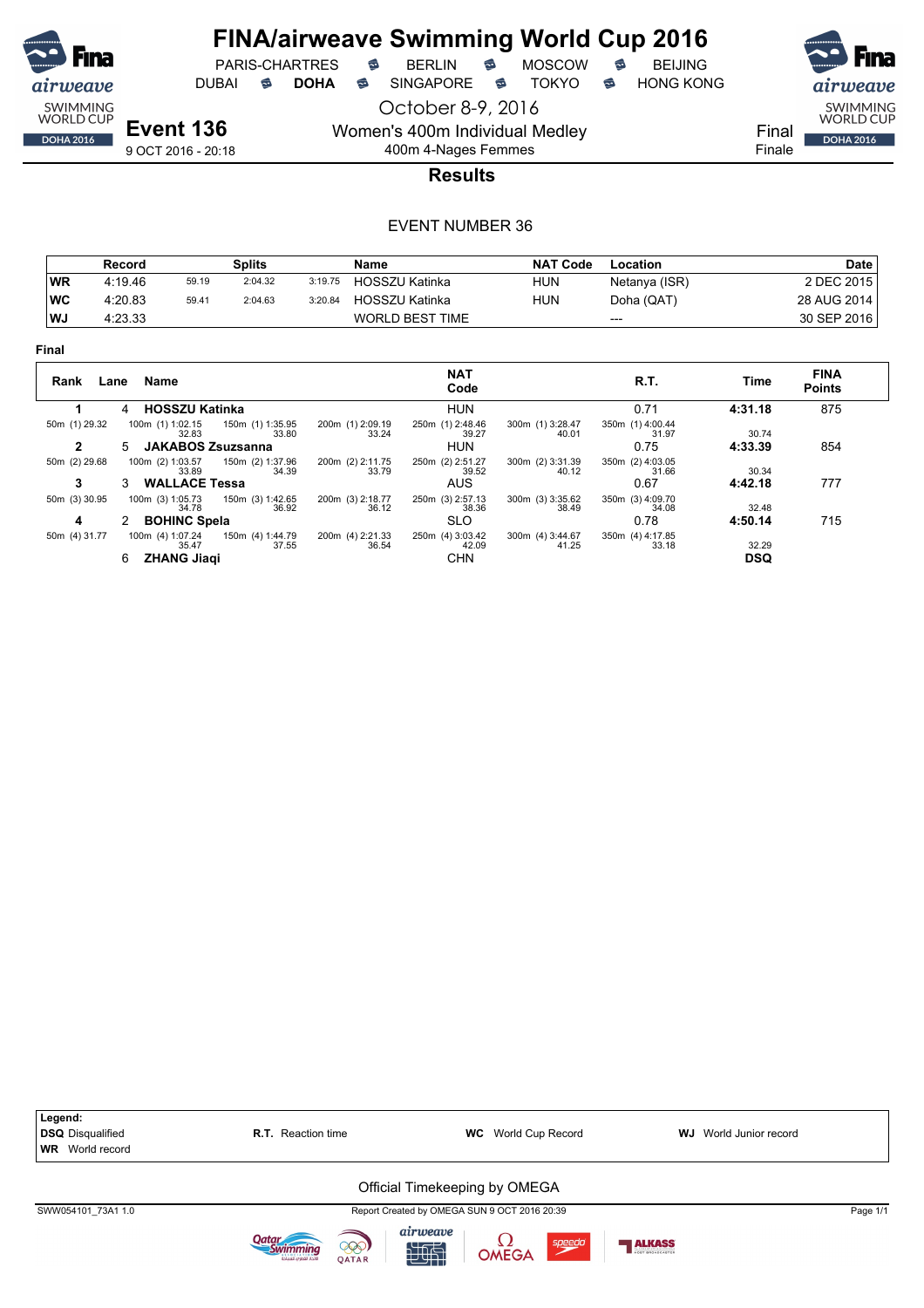![](_page_65_Picture_0.jpeg)

PARIS-CHARTRES **S** BERLIN S MOSCOW S DUBAI **S DOHA** SINGAPORE S TOKYO S HONG KONG

October 8-9, 2016

Mixed 4x50m Free Relay Final

![](_page_65_Picture_7.jpeg)

**Results**

|           | Record  | Splits | NAT (Relay)     | .ocation   | Date           |
|-----------|---------|--------|-----------------|------------|----------------|
| <b>WR</b> | 1:28.57 |        | USA<br>JSA      | Doha (QAT) | 2011<br>A DEC. |
| WJ        | 1:33.57 |        | World Best Time | ---        | 2016<br>30 SEP |

| Final          |      |                           |      |       |               |                              |
|----------------|------|---------------------------|------|-------|---------------|------------------------------|
| Rank           | Lane | NAT / Name                | R.T. | 50m   | Time          | <b>FINA</b><br><b>Points</b> |
| 1              | 4    | <b>RUS - Russia</b>       |      |       | 1:32.32       |                              |
|                |      | MOROZOV Vladimir (M)      | 0.61 | 20.95 | $(1)$ 20.95   |                              |
|                |      | DONETC Stanislav (M)      | 0.37 | 21.88 | $(1)$ 42.83   |                              |
|                |      | EFIMOVA Yuliya (W)        | 0.10 | 24.90 | $(1)$ 1:07.73 |                              |
|                |      | LOVTCOVA Natalia (W)      | 0.17 | 24.59 | $(1)$ 1:32.32 |                              |
| $\overline{2}$ | 3    | CHN - China               |      |       | 1:35.07       |                              |
|                |      | JIANG Tiansheng (M)       | 0.66 | 22.77 | $(4)$ 22.77   |                              |
|                |      | HOU Mingda (M)            | 0.24 | 22.29 | $(4)$ 45.06   |                              |
|                |      | YANG Chang (W)            | 0.29 | 25.21 | (4) 1:10.27   |                              |
|                |      | FANG Yi (W)               | 0.39 | 24.80 | $(2)$ 1:35.07 |                              |
| 3              | 5    | <b>HKG - Hong Kong</b>    |      |       | 1:35.39       |                              |
|                |      | CHEUNG Kin Tat Kent (M)   | 0.67 | 22.49 | $(3)$ 22.49   |                              |
|                |      | NG Chun Nam Derick (M)    | 0.37 | 22.25 | $(3)$ 44.74   |                              |
|                |      | LAU Yin Yan Claudia (W)   | 0.20 | 25.27 | (3) 1:10.01   |                              |
|                |      | CHAN Kin Lok (W)          | 0.49 | 25.38 | (3) 1:35.39   |                              |
| 4              | 6    | <b>RSA - South Africa</b> |      |       | 1:37.73       |                              |
|                |      | TANDY Bradley (M)         | 0.60 | 21.54 | $(2)$ 21.54   |                              |
|                |      | SCHOEMAN Roland (M)       | 0.37 | 21.69 | $(2)$ 43.23   |                              |
|                |      | LABUSCHAGNE Samantha (W)  | 0.21 | 26.05 | (2) 1:09.28   |                              |
|                |      | DE LANGE Caroux (W)       | 0.51 | 28.45 | (4) 1:37.73   |                              |

| Legend:<br>R.T. Reaction time | <b>WJ</b> World Junior record | <b>WR</b> World record                       |          |
|-------------------------------|-------------------------------|----------------------------------------------|----------|
|                               |                               | Official Timekeeping by OMEGA                |          |
| SWX410101 73B1 1.0            |                               | Report Created by OMEGA SUN 9 OCT 2016 20:35 | Page 1/1 |

![](_page_65_Picture_13.jpeg)

![](_page_65_Picture_14.jpeg)

![](_page_65_Picture_15.jpeg)

![](_page_65_Picture_16.jpeg)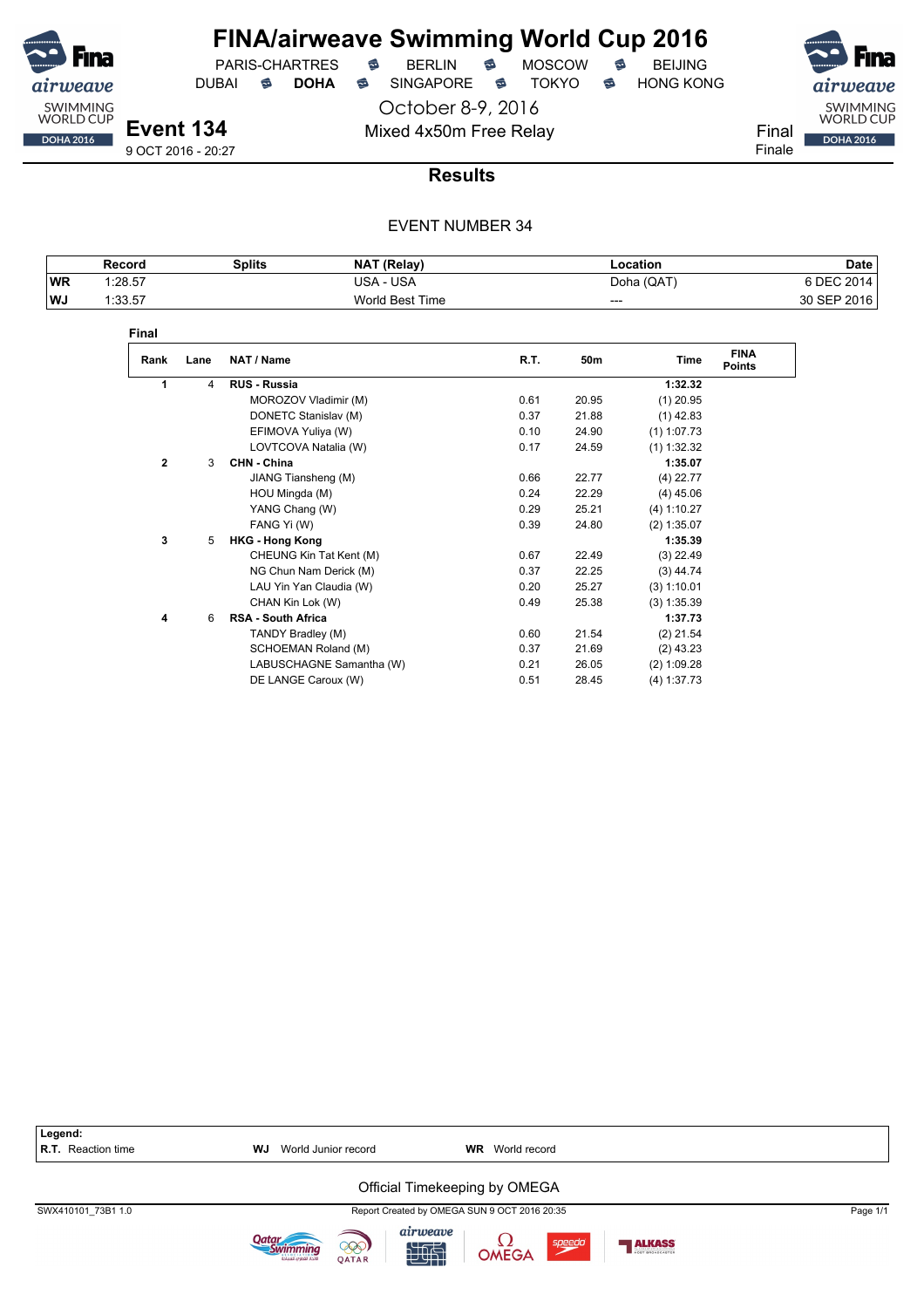![](_page_66_Picture_0.jpeg)

PARIS-CHARTRES **S** BERLIN S MOSCOW S DUBAI **S DOHA** SINGAPORE S TOKYO S HONG KONG

October 8-9, 2016

![](_page_66_Picture_6.jpeg)

#### **Medallists by Event**

#### As of SUN 9 OCT 2016 at 20:41 **AFTER 36 OF 36 EVENTS**

| Event                          |            | Date   Medal | Name                     | <b>NAT</b><br>Code |
|--------------------------------|------------|--------------|--------------------------|--------------------|
| Women's 50m Freestyle          | 8 OCT 2016 |              | <b>OTTESEN Jeanette</b>  | <b>DEN</b>         |
|                                |            |              | <b>ELMSLIE Brittany</b>  | <b>AUS</b>         |
|                                |            |              | <b>MEILI Katie</b>       | <b>USA</b>         |
| Women's 100m Freestyle         | 9 OCT 2016 |              | <b>OTTESEN Jeanette</b>  | <b>DEN</b>         |
|                                |            |              | HOSSZU Katinka           | <b>HUN</b>         |
|                                |            |              | <b>GROVES Madeline</b>   | <b>AUS</b>         |
| Women's 200m Freestyle         | 8 OCT 2016 |              | HOSSZU Katinka           | <b>HUN</b>         |
|                                |            |              | <b>GROVES Madeline</b>   | <b>AUS</b>         |
|                                |            |              | JAKABOS Zsuzsanna        | <b>HUN</b>         |
| Women's 400m Freestyle         | 9 OCT 2016 |              | HOSSZU Katinka           | <b>HUN</b>         |
|                                |            |              | <b>FANG Yi</b>           | <b>CHN</b>         |
|                                |            |              | <b>JAKABOS Zsuzsanna</b> | <b>HUN</b>         |
| Women's 800m Freestyle         | 8 OCT 2016 |              | HOSSZU Katinka           | <b>HUN</b>         |
|                                |            |              | <b>FANG Yi</b>           | <b>CHN</b>         |
|                                |            |              | <b>JAKABOS Zsuzsanna</b> | <b>HUN</b>         |
| Women's 50m Backstroke         | 8 OCT 2016 |              | HOSSZU Katinka           | <b>HUN</b>         |
|                                |            |              | ZEVINA Daryna            | <b>UKR</b>         |
|                                |            |              | <b>CHENG Haihua</b>      | CHN                |
| Women's 100m Backstroke        | 9 OCT 2016 |              | HOSSZU Katinka           | <b>HUN</b>         |
|                                |            |              | ZEVINA Daryna            | <b>UKR</b>         |
|                                |            |              | CHENG Haihua             | <b>CHN</b>         |
| Women's 200m Backstroke        | 8 OCT 2016 |              | ZEVINA Daryna            | <b>UKR</b>         |
|                                |            |              | HOSSZU Katinka           | <b>HUN</b>         |
|                                |            |              | <b>CHENG Haihua</b>      | <b>CHN</b>         |
| Women's 50m Breaststroke       | 9 OCT 2016 |              | <b>ATKINSON Alia</b>     | <b>JAM</b>         |
|                                |            |              | EFIMOVA Yuliya           | <b>RUS</b>         |
|                                |            |              | <b>MEILI Katie</b>       | <b>USA</b>         |
| Women's 100m Breaststroke      | 8 OCT 2016 |              | <b>ATKINSON Alia</b>     | <b>JAM</b>         |
|                                |            |              | EFIMOVA Yuliya           | <b>RUS</b>         |
|                                |            |              | <b>MEILI Katie</b>       | <b>USA</b>         |
| Women's 200m Breaststroke      | 9 OCT 2016 |              | <b>KANETO Rie</b>        | <b>JPN</b>         |
|                                |            |              | EFIMOVA Yuliya           | <b>RUS</b>         |
|                                |            |              | <b>LARSON Breeja</b>     | <b>USA</b>         |
| Women's 50m Butterfly          | 9 OCT 2016 |              | OTTESEN Jeanette         | <b>DEN</b>         |
|                                |            |              | HOSSZU Katinka           | <b>HUN</b>         |
|                                |            |              | <b>GROVES Madeline</b>   | <b>AUS</b>         |
| Women's 100m Butterfly         | 8 OCT 2016 |              | OTTESEN Jeanette         | <b>DEN</b>         |
|                                |            |              | <b>HOSSZU Katinka</b>    | <b>HUN</b>         |
|                                |            |              | <b>GROVES Madeline</b>   | <b>AUS</b>         |
| Women's 200m Butterfly         | 9 OCT 2016 |              | HOSSZU Katinka           | <b>HUN</b>         |
|                                |            |              | <b>GROVES Madeline</b>   | <b>AUS</b>         |
|                                |            |              | JAKABOS Zsuzsanna        | <b>HUN</b>         |
| Women's 100m Individual Medley | 9 OCT 2016 |              | HOSSZU Katinka           | <b>HUN</b>         |
|                                |            |              | <b>MEILI Katie</b>       | <b>USA</b>         |
|                                |            |              | <b>ATKINSON Alia</b>     | <b>JAM</b>         |
| Women's 200m Individual Medley | 8 OCT 2016 |              | HOSSZU Katinka           | <b>HUN</b>         |
|                                |            |              | EFIMOVA Yuliya           | <b>RUS</b>         |
|                                |            |              | JAKABOS Zsuzsanna        | <b>HUN</b>         |

Official Timekeeping by OMEGA

![](_page_66_Picture_12.jpeg)

![](_page_66_Picture_13.jpeg)

![](_page_66_Picture_14.jpeg)

speedo

![](_page_66_Picture_16.jpeg)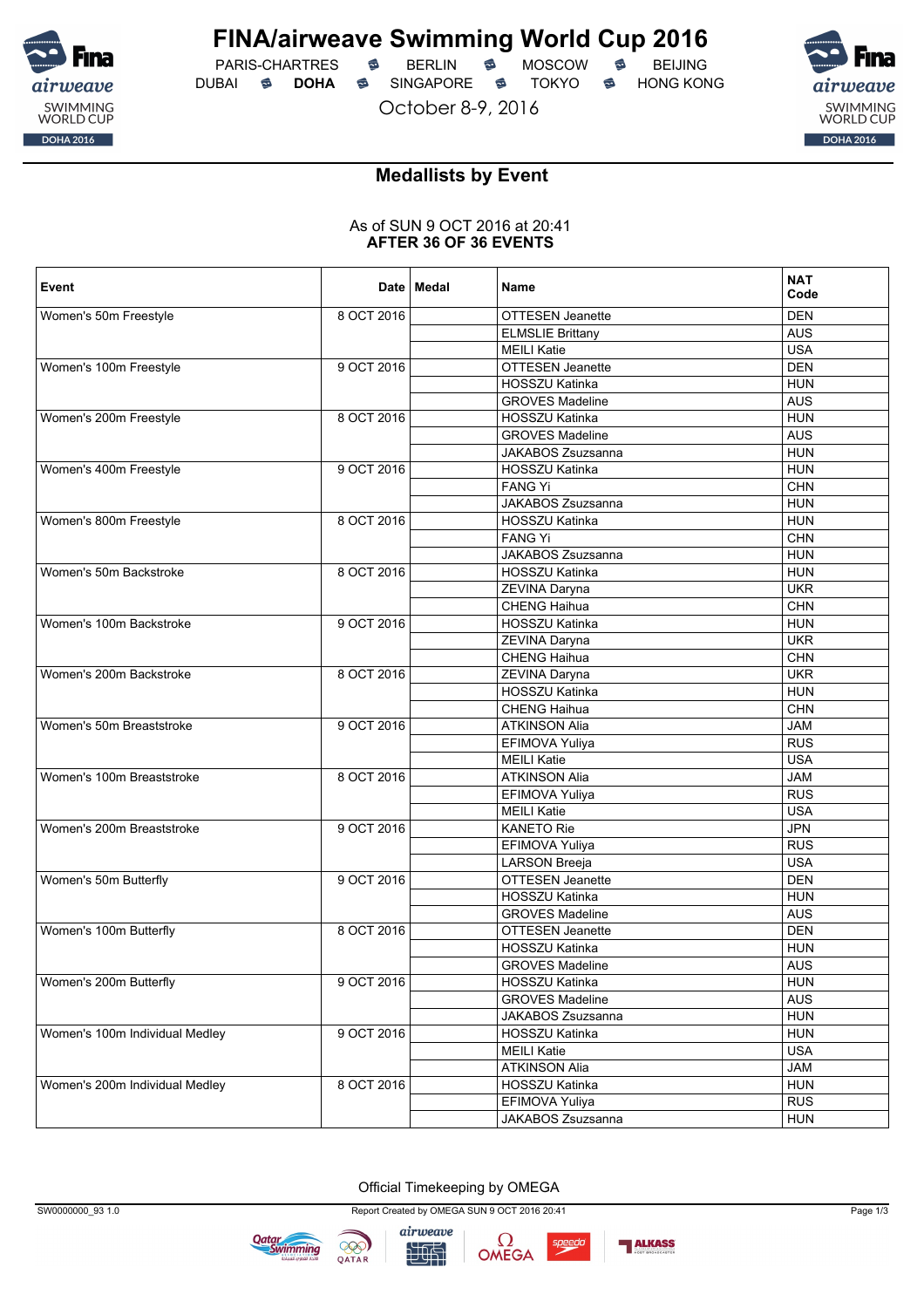![](_page_67_Picture_0.jpeg)

PARIS-CHARTRES **S** BERLIN S MOSCOW S DUBAI **S DOHA** SINGAPORE S TOKYO S HONG KONG

October 8-9, 2016

![](_page_67_Picture_6.jpeg)

#### **Medallists by Event**

#### As of SUN 9 OCT 2016 at 20:41 **AFTER 36 OF 36 EVENTS**

| 9 OCT 2016<br>Women's 400m Individual Medley<br>HOSSZU Katinka<br><b>HUN</b><br>JAKABOS Zsuzsanna<br><b>HUN</b><br><b>WALLACE Tessa</b><br><b>AUS</b><br>Men's 50m Freestyle<br>9 OCT 2016<br><b>RUS</b><br>MOROZOV Vladimir<br><b>GBR</b><br>PROUD Benjamin<br>LE CLOS Chad<br><b>RSA</b><br>Men's 100m Freestyle<br>8 OCT 2016<br>MOROZOV Vladimir<br><b>RUS</b><br><b>RSA</b><br>LE CLOS Chad<br>NAKAMURA Katsumi<br><b>JPN</b><br>Men's 200m Freestyle<br>9 OCT 2016<br><b>RSA</b><br>LE CLOS Chad<br><b>GUY James</b><br><b>GBR</b><br><b>BROWN Myles</b><br><b>RSA</b><br><b>BROWN Myles</b><br><b>RSA</b><br>Men's 400m Freestyle<br>8 OCT 2016<br><b>GUY James</b><br><b>GBR</b><br><b>HURLEY Bobby</b><br><b>AUS</b><br>9 OCT 2016<br><b>HUN</b><br>Men's 1500m Freestyle<br><b>GYURTA Gergely</b><br><b>BROWN Myles</b><br><b>RSA</b><br><b>ZELLMANN Poul</b><br><b>GER</b><br>Men's 50m Backstroke<br>9 OCT 2016<br><b>BLR</b><br>SANKOVICH Pavel<br><b>AUS</b><br><b>HURLEY Bobby</b><br><b>ESP</b><br>ORTIZ-CANAVATE Miguel<br>Men's 100m Backstroke<br>8 OCT 2016<br><b>HURLEY Bobby</b><br><b>AUS</b><br>SANKOVICH Pavel<br><b>BLR</b><br>KAWAMOTO Takeshi<br><b>JPN</b><br>Men's 200m Backstroke<br>9 OCT 2016<br><b>HURLEY Bobby</b><br><b>AUS</b><br>PINZON GARCIA Omar<br>COL<br><b>DONETC Stanislav</b><br><b>RUS</b><br>8 OCT 2016<br><b>BRA</b><br>Men's 50m Breaststroke<br><b>LIMA Felipe</b><br><b>ZORZI Giulio</b><br><b>RSA</b><br>LI Xiang<br><b>CHN</b><br>Men's 100m Breaststroke<br>MOROZOV Vladimir<br><b>RUS</b><br>9 OCT 2016<br><b>BRA</b><br><b>LIMA Felipe</b><br><b>JPN</b><br><b>SETO Daiya</b><br>Men's 200m Breaststroke<br>8 OCT 2016<br>KOCH Marco<br><b>GER</b><br><b>JPN</b><br>SETO Daiya<br>PRENOT Josh<br><b>USA</b><br>LE CLOS Chad<br><b>RSA</b><br>Men's 50m Butterfly<br>8 OCT 2016<br>PROUD Benjamin<br><b>GBR</b><br><b>JPN</b><br>KAWAMOTO Takeshi<br>LE CLOS Chad<br>Men's 100m Butterfly<br>9 OCT 2016<br><b>RSA</b><br>KAWAMOTO Takeshi<br><b>JPN</b><br>SANKOVICH Pavel<br><b>BLR</b><br>Men's 200m Butterfly<br>8 OCT 2016<br><b>SETO Daiya</b><br><b>JPN</b><br>LE CLOS Chad<br><b>RSA</b><br><b>GER</b><br><b>HEINTZ Philip</b><br>Men's 100m Individual Medley<br>8 OCT 2016<br><b>RUS</b><br>MOROZOV Vladimir<br><b>HEINTZ Philip</b><br><b>GER</b><br>SANKOVICH Pavel<br><b>BLR</b> | Event | Date   Medal | Name | <b>NAT</b><br>Code |
|------------------------------------------------------------------------------------------------------------------------------------------------------------------------------------------------------------------------------------------------------------------------------------------------------------------------------------------------------------------------------------------------------------------------------------------------------------------------------------------------------------------------------------------------------------------------------------------------------------------------------------------------------------------------------------------------------------------------------------------------------------------------------------------------------------------------------------------------------------------------------------------------------------------------------------------------------------------------------------------------------------------------------------------------------------------------------------------------------------------------------------------------------------------------------------------------------------------------------------------------------------------------------------------------------------------------------------------------------------------------------------------------------------------------------------------------------------------------------------------------------------------------------------------------------------------------------------------------------------------------------------------------------------------------------------------------------------------------------------------------------------------------------------------------------------------------------------------------------------------------------------------------------------------------------------------------------------------------------------------------------------------------------------------------------------------------------------------------------------------------------------------------------------------------------------------------------------------------------------------------------------------------------------------------------------------------------------------------------|-------|--------------|------|--------------------|
|                                                                                                                                                                                                                                                                                                                                                                                                                                                                                                                                                                                                                                                                                                                                                                                                                                                                                                                                                                                                                                                                                                                                                                                                                                                                                                                                                                                                                                                                                                                                                                                                                                                                                                                                                                                                                                                                                                                                                                                                                                                                                                                                                                                                                                                                                                                                                      |       |              |      |                    |
|                                                                                                                                                                                                                                                                                                                                                                                                                                                                                                                                                                                                                                                                                                                                                                                                                                                                                                                                                                                                                                                                                                                                                                                                                                                                                                                                                                                                                                                                                                                                                                                                                                                                                                                                                                                                                                                                                                                                                                                                                                                                                                                                                                                                                                                                                                                                                      |       |              |      |                    |
|                                                                                                                                                                                                                                                                                                                                                                                                                                                                                                                                                                                                                                                                                                                                                                                                                                                                                                                                                                                                                                                                                                                                                                                                                                                                                                                                                                                                                                                                                                                                                                                                                                                                                                                                                                                                                                                                                                                                                                                                                                                                                                                                                                                                                                                                                                                                                      |       |              |      |                    |
|                                                                                                                                                                                                                                                                                                                                                                                                                                                                                                                                                                                                                                                                                                                                                                                                                                                                                                                                                                                                                                                                                                                                                                                                                                                                                                                                                                                                                                                                                                                                                                                                                                                                                                                                                                                                                                                                                                                                                                                                                                                                                                                                                                                                                                                                                                                                                      |       |              |      |                    |
|                                                                                                                                                                                                                                                                                                                                                                                                                                                                                                                                                                                                                                                                                                                                                                                                                                                                                                                                                                                                                                                                                                                                                                                                                                                                                                                                                                                                                                                                                                                                                                                                                                                                                                                                                                                                                                                                                                                                                                                                                                                                                                                                                                                                                                                                                                                                                      |       |              |      |                    |
|                                                                                                                                                                                                                                                                                                                                                                                                                                                                                                                                                                                                                                                                                                                                                                                                                                                                                                                                                                                                                                                                                                                                                                                                                                                                                                                                                                                                                                                                                                                                                                                                                                                                                                                                                                                                                                                                                                                                                                                                                                                                                                                                                                                                                                                                                                                                                      |       |              |      |                    |
|                                                                                                                                                                                                                                                                                                                                                                                                                                                                                                                                                                                                                                                                                                                                                                                                                                                                                                                                                                                                                                                                                                                                                                                                                                                                                                                                                                                                                                                                                                                                                                                                                                                                                                                                                                                                                                                                                                                                                                                                                                                                                                                                                                                                                                                                                                                                                      |       |              |      |                    |
|                                                                                                                                                                                                                                                                                                                                                                                                                                                                                                                                                                                                                                                                                                                                                                                                                                                                                                                                                                                                                                                                                                                                                                                                                                                                                                                                                                                                                                                                                                                                                                                                                                                                                                                                                                                                                                                                                                                                                                                                                                                                                                                                                                                                                                                                                                                                                      |       |              |      |                    |
|                                                                                                                                                                                                                                                                                                                                                                                                                                                                                                                                                                                                                                                                                                                                                                                                                                                                                                                                                                                                                                                                                                                                                                                                                                                                                                                                                                                                                                                                                                                                                                                                                                                                                                                                                                                                                                                                                                                                                                                                                                                                                                                                                                                                                                                                                                                                                      |       |              |      |                    |
|                                                                                                                                                                                                                                                                                                                                                                                                                                                                                                                                                                                                                                                                                                                                                                                                                                                                                                                                                                                                                                                                                                                                                                                                                                                                                                                                                                                                                                                                                                                                                                                                                                                                                                                                                                                                                                                                                                                                                                                                                                                                                                                                                                                                                                                                                                                                                      |       |              |      |                    |
|                                                                                                                                                                                                                                                                                                                                                                                                                                                                                                                                                                                                                                                                                                                                                                                                                                                                                                                                                                                                                                                                                                                                                                                                                                                                                                                                                                                                                                                                                                                                                                                                                                                                                                                                                                                                                                                                                                                                                                                                                                                                                                                                                                                                                                                                                                                                                      |       |              |      |                    |
|                                                                                                                                                                                                                                                                                                                                                                                                                                                                                                                                                                                                                                                                                                                                                                                                                                                                                                                                                                                                                                                                                                                                                                                                                                                                                                                                                                                                                                                                                                                                                                                                                                                                                                                                                                                                                                                                                                                                                                                                                                                                                                                                                                                                                                                                                                                                                      |       |              |      |                    |
|                                                                                                                                                                                                                                                                                                                                                                                                                                                                                                                                                                                                                                                                                                                                                                                                                                                                                                                                                                                                                                                                                                                                                                                                                                                                                                                                                                                                                                                                                                                                                                                                                                                                                                                                                                                                                                                                                                                                                                                                                                                                                                                                                                                                                                                                                                                                                      |       |              |      |                    |
|                                                                                                                                                                                                                                                                                                                                                                                                                                                                                                                                                                                                                                                                                                                                                                                                                                                                                                                                                                                                                                                                                                                                                                                                                                                                                                                                                                                                                                                                                                                                                                                                                                                                                                                                                                                                                                                                                                                                                                                                                                                                                                                                                                                                                                                                                                                                                      |       |              |      |                    |
|                                                                                                                                                                                                                                                                                                                                                                                                                                                                                                                                                                                                                                                                                                                                                                                                                                                                                                                                                                                                                                                                                                                                                                                                                                                                                                                                                                                                                                                                                                                                                                                                                                                                                                                                                                                                                                                                                                                                                                                                                                                                                                                                                                                                                                                                                                                                                      |       |              |      |                    |
|                                                                                                                                                                                                                                                                                                                                                                                                                                                                                                                                                                                                                                                                                                                                                                                                                                                                                                                                                                                                                                                                                                                                                                                                                                                                                                                                                                                                                                                                                                                                                                                                                                                                                                                                                                                                                                                                                                                                                                                                                                                                                                                                                                                                                                                                                                                                                      |       |              |      |                    |
|                                                                                                                                                                                                                                                                                                                                                                                                                                                                                                                                                                                                                                                                                                                                                                                                                                                                                                                                                                                                                                                                                                                                                                                                                                                                                                                                                                                                                                                                                                                                                                                                                                                                                                                                                                                                                                                                                                                                                                                                                                                                                                                                                                                                                                                                                                                                                      |       |              |      |                    |
|                                                                                                                                                                                                                                                                                                                                                                                                                                                                                                                                                                                                                                                                                                                                                                                                                                                                                                                                                                                                                                                                                                                                                                                                                                                                                                                                                                                                                                                                                                                                                                                                                                                                                                                                                                                                                                                                                                                                                                                                                                                                                                                                                                                                                                                                                                                                                      |       |              |      |                    |
|                                                                                                                                                                                                                                                                                                                                                                                                                                                                                                                                                                                                                                                                                                                                                                                                                                                                                                                                                                                                                                                                                                                                                                                                                                                                                                                                                                                                                                                                                                                                                                                                                                                                                                                                                                                                                                                                                                                                                                                                                                                                                                                                                                                                                                                                                                                                                      |       |              |      |                    |
|                                                                                                                                                                                                                                                                                                                                                                                                                                                                                                                                                                                                                                                                                                                                                                                                                                                                                                                                                                                                                                                                                                                                                                                                                                                                                                                                                                                                                                                                                                                                                                                                                                                                                                                                                                                                                                                                                                                                                                                                                                                                                                                                                                                                                                                                                                                                                      |       |              |      |                    |
|                                                                                                                                                                                                                                                                                                                                                                                                                                                                                                                                                                                                                                                                                                                                                                                                                                                                                                                                                                                                                                                                                                                                                                                                                                                                                                                                                                                                                                                                                                                                                                                                                                                                                                                                                                                                                                                                                                                                                                                                                                                                                                                                                                                                                                                                                                                                                      |       |              |      |                    |
|                                                                                                                                                                                                                                                                                                                                                                                                                                                                                                                                                                                                                                                                                                                                                                                                                                                                                                                                                                                                                                                                                                                                                                                                                                                                                                                                                                                                                                                                                                                                                                                                                                                                                                                                                                                                                                                                                                                                                                                                                                                                                                                                                                                                                                                                                                                                                      |       |              |      |                    |
|                                                                                                                                                                                                                                                                                                                                                                                                                                                                                                                                                                                                                                                                                                                                                                                                                                                                                                                                                                                                                                                                                                                                                                                                                                                                                                                                                                                                                                                                                                                                                                                                                                                                                                                                                                                                                                                                                                                                                                                                                                                                                                                                                                                                                                                                                                                                                      |       |              |      |                    |
|                                                                                                                                                                                                                                                                                                                                                                                                                                                                                                                                                                                                                                                                                                                                                                                                                                                                                                                                                                                                                                                                                                                                                                                                                                                                                                                                                                                                                                                                                                                                                                                                                                                                                                                                                                                                                                                                                                                                                                                                                                                                                                                                                                                                                                                                                                                                                      |       |              |      |                    |
|                                                                                                                                                                                                                                                                                                                                                                                                                                                                                                                                                                                                                                                                                                                                                                                                                                                                                                                                                                                                                                                                                                                                                                                                                                                                                                                                                                                                                                                                                                                                                                                                                                                                                                                                                                                                                                                                                                                                                                                                                                                                                                                                                                                                                                                                                                                                                      |       |              |      |                    |
|                                                                                                                                                                                                                                                                                                                                                                                                                                                                                                                                                                                                                                                                                                                                                                                                                                                                                                                                                                                                                                                                                                                                                                                                                                                                                                                                                                                                                                                                                                                                                                                                                                                                                                                                                                                                                                                                                                                                                                                                                                                                                                                                                                                                                                                                                                                                                      |       |              |      |                    |
|                                                                                                                                                                                                                                                                                                                                                                                                                                                                                                                                                                                                                                                                                                                                                                                                                                                                                                                                                                                                                                                                                                                                                                                                                                                                                                                                                                                                                                                                                                                                                                                                                                                                                                                                                                                                                                                                                                                                                                                                                                                                                                                                                                                                                                                                                                                                                      |       |              |      |                    |
|                                                                                                                                                                                                                                                                                                                                                                                                                                                                                                                                                                                                                                                                                                                                                                                                                                                                                                                                                                                                                                                                                                                                                                                                                                                                                                                                                                                                                                                                                                                                                                                                                                                                                                                                                                                                                                                                                                                                                                                                                                                                                                                                                                                                                                                                                                                                                      |       |              |      |                    |
|                                                                                                                                                                                                                                                                                                                                                                                                                                                                                                                                                                                                                                                                                                                                                                                                                                                                                                                                                                                                                                                                                                                                                                                                                                                                                                                                                                                                                                                                                                                                                                                                                                                                                                                                                                                                                                                                                                                                                                                                                                                                                                                                                                                                                                                                                                                                                      |       |              |      |                    |
|                                                                                                                                                                                                                                                                                                                                                                                                                                                                                                                                                                                                                                                                                                                                                                                                                                                                                                                                                                                                                                                                                                                                                                                                                                                                                                                                                                                                                                                                                                                                                                                                                                                                                                                                                                                                                                                                                                                                                                                                                                                                                                                                                                                                                                                                                                                                                      |       |              |      |                    |
|                                                                                                                                                                                                                                                                                                                                                                                                                                                                                                                                                                                                                                                                                                                                                                                                                                                                                                                                                                                                                                                                                                                                                                                                                                                                                                                                                                                                                                                                                                                                                                                                                                                                                                                                                                                                                                                                                                                                                                                                                                                                                                                                                                                                                                                                                                                                                      |       |              |      |                    |
|                                                                                                                                                                                                                                                                                                                                                                                                                                                                                                                                                                                                                                                                                                                                                                                                                                                                                                                                                                                                                                                                                                                                                                                                                                                                                                                                                                                                                                                                                                                                                                                                                                                                                                                                                                                                                                                                                                                                                                                                                                                                                                                                                                                                                                                                                                                                                      |       |              |      |                    |
|                                                                                                                                                                                                                                                                                                                                                                                                                                                                                                                                                                                                                                                                                                                                                                                                                                                                                                                                                                                                                                                                                                                                                                                                                                                                                                                                                                                                                                                                                                                                                                                                                                                                                                                                                                                                                                                                                                                                                                                                                                                                                                                                                                                                                                                                                                                                                      |       |              |      |                    |
|                                                                                                                                                                                                                                                                                                                                                                                                                                                                                                                                                                                                                                                                                                                                                                                                                                                                                                                                                                                                                                                                                                                                                                                                                                                                                                                                                                                                                                                                                                                                                                                                                                                                                                                                                                                                                                                                                                                                                                                                                                                                                                                                                                                                                                                                                                                                                      |       |              |      |                    |
|                                                                                                                                                                                                                                                                                                                                                                                                                                                                                                                                                                                                                                                                                                                                                                                                                                                                                                                                                                                                                                                                                                                                                                                                                                                                                                                                                                                                                                                                                                                                                                                                                                                                                                                                                                                                                                                                                                                                                                                                                                                                                                                                                                                                                                                                                                                                                      |       |              |      |                    |
|                                                                                                                                                                                                                                                                                                                                                                                                                                                                                                                                                                                                                                                                                                                                                                                                                                                                                                                                                                                                                                                                                                                                                                                                                                                                                                                                                                                                                                                                                                                                                                                                                                                                                                                                                                                                                                                                                                                                                                                                                                                                                                                                                                                                                                                                                                                                                      |       |              |      |                    |
|                                                                                                                                                                                                                                                                                                                                                                                                                                                                                                                                                                                                                                                                                                                                                                                                                                                                                                                                                                                                                                                                                                                                                                                                                                                                                                                                                                                                                                                                                                                                                                                                                                                                                                                                                                                                                                                                                                                                                                                                                                                                                                                                                                                                                                                                                                                                                      |       |              |      |                    |
|                                                                                                                                                                                                                                                                                                                                                                                                                                                                                                                                                                                                                                                                                                                                                                                                                                                                                                                                                                                                                                                                                                                                                                                                                                                                                                                                                                                                                                                                                                                                                                                                                                                                                                                                                                                                                                                                                                                                                                                                                                                                                                                                                                                                                                                                                                                                                      |       |              |      |                    |
|                                                                                                                                                                                                                                                                                                                                                                                                                                                                                                                                                                                                                                                                                                                                                                                                                                                                                                                                                                                                                                                                                                                                                                                                                                                                                                                                                                                                                                                                                                                                                                                                                                                                                                                                                                                                                                                                                                                                                                                                                                                                                                                                                                                                                                                                                                                                                      |       |              |      |                    |
|                                                                                                                                                                                                                                                                                                                                                                                                                                                                                                                                                                                                                                                                                                                                                                                                                                                                                                                                                                                                                                                                                                                                                                                                                                                                                                                                                                                                                                                                                                                                                                                                                                                                                                                                                                                                                                                                                                                                                                                                                                                                                                                                                                                                                                                                                                                                                      |       |              |      |                    |
|                                                                                                                                                                                                                                                                                                                                                                                                                                                                                                                                                                                                                                                                                                                                                                                                                                                                                                                                                                                                                                                                                                                                                                                                                                                                                                                                                                                                                                                                                                                                                                                                                                                                                                                                                                                                                                                                                                                                                                                                                                                                                                                                                                                                                                                                                                                                                      |       |              |      |                    |
|                                                                                                                                                                                                                                                                                                                                                                                                                                                                                                                                                                                                                                                                                                                                                                                                                                                                                                                                                                                                                                                                                                                                                                                                                                                                                                                                                                                                                                                                                                                                                                                                                                                                                                                                                                                                                                                                                                                                                                                                                                                                                                                                                                                                                                                                                                                                                      |       |              |      |                    |
|                                                                                                                                                                                                                                                                                                                                                                                                                                                                                                                                                                                                                                                                                                                                                                                                                                                                                                                                                                                                                                                                                                                                                                                                                                                                                                                                                                                                                                                                                                                                                                                                                                                                                                                                                                                                                                                                                                                                                                                                                                                                                                                                                                                                                                                                                                                                                      |       |              |      |                    |
|                                                                                                                                                                                                                                                                                                                                                                                                                                                                                                                                                                                                                                                                                                                                                                                                                                                                                                                                                                                                                                                                                                                                                                                                                                                                                                                                                                                                                                                                                                                                                                                                                                                                                                                                                                                                                                                                                                                                                                                                                                                                                                                                                                                                                                                                                                                                                      |       |              |      |                    |
|                                                                                                                                                                                                                                                                                                                                                                                                                                                                                                                                                                                                                                                                                                                                                                                                                                                                                                                                                                                                                                                                                                                                                                                                                                                                                                                                                                                                                                                                                                                                                                                                                                                                                                                                                                                                                                                                                                                                                                                                                                                                                                                                                                                                                                                                                                                                                      |       |              |      |                    |
|                                                                                                                                                                                                                                                                                                                                                                                                                                                                                                                                                                                                                                                                                                                                                                                                                                                                                                                                                                                                                                                                                                                                                                                                                                                                                                                                                                                                                                                                                                                                                                                                                                                                                                                                                                                                                                                                                                                                                                                                                                                                                                                                                                                                                                                                                                                                                      |       |              |      |                    |
|                                                                                                                                                                                                                                                                                                                                                                                                                                                                                                                                                                                                                                                                                                                                                                                                                                                                                                                                                                                                                                                                                                                                                                                                                                                                                                                                                                                                                                                                                                                                                                                                                                                                                                                                                                                                                                                                                                                                                                                                                                                                                                                                                                                                                                                                                                                                                      |       |              |      |                    |
|                                                                                                                                                                                                                                                                                                                                                                                                                                                                                                                                                                                                                                                                                                                                                                                                                                                                                                                                                                                                                                                                                                                                                                                                                                                                                                                                                                                                                                                                                                                                                                                                                                                                                                                                                                                                                                                                                                                                                                                                                                                                                                                                                                                                                                                                                                                                                      |       |              |      |                    |

Official Timekeeping by OMEGA

![](_page_67_Picture_12.jpeg)

![](_page_67_Picture_13.jpeg)

![](_page_67_Picture_14.jpeg)

speedo

![](_page_67_Picture_16.jpeg)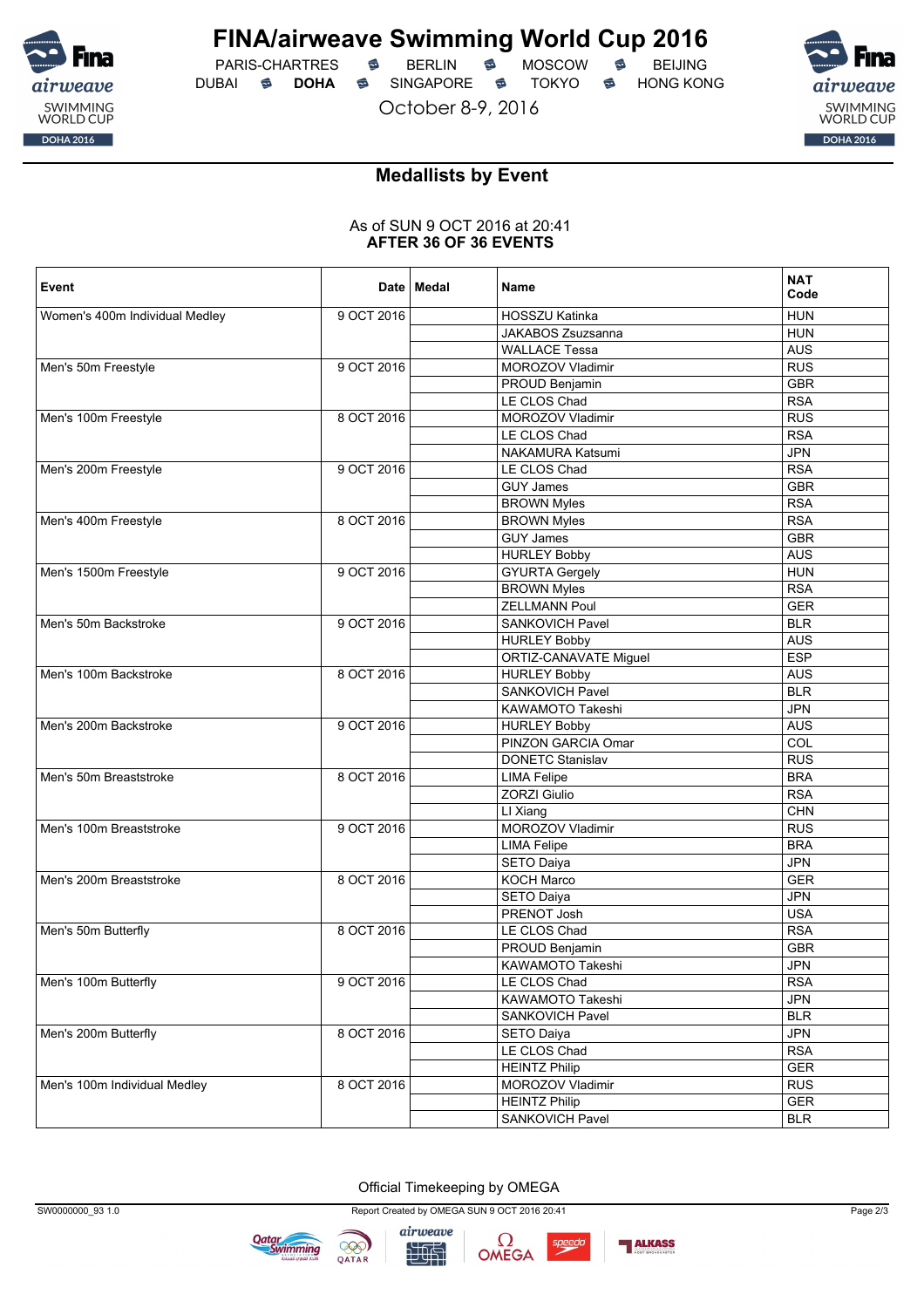![](_page_68_Picture_0.jpeg)

PARIS-CHARTRES **S** BERLIN S MOSCOW S DUBAI **S DOHA** SINGAPORE S TOKYO S HONG KONG

October 8-9, 2016

![](_page_68_Picture_6.jpeg)

#### **Medallists by Event**

#### As of SUN 9 OCT 2016 at 20:41 **AFTER 36 OF 36 EVENTS**

| Event                        |            | Date   Medal | <b>Name</b>                | <b>NAT</b><br>Code |
|------------------------------|------------|--------------|----------------------------|--------------------|
| Men's 200m Individual Medley | 9 OCT 2016 |              | <b>SETO Daiya</b>          | <b>JPN</b>         |
|                              |            |              | <b>HEINTZ Philip</b>       | <b>GER</b>         |
|                              |            |              | PRENOT Josh                | <b>USA</b>         |
| Men's 400m Individual Medley | 8 OCT 2016 |              | SETO Daiya                 | <b>JPN</b>         |
|                              |            |              | <b>HEINTZ Philip</b>       | <b>GER</b>         |
|                              |            |              | PRENOT Josh                | <b>USA</b>         |
| Mixed 4x50m Free Relay       | 9 OCT 2016 |              | <b>MOROZOV Vladimir</b>    | <b>RUS</b>         |
|                              |            |              | <b>DONETC Stanislav</b>    |                    |
|                              |            |              | EFIMOVA Yuliya             |                    |
|                              |            |              | LOVTCOVA Natalia           |                    |
|                              |            |              | JIANG Tiansheng            | <b>CHN</b>         |
|                              |            |              | HOU Mingda                 |                    |
|                              |            |              | YANG Chang                 |                    |
|                              |            |              | <b>FANG Yi</b>             |                    |
|                              |            |              | <b>CHEUNG Kin Tat Kent</b> | <b>HKG</b>         |
|                              |            |              | NG Chun Nam Derick         |                    |
|                              |            |              | LAU Yin Yan Claudia        |                    |
|                              |            |              | <b>CHAN Kin Lok</b>        |                    |
| Mixed 4x50m Medley Relay     | 8 OCT 2016 |              | <b>DONETC Stanislav</b>    | <b>RUS</b>         |
|                              |            |              | EFIMOVA Yuliya             |                    |
|                              |            |              | <b>LOVTCOVA Natalia</b>    |                    |
|                              |            |              | MOROZOV Vladimir           |                    |
|                              |            |              | <b>CHENG Haihua</b>        | <b>CHN</b>         |
|                              |            |              | LI Xiang                   |                    |
|                              |            |              | ZHANG Jiaqi                |                    |
|                              |            |              | JIANG Tiansheng            |                    |
|                              |            |              | COELHO Jordan              | <b>FRA</b>         |
|                              |            |              | <b>DEBOURGES William</b>   |                    |
|                              |            |              | <b>GHEORGHIU Camille</b>   |                    |
|                              |            |              | <b>DAUBA Camille</b>       |                    |

Official Timekeeping by OMEGA

**Qatar**<br>Swimming

999

QATAR

![](_page_68_Picture_12.jpeg)

![](_page_68_Picture_13.jpeg)

![](_page_68_Picture_14.jpeg)

![](_page_68_Picture_15.jpeg)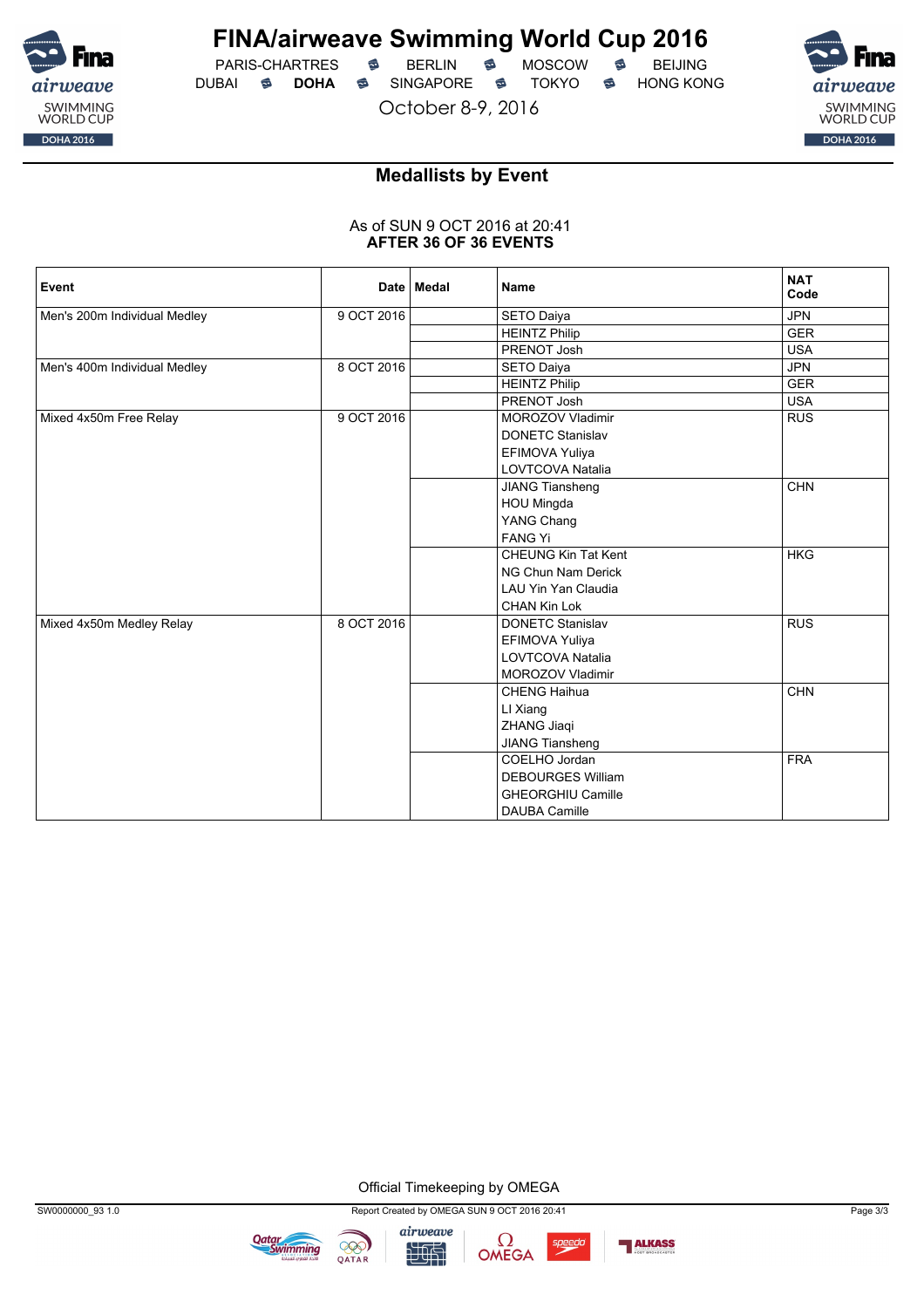![](_page_69_Picture_0.jpeg)

PARIS-CHARTRES **S** BERLIN S MOSCOW S DUBAI **S DOHA** SINGAPORE S TOKYO S HONG KONG

October 8-9, 2016

![](_page_69_Picture_6.jpeg)

#### **Medallists by Nation**

| <b>Nation</b>       | Medal         | Event              | <b>Name</b>                                  | Time     | <b>Date</b> |
|---------------------|---------------|--------------------|----------------------------------------------|----------|-------------|
| Australia (AUS)     | GOLD          | Men's 100m Back    | <b>HURLEY Bobby</b>                          | 50.20    | 8 OCT 2016  |
|                     |               | Men's 200m Back    | <b>HURLEY Bobby</b>                          | 1:51.70  | 9 OCT 2016  |
|                     | <b>SILVER</b> | Women's 50m Free   | <b>ELMSLIE Brittany</b>                      | 24.48    | 8 OCT 2016  |
|                     |               | Women's 200m Free  | <b>GROVES Madeline</b>                       | 1:54.46  | 8 OCT 2016  |
|                     | GOLD          | Women's 200m Fly   | <b>GROVES Madeline</b>                       | 2:03.34  | 9 OCT 2016  |
|                     | <b>SILVER</b> | Men's 50m Back     | <b>HURLEY Bobby</b>                          | 23.31    | 9 OCT 2016  |
|                     | <b>BRONZE</b> | Women's 100m Free  | <b>GROVES Madeline</b>                       | 52.89    | 9 OCT 2016  |
|                     |               | Women's 50m Fly    | <b>GROVES Madeline</b>                       | 26.14    | 9 OCT 2016  |
|                     |               | Women's 100m Fly   | <b>GROVES Madeline</b>                       | 57.63    | 8 OCT 2016  |
|                     |               | Women's 400m IM    | <b>WALLACE Tessa</b>                         | 4:42.18  | 9 OCT 2016  |
|                     |               | Men's 400m Free    | <b>HURLEY Bobby</b>                          | 3:42.44  | 8 OCT 2016  |
| Belarus (BLR)       | GOLD          | Men's 50m Back     | <b>SANKOVICH Pavel</b>                       | 23.05    | 9 OCT 2016  |
|                     | <b>SILVER</b> | Men's 100m Back    | <b>SANKOVICH Pavel</b>                       | 50.54    | 8 OCT 2016  |
|                     | <b>BRONZE</b> | Men's 100m Fly     | <b>SANKOVICH Pavel</b>                       | 50.98    | 9 OCT 2016  |
|                     |               | Men's 100m IM      | <b>SANKOVICH Pavel</b>                       | 52.68    | 8 OCT 2016  |
| Brazil (BRA)        | GOLD          | Men's 50m Breast   | <b>LIMA Felipe</b>                           | 26.14    | 8 OCT 2016  |
|                     | <b>SILVER</b> | Men's 100m Breast  | <b>LIMA Felipe</b>                           | 57.12    | 9 OCT 2016  |
| China (CHN)         | <b>SILVER</b> | Women's 400m Free  | <b>FANG Yi</b>                               | 4:04.82  | 9 OCT 2016  |
|                     |               | Women's 800m Free  | <b>FANG Yi</b>                               | 8:30.29  | 8 OCT 2016  |
|                     |               | Mixed 4x50m Free   | CHN - China                                  | 1:35.07  | 9 OCT 2016  |
|                     |               | Mixed 4x50m Medley | CHN - China                                  | 1:42.18  | 8 OCT 2016  |
|                     | <b>BRONZE</b> | Women's 50m Back   | <b>CHENG Haihua</b>                          | 27.01    | 8 OCT 2016  |
|                     |               | Women's 100m Back  | <b>CHENG Haihua</b>                          | 58.05    | 9 OCT 2016  |
|                     |               | Women's 200m Back  | <b>CHENG Haihua</b>                          | 2:07.33  | 8 OCT 2016  |
|                     |               | Men's 50m Breast   | LI Xiang                                     | 26.71    | 8 OCT 2016  |
| Colombia (COL)      | <b>SILVER</b> | Men's 200m Back    | PINZON GARCIA Omar                           | 1:52.56  | 9 OCT 2016  |
| Denmark (DEN)       | GOLD          | Women's 50m Free   | <b>OTTESEN Jeanette</b>                      | 23.84    | 8 OCT 2016  |
|                     |               | Women's 100m Free  | <b>OTTESEN Jeanette</b>                      | 51.58    | 9 OCT 2016  |
|                     |               | Women's 50m Fly    | <b>OTTESEN Jeanette</b>                      | 25.13    | 9 OCT 2016  |
|                     |               | Women's 100m Fly   | OTTESEN Jeanette                             | 55.93    | 8 OCT 2016  |
| Spain (ESP)         | <b>BRONZE</b> | Men's 50m Back     | ORTIZ-CANAVATE Miguel                        | 23.48    | 9 OCT 2016  |
| France (FRA)        | <b>BRONZE</b> | Mixed 4x50m Medley | FRA - France                                 | 1:45.26  | 8 OCT 2016  |
| Great Britain (GBR) | <b>SILVER</b> | Men's 50m Free     | PROUD Benjamin                               | 21.22    | 9 OCT 2016  |
|                     |               | Men's 200m Free    | <b>GUY James</b>                             | 1:43.17  | 9 OCT 2016  |
|                     |               | Men's 400m Free    | <b>GUY James</b>                             | 3:41.96  | 8 OCT 2016  |
|                     |               | Men's 50m Fly      | PROUD Benjamin                               | 22.57    | 8 OCT 2016  |
|                     | GOLD          | Men's 200m Breast  | <b>KOCH Marco</b>                            | 2:02.13  | 8 OCT 2016  |
| Germany (GER)       | <b>SILVER</b> | Men's 100m IM      | <b>HEINTZ Philip</b>                         | 52.27    | 8 OCT 2016  |
|                     |               | Men's 200m IM      |                                              | 1:52.81  | 9 OCT 2016  |
|                     |               |                    | <b>HEINTZ Philip</b>                         |          |             |
|                     |               | Men's 400m IM      | <b>HEINTZ Philip</b><br><b>ZELLMANN Poul</b> | 4:04.24  | 8 OCT 2016  |
|                     | <b>BRONZE</b> | Men's 1500m Free   |                                              | 14:51.58 | 9 OCT 2016  |
|                     |               | Men's 200m Fly     | <b>HEINTZ Philip</b>                         | 1:52.03  | 8 OCT 2016  |
| Hong Kong (HKG)     | <b>BRONZE</b> | Mixed 4x50m Free   | HKG - Hong Kong                              | 1:35.39  | 9 OCT 2016  |
| Hungary (HUN)       | GOLD          | Women's 200m Free  | <b>HOSSZU Katinka</b>                        | 1:53.29  | 8 OCT 2016  |
|                     |               | Women's 400m Free  | <b>HOSSZU Katinka</b>                        | 4:03.94  | 9 OCT 2016  |
|                     |               | Women's 800m Free  | HOSSZU Katinka                               | 8:27.58  | 8 OCT 2016  |

Official Timekeeping by OMEGA

![](_page_69_Picture_11.jpeg)

![](_page_69_Picture_12.jpeg)

**Qatar**<br>Swimming

![](_page_69_Picture_13.jpeg)

speedo

![](_page_69_Picture_15.jpeg)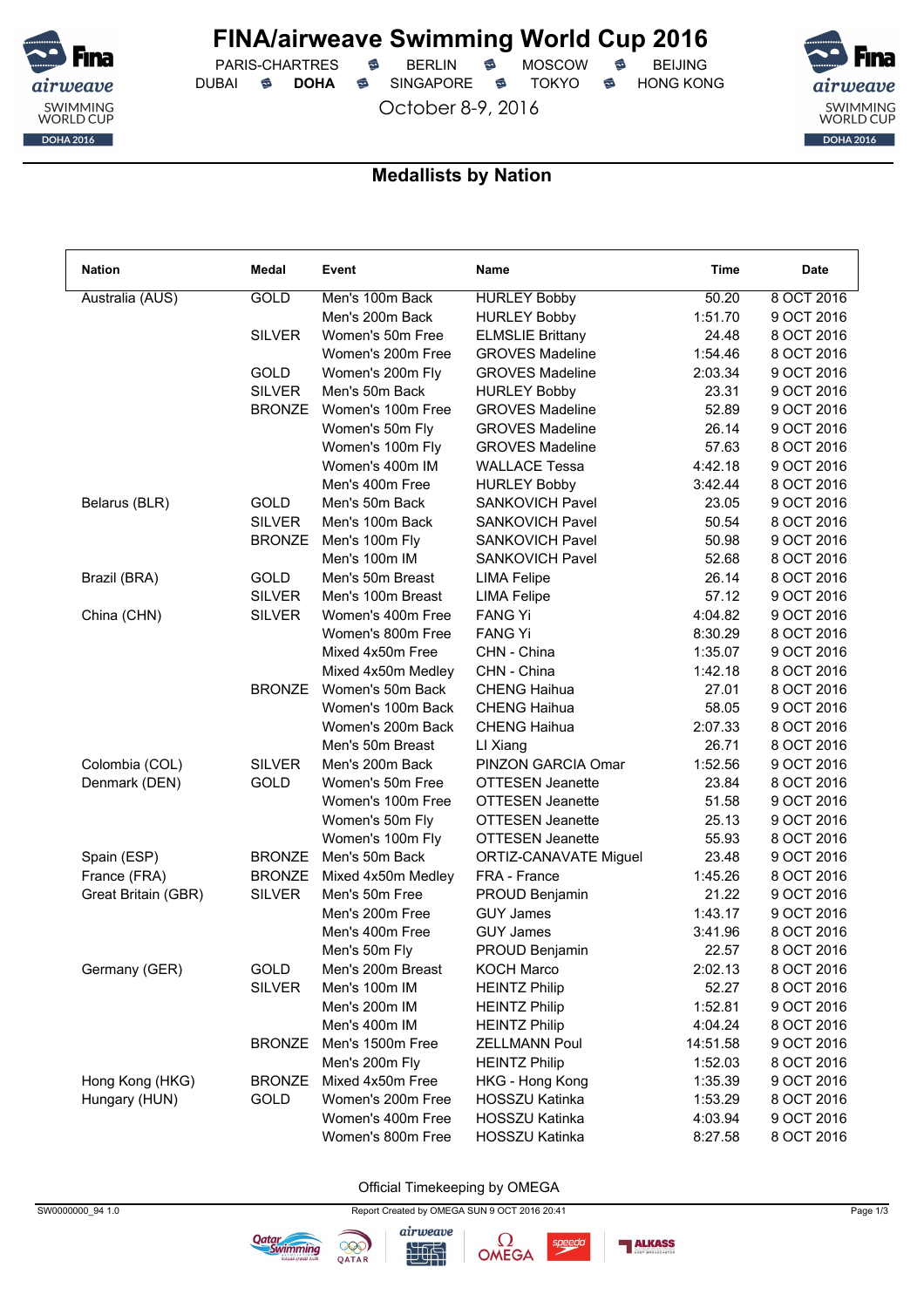![](_page_70_Picture_0.jpeg)

PARIS-CHARTRES **S** BERLIN S MOSCOW S DUBAI **S DOHA** SINGAPORE S TOKYO S HONG KONG

October 8-9, 2016

![](_page_70_Picture_6.jpeg)

#### **Medallists by Nation**

| <b>Nation</b>      | Medal         | Event               | Name                    | Time     | Date       |
|--------------------|---------------|---------------------|-------------------------|----------|------------|
|                    |               | Women's 50m Back    | <b>HOSSZU Katinka</b>   | 26.38    | 8 OCT 2016 |
|                    |               | Women's 100m Back   | <b>HOSSZU Katinka</b>   | 56.44    | 9 OCT 2016 |
|                    |               | Women's 200m Fly    | <b>HOSSZU Katinka</b>   | 2:03.34  | 9 OCT 2016 |
|                    |               | Women's 100m IM     | <b>HOSSZU Katinka</b>   | 57.82    | 9 OCT 2016 |
|                    |               | Women's 200m IM     | <b>HOSSZU Katinka</b>   | 2:05.77  | 8 OCT 2016 |
|                    |               | Women's 400m IM     | HOSSZU Katinka          | 4:31.18  | 9 OCT 2016 |
|                    |               | Men's 1500m Free    | <b>GYURTA Gergely</b>   | 14:32.69 | 9 OCT 2016 |
|                    | <b>SILVER</b> | Women's 100m Free   | <b>HOSSZU Katinka</b>   | 52.63    | 9 OCT 2016 |
|                    |               | Women's 200m Back   | <b>HOSSZU Katinka</b>   | 2:01.48  | 8 OCT 2016 |
|                    |               | Women's 50m Fly     | <b>HOSSZU Katinka</b>   | 25.98    | 9 OCT 2016 |
|                    |               | Women's 100m Fly    | <b>HOSSZU Katinka</b>   | 56.03    | 8 OCT 2016 |
|                    |               | Women's 400m IM     | JAKABOS Zsuzsanna       | 4:33.39  | 9 OCT 2016 |
|                    | <b>BRONZE</b> | Women's 200m Free   | JAKABOS Zsuzsanna       | 1:54.67  | 8 OCT 2016 |
|                    |               | Women's 400m Free   | JAKABOS Zsuzsanna       | 4:06.50  | 9 OCT 2016 |
|                    |               | Women's 800m Free   | JAKABOS Zsuzsanna       | 8:31.27  | 8 OCT 2016 |
|                    |               | Women's 200m Fly    | JAKABOS Zsuzsanna       | 2:07.12  | 9 OCT 2016 |
|                    |               | Women's 200m IM     | JAKABOS Zsuzsanna       | 2:08.42  | 8 OCT 2016 |
| Jamaica (JAM)      | GOLD          | Women's 50m Breast  | <b>ATKINSON Alia</b>    | 28.98    | 9 OCT 2016 |
|                    |               | Women's 100m Breast | <b>ATKINSON Alia</b>    | 1:03.18  | 8 OCT 2016 |
|                    | <b>BRONZE</b> | Women's 100m IM     | <b>ATKINSON Alia</b>    | 1:00.51  | 9 OCT 2016 |
| Japan (JPN)        | GOLD          | Women's 200m Breast | <b>KANETO Rie</b>       | 2:15.76  | 9 OCT 2016 |
|                    |               | Men's 200m Fly      | <b>SETO Daiya</b>       | 1:49.84  | 8 OCT 2016 |
|                    |               | Men's 200m IM       | <b>SETO Daiya</b>       | 1:52.49  | 9 OCT 2016 |
|                    |               | Men's 400m IM       | <b>SETO Daiya</b>       | 4:02.39  | 8 OCT 2016 |
|                    | <b>SILVER</b> | Men's 200m Breast   | <b>SETO Daiya</b>       | 2:05.91  | 8 OCT 2016 |
|                    |               | Men's 100m Fly      | <b>KAWAMOTO Takeshi</b> | 50.44    | 9 OCT 2016 |
|                    | <b>BRONZE</b> | Men's 100m Free     | NAKAMURA Katsumi        | 46.83    | 8 OCT 2016 |
|                    |               | Men's 100m Back     | KAWAMOTO Takeshi        | 50.65    | 8 OCT 2016 |
|                    |               | Men's 100m Breast   | <b>SETO Daiya</b>       | 58.07    | 9 OCT 2016 |
|                    |               | Men's 50m Fly       | KAWAMOTO Takeshi        | 22.62    | 8 OCT 2016 |
| South Africa (RSA) | <b>GOLD</b>   | Men's 200m Free     | LE CLOS Chad            | 1:42.84  | 9 OCT 2016 |
|                    |               | Men's 400m Free     | <b>BROWN Myles</b>      | 3:39.78  | 8 OCT 2016 |
|                    |               | Men's 50m Fly       | LE CLOS Chad            | 22.36    | 8 OCT 2016 |
|                    |               | Men's 100m Fly      | LE CLOS Chad            | 50.23    | 9 OCT 2016 |
|                    | <b>SILVER</b> | Men's 100m Free     | LE CLOS Chad            | 46.00    | 8 OCT 2016 |
|                    |               | Men's 1500m Free    | <b>BROWN Myles</b>      | 14:49.64 | 9 OCT 2016 |
|                    |               | Men's 50m Breast    | <b>ZORZI Giulio</b>     | 26.47    | 8 OCT 2016 |
|                    |               | Men's 200m Fly      | LE CLOS Chad            | 1:49.93  | 8 OCT 2016 |
|                    | <b>BRONZE</b> | Men's 50m Free      | LE CLOS Chad            | 21.34    | 9 OCT 2016 |
|                    |               | Men's 200m Free     | <b>BROWN Myles</b>      | 1:43.20  | 9 OCT 2016 |
| Russia (RUS)       | GOLD          | Men's 50m Free      | MOROZOV Vladimir        | 21.05    | 9 OCT 2016 |
|                    |               | Men's 100m Free     | MOROZOV Vladimir        | 45.77    | 8 OCT 2016 |
|                    |               | Men's 100m Breast   | MOROZOV Vladimir        | 56.97    | 9 OCT 2016 |
|                    |               | Men's 100m IM       | MOROZOV Vladimir        | 51.75    | 8 OCT 2016 |
|                    |               | Mixed 4x50m Free    | RUS - Russia            | 1:32.32  | 9 OCT 2016 |
|                    |               | Mixed 4x50m Medley  | RUS - Russia            | 1:40.77  | 8 OCT 2016 |
|                    |               |                     |                         |          |            |

Official Timekeeping by OMEGA

![](_page_70_Picture_11.jpeg)

**Qatar**<br>Swimming

999

QATAR

![](_page_70_Picture_12.jpeg)

speedo

![](_page_70_Picture_14.jpeg)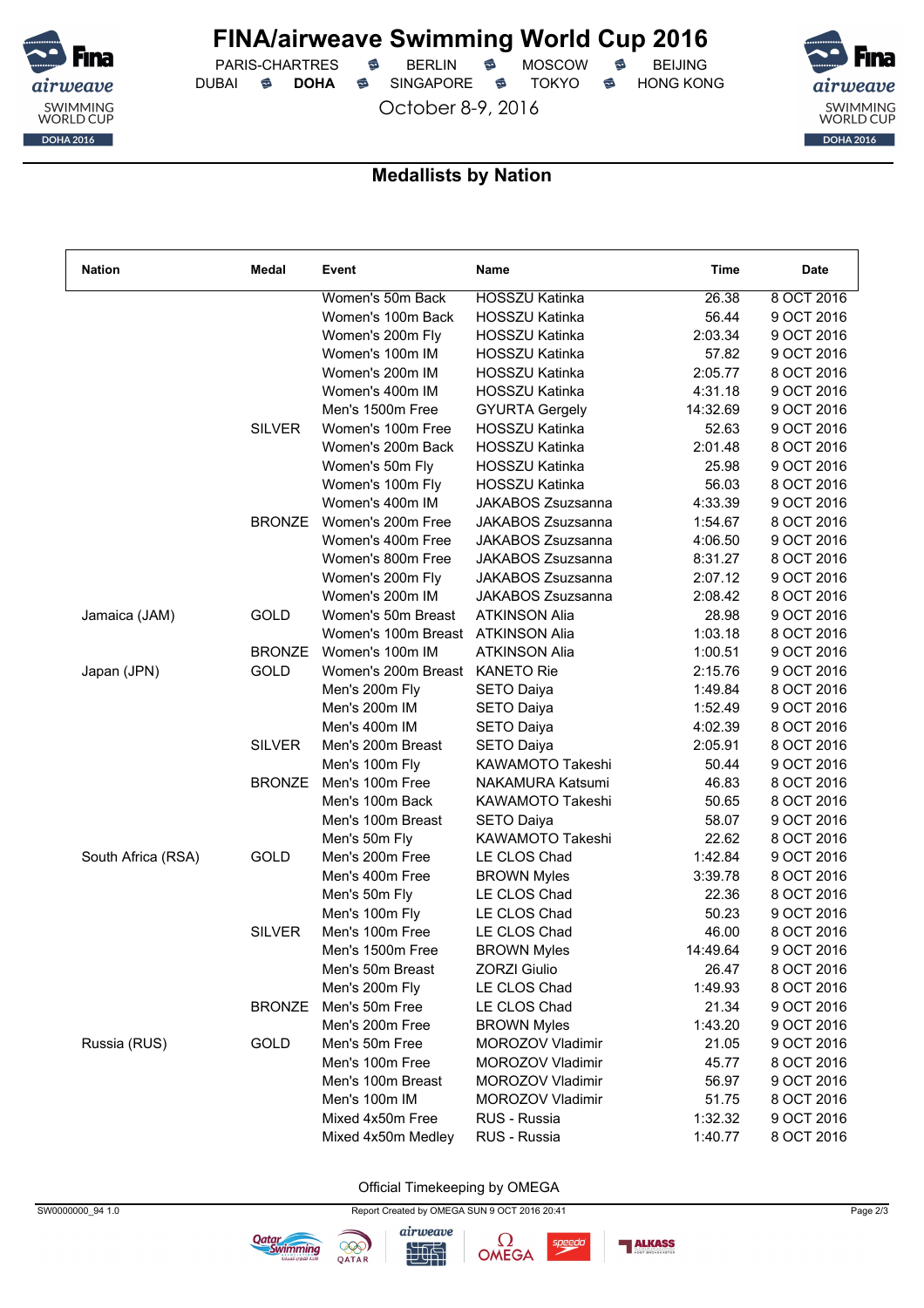![](_page_71_Picture_0.jpeg)

PARIS-CHARTRES **S** BERLIN S MOSCOW S DUBAI **S DOHA** SINGAPORE S TOKYO S HONG KONG

October 8-9, 2016

![](_page_71_Picture_6.jpeg)

#### **Medallists by Nation**

| <b>Nation</b>       | Medal         | Event               | Name                    | Time    | <b>Date</b> |
|---------------------|---------------|---------------------|-------------------------|---------|-------------|
|                     | <b>SILVER</b> | Women's 50m Breast  | <b>EFIMOVA Yuliya</b>   | 29.27   | 9 OCT 2016  |
|                     |               | Women's 100m Breast | <b>EFIMOVA Yuliya</b>   | 1:03.27 | 8 OCT 2016  |
|                     |               | Women's 200m Breast | <b>EFIMOVA Yuliya</b>   | 2:16.39 | 9 OCT 2016  |
|                     |               | Women's 200m IM     | EFIMOVA Yuliya          | 2:07.29 | 8 OCT 2016  |
|                     | <b>BRONZE</b> | Men's 200m Back     | <b>DONETC Stanislav</b> | 1:53.93 | 9 OCT 2016  |
| Ukraine (UKR)       | <b>GOLD</b>   | Women's 200m Back   | ZEVINA Daryna           | 2:01.25 | 8 OCT 2016  |
|                     | <b>SILVER</b> | Women's 50m Back    | ZEVINA Daryna           | 26.53   | 8 OCT 2016  |
|                     |               | Women's 100m Back   | ZEVINA Daryna           | 57.26   | 9 OCT 2016  |
| United States (USA) | <b>SILVER</b> | Women's 100m IM     | <b>MEILI Katie</b>      | 59.19   | 9 OCT 2016  |
|                     | <b>BRONZE</b> | Women's 50m Free    | <b>MEILI Katie</b>      | 24.63   | 8 OCT 2016  |
|                     |               | Women's 50m Breast  | <b>MEILI Katie</b>      | 29.78   | 9 OCT 2016  |
|                     |               | Women's 100m Breast | <b>MEILI Katie</b>      | 1:03.90 | 8 OCT 2016  |
|                     |               | Women's 200m Breast | <b>LARSON Breeja</b>    | 2:19.32 | 9 OCT 2016  |
|                     |               | Men's 200m Breast   | PRENOT Josh             | 2:06.90 | 8 OCT 2016  |
|                     |               | Men's 200m IM       | PRENOT Josh             | 1:54.65 | 9 OCT 2016  |
|                     |               | Men's 400m IM       | PRENOT Josh             | 4:05.67 | 8 OCT 2016  |

Official Timekeeping by OMEGA

![](_page_71_Picture_11.jpeg)

**Qatar**<br>Swimming

![](_page_71_Picture_12.jpeg)

![](_page_71_Picture_13.jpeg)

![](_page_71_Picture_14.jpeg)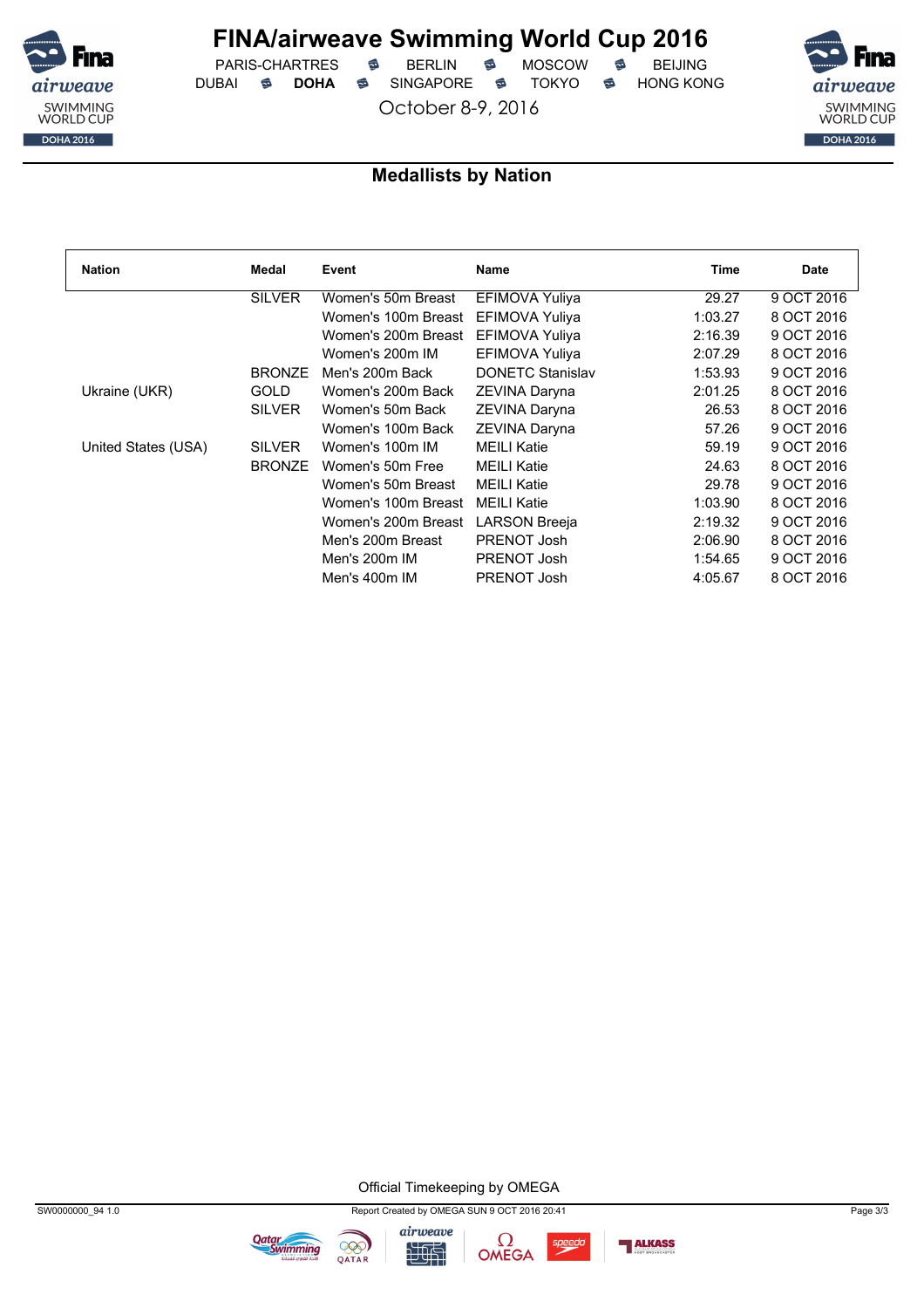

### **FINA/airweave Swimming World Cup 2016**

PARIS-CHARTRES **B** BERLIN **B** MOSCOW **B** BEIJING DUBAI **S DOHA S** SINGAPORE S TOKYO S HONG KONG

October 8-9, 2016



### **Medal Standings**

#### As of SUN 9 OCT 2016 at 20:42 **AFTER 36 OF 36 EVENTS**

|                 |                            |                |    | Men            |     |                 |                | Women          |                |                | <b>Mixed</b>   |   |     |                |                | <b>Total</b> |     | Rank               |
|-----------------|----------------------------|----------------|----|----------------|-----|-----------------|----------------|----------------|----------------|----------------|----------------|---|-----|----------------|----------------|--------------|-----|--------------------|
| Rank   NAT      |                            | G              | s  | в              | Tot | G               | S              | в              | Tot            | G              | s              | в | Tot | G              | S              | в            | Tot | by<br><b>Total</b> |
| $\mathbf{1}$    | HUN - Hungary              |                |    |                |     | 9               | 5              | 5              | 19             |                |                |   |     | 10             | 5              | 5            | 20  |                    |
| $\overline{2}$  | RUS - Russia               | 4              |    | 1              | 5   |                 | 4              |                | 4              | $\overline{c}$ |                |   | 2   | 6              | 4              |              | 11  | $=2$               |
| 3               | RSA - South Africa         | 4              | 4  | 2              | 10  |                 |                |                |                |                |                |   |     | 4              | 4              | 2            | 10  | $=4$               |
| $\vert$ 4       | JPN - Japan                | 3              | 2  | 4              | 9   |                 |                |                |                |                |                |   |     | 4              | 2              | 4            | 10  | $=4$               |
| 5               | DEN - Denmark              |                |    |                |     | 4               |                |                | 4              |                |                |   |     | 4              |                |              | 4   | $=9$               |
| 6 <sup>1</sup>  | AUS - Australia            | $\overline{2}$ |    |                | 4   |                 | $\overline{2}$ | 4              | 7              |                |                |   |     | 3              | 3              | 5            | 11  | $=2$               |
|                 | JAM - Jamaica              |                |    |                |     | $\overline{c}$  |                |                | 3 <sub>l</sub> |                |                |   |     | $\overline{2}$ |                |              | 3   | $=12$              |
| 8               | GER - Germany              |                | 3  | 2              | 6   |                 |                |                |                |                |                |   |     |                | 3              | 2            | 6   | 8                  |
| 9               | <b>UKR</b> - Ukraine       |                |    |                |     | $\mathbf{1}$    | $\overline{2}$ |                | 3              |                |                |   |     |                | $\overline{2}$ |              | 3   | $=12$              |
| 10 <sup>1</sup> | <b>BLR</b> - Belarus       |                |    | $\overline{2}$ | 4   |                 |                |                |                |                |                |   |     |                |                | 2            | 4   | $=9$               |
| 11 <sup>1</sup> | <b>BRA - Brazil</b>        |                |    |                | 2   |                 |                |                |                |                |                |   |     |                |                |              | 2   | 14                 |
| 12 <sup>°</sup> | CHN - China                |                |    | 1              |     |                 | $\overline{2}$ | 3              | 5              |                | $\overline{2}$ |   | 2   |                | 4              | 4            | 8   | $=6$               |
| 13 <sup>1</sup> | GBR - Great Britain        |                | 4  |                | 4   |                 |                |                |                |                |                |   |     |                | 4              |              | 4   | $=9$               |
| 14              | <b>USA - United States</b> |                |    | 3              | 3   |                 | 1              | $\overline{4}$ | 5              |                |                |   |     |                | 1              | 7            | 8   | $=6$               |
| 15 <sup>1</sup> | COL - Colombia             |                |    |                |     |                 |                |                |                |                |                |   |     |                |                |              |     | $=15$              |
| 16 <sup>1</sup> | ESP - Spain                |                |    | 1              |     |                 |                |                |                |                |                |   |     |                |                |              |     | $=15$              |
| 16 <sup>1</sup> | FRA - France               |                |    |                |     |                 |                |                |                |                |                | 1 |     |                |                |              |     | $=15$              |
|                 | 16 HKG - Hong Kong         |                |    |                |     |                 |                |                |                |                |                | 1 |     |                |                |              |     | $=15$              |
|                 | Total:                     | 17             | 17 | 17             | 51  | 18 <sup>1</sup> | 16             | 17             | 51             | 2 <sup>1</sup> | 2 <sup>1</sup> | 2 | 6   | 37             | 35             | 36           | 108 |                    |



#### Official Timekeeping by OMEGA





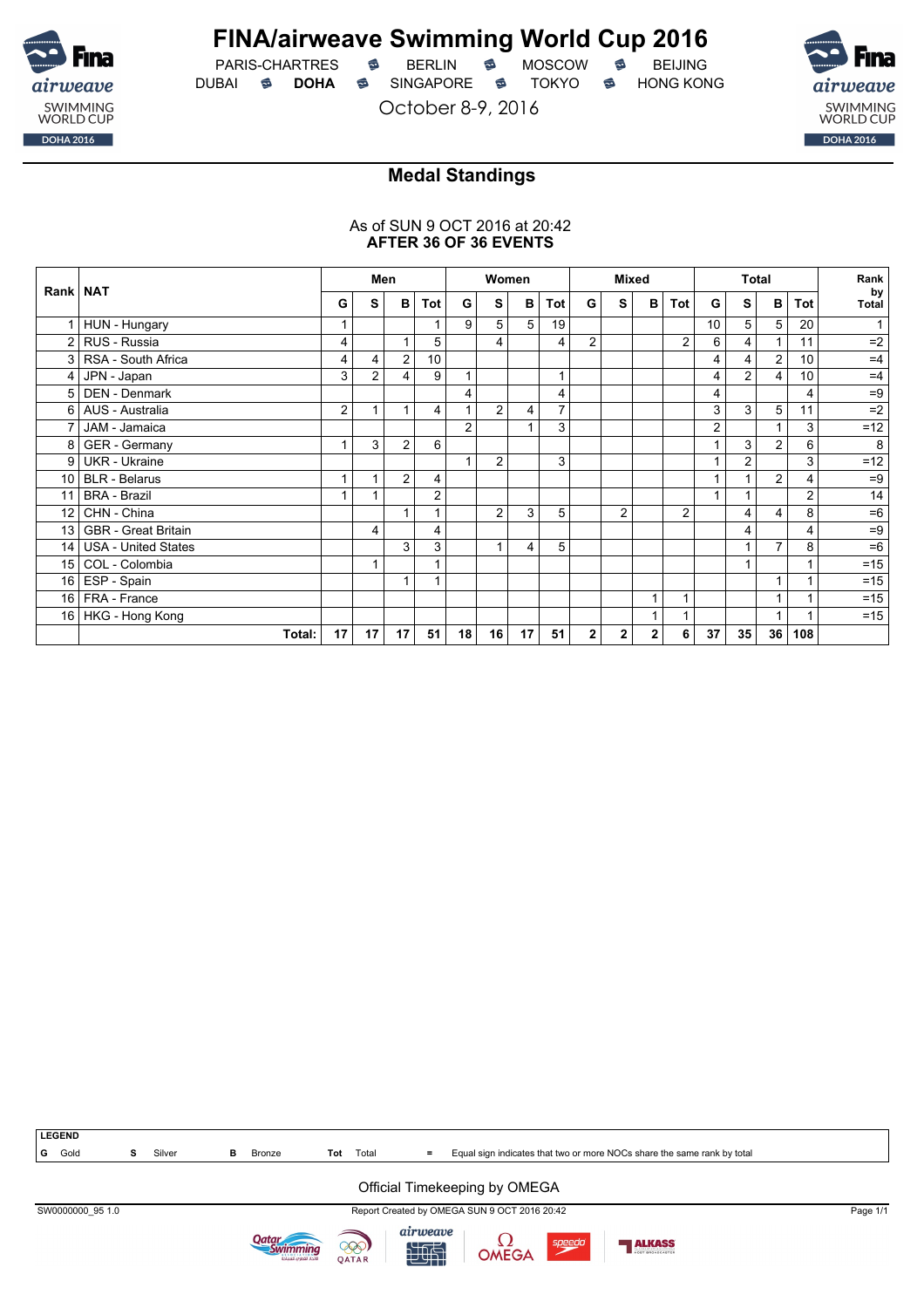

PARIS-CHARTRES **S** BERLIN S MOSCOW S DUBAI **S DOHA** SINGAPORE S TOKYO S HONG KONG

October 8-9, 2016



### **Championships Trophy**

AFTER 36 OF 36 EVENTS

| Rank | <b>NAT</b>           | <b>NAT</b> | Men | Women       | <b>Mixt</b> | <b>Total</b> |
|------|----------------------|------------|-----|-------------|-------------|--------------|
| 1    | South Africa         | <b>RSA</b> | 329 | 38          | 56          | 423          |
| 2    | Hungary              | <b>HUN</b> | 45  | 345         | 0           | 390          |
| 3    | China                | <b>CHN</b> | 78  | 226         | 64          | 368          |
| 4    | Russia               | <b>RUS</b> | 112 | 109         | 72          | 293          |
| 5    | Japan                | <b>JPN</b> | 227 | 56          | 0           | 283          |
| 6    | Australia            | <b>AUS</b> | 67  | 212         | 0           | 279          |
| 7    | <b>United States</b> | <b>USA</b> | 59  | 135         | 0           | 194          |
| 8    | Germany              | <b>GER</b> | 150 | 0           | $\pmb{0}$   | 150          |
| 9    | Hong Kong            | <b>HKG</b> | 25  | 73          | 30          | 128          |
| 10   | France               | <b>FRA</b> | 28  | 58          | 30          | 116          |
| 10   | Ukraine              | <b>UKR</b> | 44  | 72          | $\mathbf 0$ | 116          |
| 12   | Singapore            | SIN        | 35  | 51          | 26          | 112          |
| 13   | Slovakia             | <b>SVK</b> | 35  | 71          | 0           | 106          |
| 14   | Jamaica              | <b>JAM</b> | 0   | 105         | 0           | 105          |
| 15   | Club                 | <b>CLB</b> | 95  | $\pmb{0}$   | 0           | 95           |
| 16   | <b>Great Britain</b> | <b>GBR</b> | 84  | 0           | 0           | 84           |
| 17   | <b>Belarus</b>       | <b>BLR</b> | 77  | $\mathbf 0$ | 0           | 77           |
| 18   | Denmark              | <b>DEN</b> | 0   | 72          | 0           | 72           |
| 19   | Colombia             | COL        | 70  | $\pmb{0}$   | 0           | 70           |
| 20   | Qatar                | QAT        | 62  | 0           | 0           | 62           |
| 21   | New Zealand          | <b>NZL</b> | 0   | 59          | 0           | 59           |
| 22   | Uzbekistan           | <b>UZB</b> | 50  | $\mathbf 0$ | 0           | 50           |
| 23   | Spain                | <b>ESP</b> | 48  | 0           | 0           | 48           |
| 24   | Egypt                | EGY        | 40  | 0           | 0           | 40           |
| 24   | Slovenia             | <b>SLO</b> | 0   | 40          | 0           | 40           |
| 26   | <b>Brazil</b>        | <b>BRA</b> | 34  | 0           | 0           | 34           |
| 26   | Czech Republic       | CZE        | 34  | $\pmb{0}$   | 0           | 34           |
| 28   | Latvia               | LAT        | 0   | 33          | 0           | 33           |
| 29   | Bahrain              | <b>BRN</b> | 7   | 21          | 0           | 28           |
| 30   | Serbia               | <b>SRB</b> | 27  | 0           | 0           | 27           |
| 31   | Belgium              | <b>BEL</b> | 26  | $\mathbf 0$ | 0           | 26           |
| 32   | Argentina            | <b>ARG</b> | 0   | 10          | 0           | 10           |
| 32   | Malta                | <b>MLT</b> | 0   | 10          | 0           | 10           |

Official Timekeeping by OMEGA





**Qatar**<br>Swimming

999

QATAR

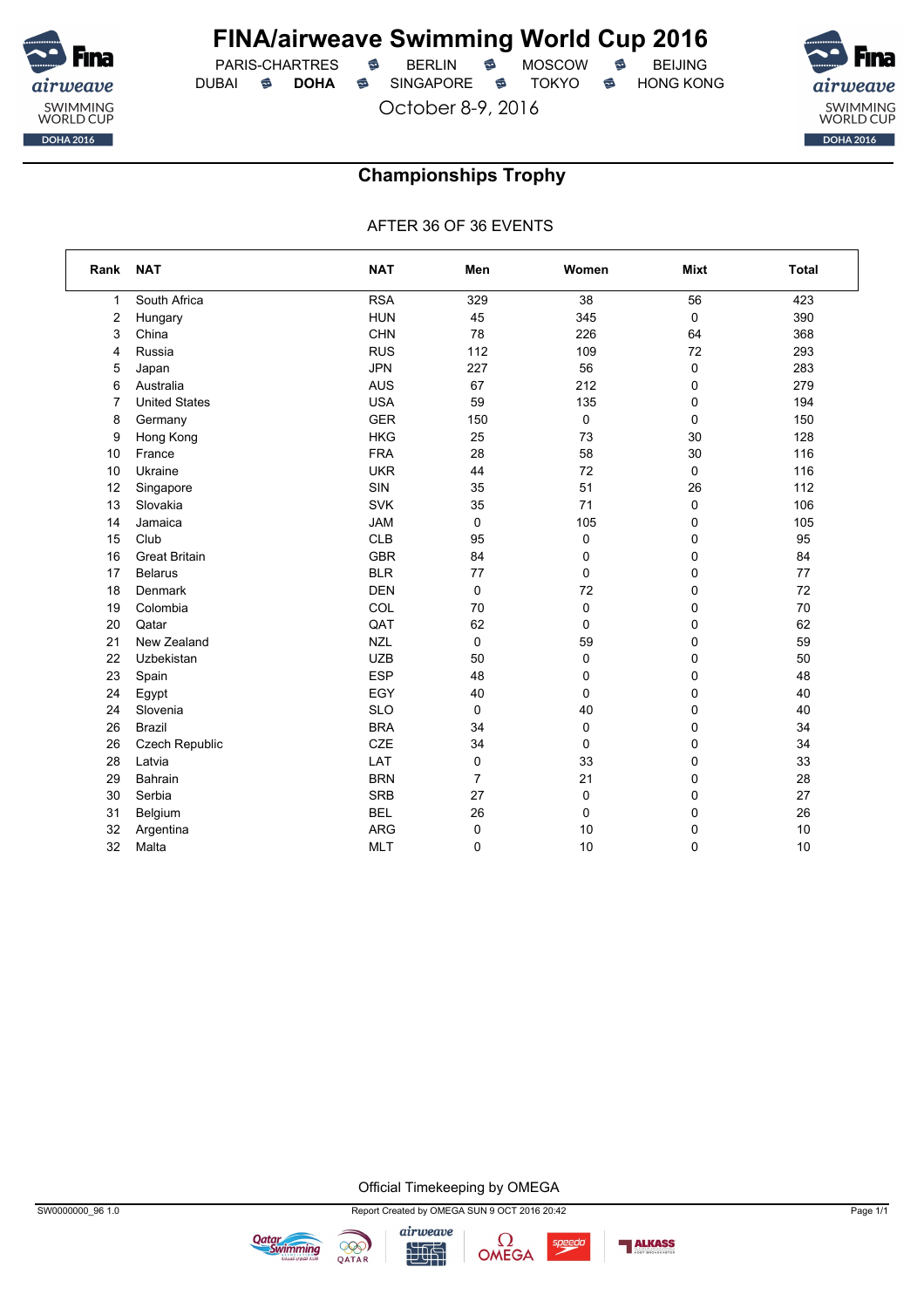

PARIS-CHARTRES **S** BERLIN S MOSCOW S DUBAI **S DOHA** SINGAPORE S TOKYO S HONG KONG

October 8-9, 2016



٦

### **Overall Rankings by Points**

#### Men **AFTER 36 OF 36 EVENTS**

| <b>JPN</b><br>Final<br>1:49.84<br>1<br>SETO Daiya<br>Men's 200m Butterfly<br>965<br>2<br><b>RSA</b><br>963<br>LE CLOS Chad<br>Men's 200m Butterfly<br>Final<br>1:49.93<br>3<br><b>GER</b><br>960<br><b>KOCH Marco</b><br>Men's 200m Breaststroke<br>Final<br>2:02.13<br>4<br><b>MOROZOV Vladimir</b><br><b>RUS</b><br>Men's 100m Freestyle<br>Final<br>45.77<br>946<br><b>RUS</b><br>51.75<br>938<br>5<br>MOROZOV Vladimir<br>Men's 100m Individual Medley<br>Final<br>6<br><b>RSA</b><br>46.00<br>932<br>LE CLOS Chad<br>Men's 100m Freestyle<br>Final<br>7<br>MOROZOV Vladimir<br><b>RUS</b><br>Men's 100m Breaststroke<br>Final<br>56.97<br>930<br>8<br><b>RSA</b><br>22.36<br>926<br>LE CLOS Chad<br>Men's 50m Butterfly<br>Final<br>9<br><b>JPN</b><br>1:52.49<br>925<br><b>SETO Daiya</b><br>Men's 200m Individual Medley<br>Final<br>925<br>9<br><b>HURLEY Bobby</b><br>AUS<br>Men's 100m Backstroke<br>Final<br>50.20<br><b>BRA</b><br>57.12<br>922<br>11<br><b>LIMA Felipe</b><br>Men's 100m Breaststroke<br>Final<br>14:32.69<br>917<br>12<br><b>GYURTA Gergely</b><br><b>HUN</b><br>Final<br>Men's 1500m Freestyle<br>12<br><b>HEINTZ Philip</b><br>GER<br>Men's 200m Individual Medley<br>Final<br>1:52.81<br>917<br>12<br><b>JPN</b><br>4:02.39<br>SETO Daiya<br>Final<br>917<br>Men's 400m Individual Medley<br>15<br><b>GER</b><br><b>HEINTZ Philip</b><br>Final<br>52.27<br>910<br>Men's 100m Individual Medley<br>16<br><b>GER</b><br><b>HEINTZ Philip</b><br>Men's 200m Butterfly<br>Final<br>1:52.03<br>909<br>17<br><b>BLR</b><br>50.54<br>906<br><b>SANKOVICH Pavel</b><br>Men's 100m Backstroke<br>Final<br><b>RSA</b><br>1:42.84<br>902<br>18<br>LE CLOS Chad<br>Men's 200m Freestyle<br>Final<br>19<br>PROUD Benjamin<br>GBR<br>Men's 50m Butterfly<br>Final<br>22.57<br>901<br>19<br><b>BRA</b><br>26.14<br><b>LIMA Felipe</b><br>Men's 50m Breaststroke<br>Final<br>901<br>21<br><b>RSA</b><br>3:39.78<br><b>BROWN Myles</b><br>Men's 400m Freestyle<br>Final<br>900<br>21<br><b>JPN</b><br><b>KAWAMOTO Takeshi</b><br>Men's 100m Backstroke<br>Final<br>50.65<br>900<br>23<br><b>RSA</b><br>50.23<br>896<br>LE CLOS Chad<br>Men's 100m Butterfly<br>Final<br>23<br>4:04.24<br>896<br><b>HEINTZ Philip</b><br>GER<br>Men's 400m Individual Medley<br>Final<br>25<br><b>SANKOVICH Pavel</b><br><b>BLR</b><br>Men's 50m Backstroke<br>Final<br>23.05<br>895<br>25<br><b>JPN</b><br><b>KAWAMOTO Takeshi</b><br>Final<br>22.62<br>895<br>Men's 50m Butterfly<br>27<br><b>GBR</b><br>893<br><b>GUY James</b><br>Final<br>1:43.17<br>Men's 200m Freestyle<br><b>RSA</b><br>28<br><b>BROWN Myles</b><br>Men's 200m Freestyle<br>Final<br>1:43.20<br>892<br>29<br><b>RUS</b><br>21.05<br>891<br>MOROZOV Vladimir<br>Final<br>Men's 50m Freestyle<br>30<br>52.68<br>889<br><b>SANKOVICH Pavel</b><br><b>BLR</b><br>Final<br>Men's 100m Individual Medley<br>31<br><b>DONETC Stanislav</b><br><b>RUS</b><br>Men's 100m Backstroke<br>Final<br>50.88<br>888<br>32<br><b>JPN</b><br><b>KAWAMOTO Takeshi</b><br>Men's 100m Butterfly<br>Final<br>50.44<br>885<br>33<br><b>JPN</b><br>883<br><b>NAKAMURA Katsumi</b><br>Final<br>46.83<br>Men's 100m Freestyle<br>34<br><b>SCHOEMAN Roland</b><br><b>RSA</b><br>Men's 50m Butterfly<br>Final<br>22.74<br>881<br>880<br>35<br>PRENOT Josh<br><b>USA</b><br>Men's 400m Individual Medley<br>Final<br>4:05.67<br><b>JPN</b><br>878<br>36<br>Men's 100m Breaststroke<br>Final<br>58.07<br><b>SETO Daiya</b><br>37<br><b>SETO Daiya</b><br>JPN<br>Men's 200m Breaststroke<br>Final<br>2:05.91<br>876<br>38<br>PRENOT Josh<br><b>USA</b><br>1:54.65<br>874<br>Men's 200m Individual Medley<br>Final<br>38<br><b>GBR</b><br>874<br><b>GUY James</b><br>Men's 400m Freestyle<br>3:41.96<br>Final<br>PROUD Benjamin<br><b>GBR</b><br>Men's 50m Freestyle<br>Final<br>21.22<br>870<br>40<br>AUS<br>3:42.44<br>41<br><b>HURLEY Bobby</b><br>Men's 400m Freestyle<br>Final<br>868<br><b>ZORZI Giulio</b><br><b>RSA</b><br>26.47<br>41<br>Men's 50m Breaststroke<br>Final<br>868<br>43<br><b>BROWN Myles</b><br><b>RSA</b><br>Men's 1500m Freestyle<br>Final<br>14:49.64<br>866<br>43<br><b>HURLEY Bobby</b><br>AUS<br>Men's 50m Backstroke<br>Final<br>23.31<br>866<br><b>GER</b><br>45<br><b>HEINTZ Philip</b><br>Men's 200m Freestyle<br>Final<br>1:44.26<br>865<br>46<br><b>ZELLMANN Poul</b><br><b>GER</b><br>Men's 400m Freestyle<br>3:43.01<br>862<br>Final<br>47<br><b>ZELLMANN Poul</b><br>GER<br>Men's 1500m Freestyle<br>Final<br>14:51.58<br>860<br>48<br>SANKOVICH Pavel<br><b>BLR</b><br>Men's 100m Butterfly<br>Final<br>50.98<br>857<br>49<br>LE CLOS Chad<br><b>RSA</b><br>Men's 50m Freestyle<br>Final<br>21.34<br>855 | Rank | Name | <b>NAT</b> | Event | <b>Phase</b> | Time | <b>Points</b> |
|-----------------------------------------------------------------------------------------------------------------------------------------------------------------------------------------------------------------------------------------------------------------------------------------------------------------------------------------------------------------------------------------------------------------------------------------------------------------------------------------------------------------------------------------------------------------------------------------------------------------------------------------------------------------------------------------------------------------------------------------------------------------------------------------------------------------------------------------------------------------------------------------------------------------------------------------------------------------------------------------------------------------------------------------------------------------------------------------------------------------------------------------------------------------------------------------------------------------------------------------------------------------------------------------------------------------------------------------------------------------------------------------------------------------------------------------------------------------------------------------------------------------------------------------------------------------------------------------------------------------------------------------------------------------------------------------------------------------------------------------------------------------------------------------------------------------------------------------------------------------------------------------------------------------------------------------------------------------------------------------------------------------------------------------------------------------------------------------------------------------------------------------------------------------------------------------------------------------------------------------------------------------------------------------------------------------------------------------------------------------------------------------------------------------------------------------------------------------------------------------------------------------------------------------------------------------------------------------------------------------------------------------------------------------------------------------------------------------------------------------------------------------------------------------------------------------------------------------------------------------------------------------------------------------------------------------------------------------------------------------------------------------------------------------------------------------------------------------------------------------------------------------------------------------------------------------------------------------------------------------------------------------------------------------------------------------------------------------------------------------------------------------------------------------------------------------------------------------------------------------------------------------------------------------------------------------------------------------------------------------------------------------------------------------------------------------------------------------------------------------------------------------------------------------------------------------------------------------------------------------------------------------------------------------------------------------------------------------------------------------------------------------------------------------------------------------------------------------------------------------------------------------------------------------------------------------------------------------------------------------------------------------------------------------------------------------------------------------------------------------------------------------------------------------------------------------------------------------------------------------------------------------------------------------------------------------------------------------------------------------------------------------------------------------------------------------|------|------|------------|-------|--------------|------|---------------|
|                                                                                                                                                                                                                                                                                                                                                                                                                                                                                                                                                                                                                                                                                                                                                                                                                                                                                                                                                                                                                                                                                                                                                                                                                                                                                                                                                                                                                                                                                                                                                                                                                                                                                                                                                                                                                                                                                                                                                                                                                                                                                                                                                                                                                                                                                                                                                                                                                                                                                                                                                                                                                                                                                                                                                                                                                                                                                                                                                                                                                                                                                                                                                                                                                                                                                                                                                                                                                                                                                                                                                                                                                                                                                                                                                                                                                                                                                                                                                                                                                                                                                                                                                                                                                                                                                                                                                                                                                                                                                                                                                                                                                                                                                         |      |      |            |       |              |      |               |
|                                                                                                                                                                                                                                                                                                                                                                                                                                                                                                                                                                                                                                                                                                                                                                                                                                                                                                                                                                                                                                                                                                                                                                                                                                                                                                                                                                                                                                                                                                                                                                                                                                                                                                                                                                                                                                                                                                                                                                                                                                                                                                                                                                                                                                                                                                                                                                                                                                                                                                                                                                                                                                                                                                                                                                                                                                                                                                                                                                                                                                                                                                                                                                                                                                                                                                                                                                                                                                                                                                                                                                                                                                                                                                                                                                                                                                                                                                                                                                                                                                                                                                                                                                                                                                                                                                                                                                                                                                                                                                                                                                                                                                                                                         |      |      |            |       |              |      |               |
|                                                                                                                                                                                                                                                                                                                                                                                                                                                                                                                                                                                                                                                                                                                                                                                                                                                                                                                                                                                                                                                                                                                                                                                                                                                                                                                                                                                                                                                                                                                                                                                                                                                                                                                                                                                                                                                                                                                                                                                                                                                                                                                                                                                                                                                                                                                                                                                                                                                                                                                                                                                                                                                                                                                                                                                                                                                                                                                                                                                                                                                                                                                                                                                                                                                                                                                                                                                                                                                                                                                                                                                                                                                                                                                                                                                                                                                                                                                                                                                                                                                                                                                                                                                                                                                                                                                                                                                                                                                                                                                                                                                                                                                                                         |      |      |            |       |              |      |               |
|                                                                                                                                                                                                                                                                                                                                                                                                                                                                                                                                                                                                                                                                                                                                                                                                                                                                                                                                                                                                                                                                                                                                                                                                                                                                                                                                                                                                                                                                                                                                                                                                                                                                                                                                                                                                                                                                                                                                                                                                                                                                                                                                                                                                                                                                                                                                                                                                                                                                                                                                                                                                                                                                                                                                                                                                                                                                                                                                                                                                                                                                                                                                                                                                                                                                                                                                                                                                                                                                                                                                                                                                                                                                                                                                                                                                                                                                                                                                                                                                                                                                                                                                                                                                                                                                                                                                                                                                                                                                                                                                                                                                                                                                                         |      |      |            |       |              |      |               |
|                                                                                                                                                                                                                                                                                                                                                                                                                                                                                                                                                                                                                                                                                                                                                                                                                                                                                                                                                                                                                                                                                                                                                                                                                                                                                                                                                                                                                                                                                                                                                                                                                                                                                                                                                                                                                                                                                                                                                                                                                                                                                                                                                                                                                                                                                                                                                                                                                                                                                                                                                                                                                                                                                                                                                                                                                                                                                                                                                                                                                                                                                                                                                                                                                                                                                                                                                                                                                                                                                                                                                                                                                                                                                                                                                                                                                                                                                                                                                                                                                                                                                                                                                                                                                                                                                                                                                                                                                                                                                                                                                                                                                                                                                         |      |      |            |       |              |      |               |
|                                                                                                                                                                                                                                                                                                                                                                                                                                                                                                                                                                                                                                                                                                                                                                                                                                                                                                                                                                                                                                                                                                                                                                                                                                                                                                                                                                                                                                                                                                                                                                                                                                                                                                                                                                                                                                                                                                                                                                                                                                                                                                                                                                                                                                                                                                                                                                                                                                                                                                                                                                                                                                                                                                                                                                                                                                                                                                                                                                                                                                                                                                                                                                                                                                                                                                                                                                                                                                                                                                                                                                                                                                                                                                                                                                                                                                                                                                                                                                                                                                                                                                                                                                                                                                                                                                                                                                                                                                                                                                                                                                                                                                                                                         |      |      |            |       |              |      |               |
|                                                                                                                                                                                                                                                                                                                                                                                                                                                                                                                                                                                                                                                                                                                                                                                                                                                                                                                                                                                                                                                                                                                                                                                                                                                                                                                                                                                                                                                                                                                                                                                                                                                                                                                                                                                                                                                                                                                                                                                                                                                                                                                                                                                                                                                                                                                                                                                                                                                                                                                                                                                                                                                                                                                                                                                                                                                                                                                                                                                                                                                                                                                                                                                                                                                                                                                                                                                                                                                                                                                                                                                                                                                                                                                                                                                                                                                                                                                                                                                                                                                                                                                                                                                                                                                                                                                                                                                                                                                                                                                                                                                                                                                                                         |      |      |            |       |              |      |               |
|                                                                                                                                                                                                                                                                                                                                                                                                                                                                                                                                                                                                                                                                                                                                                                                                                                                                                                                                                                                                                                                                                                                                                                                                                                                                                                                                                                                                                                                                                                                                                                                                                                                                                                                                                                                                                                                                                                                                                                                                                                                                                                                                                                                                                                                                                                                                                                                                                                                                                                                                                                                                                                                                                                                                                                                                                                                                                                                                                                                                                                                                                                                                                                                                                                                                                                                                                                                                                                                                                                                                                                                                                                                                                                                                                                                                                                                                                                                                                                                                                                                                                                                                                                                                                                                                                                                                                                                                                                                                                                                                                                                                                                                                                         |      |      |            |       |              |      |               |
|                                                                                                                                                                                                                                                                                                                                                                                                                                                                                                                                                                                                                                                                                                                                                                                                                                                                                                                                                                                                                                                                                                                                                                                                                                                                                                                                                                                                                                                                                                                                                                                                                                                                                                                                                                                                                                                                                                                                                                                                                                                                                                                                                                                                                                                                                                                                                                                                                                                                                                                                                                                                                                                                                                                                                                                                                                                                                                                                                                                                                                                                                                                                                                                                                                                                                                                                                                                                                                                                                                                                                                                                                                                                                                                                                                                                                                                                                                                                                                                                                                                                                                                                                                                                                                                                                                                                                                                                                                                                                                                                                                                                                                                                                         |      |      |            |       |              |      |               |
|                                                                                                                                                                                                                                                                                                                                                                                                                                                                                                                                                                                                                                                                                                                                                                                                                                                                                                                                                                                                                                                                                                                                                                                                                                                                                                                                                                                                                                                                                                                                                                                                                                                                                                                                                                                                                                                                                                                                                                                                                                                                                                                                                                                                                                                                                                                                                                                                                                                                                                                                                                                                                                                                                                                                                                                                                                                                                                                                                                                                                                                                                                                                                                                                                                                                                                                                                                                                                                                                                                                                                                                                                                                                                                                                                                                                                                                                                                                                                                                                                                                                                                                                                                                                                                                                                                                                                                                                                                                                                                                                                                                                                                                                                         |      |      |            |       |              |      |               |
|                                                                                                                                                                                                                                                                                                                                                                                                                                                                                                                                                                                                                                                                                                                                                                                                                                                                                                                                                                                                                                                                                                                                                                                                                                                                                                                                                                                                                                                                                                                                                                                                                                                                                                                                                                                                                                                                                                                                                                                                                                                                                                                                                                                                                                                                                                                                                                                                                                                                                                                                                                                                                                                                                                                                                                                                                                                                                                                                                                                                                                                                                                                                                                                                                                                                                                                                                                                                                                                                                                                                                                                                                                                                                                                                                                                                                                                                                                                                                                                                                                                                                                                                                                                                                                                                                                                                                                                                                                                                                                                                                                                                                                                                                         |      |      |            |       |              |      |               |
|                                                                                                                                                                                                                                                                                                                                                                                                                                                                                                                                                                                                                                                                                                                                                                                                                                                                                                                                                                                                                                                                                                                                                                                                                                                                                                                                                                                                                                                                                                                                                                                                                                                                                                                                                                                                                                                                                                                                                                                                                                                                                                                                                                                                                                                                                                                                                                                                                                                                                                                                                                                                                                                                                                                                                                                                                                                                                                                                                                                                                                                                                                                                                                                                                                                                                                                                                                                                                                                                                                                                                                                                                                                                                                                                                                                                                                                                                                                                                                                                                                                                                                                                                                                                                                                                                                                                                                                                                                                                                                                                                                                                                                                                                         |      |      |            |       |              |      |               |
|                                                                                                                                                                                                                                                                                                                                                                                                                                                                                                                                                                                                                                                                                                                                                                                                                                                                                                                                                                                                                                                                                                                                                                                                                                                                                                                                                                                                                                                                                                                                                                                                                                                                                                                                                                                                                                                                                                                                                                                                                                                                                                                                                                                                                                                                                                                                                                                                                                                                                                                                                                                                                                                                                                                                                                                                                                                                                                                                                                                                                                                                                                                                                                                                                                                                                                                                                                                                                                                                                                                                                                                                                                                                                                                                                                                                                                                                                                                                                                                                                                                                                                                                                                                                                                                                                                                                                                                                                                                                                                                                                                                                                                                                                         |      |      |            |       |              |      |               |
|                                                                                                                                                                                                                                                                                                                                                                                                                                                                                                                                                                                                                                                                                                                                                                                                                                                                                                                                                                                                                                                                                                                                                                                                                                                                                                                                                                                                                                                                                                                                                                                                                                                                                                                                                                                                                                                                                                                                                                                                                                                                                                                                                                                                                                                                                                                                                                                                                                                                                                                                                                                                                                                                                                                                                                                                                                                                                                                                                                                                                                                                                                                                                                                                                                                                                                                                                                                                                                                                                                                                                                                                                                                                                                                                                                                                                                                                                                                                                                                                                                                                                                                                                                                                                                                                                                                                                                                                                                                                                                                                                                                                                                                                                         |      |      |            |       |              |      |               |
|                                                                                                                                                                                                                                                                                                                                                                                                                                                                                                                                                                                                                                                                                                                                                                                                                                                                                                                                                                                                                                                                                                                                                                                                                                                                                                                                                                                                                                                                                                                                                                                                                                                                                                                                                                                                                                                                                                                                                                                                                                                                                                                                                                                                                                                                                                                                                                                                                                                                                                                                                                                                                                                                                                                                                                                                                                                                                                                                                                                                                                                                                                                                                                                                                                                                                                                                                                                                                                                                                                                                                                                                                                                                                                                                                                                                                                                                                                                                                                                                                                                                                                                                                                                                                                                                                                                                                                                                                                                                                                                                                                                                                                                                                         |      |      |            |       |              |      |               |
|                                                                                                                                                                                                                                                                                                                                                                                                                                                                                                                                                                                                                                                                                                                                                                                                                                                                                                                                                                                                                                                                                                                                                                                                                                                                                                                                                                                                                                                                                                                                                                                                                                                                                                                                                                                                                                                                                                                                                                                                                                                                                                                                                                                                                                                                                                                                                                                                                                                                                                                                                                                                                                                                                                                                                                                                                                                                                                                                                                                                                                                                                                                                                                                                                                                                                                                                                                                                                                                                                                                                                                                                                                                                                                                                                                                                                                                                                                                                                                                                                                                                                                                                                                                                                                                                                                                                                                                                                                                                                                                                                                                                                                                                                         |      |      |            |       |              |      |               |
|                                                                                                                                                                                                                                                                                                                                                                                                                                                                                                                                                                                                                                                                                                                                                                                                                                                                                                                                                                                                                                                                                                                                                                                                                                                                                                                                                                                                                                                                                                                                                                                                                                                                                                                                                                                                                                                                                                                                                                                                                                                                                                                                                                                                                                                                                                                                                                                                                                                                                                                                                                                                                                                                                                                                                                                                                                                                                                                                                                                                                                                                                                                                                                                                                                                                                                                                                                                                                                                                                                                                                                                                                                                                                                                                                                                                                                                                                                                                                                                                                                                                                                                                                                                                                                                                                                                                                                                                                                                                                                                                                                                                                                                                                         |      |      |            |       |              |      |               |
|                                                                                                                                                                                                                                                                                                                                                                                                                                                                                                                                                                                                                                                                                                                                                                                                                                                                                                                                                                                                                                                                                                                                                                                                                                                                                                                                                                                                                                                                                                                                                                                                                                                                                                                                                                                                                                                                                                                                                                                                                                                                                                                                                                                                                                                                                                                                                                                                                                                                                                                                                                                                                                                                                                                                                                                                                                                                                                                                                                                                                                                                                                                                                                                                                                                                                                                                                                                                                                                                                                                                                                                                                                                                                                                                                                                                                                                                                                                                                                                                                                                                                                                                                                                                                                                                                                                                                                                                                                                                                                                                                                                                                                                                                         |      |      |            |       |              |      |               |
|                                                                                                                                                                                                                                                                                                                                                                                                                                                                                                                                                                                                                                                                                                                                                                                                                                                                                                                                                                                                                                                                                                                                                                                                                                                                                                                                                                                                                                                                                                                                                                                                                                                                                                                                                                                                                                                                                                                                                                                                                                                                                                                                                                                                                                                                                                                                                                                                                                                                                                                                                                                                                                                                                                                                                                                                                                                                                                                                                                                                                                                                                                                                                                                                                                                                                                                                                                                                                                                                                                                                                                                                                                                                                                                                                                                                                                                                                                                                                                                                                                                                                                                                                                                                                                                                                                                                                                                                                                                                                                                                                                                                                                                                                         |      |      |            |       |              |      |               |
|                                                                                                                                                                                                                                                                                                                                                                                                                                                                                                                                                                                                                                                                                                                                                                                                                                                                                                                                                                                                                                                                                                                                                                                                                                                                                                                                                                                                                                                                                                                                                                                                                                                                                                                                                                                                                                                                                                                                                                                                                                                                                                                                                                                                                                                                                                                                                                                                                                                                                                                                                                                                                                                                                                                                                                                                                                                                                                                                                                                                                                                                                                                                                                                                                                                                                                                                                                                                                                                                                                                                                                                                                                                                                                                                                                                                                                                                                                                                                                                                                                                                                                                                                                                                                                                                                                                                                                                                                                                                                                                                                                                                                                                                                         |      |      |            |       |              |      |               |
|                                                                                                                                                                                                                                                                                                                                                                                                                                                                                                                                                                                                                                                                                                                                                                                                                                                                                                                                                                                                                                                                                                                                                                                                                                                                                                                                                                                                                                                                                                                                                                                                                                                                                                                                                                                                                                                                                                                                                                                                                                                                                                                                                                                                                                                                                                                                                                                                                                                                                                                                                                                                                                                                                                                                                                                                                                                                                                                                                                                                                                                                                                                                                                                                                                                                                                                                                                                                                                                                                                                                                                                                                                                                                                                                                                                                                                                                                                                                                                                                                                                                                                                                                                                                                                                                                                                                                                                                                                                                                                                                                                                                                                                                                         |      |      |            |       |              |      |               |
|                                                                                                                                                                                                                                                                                                                                                                                                                                                                                                                                                                                                                                                                                                                                                                                                                                                                                                                                                                                                                                                                                                                                                                                                                                                                                                                                                                                                                                                                                                                                                                                                                                                                                                                                                                                                                                                                                                                                                                                                                                                                                                                                                                                                                                                                                                                                                                                                                                                                                                                                                                                                                                                                                                                                                                                                                                                                                                                                                                                                                                                                                                                                                                                                                                                                                                                                                                                                                                                                                                                                                                                                                                                                                                                                                                                                                                                                                                                                                                                                                                                                                                                                                                                                                                                                                                                                                                                                                                                                                                                                                                                                                                                                                         |      |      |            |       |              |      |               |
|                                                                                                                                                                                                                                                                                                                                                                                                                                                                                                                                                                                                                                                                                                                                                                                                                                                                                                                                                                                                                                                                                                                                                                                                                                                                                                                                                                                                                                                                                                                                                                                                                                                                                                                                                                                                                                                                                                                                                                                                                                                                                                                                                                                                                                                                                                                                                                                                                                                                                                                                                                                                                                                                                                                                                                                                                                                                                                                                                                                                                                                                                                                                                                                                                                                                                                                                                                                                                                                                                                                                                                                                                                                                                                                                                                                                                                                                                                                                                                                                                                                                                                                                                                                                                                                                                                                                                                                                                                                                                                                                                                                                                                                                                         |      |      |            |       |              |      |               |
|                                                                                                                                                                                                                                                                                                                                                                                                                                                                                                                                                                                                                                                                                                                                                                                                                                                                                                                                                                                                                                                                                                                                                                                                                                                                                                                                                                                                                                                                                                                                                                                                                                                                                                                                                                                                                                                                                                                                                                                                                                                                                                                                                                                                                                                                                                                                                                                                                                                                                                                                                                                                                                                                                                                                                                                                                                                                                                                                                                                                                                                                                                                                                                                                                                                                                                                                                                                                                                                                                                                                                                                                                                                                                                                                                                                                                                                                                                                                                                                                                                                                                                                                                                                                                                                                                                                                                                                                                                                                                                                                                                                                                                                                                         |      |      |            |       |              |      |               |
|                                                                                                                                                                                                                                                                                                                                                                                                                                                                                                                                                                                                                                                                                                                                                                                                                                                                                                                                                                                                                                                                                                                                                                                                                                                                                                                                                                                                                                                                                                                                                                                                                                                                                                                                                                                                                                                                                                                                                                                                                                                                                                                                                                                                                                                                                                                                                                                                                                                                                                                                                                                                                                                                                                                                                                                                                                                                                                                                                                                                                                                                                                                                                                                                                                                                                                                                                                                                                                                                                                                                                                                                                                                                                                                                                                                                                                                                                                                                                                                                                                                                                                                                                                                                                                                                                                                                                                                                                                                                                                                                                                                                                                                                                         |      |      |            |       |              |      |               |
|                                                                                                                                                                                                                                                                                                                                                                                                                                                                                                                                                                                                                                                                                                                                                                                                                                                                                                                                                                                                                                                                                                                                                                                                                                                                                                                                                                                                                                                                                                                                                                                                                                                                                                                                                                                                                                                                                                                                                                                                                                                                                                                                                                                                                                                                                                                                                                                                                                                                                                                                                                                                                                                                                                                                                                                                                                                                                                                                                                                                                                                                                                                                                                                                                                                                                                                                                                                                                                                                                                                                                                                                                                                                                                                                                                                                                                                                                                                                                                                                                                                                                                                                                                                                                                                                                                                                                                                                                                                                                                                                                                                                                                                                                         |      |      |            |       |              |      |               |
|                                                                                                                                                                                                                                                                                                                                                                                                                                                                                                                                                                                                                                                                                                                                                                                                                                                                                                                                                                                                                                                                                                                                                                                                                                                                                                                                                                                                                                                                                                                                                                                                                                                                                                                                                                                                                                                                                                                                                                                                                                                                                                                                                                                                                                                                                                                                                                                                                                                                                                                                                                                                                                                                                                                                                                                                                                                                                                                                                                                                                                                                                                                                                                                                                                                                                                                                                                                                                                                                                                                                                                                                                                                                                                                                                                                                                                                                                                                                                                                                                                                                                                                                                                                                                                                                                                                                                                                                                                                                                                                                                                                                                                                                                         |      |      |            |       |              |      |               |
|                                                                                                                                                                                                                                                                                                                                                                                                                                                                                                                                                                                                                                                                                                                                                                                                                                                                                                                                                                                                                                                                                                                                                                                                                                                                                                                                                                                                                                                                                                                                                                                                                                                                                                                                                                                                                                                                                                                                                                                                                                                                                                                                                                                                                                                                                                                                                                                                                                                                                                                                                                                                                                                                                                                                                                                                                                                                                                                                                                                                                                                                                                                                                                                                                                                                                                                                                                                                                                                                                                                                                                                                                                                                                                                                                                                                                                                                                                                                                                                                                                                                                                                                                                                                                                                                                                                                                                                                                                                                                                                                                                                                                                                                                         |      |      |            |       |              |      |               |
|                                                                                                                                                                                                                                                                                                                                                                                                                                                                                                                                                                                                                                                                                                                                                                                                                                                                                                                                                                                                                                                                                                                                                                                                                                                                                                                                                                                                                                                                                                                                                                                                                                                                                                                                                                                                                                                                                                                                                                                                                                                                                                                                                                                                                                                                                                                                                                                                                                                                                                                                                                                                                                                                                                                                                                                                                                                                                                                                                                                                                                                                                                                                                                                                                                                                                                                                                                                                                                                                                                                                                                                                                                                                                                                                                                                                                                                                                                                                                                                                                                                                                                                                                                                                                                                                                                                                                                                                                                                                                                                                                                                                                                                                                         |      |      |            |       |              |      |               |
|                                                                                                                                                                                                                                                                                                                                                                                                                                                                                                                                                                                                                                                                                                                                                                                                                                                                                                                                                                                                                                                                                                                                                                                                                                                                                                                                                                                                                                                                                                                                                                                                                                                                                                                                                                                                                                                                                                                                                                                                                                                                                                                                                                                                                                                                                                                                                                                                                                                                                                                                                                                                                                                                                                                                                                                                                                                                                                                                                                                                                                                                                                                                                                                                                                                                                                                                                                                                                                                                                                                                                                                                                                                                                                                                                                                                                                                                                                                                                                                                                                                                                                                                                                                                                                                                                                                                                                                                                                                                                                                                                                                                                                                                                         |      |      |            |       |              |      |               |
|                                                                                                                                                                                                                                                                                                                                                                                                                                                                                                                                                                                                                                                                                                                                                                                                                                                                                                                                                                                                                                                                                                                                                                                                                                                                                                                                                                                                                                                                                                                                                                                                                                                                                                                                                                                                                                                                                                                                                                                                                                                                                                                                                                                                                                                                                                                                                                                                                                                                                                                                                                                                                                                                                                                                                                                                                                                                                                                                                                                                                                                                                                                                                                                                                                                                                                                                                                                                                                                                                                                                                                                                                                                                                                                                                                                                                                                                                                                                                                                                                                                                                                                                                                                                                                                                                                                                                                                                                                                                                                                                                                                                                                                                                         |      |      |            |       |              |      |               |
|                                                                                                                                                                                                                                                                                                                                                                                                                                                                                                                                                                                                                                                                                                                                                                                                                                                                                                                                                                                                                                                                                                                                                                                                                                                                                                                                                                                                                                                                                                                                                                                                                                                                                                                                                                                                                                                                                                                                                                                                                                                                                                                                                                                                                                                                                                                                                                                                                                                                                                                                                                                                                                                                                                                                                                                                                                                                                                                                                                                                                                                                                                                                                                                                                                                                                                                                                                                                                                                                                                                                                                                                                                                                                                                                                                                                                                                                                                                                                                                                                                                                                                                                                                                                                                                                                                                                                                                                                                                                                                                                                                                                                                                                                         |      |      |            |       |              |      |               |
|                                                                                                                                                                                                                                                                                                                                                                                                                                                                                                                                                                                                                                                                                                                                                                                                                                                                                                                                                                                                                                                                                                                                                                                                                                                                                                                                                                                                                                                                                                                                                                                                                                                                                                                                                                                                                                                                                                                                                                                                                                                                                                                                                                                                                                                                                                                                                                                                                                                                                                                                                                                                                                                                                                                                                                                                                                                                                                                                                                                                                                                                                                                                                                                                                                                                                                                                                                                                                                                                                                                                                                                                                                                                                                                                                                                                                                                                                                                                                                                                                                                                                                                                                                                                                                                                                                                                                                                                                                                                                                                                                                                                                                                                                         |      |      |            |       |              |      |               |
|                                                                                                                                                                                                                                                                                                                                                                                                                                                                                                                                                                                                                                                                                                                                                                                                                                                                                                                                                                                                                                                                                                                                                                                                                                                                                                                                                                                                                                                                                                                                                                                                                                                                                                                                                                                                                                                                                                                                                                                                                                                                                                                                                                                                                                                                                                                                                                                                                                                                                                                                                                                                                                                                                                                                                                                                                                                                                                                                                                                                                                                                                                                                                                                                                                                                                                                                                                                                                                                                                                                                                                                                                                                                                                                                                                                                                                                                                                                                                                                                                                                                                                                                                                                                                                                                                                                                                                                                                                                                                                                                                                                                                                                                                         |      |      |            |       |              |      |               |
|                                                                                                                                                                                                                                                                                                                                                                                                                                                                                                                                                                                                                                                                                                                                                                                                                                                                                                                                                                                                                                                                                                                                                                                                                                                                                                                                                                                                                                                                                                                                                                                                                                                                                                                                                                                                                                                                                                                                                                                                                                                                                                                                                                                                                                                                                                                                                                                                                                                                                                                                                                                                                                                                                                                                                                                                                                                                                                                                                                                                                                                                                                                                                                                                                                                                                                                                                                                                                                                                                                                                                                                                                                                                                                                                                                                                                                                                                                                                                                                                                                                                                                                                                                                                                                                                                                                                                                                                                                                                                                                                                                                                                                                                                         |      |      |            |       |              |      |               |
|                                                                                                                                                                                                                                                                                                                                                                                                                                                                                                                                                                                                                                                                                                                                                                                                                                                                                                                                                                                                                                                                                                                                                                                                                                                                                                                                                                                                                                                                                                                                                                                                                                                                                                                                                                                                                                                                                                                                                                                                                                                                                                                                                                                                                                                                                                                                                                                                                                                                                                                                                                                                                                                                                                                                                                                                                                                                                                                                                                                                                                                                                                                                                                                                                                                                                                                                                                                                                                                                                                                                                                                                                                                                                                                                                                                                                                                                                                                                                                                                                                                                                                                                                                                                                                                                                                                                                                                                                                                                                                                                                                                                                                                                                         |      |      |            |       |              |      |               |
|                                                                                                                                                                                                                                                                                                                                                                                                                                                                                                                                                                                                                                                                                                                                                                                                                                                                                                                                                                                                                                                                                                                                                                                                                                                                                                                                                                                                                                                                                                                                                                                                                                                                                                                                                                                                                                                                                                                                                                                                                                                                                                                                                                                                                                                                                                                                                                                                                                                                                                                                                                                                                                                                                                                                                                                                                                                                                                                                                                                                                                                                                                                                                                                                                                                                                                                                                                                                                                                                                                                                                                                                                                                                                                                                                                                                                                                                                                                                                                                                                                                                                                                                                                                                                                                                                                                                                                                                                                                                                                                                                                                                                                                                                         |      |      |            |       |              |      |               |
|                                                                                                                                                                                                                                                                                                                                                                                                                                                                                                                                                                                                                                                                                                                                                                                                                                                                                                                                                                                                                                                                                                                                                                                                                                                                                                                                                                                                                                                                                                                                                                                                                                                                                                                                                                                                                                                                                                                                                                                                                                                                                                                                                                                                                                                                                                                                                                                                                                                                                                                                                                                                                                                                                                                                                                                                                                                                                                                                                                                                                                                                                                                                                                                                                                                                                                                                                                                                                                                                                                                                                                                                                                                                                                                                                                                                                                                                                                                                                                                                                                                                                                                                                                                                                                                                                                                                                                                                                                                                                                                                                                                                                                                                                         |      |      |            |       |              |      |               |
|                                                                                                                                                                                                                                                                                                                                                                                                                                                                                                                                                                                                                                                                                                                                                                                                                                                                                                                                                                                                                                                                                                                                                                                                                                                                                                                                                                                                                                                                                                                                                                                                                                                                                                                                                                                                                                                                                                                                                                                                                                                                                                                                                                                                                                                                                                                                                                                                                                                                                                                                                                                                                                                                                                                                                                                                                                                                                                                                                                                                                                                                                                                                                                                                                                                                                                                                                                                                                                                                                                                                                                                                                                                                                                                                                                                                                                                                                                                                                                                                                                                                                                                                                                                                                                                                                                                                                                                                                                                                                                                                                                                                                                                                                         |      |      |            |       |              |      |               |
|                                                                                                                                                                                                                                                                                                                                                                                                                                                                                                                                                                                                                                                                                                                                                                                                                                                                                                                                                                                                                                                                                                                                                                                                                                                                                                                                                                                                                                                                                                                                                                                                                                                                                                                                                                                                                                                                                                                                                                                                                                                                                                                                                                                                                                                                                                                                                                                                                                                                                                                                                                                                                                                                                                                                                                                                                                                                                                                                                                                                                                                                                                                                                                                                                                                                                                                                                                                                                                                                                                                                                                                                                                                                                                                                                                                                                                                                                                                                                                                                                                                                                                                                                                                                                                                                                                                                                                                                                                                                                                                                                                                                                                                                                         |      |      |            |       |              |      |               |
|                                                                                                                                                                                                                                                                                                                                                                                                                                                                                                                                                                                                                                                                                                                                                                                                                                                                                                                                                                                                                                                                                                                                                                                                                                                                                                                                                                                                                                                                                                                                                                                                                                                                                                                                                                                                                                                                                                                                                                                                                                                                                                                                                                                                                                                                                                                                                                                                                                                                                                                                                                                                                                                                                                                                                                                                                                                                                                                                                                                                                                                                                                                                                                                                                                                                                                                                                                                                                                                                                                                                                                                                                                                                                                                                                                                                                                                                                                                                                                                                                                                                                                                                                                                                                                                                                                                                                                                                                                                                                                                                                                                                                                                                                         |      |      |            |       |              |      |               |
|                                                                                                                                                                                                                                                                                                                                                                                                                                                                                                                                                                                                                                                                                                                                                                                                                                                                                                                                                                                                                                                                                                                                                                                                                                                                                                                                                                                                                                                                                                                                                                                                                                                                                                                                                                                                                                                                                                                                                                                                                                                                                                                                                                                                                                                                                                                                                                                                                                                                                                                                                                                                                                                                                                                                                                                                                                                                                                                                                                                                                                                                                                                                                                                                                                                                                                                                                                                                                                                                                                                                                                                                                                                                                                                                                                                                                                                                                                                                                                                                                                                                                                                                                                                                                                                                                                                                                                                                                                                                                                                                                                                                                                                                                         |      |      |            |       |              |      |               |
|                                                                                                                                                                                                                                                                                                                                                                                                                                                                                                                                                                                                                                                                                                                                                                                                                                                                                                                                                                                                                                                                                                                                                                                                                                                                                                                                                                                                                                                                                                                                                                                                                                                                                                                                                                                                                                                                                                                                                                                                                                                                                                                                                                                                                                                                                                                                                                                                                                                                                                                                                                                                                                                                                                                                                                                                                                                                                                                                                                                                                                                                                                                                                                                                                                                                                                                                                                                                                                                                                                                                                                                                                                                                                                                                                                                                                                                                                                                                                                                                                                                                                                                                                                                                                                                                                                                                                                                                                                                                                                                                                                                                                                                                                         |      |      |            |       |              |      |               |
|                                                                                                                                                                                                                                                                                                                                                                                                                                                                                                                                                                                                                                                                                                                                                                                                                                                                                                                                                                                                                                                                                                                                                                                                                                                                                                                                                                                                                                                                                                                                                                                                                                                                                                                                                                                                                                                                                                                                                                                                                                                                                                                                                                                                                                                                                                                                                                                                                                                                                                                                                                                                                                                                                                                                                                                                                                                                                                                                                                                                                                                                                                                                                                                                                                                                                                                                                                                                                                                                                                                                                                                                                                                                                                                                                                                                                                                                                                                                                                                                                                                                                                                                                                                                                                                                                                                                                                                                                                                                                                                                                                                                                                                                                         |      |      |            |       |              |      |               |
|                                                                                                                                                                                                                                                                                                                                                                                                                                                                                                                                                                                                                                                                                                                                                                                                                                                                                                                                                                                                                                                                                                                                                                                                                                                                                                                                                                                                                                                                                                                                                                                                                                                                                                                                                                                                                                                                                                                                                                                                                                                                                                                                                                                                                                                                                                                                                                                                                                                                                                                                                                                                                                                                                                                                                                                                                                                                                                                                                                                                                                                                                                                                                                                                                                                                                                                                                                                                                                                                                                                                                                                                                                                                                                                                                                                                                                                                                                                                                                                                                                                                                                                                                                                                                                                                                                                                                                                                                                                                                                                                                                                                                                                                                         |      |      |            |       |              |      |               |
|                                                                                                                                                                                                                                                                                                                                                                                                                                                                                                                                                                                                                                                                                                                                                                                                                                                                                                                                                                                                                                                                                                                                                                                                                                                                                                                                                                                                                                                                                                                                                                                                                                                                                                                                                                                                                                                                                                                                                                                                                                                                                                                                                                                                                                                                                                                                                                                                                                                                                                                                                                                                                                                                                                                                                                                                                                                                                                                                                                                                                                                                                                                                                                                                                                                                                                                                                                                                                                                                                                                                                                                                                                                                                                                                                                                                                                                                                                                                                                                                                                                                                                                                                                                                                                                                                                                                                                                                                                                                                                                                                                                                                                                                                         |      |      |            |       |              |      |               |
|                                                                                                                                                                                                                                                                                                                                                                                                                                                                                                                                                                                                                                                                                                                                                                                                                                                                                                                                                                                                                                                                                                                                                                                                                                                                                                                                                                                                                                                                                                                                                                                                                                                                                                                                                                                                                                                                                                                                                                                                                                                                                                                                                                                                                                                                                                                                                                                                                                                                                                                                                                                                                                                                                                                                                                                                                                                                                                                                                                                                                                                                                                                                                                                                                                                                                                                                                                                                                                                                                                                                                                                                                                                                                                                                                                                                                                                                                                                                                                                                                                                                                                                                                                                                                                                                                                                                                                                                                                                                                                                                                                                                                                                                                         |      |      |            |       |              |      |               |
|                                                                                                                                                                                                                                                                                                                                                                                                                                                                                                                                                                                                                                                                                                                                                                                                                                                                                                                                                                                                                                                                                                                                                                                                                                                                                                                                                                                                                                                                                                                                                                                                                                                                                                                                                                                                                                                                                                                                                                                                                                                                                                                                                                                                                                                                                                                                                                                                                                                                                                                                                                                                                                                                                                                                                                                                                                                                                                                                                                                                                                                                                                                                                                                                                                                                                                                                                                                                                                                                                                                                                                                                                                                                                                                                                                                                                                                                                                                                                                                                                                                                                                                                                                                                                                                                                                                                                                                                                                                                                                                                                                                                                                                                                         |      |      |            |       |              |      |               |
|                                                                                                                                                                                                                                                                                                                                                                                                                                                                                                                                                                                                                                                                                                                                                                                                                                                                                                                                                                                                                                                                                                                                                                                                                                                                                                                                                                                                                                                                                                                                                                                                                                                                                                                                                                                                                                                                                                                                                                                                                                                                                                                                                                                                                                                                                                                                                                                                                                                                                                                                                                                                                                                                                                                                                                                                                                                                                                                                                                                                                                                                                                                                                                                                                                                                                                                                                                                                                                                                                                                                                                                                                                                                                                                                                                                                                                                                                                                                                                                                                                                                                                                                                                                                                                                                                                                                                                                                                                                                                                                                                                                                                                                                                         |      |      |            |       |              |      |               |

#### Official Timekeeping by OMEGA









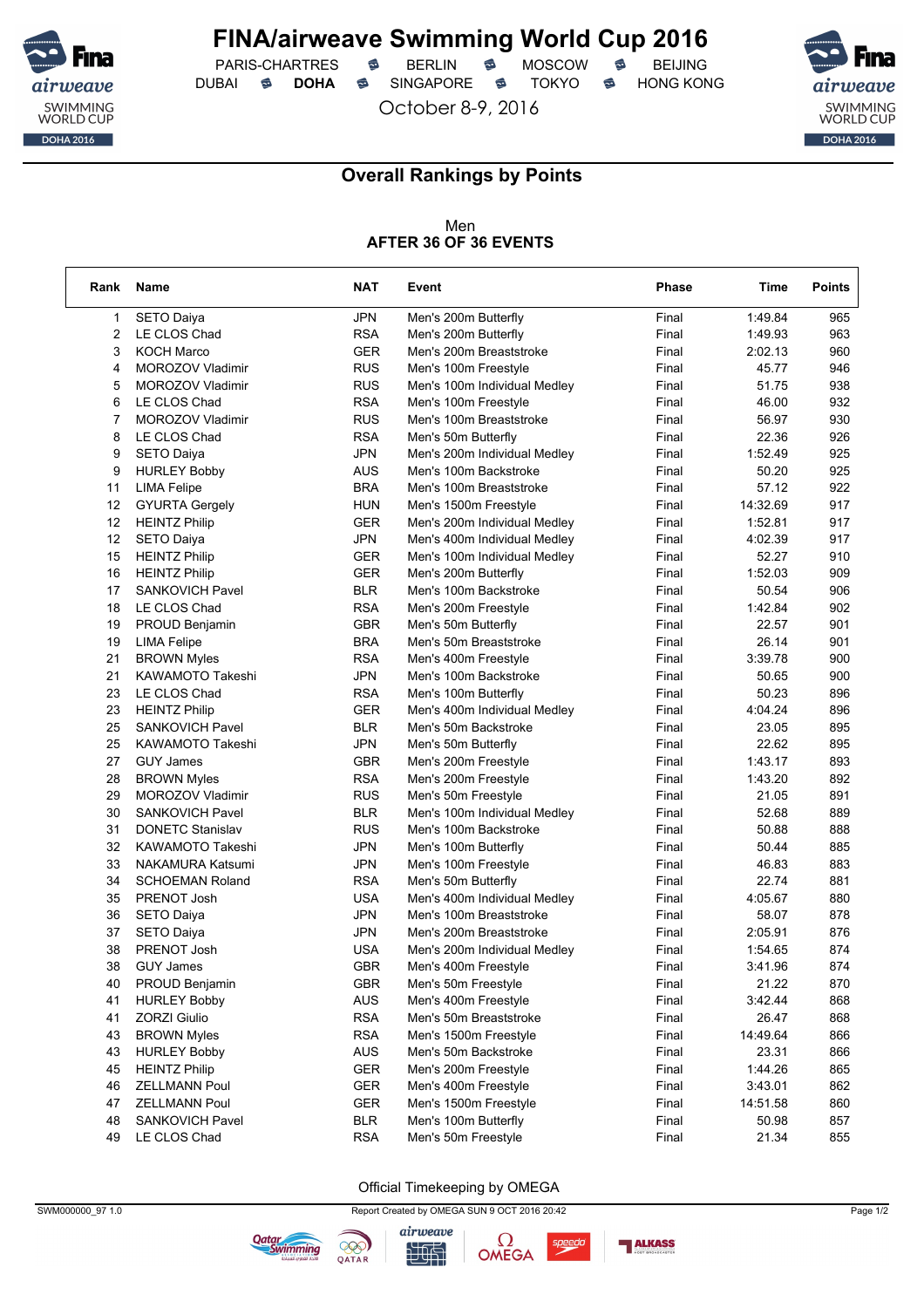

PARIS-CHARTRES **S** BERLIN S MOSCOW S DUBAI **S DOHA** SINGAPORE S TOKYO S HONG KONG

October 8-9, 2016



### **Overall Rankings by Points**

#### Men **AFTER 36 OF 36 EVENTS**

| Rank | <b>Name</b>                  | <b>NAT</b> | Event                        | <b>Phase</b> | Time    | <b>Points</b> |
|------|------------------------------|------------|------------------------------|--------------|---------|---------------|
| 49   | PRENOT Josh                  | <b>USA</b> | Men's 200m Breaststroke      | Final        | 2:06.90 | 855           |
| 51   | <b>SHIOURA Shinri</b>        | <b>JPN</b> | Men's 50m Freestyle          | Final        | 21.35   | 854           |
| 52   | <b>WANG Boyu</b>             | <b>CHN</b> | Men's 200m Breaststroke      | Final        | 2:07.00 | 853           |
| 53   | <b>KOCH Marco</b>            | <b>GER</b> | Men's 100m Breaststroke      | Final        | 58.65   | 852           |
| 54   | SHIOURA Shinri               | <b>JPN</b> | Men's 100m Freestyle         | Final        | 47.42   | 851           |
| 55   | LI Xiang                     | <b>CHN</b> | Men's 100m Breaststroke      | Final        | 58.70   | 850           |
| 55   | <b>ORTIZ-CANAVATE Miguel</b> | <b>ESP</b> | Men's 100m Backstroke        | Final        | 51.63   | 850           |
| 57   | <b>ORTIZ-CANAVATE Miguel</b> | <b>ESP</b> | Men's 50m Backstroke         | Final        | 23.48   | 847           |
| 58   | <b>HURLEY Bobby</b>          | <b>AUS</b> | Men's 200m Backstroke        | Final        | 1:51.70 | 845           |
| 58   | <b>TIMMERS Pieter</b>        | <b>BEL</b> | Men's 100m Freestyle         | Final        | 47.53   | 845           |
| 60   | LI Xiang                     | <b>CHN</b> | Men's 50m Breaststroke       | Final        | 26.71   | 844           |
| 61   | <b>KAWAMOTO Takeshi</b>      | <b>JPN</b> | Men's 50m Backstroke         | Final        | 23.52   | 843           |
| 62   | <b>KHLOPTSOV Andrii</b>      | <b>UKR</b> | Men's 50m Butterfly          | Final        | 23.10   | 840           |
| 62   | <b>SANKOVICH Pavel</b>       | <b>BLR</b> | Men's 50m Butterfly          | Final        | 23.10   | 840           |
| 64   | <b>TANDY Bradley</b>         | <b>RSA</b> | Men's 50m Freestyle          | Final        | 21.48   | 839           |
| 65   | <b>SCHOEMAN Roland</b>       | <b>RSA</b> | Men's 50m Breaststroke       | Final        | 26.79   | 837           |
| 66   | PRENOT Josh                  | <b>USA</b> | Men's 100m Butterfly         | Final        | 51.46   | 834           |
| 67   | <b>TIMMERS Pieter</b>        | <b>BEL</b> | Men's 200m Freestyle         | Final        | 1:45.60 | 833           |
| 67   | <b>GYURTA Gergely</b>        | <b>HUN</b> | Men's 400m Individual Medley | Final        | 4:10.27 | 833           |
| 69   | <b>NAKAMURA Katsumi</b>      | <b>JPN</b> | Men's 50m Freestyle          | Final        | 21.54   | 832           |
| 70   | <b>LIMA Felipe</b>           | <b>BRA</b> | Men's 50m Breaststroke       | Heats        | 26.85   | 831           |
| 71   | <b>TANDY Bradley</b>         | <b>RSA</b> | Men's 50m Butterfly          | Final        | 23.22   | 827           |
| 71   | <b>MOROZOV Vladimir</b>      | <b>RUS</b> | Men's 50m Breaststroke       | Heats        | 26.90   | 827           |
| 73   | PINZON GARCIA Omar           | COL        | Men's 200m Backstroke        | Final        | 1:52.56 | 826           |
| 74   | <b>SCHOEMAN Roland</b>       | <b>RSA</b> | Men's 50m Freestyle          | Final        | 21.62   | 822           |
| 74   | <b>TANDY Bradley</b>         | <b>RSA</b> | Men's 50m Breaststroke       | Final        | 26.95   | 822           |
| 76   | <b>ORTIZ-CANAVATE Miguel</b> | <b>ESP</b> | Men's 50m Butterfly          | Final        | 23.29   | 820           |
| 77   | <b>TANDY Bradley</b>         | <b>RSA</b> | Men's 50m Freestyle          | Heats        | 21.67   | 817           |
| 78   | <b>MOROZOV Vladimir</b>      | <b>RUS</b> | Men's 100m Freestyle         | Heats        | 48.08   | 816           |
| 79   | <b>SCHOEMAN Roland</b>       | <b>RSA</b> | Men's 50m Breaststroke       | Heats        | 27.04   | 814           |
| 80   | NG Chun Nam Derick           | <b>HKG</b> | Men's 100m Butterfly         | Final        | 51.88   | 813           |

Official Timekeeping by OMEGA





**Qatar**<br>Swimming

995

QATAR

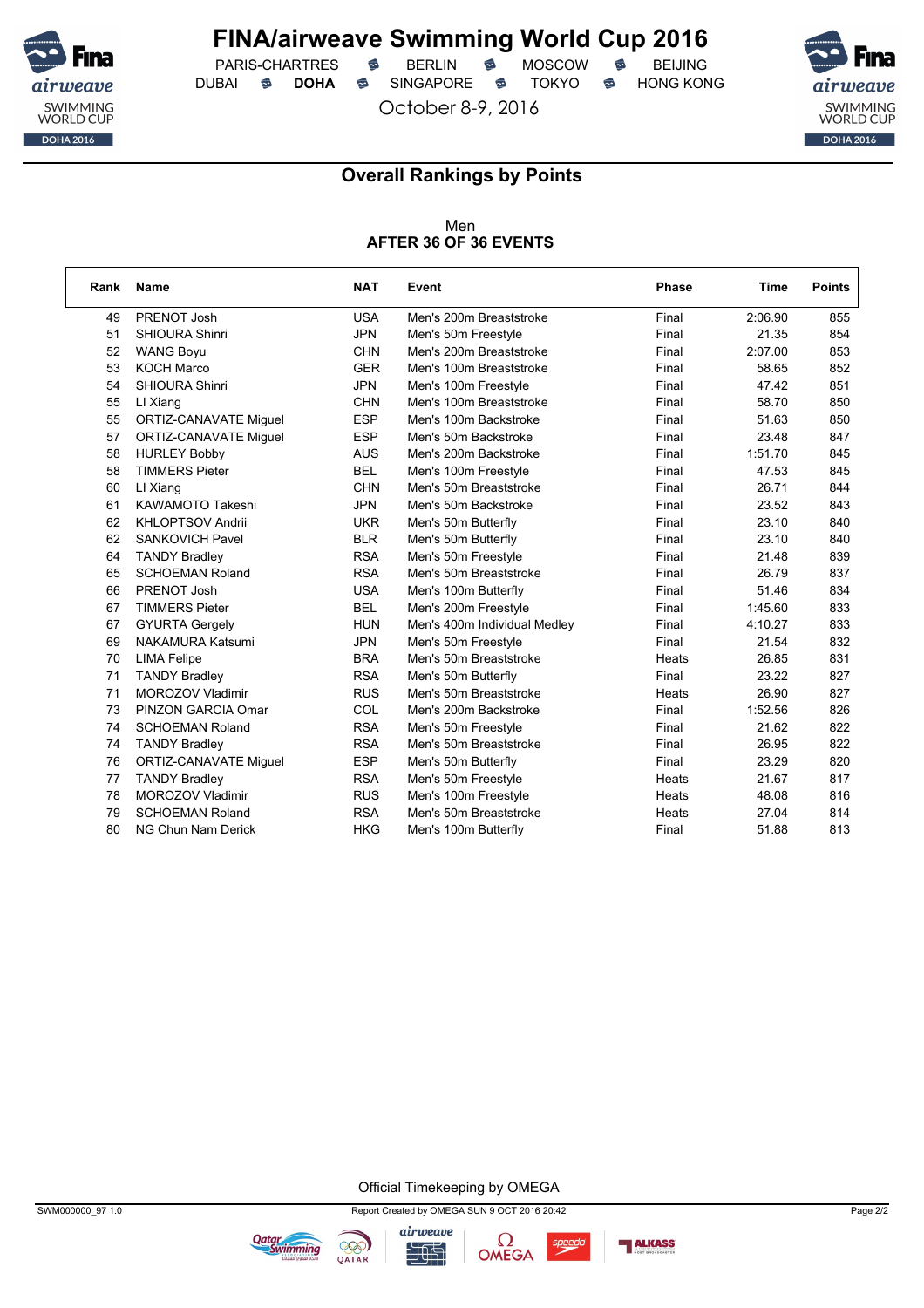

PARIS-CHARTRES **S** BERLIN S MOSCOW S DUBAI **S DOHA** SINGAPORE S TOKYO S HONG KONG

October 8-9, 2016



٦

### **Overall Rankings by Points**

#### Women **AFTER 36 OF 36 EVENTS**

| <b>ATKINSON Alia</b><br>JAM<br>Women's 50m Breaststroke<br>Final<br>28.98<br>1<br>981<br>$\overline{2}$<br><b>JPN</b><br><b>KANETO Rie</b><br>Women's 200m Breaststroke<br>Final<br>2:15.76<br>973<br>3<br><b>OTTESEN Jeanette</b><br><b>DEN</b><br>Women's 100m Freestyle<br>51.58<br>961<br>Final<br>3<br>JAM<br>Women's 100m Breaststroke<br>1:03.18<br>961<br><b>ATKINSON Alia</b><br>Final<br>5<br><b>RUS</b><br>Women's 200m Breaststroke<br>Final<br>2:16.39<br>960<br>EFIMOVA Yuliya<br>6<br><b>RUS</b><br>Women's 100m Breaststroke<br>Final<br>1:03.27<br>957<br>EFIMOVA Yuliya<br>$\overline{7}$<br><b>RUS</b><br>29.27<br>Final<br>952<br>EFIMOVA Yuliya<br>Women's 50m Breaststroke<br>8<br><b>UKR</b><br>2:01.25<br>Women's 200m Backstroke<br>Final<br>950<br>ZEVINA Daryna<br>9<br>HOSSZU Katinka<br><b>HUN</b><br>Women's 200m Backstroke<br>2:01.48<br>945<br>Final<br>10<br><b>HOSSZU Katinka</b><br><b>HUN</b><br>57.82<br>941<br>Women's 100m Individual Medley<br>Final<br>1:53.29<br>934<br>11<br><b>HOSSZU Katinka</b><br><b>HUN</b><br>Women's 200m Freestyle<br>Final<br>930<br>12<br><b>OTTESEN Jeanette</b><br><b>DEN</b><br>Women's 100m Butterfly<br>55.93<br>Final<br>13<br><b>MEILI Katie</b><br><b>USA</b><br>1:03.90<br>929<br>Women's 100m Breaststroke<br>Final<br>14<br><b>HOSSZU Katinka</b><br><b>HUN</b><br>Women's 100m Backstroke<br>56.44<br>926<br>Final<br>14<br>926<br><b>OTTESEN Jeanette</b><br><b>DEN</b><br>23.84<br>Women's 50m Freestyle<br>Final<br>16<br><b>HOSSZU Katinka</b><br><b>HUN</b><br>56.03<br>925<br>Women's 100m Butterfly<br>Final<br>17<br><b>HOSSZU Katinka</b><br><b>HUN</b><br>Women's 50m Backstroke<br>Final<br>26.38<br>921<br>18<br><b>OTTESEN Jeanette</b><br><b>DEN</b><br>Final<br>25.13<br>913<br>Women's 50m Butterfly<br>19<br><b>HUN</b><br>Final<br>2:03.34<br>911<br>HOSSZU Katinka<br>Women's 200m Butterfly<br><b>AUS</b><br>19<br><b>GROVES Madeline</b><br>Final<br>2:03.34<br>911<br>Women's 200m Butterfly<br>21<br><b>HOSSZU Katinka</b><br><b>HUN</b><br>2:05.77<br>909<br>Women's 200m Individual Medley<br>Final<br>22<br><b>AUS</b><br><b>GROVES Madeline</b><br>1:54.46<br>906<br>Women's 200m Freestyle<br>Final<br>23<br><b>HOSSZU Katinka</b><br><b>HUN</b><br>Women's 100m Freestyle<br>Final<br>52.63<br>905<br>23<br><b>UKR</b><br>Women's 50m Backstroke<br>26.53<br>905<br>ZEVINA Daryna<br>Final<br>25<br>29.78<br><b>MEILI Katie</b><br><b>USA</b><br>904<br>Women's 50m Breaststroke<br>Final<br>26<br><b>USA</b><br><b>LARSON Breeja</b><br>Women's 200m Breaststroke<br>Final<br>2:19.32<br>901<br>26<br>JAKABOS Zsuzsanna<br><b>HUN</b><br>Women's 200m Freestyle<br>901<br>Final<br>1:54.67<br>28<br><b>JPN</b><br><b>KANETO Rie</b><br>1:04.59<br>899<br>Women's 100m Breaststroke<br>Final<br>29<br><b>AUS</b><br><b>GROVES Madeline</b><br>Women's 100m Freestyle<br>52.89<br>891<br>Final<br>30<br><b>HOSSZU Katinka</b><br><b>HUN</b><br>4:03.94<br>888<br>Women's 400m Freestyle<br>Final<br>31<br><b>UKR</b><br>57.26<br>887<br>ZEVINA Daryna<br>Women's 100m Backstroke<br>Final<br>31<br><b>AUS</b><br><b>ELMSLIE Brittany</b><br>52.97<br>887<br>Women's 100m Freestyle<br>Final<br>33<br><b>FANG Yi</b><br><b>CHN</b><br>4:04.82<br>879<br>Women's 400m Freestyle<br>Final<br>34<br><b>MEILI Katie</b><br>USA<br>59.19<br>877<br>Women's 100m Individual Medley<br>Final<br><b>RUS</b><br>877<br>34<br>EFIMOVA Yuliya<br>Final<br>2:07.29<br>Women's 200m Individual Medley<br>875<br>36<br><b>HOSSZU Katinka</b><br><b>HUN</b><br>Final<br>4:31.18<br>Women's 400m Individual Medley<br>37<br><b>JAKABOS Zsuzsanna</b><br><b>HUN</b><br>4:06.50<br>861<br>Women's 400m Freestyle<br>Final<br>38<br><b>CHENG Haihua</b><br><b>CHN</b><br>Women's 50m Backstroke<br>Final<br>27.01<br>858<br>39<br><b>USA</b><br>857<br><b>LARSON Breeja</b><br>Women's 100m Breaststroke<br>1:05.63<br>Final<br><b>LARSON Breeja</b><br><b>USA</b><br>Women's 50m Breaststroke<br>30.33<br>40<br>Final<br>856<br>AUS<br><b>ELMSLIE Brittany</b><br>Final<br>24.48<br>855<br>41<br>Women's 50m Freestyle<br>42<br>JAKABOS Zsuzsanna<br><b>HUN</b><br>Women's 400m Individual Medley<br>Final<br>4:33.39<br>854<br><b>HUN</b><br>2:08.42<br>42<br>JAKABOS Zsuzsanna<br>Women's 200m Individual Medley<br>Final<br>854<br>44<br><b>OTTESEN Jeanette</b><br><b>DEN</b><br>53.66<br>853<br>Women's 100m Freestyle<br>Heats<br>45<br>HOSSZU Katinka<br><b>HUN</b><br>Women's 100m Freestyle<br>53.69<br>Heats<br>852<br><b>CHENG Haihua</b><br><b>CHN</b><br>46<br>Women's 100m Backstroke<br>Final<br>58.05<br>851<br>AUS<br>47<br><b>GROVES Madeline</b><br>Women's 100m Butterfly<br>57.63<br>850<br>Final<br><b>FANG Yi</b><br><b>CHN</b><br>Women's 200m Freestyle<br>Final<br>1:57.03<br>848<br>48<br><b>RUS</b><br>EFIMOVA Yuliya<br>Women's 100m Individual Medley<br>59.91<br>846<br>49<br>Heats | Rank | <b>Name</b> | <b>NAT</b> | Event | Phase | Time | <b>Points</b> |
|---------------------------------------------------------------------------------------------------------------------------------------------------------------------------------------------------------------------------------------------------------------------------------------------------------------------------------------------------------------------------------------------------------------------------------------------------------------------------------------------------------------------------------------------------------------------------------------------------------------------------------------------------------------------------------------------------------------------------------------------------------------------------------------------------------------------------------------------------------------------------------------------------------------------------------------------------------------------------------------------------------------------------------------------------------------------------------------------------------------------------------------------------------------------------------------------------------------------------------------------------------------------------------------------------------------------------------------------------------------------------------------------------------------------------------------------------------------------------------------------------------------------------------------------------------------------------------------------------------------------------------------------------------------------------------------------------------------------------------------------------------------------------------------------------------------------------------------------------------------------------------------------------------------------------------------------------------------------------------------------------------------------------------------------------------------------------------------------------------------------------------------------------------------------------------------------------------------------------------------------------------------------------------------------------------------------------------------------------------------------------------------------------------------------------------------------------------------------------------------------------------------------------------------------------------------------------------------------------------------------------------------------------------------------------------------------------------------------------------------------------------------------------------------------------------------------------------------------------------------------------------------------------------------------------------------------------------------------------------------------------------------------------------------------------------------------------------------------------------------------------------------------------------------------------------------------------------------------------------------------------------------------------------------------------------------------------------------------------------------------------------------------------------------------------------------------------------------------------------------------------------------------------------------------------------------------------------------------------------------------------------------------------------------------------------------------------------------------------------------------------------------------------------------------------------------------------------------------------------------------------------------------------------------------------------------------------------------------------------------------------------------------------------------------------------------------------------------------------------------------------------------------------------------------------------------------------------------------------------------------------------------------------------------------------------------------------------------------------------------------------------------------------------------------------------------------------------------------------------------------------------------------------------------------------------------------------------------------------------------------------------------------------------------------------------------------------------------------------------------------------------------------------------------------------------------------------------------------------------------------------------------------------------------|------|-------------|------------|-------|-------|------|---------------|
|                                                                                                                                                                                                                                                                                                                                                                                                                                                                                                                                                                                                                                                                                                                                                                                                                                                                                                                                                                                                                                                                                                                                                                                                                                                                                                                                                                                                                                                                                                                                                                                                                                                                                                                                                                                                                                                                                                                                                                                                                                                                                                                                                                                                                                                                                                                                                                                                                                                                                                                                                                                                                                                                                                                                                                                                                                                                                                                                                                                                                                                                                                                                                                                                                                                                                                                                                                                                                                                                                                                                                                                                                                                                                                                                                                                                                                                                                                                                                                                                                                                                                                                                                                                                                                                                                                                                                                                                                                                                                                                                                                                                                                                                                                                                                                                                                                                                                                               |      |             |            |       |       |      |               |
|                                                                                                                                                                                                                                                                                                                                                                                                                                                                                                                                                                                                                                                                                                                                                                                                                                                                                                                                                                                                                                                                                                                                                                                                                                                                                                                                                                                                                                                                                                                                                                                                                                                                                                                                                                                                                                                                                                                                                                                                                                                                                                                                                                                                                                                                                                                                                                                                                                                                                                                                                                                                                                                                                                                                                                                                                                                                                                                                                                                                                                                                                                                                                                                                                                                                                                                                                                                                                                                                                                                                                                                                                                                                                                                                                                                                                                                                                                                                                                                                                                                                                                                                                                                                                                                                                                                                                                                                                                                                                                                                                                                                                                                                                                                                                                                                                                                                                                               |      |             |            |       |       |      |               |
|                                                                                                                                                                                                                                                                                                                                                                                                                                                                                                                                                                                                                                                                                                                                                                                                                                                                                                                                                                                                                                                                                                                                                                                                                                                                                                                                                                                                                                                                                                                                                                                                                                                                                                                                                                                                                                                                                                                                                                                                                                                                                                                                                                                                                                                                                                                                                                                                                                                                                                                                                                                                                                                                                                                                                                                                                                                                                                                                                                                                                                                                                                                                                                                                                                                                                                                                                                                                                                                                                                                                                                                                                                                                                                                                                                                                                                                                                                                                                                                                                                                                                                                                                                                                                                                                                                                                                                                                                                                                                                                                                                                                                                                                                                                                                                                                                                                                                                               |      |             |            |       |       |      |               |
|                                                                                                                                                                                                                                                                                                                                                                                                                                                                                                                                                                                                                                                                                                                                                                                                                                                                                                                                                                                                                                                                                                                                                                                                                                                                                                                                                                                                                                                                                                                                                                                                                                                                                                                                                                                                                                                                                                                                                                                                                                                                                                                                                                                                                                                                                                                                                                                                                                                                                                                                                                                                                                                                                                                                                                                                                                                                                                                                                                                                                                                                                                                                                                                                                                                                                                                                                                                                                                                                                                                                                                                                                                                                                                                                                                                                                                                                                                                                                                                                                                                                                                                                                                                                                                                                                                                                                                                                                                                                                                                                                                                                                                                                                                                                                                                                                                                                                                               |      |             |            |       |       |      |               |
|                                                                                                                                                                                                                                                                                                                                                                                                                                                                                                                                                                                                                                                                                                                                                                                                                                                                                                                                                                                                                                                                                                                                                                                                                                                                                                                                                                                                                                                                                                                                                                                                                                                                                                                                                                                                                                                                                                                                                                                                                                                                                                                                                                                                                                                                                                                                                                                                                                                                                                                                                                                                                                                                                                                                                                                                                                                                                                                                                                                                                                                                                                                                                                                                                                                                                                                                                                                                                                                                                                                                                                                                                                                                                                                                                                                                                                                                                                                                                                                                                                                                                                                                                                                                                                                                                                                                                                                                                                                                                                                                                                                                                                                                                                                                                                                                                                                                                                               |      |             |            |       |       |      |               |
|                                                                                                                                                                                                                                                                                                                                                                                                                                                                                                                                                                                                                                                                                                                                                                                                                                                                                                                                                                                                                                                                                                                                                                                                                                                                                                                                                                                                                                                                                                                                                                                                                                                                                                                                                                                                                                                                                                                                                                                                                                                                                                                                                                                                                                                                                                                                                                                                                                                                                                                                                                                                                                                                                                                                                                                                                                                                                                                                                                                                                                                                                                                                                                                                                                                                                                                                                                                                                                                                                                                                                                                                                                                                                                                                                                                                                                                                                                                                                                                                                                                                                                                                                                                                                                                                                                                                                                                                                                                                                                                                                                                                                                                                                                                                                                                                                                                                                                               |      |             |            |       |       |      |               |
|                                                                                                                                                                                                                                                                                                                                                                                                                                                                                                                                                                                                                                                                                                                                                                                                                                                                                                                                                                                                                                                                                                                                                                                                                                                                                                                                                                                                                                                                                                                                                                                                                                                                                                                                                                                                                                                                                                                                                                                                                                                                                                                                                                                                                                                                                                                                                                                                                                                                                                                                                                                                                                                                                                                                                                                                                                                                                                                                                                                                                                                                                                                                                                                                                                                                                                                                                                                                                                                                                                                                                                                                                                                                                                                                                                                                                                                                                                                                                                                                                                                                                                                                                                                                                                                                                                                                                                                                                                                                                                                                                                                                                                                                                                                                                                                                                                                                                                               |      |             |            |       |       |      |               |
|                                                                                                                                                                                                                                                                                                                                                                                                                                                                                                                                                                                                                                                                                                                                                                                                                                                                                                                                                                                                                                                                                                                                                                                                                                                                                                                                                                                                                                                                                                                                                                                                                                                                                                                                                                                                                                                                                                                                                                                                                                                                                                                                                                                                                                                                                                                                                                                                                                                                                                                                                                                                                                                                                                                                                                                                                                                                                                                                                                                                                                                                                                                                                                                                                                                                                                                                                                                                                                                                                                                                                                                                                                                                                                                                                                                                                                                                                                                                                                                                                                                                                                                                                                                                                                                                                                                                                                                                                                                                                                                                                                                                                                                                                                                                                                                                                                                                                                               |      |             |            |       |       |      |               |
|                                                                                                                                                                                                                                                                                                                                                                                                                                                                                                                                                                                                                                                                                                                                                                                                                                                                                                                                                                                                                                                                                                                                                                                                                                                                                                                                                                                                                                                                                                                                                                                                                                                                                                                                                                                                                                                                                                                                                                                                                                                                                                                                                                                                                                                                                                                                                                                                                                                                                                                                                                                                                                                                                                                                                                                                                                                                                                                                                                                                                                                                                                                                                                                                                                                                                                                                                                                                                                                                                                                                                                                                                                                                                                                                                                                                                                                                                                                                                                                                                                                                                                                                                                                                                                                                                                                                                                                                                                                                                                                                                                                                                                                                                                                                                                                                                                                                                                               |      |             |            |       |       |      |               |
|                                                                                                                                                                                                                                                                                                                                                                                                                                                                                                                                                                                                                                                                                                                                                                                                                                                                                                                                                                                                                                                                                                                                                                                                                                                                                                                                                                                                                                                                                                                                                                                                                                                                                                                                                                                                                                                                                                                                                                                                                                                                                                                                                                                                                                                                                                                                                                                                                                                                                                                                                                                                                                                                                                                                                                                                                                                                                                                                                                                                                                                                                                                                                                                                                                                                                                                                                                                                                                                                                                                                                                                                                                                                                                                                                                                                                                                                                                                                                                                                                                                                                                                                                                                                                                                                                                                                                                                                                                                                                                                                                                                                                                                                                                                                                                                                                                                                                                               |      |             |            |       |       |      |               |
|                                                                                                                                                                                                                                                                                                                                                                                                                                                                                                                                                                                                                                                                                                                                                                                                                                                                                                                                                                                                                                                                                                                                                                                                                                                                                                                                                                                                                                                                                                                                                                                                                                                                                                                                                                                                                                                                                                                                                                                                                                                                                                                                                                                                                                                                                                                                                                                                                                                                                                                                                                                                                                                                                                                                                                                                                                                                                                                                                                                                                                                                                                                                                                                                                                                                                                                                                                                                                                                                                                                                                                                                                                                                                                                                                                                                                                                                                                                                                                                                                                                                                                                                                                                                                                                                                                                                                                                                                                                                                                                                                                                                                                                                                                                                                                                                                                                                                                               |      |             |            |       |       |      |               |
|                                                                                                                                                                                                                                                                                                                                                                                                                                                                                                                                                                                                                                                                                                                                                                                                                                                                                                                                                                                                                                                                                                                                                                                                                                                                                                                                                                                                                                                                                                                                                                                                                                                                                                                                                                                                                                                                                                                                                                                                                                                                                                                                                                                                                                                                                                                                                                                                                                                                                                                                                                                                                                                                                                                                                                                                                                                                                                                                                                                                                                                                                                                                                                                                                                                                                                                                                                                                                                                                                                                                                                                                                                                                                                                                                                                                                                                                                                                                                                                                                                                                                                                                                                                                                                                                                                                                                                                                                                                                                                                                                                                                                                                                                                                                                                                                                                                                                                               |      |             |            |       |       |      |               |
|                                                                                                                                                                                                                                                                                                                                                                                                                                                                                                                                                                                                                                                                                                                                                                                                                                                                                                                                                                                                                                                                                                                                                                                                                                                                                                                                                                                                                                                                                                                                                                                                                                                                                                                                                                                                                                                                                                                                                                                                                                                                                                                                                                                                                                                                                                                                                                                                                                                                                                                                                                                                                                                                                                                                                                                                                                                                                                                                                                                                                                                                                                                                                                                                                                                                                                                                                                                                                                                                                                                                                                                                                                                                                                                                                                                                                                                                                                                                                                                                                                                                                                                                                                                                                                                                                                                                                                                                                                                                                                                                                                                                                                                                                                                                                                                                                                                                                                               |      |             |            |       |       |      |               |
|                                                                                                                                                                                                                                                                                                                                                                                                                                                                                                                                                                                                                                                                                                                                                                                                                                                                                                                                                                                                                                                                                                                                                                                                                                                                                                                                                                                                                                                                                                                                                                                                                                                                                                                                                                                                                                                                                                                                                                                                                                                                                                                                                                                                                                                                                                                                                                                                                                                                                                                                                                                                                                                                                                                                                                                                                                                                                                                                                                                                                                                                                                                                                                                                                                                                                                                                                                                                                                                                                                                                                                                                                                                                                                                                                                                                                                                                                                                                                                                                                                                                                                                                                                                                                                                                                                                                                                                                                                                                                                                                                                                                                                                                                                                                                                                                                                                                                                               |      |             |            |       |       |      |               |
|                                                                                                                                                                                                                                                                                                                                                                                                                                                                                                                                                                                                                                                                                                                                                                                                                                                                                                                                                                                                                                                                                                                                                                                                                                                                                                                                                                                                                                                                                                                                                                                                                                                                                                                                                                                                                                                                                                                                                                                                                                                                                                                                                                                                                                                                                                                                                                                                                                                                                                                                                                                                                                                                                                                                                                                                                                                                                                                                                                                                                                                                                                                                                                                                                                                                                                                                                                                                                                                                                                                                                                                                                                                                                                                                                                                                                                                                                                                                                                                                                                                                                                                                                                                                                                                                                                                                                                                                                                                                                                                                                                                                                                                                                                                                                                                                                                                                                                               |      |             |            |       |       |      |               |
|                                                                                                                                                                                                                                                                                                                                                                                                                                                                                                                                                                                                                                                                                                                                                                                                                                                                                                                                                                                                                                                                                                                                                                                                                                                                                                                                                                                                                                                                                                                                                                                                                                                                                                                                                                                                                                                                                                                                                                                                                                                                                                                                                                                                                                                                                                                                                                                                                                                                                                                                                                                                                                                                                                                                                                                                                                                                                                                                                                                                                                                                                                                                                                                                                                                                                                                                                                                                                                                                                                                                                                                                                                                                                                                                                                                                                                                                                                                                                                                                                                                                                                                                                                                                                                                                                                                                                                                                                                                                                                                                                                                                                                                                                                                                                                                                                                                                                                               |      |             |            |       |       |      |               |
|                                                                                                                                                                                                                                                                                                                                                                                                                                                                                                                                                                                                                                                                                                                                                                                                                                                                                                                                                                                                                                                                                                                                                                                                                                                                                                                                                                                                                                                                                                                                                                                                                                                                                                                                                                                                                                                                                                                                                                                                                                                                                                                                                                                                                                                                                                                                                                                                                                                                                                                                                                                                                                                                                                                                                                                                                                                                                                                                                                                                                                                                                                                                                                                                                                                                                                                                                                                                                                                                                                                                                                                                                                                                                                                                                                                                                                                                                                                                                                                                                                                                                                                                                                                                                                                                                                                                                                                                                                                                                                                                                                                                                                                                                                                                                                                                                                                                                                               |      |             |            |       |       |      |               |
|                                                                                                                                                                                                                                                                                                                                                                                                                                                                                                                                                                                                                                                                                                                                                                                                                                                                                                                                                                                                                                                                                                                                                                                                                                                                                                                                                                                                                                                                                                                                                                                                                                                                                                                                                                                                                                                                                                                                                                                                                                                                                                                                                                                                                                                                                                                                                                                                                                                                                                                                                                                                                                                                                                                                                                                                                                                                                                                                                                                                                                                                                                                                                                                                                                                                                                                                                                                                                                                                                                                                                                                                                                                                                                                                                                                                                                                                                                                                                                                                                                                                                                                                                                                                                                                                                                                                                                                                                                                                                                                                                                                                                                                                                                                                                                                                                                                                                                               |      |             |            |       |       |      |               |
|                                                                                                                                                                                                                                                                                                                                                                                                                                                                                                                                                                                                                                                                                                                                                                                                                                                                                                                                                                                                                                                                                                                                                                                                                                                                                                                                                                                                                                                                                                                                                                                                                                                                                                                                                                                                                                                                                                                                                                                                                                                                                                                                                                                                                                                                                                                                                                                                                                                                                                                                                                                                                                                                                                                                                                                                                                                                                                                                                                                                                                                                                                                                                                                                                                                                                                                                                                                                                                                                                                                                                                                                                                                                                                                                                                                                                                                                                                                                                                                                                                                                                                                                                                                                                                                                                                                                                                                                                                                                                                                                                                                                                                                                                                                                                                                                                                                                                                               |      |             |            |       |       |      |               |
|                                                                                                                                                                                                                                                                                                                                                                                                                                                                                                                                                                                                                                                                                                                                                                                                                                                                                                                                                                                                                                                                                                                                                                                                                                                                                                                                                                                                                                                                                                                                                                                                                                                                                                                                                                                                                                                                                                                                                                                                                                                                                                                                                                                                                                                                                                                                                                                                                                                                                                                                                                                                                                                                                                                                                                                                                                                                                                                                                                                                                                                                                                                                                                                                                                                                                                                                                                                                                                                                                                                                                                                                                                                                                                                                                                                                                                                                                                                                                                                                                                                                                                                                                                                                                                                                                                                                                                                                                                                                                                                                                                                                                                                                                                                                                                                                                                                                                                               |      |             |            |       |       |      |               |
|                                                                                                                                                                                                                                                                                                                                                                                                                                                                                                                                                                                                                                                                                                                                                                                                                                                                                                                                                                                                                                                                                                                                                                                                                                                                                                                                                                                                                                                                                                                                                                                                                                                                                                                                                                                                                                                                                                                                                                                                                                                                                                                                                                                                                                                                                                                                                                                                                                                                                                                                                                                                                                                                                                                                                                                                                                                                                                                                                                                                                                                                                                                                                                                                                                                                                                                                                                                                                                                                                                                                                                                                                                                                                                                                                                                                                                                                                                                                                                                                                                                                                                                                                                                                                                                                                                                                                                                                                                                                                                                                                                                                                                                                                                                                                                                                                                                                                                               |      |             |            |       |       |      |               |
|                                                                                                                                                                                                                                                                                                                                                                                                                                                                                                                                                                                                                                                                                                                                                                                                                                                                                                                                                                                                                                                                                                                                                                                                                                                                                                                                                                                                                                                                                                                                                                                                                                                                                                                                                                                                                                                                                                                                                                                                                                                                                                                                                                                                                                                                                                                                                                                                                                                                                                                                                                                                                                                                                                                                                                                                                                                                                                                                                                                                                                                                                                                                                                                                                                                                                                                                                                                                                                                                                                                                                                                                                                                                                                                                                                                                                                                                                                                                                                                                                                                                                                                                                                                                                                                                                                                                                                                                                                                                                                                                                                                                                                                                                                                                                                                                                                                                                                               |      |             |            |       |       |      |               |
|                                                                                                                                                                                                                                                                                                                                                                                                                                                                                                                                                                                                                                                                                                                                                                                                                                                                                                                                                                                                                                                                                                                                                                                                                                                                                                                                                                                                                                                                                                                                                                                                                                                                                                                                                                                                                                                                                                                                                                                                                                                                                                                                                                                                                                                                                                                                                                                                                                                                                                                                                                                                                                                                                                                                                                                                                                                                                                                                                                                                                                                                                                                                                                                                                                                                                                                                                                                                                                                                                                                                                                                                                                                                                                                                                                                                                                                                                                                                                                                                                                                                                                                                                                                                                                                                                                                                                                                                                                                                                                                                                                                                                                                                                                                                                                                                                                                                                                               |      |             |            |       |       |      |               |
|                                                                                                                                                                                                                                                                                                                                                                                                                                                                                                                                                                                                                                                                                                                                                                                                                                                                                                                                                                                                                                                                                                                                                                                                                                                                                                                                                                                                                                                                                                                                                                                                                                                                                                                                                                                                                                                                                                                                                                                                                                                                                                                                                                                                                                                                                                                                                                                                                                                                                                                                                                                                                                                                                                                                                                                                                                                                                                                                                                                                                                                                                                                                                                                                                                                                                                                                                                                                                                                                                                                                                                                                                                                                                                                                                                                                                                                                                                                                                                                                                                                                                                                                                                                                                                                                                                                                                                                                                                                                                                                                                                                                                                                                                                                                                                                                                                                                                                               |      |             |            |       |       |      |               |
|                                                                                                                                                                                                                                                                                                                                                                                                                                                                                                                                                                                                                                                                                                                                                                                                                                                                                                                                                                                                                                                                                                                                                                                                                                                                                                                                                                                                                                                                                                                                                                                                                                                                                                                                                                                                                                                                                                                                                                                                                                                                                                                                                                                                                                                                                                                                                                                                                                                                                                                                                                                                                                                                                                                                                                                                                                                                                                                                                                                                                                                                                                                                                                                                                                                                                                                                                                                                                                                                                                                                                                                                                                                                                                                                                                                                                                                                                                                                                                                                                                                                                                                                                                                                                                                                                                                                                                                                                                                                                                                                                                                                                                                                                                                                                                                                                                                                                                               |      |             |            |       |       |      |               |
|                                                                                                                                                                                                                                                                                                                                                                                                                                                                                                                                                                                                                                                                                                                                                                                                                                                                                                                                                                                                                                                                                                                                                                                                                                                                                                                                                                                                                                                                                                                                                                                                                                                                                                                                                                                                                                                                                                                                                                                                                                                                                                                                                                                                                                                                                                                                                                                                                                                                                                                                                                                                                                                                                                                                                                                                                                                                                                                                                                                                                                                                                                                                                                                                                                                                                                                                                                                                                                                                                                                                                                                                                                                                                                                                                                                                                                                                                                                                                                                                                                                                                                                                                                                                                                                                                                                                                                                                                                                                                                                                                                                                                                                                                                                                                                                                                                                                                                               |      |             |            |       |       |      |               |
|                                                                                                                                                                                                                                                                                                                                                                                                                                                                                                                                                                                                                                                                                                                                                                                                                                                                                                                                                                                                                                                                                                                                                                                                                                                                                                                                                                                                                                                                                                                                                                                                                                                                                                                                                                                                                                                                                                                                                                                                                                                                                                                                                                                                                                                                                                                                                                                                                                                                                                                                                                                                                                                                                                                                                                                                                                                                                                                                                                                                                                                                                                                                                                                                                                                                                                                                                                                                                                                                                                                                                                                                                                                                                                                                                                                                                                                                                                                                                                                                                                                                                                                                                                                                                                                                                                                                                                                                                                                                                                                                                                                                                                                                                                                                                                                                                                                                                                               |      |             |            |       |       |      |               |
|                                                                                                                                                                                                                                                                                                                                                                                                                                                                                                                                                                                                                                                                                                                                                                                                                                                                                                                                                                                                                                                                                                                                                                                                                                                                                                                                                                                                                                                                                                                                                                                                                                                                                                                                                                                                                                                                                                                                                                                                                                                                                                                                                                                                                                                                                                                                                                                                                                                                                                                                                                                                                                                                                                                                                                                                                                                                                                                                                                                                                                                                                                                                                                                                                                                                                                                                                                                                                                                                                                                                                                                                                                                                                                                                                                                                                                                                                                                                                                                                                                                                                                                                                                                                                                                                                                                                                                                                                                                                                                                                                                                                                                                                                                                                                                                                                                                                                                               |      |             |            |       |       |      |               |
|                                                                                                                                                                                                                                                                                                                                                                                                                                                                                                                                                                                                                                                                                                                                                                                                                                                                                                                                                                                                                                                                                                                                                                                                                                                                                                                                                                                                                                                                                                                                                                                                                                                                                                                                                                                                                                                                                                                                                                                                                                                                                                                                                                                                                                                                                                                                                                                                                                                                                                                                                                                                                                                                                                                                                                                                                                                                                                                                                                                                                                                                                                                                                                                                                                                                                                                                                                                                                                                                                                                                                                                                                                                                                                                                                                                                                                                                                                                                                                                                                                                                                                                                                                                                                                                                                                                                                                                                                                                                                                                                                                                                                                                                                                                                                                                                                                                                                                               |      |             |            |       |       |      |               |
|                                                                                                                                                                                                                                                                                                                                                                                                                                                                                                                                                                                                                                                                                                                                                                                                                                                                                                                                                                                                                                                                                                                                                                                                                                                                                                                                                                                                                                                                                                                                                                                                                                                                                                                                                                                                                                                                                                                                                                                                                                                                                                                                                                                                                                                                                                                                                                                                                                                                                                                                                                                                                                                                                                                                                                                                                                                                                                                                                                                                                                                                                                                                                                                                                                                                                                                                                                                                                                                                                                                                                                                                                                                                                                                                                                                                                                                                                                                                                                                                                                                                                                                                                                                                                                                                                                                                                                                                                                                                                                                                                                                                                                                                                                                                                                                                                                                                                                               |      |             |            |       |       |      |               |
|                                                                                                                                                                                                                                                                                                                                                                                                                                                                                                                                                                                                                                                                                                                                                                                                                                                                                                                                                                                                                                                                                                                                                                                                                                                                                                                                                                                                                                                                                                                                                                                                                                                                                                                                                                                                                                                                                                                                                                                                                                                                                                                                                                                                                                                                                                                                                                                                                                                                                                                                                                                                                                                                                                                                                                                                                                                                                                                                                                                                                                                                                                                                                                                                                                                                                                                                                                                                                                                                                                                                                                                                                                                                                                                                                                                                                                                                                                                                                                                                                                                                                                                                                                                                                                                                                                                                                                                                                                                                                                                                                                                                                                                                                                                                                                                                                                                                                                               |      |             |            |       |       |      |               |
|                                                                                                                                                                                                                                                                                                                                                                                                                                                                                                                                                                                                                                                                                                                                                                                                                                                                                                                                                                                                                                                                                                                                                                                                                                                                                                                                                                                                                                                                                                                                                                                                                                                                                                                                                                                                                                                                                                                                                                                                                                                                                                                                                                                                                                                                                                                                                                                                                                                                                                                                                                                                                                                                                                                                                                                                                                                                                                                                                                                                                                                                                                                                                                                                                                                                                                                                                                                                                                                                                                                                                                                                                                                                                                                                                                                                                                                                                                                                                                                                                                                                                                                                                                                                                                                                                                                                                                                                                                                                                                                                                                                                                                                                                                                                                                                                                                                                                                               |      |             |            |       |       |      |               |
|                                                                                                                                                                                                                                                                                                                                                                                                                                                                                                                                                                                                                                                                                                                                                                                                                                                                                                                                                                                                                                                                                                                                                                                                                                                                                                                                                                                                                                                                                                                                                                                                                                                                                                                                                                                                                                                                                                                                                                                                                                                                                                                                                                                                                                                                                                                                                                                                                                                                                                                                                                                                                                                                                                                                                                                                                                                                                                                                                                                                                                                                                                                                                                                                                                                                                                                                                                                                                                                                                                                                                                                                                                                                                                                                                                                                                                                                                                                                                                                                                                                                                                                                                                                                                                                                                                                                                                                                                                                                                                                                                                                                                                                                                                                                                                                                                                                                                                               |      |             |            |       |       |      |               |
|                                                                                                                                                                                                                                                                                                                                                                                                                                                                                                                                                                                                                                                                                                                                                                                                                                                                                                                                                                                                                                                                                                                                                                                                                                                                                                                                                                                                                                                                                                                                                                                                                                                                                                                                                                                                                                                                                                                                                                                                                                                                                                                                                                                                                                                                                                                                                                                                                                                                                                                                                                                                                                                                                                                                                                                                                                                                                                                                                                                                                                                                                                                                                                                                                                                                                                                                                                                                                                                                                                                                                                                                                                                                                                                                                                                                                                                                                                                                                                                                                                                                                                                                                                                                                                                                                                                                                                                                                                                                                                                                                                                                                                                                                                                                                                                                                                                                                                               |      |             |            |       |       |      |               |
|                                                                                                                                                                                                                                                                                                                                                                                                                                                                                                                                                                                                                                                                                                                                                                                                                                                                                                                                                                                                                                                                                                                                                                                                                                                                                                                                                                                                                                                                                                                                                                                                                                                                                                                                                                                                                                                                                                                                                                                                                                                                                                                                                                                                                                                                                                                                                                                                                                                                                                                                                                                                                                                                                                                                                                                                                                                                                                                                                                                                                                                                                                                                                                                                                                                                                                                                                                                                                                                                                                                                                                                                                                                                                                                                                                                                                                                                                                                                                                                                                                                                                                                                                                                                                                                                                                                                                                                                                                                                                                                                                                                                                                                                                                                                                                                                                                                                                                               |      |             |            |       |       |      |               |
|                                                                                                                                                                                                                                                                                                                                                                                                                                                                                                                                                                                                                                                                                                                                                                                                                                                                                                                                                                                                                                                                                                                                                                                                                                                                                                                                                                                                                                                                                                                                                                                                                                                                                                                                                                                                                                                                                                                                                                                                                                                                                                                                                                                                                                                                                                                                                                                                                                                                                                                                                                                                                                                                                                                                                                                                                                                                                                                                                                                                                                                                                                                                                                                                                                                                                                                                                                                                                                                                                                                                                                                                                                                                                                                                                                                                                                                                                                                                                                                                                                                                                                                                                                                                                                                                                                                                                                                                                                                                                                                                                                                                                                                                                                                                                                                                                                                                                                               |      |             |            |       |       |      |               |
|                                                                                                                                                                                                                                                                                                                                                                                                                                                                                                                                                                                                                                                                                                                                                                                                                                                                                                                                                                                                                                                                                                                                                                                                                                                                                                                                                                                                                                                                                                                                                                                                                                                                                                                                                                                                                                                                                                                                                                                                                                                                                                                                                                                                                                                                                                                                                                                                                                                                                                                                                                                                                                                                                                                                                                                                                                                                                                                                                                                                                                                                                                                                                                                                                                                                                                                                                                                                                                                                                                                                                                                                                                                                                                                                                                                                                                                                                                                                                                                                                                                                                                                                                                                                                                                                                                                                                                                                                                                                                                                                                                                                                                                                                                                                                                                                                                                                                                               |      |             |            |       |       |      |               |
|                                                                                                                                                                                                                                                                                                                                                                                                                                                                                                                                                                                                                                                                                                                                                                                                                                                                                                                                                                                                                                                                                                                                                                                                                                                                                                                                                                                                                                                                                                                                                                                                                                                                                                                                                                                                                                                                                                                                                                                                                                                                                                                                                                                                                                                                                                                                                                                                                                                                                                                                                                                                                                                                                                                                                                                                                                                                                                                                                                                                                                                                                                                                                                                                                                                                                                                                                                                                                                                                                                                                                                                                                                                                                                                                                                                                                                                                                                                                                                                                                                                                                                                                                                                                                                                                                                                                                                                                                                                                                                                                                                                                                                                                                                                                                                                                                                                                                                               |      |             |            |       |       |      |               |
|                                                                                                                                                                                                                                                                                                                                                                                                                                                                                                                                                                                                                                                                                                                                                                                                                                                                                                                                                                                                                                                                                                                                                                                                                                                                                                                                                                                                                                                                                                                                                                                                                                                                                                                                                                                                                                                                                                                                                                                                                                                                                                                                                                                                                                                                                                                                                                                                                                                                                                                                                                                                                                                                                                                                                                                                                                                                                                                                                                                                                                                                                                                                                                                                                                                                                                                                                                                                                                                                                                                                                                                                                                                                                                                                                                                                                                                                                                                                                                                                                                                                                                                                                                                                                                                                                                                                                                                                                                                                                                                                                                                                                                                                                                                                                                                                                                                                                                               |      |             |            |       |       |      |               |
|                                                                                                                                                                                                                                                                                                                                                                                                                                                                                                                                                                                                                                                                                                                                                                                                                                                                                                                                                                                                                                                                                                                                                                                                                                                                                                                                                                                                                                                                                                                                                                                                                                                                                                                                                                                                                                                                                                                                                                                                                                                                                                                                                                                                                                                                                                                                                                                                                                                                                                                                                                                                                                                                                                                                                                                                                                                                                                                                                                                                                                                                                                                                                                                                                                                                                                                                                                                                                                                                                                                                                                                                                                                                                                                                                                                                                                                                                                                                                                                                                                                                                                                                                                                                                                                                                                                                                                                                                                                                                                                                                                                                                                                                                                                                                                                                                                                                                                               |      |             |            |       |       |      |               |
|                                                                                                                                                                                                                                                                                                                                                                                                                                                                                                                                                                                                                                                                                                                                                                                                                                                                                                                                                                                                                                                                                                                                                                                                                                                                                                                                                                                                                                                                                                                                                                                                                                                                                                                                                                                                                                                                                                                                                                                                                                                                                                                                                                                                                                                                                                                                                                                                                                                                                                                                                                                                                                                                                                                                                                                                                                                                                                                                                                                                                                                                                                                                                                                                                                                                                                                                                                                                                                                                                                                                                                                                                                                                                                                                                                                                                                                                                                                                                                                                                                                                                                                                                                                                                                                                                                                                                                                                                                                                                                                                                                                                                                                                                                                                                                                                                                                                                                               |      |             |            |       |       |      |               |
|                                                                                                                                                                                                                                                                                                                                                                                                                                                                                                                                                                                                                                                                                                                                                                                                                                                                                                                                                                                                                                                                                                                                                                                                                                                                                                                                                                                                                                                                                                                                                                                                                                                                                                                                                                                                                                                                                                                                                                                                                                                                                                                                                                                                                                                                                                                                                                                                                                                                                                                                                                                                                                                                                                                                                                                                                                                                                                                                                                                                                                                                                                                                                                                                                                                                                                                                                                                                                                                                                                                                                                                                                                                                                                                                                                                                                                                                                                                                                                                                                                                                                                                                                                                                                                                                                                                                                                                                                                                                                                                                                                                                                                                                                                                                                                                                                                                                                                               |      |             |            |       |       |      |               |
|                                                                                                                                                                                                                                                                                                                                                                                                                                                                                                                                                                                                                                                                                                                                                                                                                                                                                                                                                                                                                                                                                                                                                                                                                                                                                                                                                                                                                                                                                                                                                                                                                                                                                                                                                                                                                                                                                                                                                                                                                                                                                                                                                                                                                                                                                                                                                                                                                                                                                                                                                                                                                                                                                                                                                                                                                                                                                                                                                                                                                                                                                                                                                                                                                                                                                                                                                                                                                                                                                                                                                                                                                                                                                                                                                                                                                                                                                                                                                                                                                                                                                                                                                                                                                                                                                                                                                                                                                                                                                                                                                                                                                                                                                                                                                                                                                                                                                                               |      |             |            |       |       |      |               |
|                                                                                                                                                                                                                                                                                                                                                                                                                                                                                                                                                                                                                                                                                                                                                                                                                                                                                                                                                                                                                                                                                                                                                                                                                                                                                                                                                                                                                                                                                                                                                                                                                                                                                                                                                                                                                                                                                                                                                                                                                                                                                                                                                                                                                                                                                                                                                                                                                                                                                                                                                                                                                                                                                                                                                                                                                                                                                                                                                                                                                                                                                                                                                                                                                                                                                                                                                                                                                                                                                                                                                                                                                                                                                                                                                                                                                                                                                                                                                                                                                                                                                                                                                                                                                                                                                                                                                                                                                                                                                                                                                                                                                                                                                                                                                                                                                                                                                                               |      |             |            |       |       |      |               |
|                                                                                                                                                                                                                                                                                                                                                                                                                                                                                                                                                                                                                                                                                                                                                                                                                                                                                                                                                                                                                                                                                                                                                                                                                                                                                                                                                                                                                                                                                                                                                                                                                                                                                                                                                                                                                                                                                                                                                                                                                                                                                                                                                                                                                                                                                                                                                                                                                                                                                                                                                                                                                                                                                                                                                                                                                                                                                                                                                                                                                                                                                                                                                                                                                                                                                                                                                                                                                                                                                                                                                                                                                                                                                                                                                                                                                                                                                                                                                                                                                                                                                                                                                                                                                                                                                                                                                                                                                                                                                                                                                                                                                                                                                                                                                                                                                                                                                                               |      |             |            |       |       |      |               |
|                                                                                                                                                                                                                                                                                                                                                                                                                                                                                                                                                                                                                                                                                                                                                                                                                                                                                                                                                                                                                                                                                                                                                                                                                                                                                                                                                                                                                                                                                                                                                                                                                                                                                                                                                                                                                                                                                                                                                                                                                                                                                                                                                                                                                                                                                                                                                                                                                                                                                                                                                                                                                                                                                                                                                                                                                                                                                                                                                                                                                                                                                                                                                                                                                                                                                                                                                                                                                                                                                                                                                                                                                                                                                                                                                                                                                                                                                                                                                                                                                                                                                                                                                                                                                                                                                                                                                                                                                                                                                                                                                                                                                                                                                                                                                                                                                                                                                                               |      |             |            |       |       |      |               |
|                                                                                                                                                                                                                                                                                                                                                                                                                                                                                                                                                                                                                                                                                                                                                                                                                                                                                                                                                                                                                                                                                                                                                                                                                                                                                                                                                                                                                                                                                                                                                                                                                                                                                                                                                                                                                                                                                                                                                                                                                                                                                                                                                                                                                                                                                                                                                                                                                                                                                                                                                                                                                                                                                                                                                                                                                                                                                                                                                                                                                                                                                                                                                                                                                                                                                                                                                                                                                                                                                                                                                                                                                                                                                                                                                                                                                                                                                                                                                                                                                                                                                                                                                                                                                                                                                                                                                                                                                                                                                                                                                                                                                                                                                                                                                                                                                                                                                                               |      |             |            |       |       |      |               |
|                                                                                                                                                                                                                                                                                                                                                                                                                                                                                                                                                                                                                                                                                                                                                                                                                                                                                                                                                                                                                                                                                                                                                                                                                                                                                                                                                                                                                                                                                                                                                                                                                                                                                                                                                                                                                                                                                                                                                                                                                                                                                                                                                                                                                                                                                                                                                                                                                                                                                                                                                                                                                                                                                                                                                                                                                                                                                                                                                                                                                                                                                                                                                                                                                                                                                                                                                                                                                                                                                                                                                                                                                                                                                                                                                                                                                                                                                                                                                                                                                                                                                                                                                                                                                                                                                                                                                                                                                                                                                                                                                                                                                                                                                                                                                                                                                                                                                                               |      |             |            |       |       |      |               |
|                                                                                                                                                                                                                                                                                                                                                                                                                                                                                                                                                                                                                                                                                                                                                                                                                                                                                                                                                                                                                                                                                                                                                                                                                                                                                                                                                                                                                                                                                                                                                                                                                                                                                                                                                                                                                                                                                                                                                                                                                                                                                                                                                                                                                                                                                                                                                                                                                                                                                                                                                                                                                                                                                                                                                                                                                                                                                                                                                                                                                                                                                                                                                                                                                                                                                                                                                                                                                                                                                                                                                                                                                                                                                                                                                                                                                                                                                                                                                                                                                                                                                                                                                                                                                                                                                                                                                                                                                                                                                                                                                                                                                                                                                                                                                                                                                                                                                                               |      |             |            |       |       |      |               |

Official Timekeeping by OMEGA







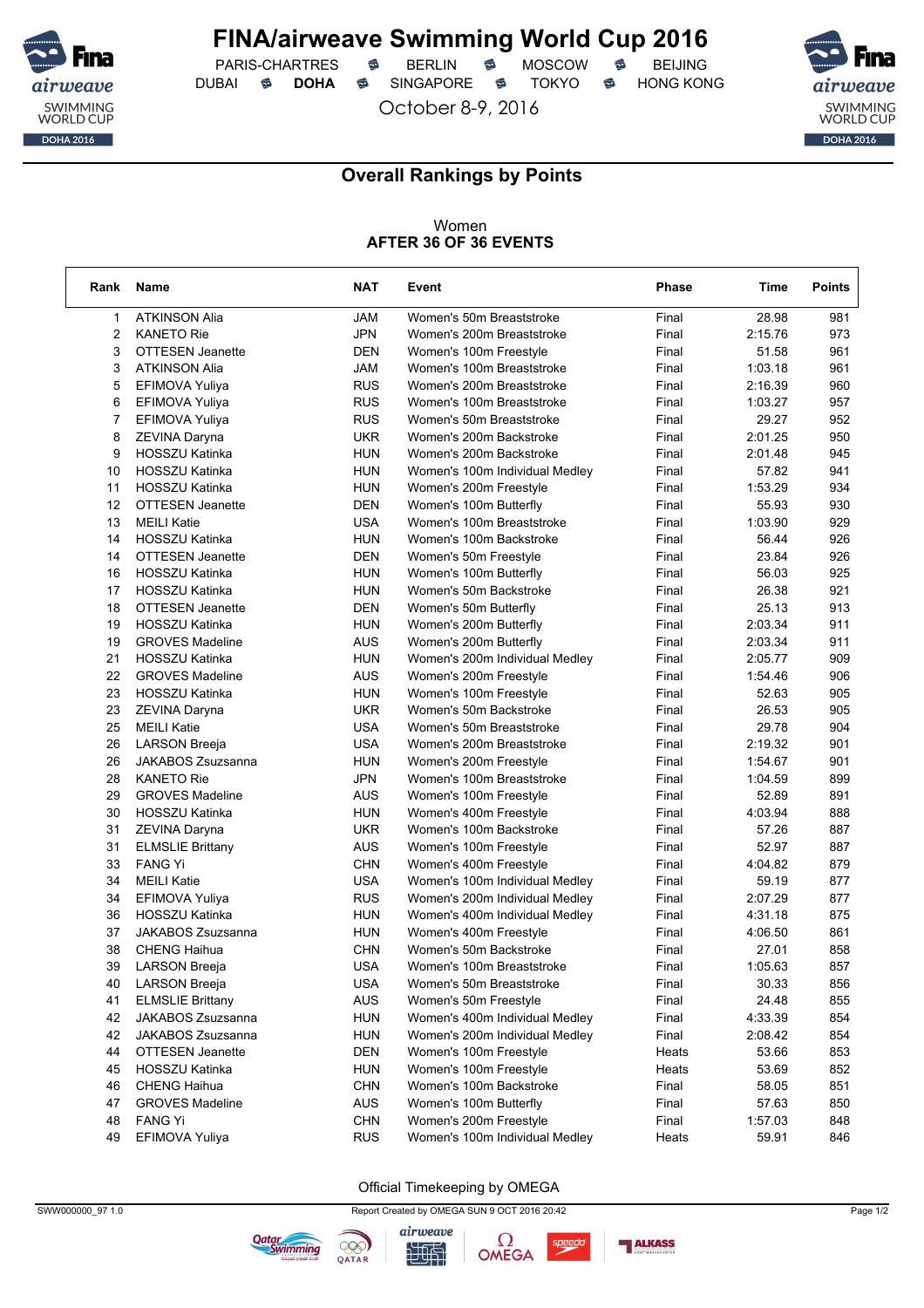

PARIS-CHARTRES **S** BERLIN S MOSCOW S DUBAI **S DOHA** SINGAPORE S TOKYO S HONG KONG

October 8-9, 2016



٦

#### **Overall Rankings by Points**

#### Women **AFTER 36 OF 36 EVENTS**

| Rank | <b>Name</b>             | <b>NAT</b> | Event                          | Phase | <b>Time</b> | <b>Points</b> |
|------|-------------------------|------------|--------------------------------|-------|-------------|---------------|
| 50   | HOSSZU Katinka          | <b>HUN</b> | Women's 800m Freestyle         | Final | 8:27.58     | 842           |
| 51   | <b>MEILI Katie</b>      | <b>USA</b> | Women's 50m Freestyle          | Final | 24.63       | 840           |
| 52   | <b>KANETO Rie</b>       | <b>JPN</b> | Women's 100m Breaststroke      | Heats | 1:06.11     | 839           |
| 53   | <b>ELMSLIE Brittany</b> | <b>AUS</b> | Women's 100m Freestyle         | Heats | 54.06       | 835           |
| 54   | <b>WALLACE Tessa</b>    | <b>AUS</b> | Women's 50m Breaststroke       | Final | 30.59       | 834           |
| 55   | JAKABOS Zsuzsanna       | <b>HUN</b> | Women's 200m Butterfly         | Final | 2:07.12     | 833           |
| 56   | ZEVINA Daryna           | <b>UKR</b> | Women's 50m Backstroke         | Heats | 27.31       | 830           |
| 56   | <b>ELMSLIE Brittany</b> | <b>AUS</b> | Women's 100m Butterfly         | Final | 58.09       | 830           |
| 58   | <b>FANG Yi</b>          | <b>CHN</b> | Women's 800m Freestyle         | Final | 8:30.29     | 828           |
| 58   | <b>HOSSZU Katinka</b>   | <b>HUN</b> | Women's 50m Freestyle          | Final | 24.74       | 828           |
| 58   | EFIMOVA Yuliya          | <b>RUS</b> | Women's 100m Breaststroke      | Heats | 1:06.39     | 828           |
| 61   | <b>HOSSZU Katinka</b>   | <b>HUN</b> | Women's 50m Butterfly          | Final | 25.98       | 826           |
| 62   | JAKABOS Zsuzsanna       | <b>HUN</b> | Women's 800m Freestyle         | Final | 8:31.27     | 824           |
| 63   | <b>WALLACE Tessa</b>    | <b>AUS</b> | Women's 100m Breaststroke      | Final | 1:06.55     | 822           |
| 64   | <b>ATKINSON Alia</b>    | <b>JAM</b> | Women's 100m Individual Medley | Final | 1:00.51     | 821           |
| 64   | <b>CHENG Haihua</b>     | <b>CHN</b> | Women's 200m Backstroke        | Final | 2:07.33     | 821           |
| 66   | <b>CHAN Kin Lok</b>     | <b>HKG</b> | Women's 100m Butterfly         | Final | 58.34       | 820           |
| 67   | <b>MEILI Katie</b>      | <b>USA</b> | Women's 100m Breaststroke      | Heats | 1:06.69     | 817           |
| 68   | <b>KANETO Rie</b>       | <b>JPN</b> | Women's 50m Breaststroke       | Final | 30.81       | 816           |
| 69   | <b>GROVES Madeline</b>  | <b>AUS</b> | Women's 100m Freestyle         | Heats | 54.49       | 815           |
| 69   | <b>OTTESEN Jeanette</b> | <b>DEN</b> | Women's 50m Freestyle          | Heats | 24.87       | 815           |
| 69   | ZHANG Jiaqi             | <b>CHN</b> | Women's 200m Individual Medley | Final | 2:10.44     | 815           |
| 69   | <b>ATKINSON Alia</b>    | <b>JAM</b> | Women's 100m Breaststroke      | Heats | 1:06.74     | 815           |
| 73   | <b>BOHINC Spela</b>     | <b>SLO</b> | Women's 800m Freestyle         | Final | 8:33.37     | 814           |
| 73   | JAKABOS Zsuzsanna       | <b>HUN</b> | Women's 200m Backstroke        | Final | 2:07.65     | 814           |
| 73   | ZEVINA Daryna           | <b>UKR</b> | Women's 200m Backstroke        | Heats | 2:07.67     | 814           |
| 73   | <b>ATKINSON Alia</b>    | <b>JAM</b> | Women's 50m Freestyle          | Final | 24.88       | 814           |
| 77   | ZHANG Jiaqi             | <b>CHN</b> | Women's 400m Freestyle         | Final | 4:11.35     | 812           |
| 78   | <b>GROVES Madeline</b>  | <b>AUS</b> | Women's 50m Butterfly          | Final | 26.14       | 811           |
| 78   | LAU Yin Yan Claudia     | <b>HKG</b> | Women's 200m Backstroke        | Final | 2:07.85     | 811           |
| 80   | ZEVINA Daryna           | <b>UKR</b> | Women's 100m Backstroke        | Heats | 59.09       | 807           |

Official Timekeeping by OMEGA





**Qatar**<br>Swimming



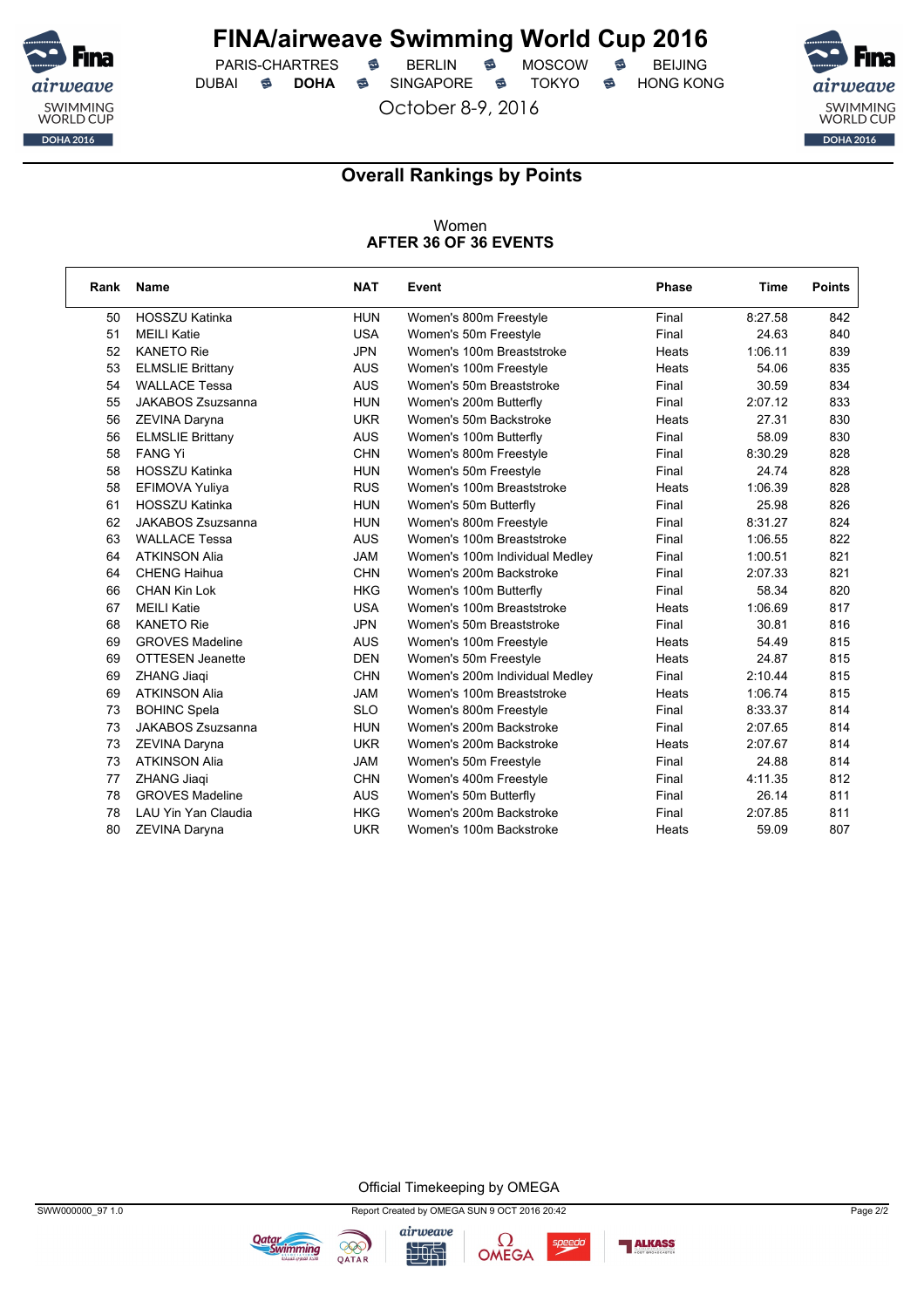

PARIS-CHARTRES **S** BERLIN S MOSCOW S DUBAI **S DOHA** SINGAPORE S TOKYO S HONG KONG

October 8-9, 2016



### **Swimming Multi-Medallists at these Games**

As of SUN 9 OCT 2016 at 20:43

|              |                         | <b>NAT</b> |                                | <b>Medals</b> |       |  |  |
|--------------|-------------------------|------------|--------------------------------|---------------|-------|--|--|
| Rank         | <b>Name</b>             | Code       | Event                          | <b>Type</b>   | Total |  |  |
| $\mathbf{1}$ | <b>HOSSZU Katinka</b>   | <b>HUN</b> | Women's 200m Freestyle         | <b>GOLD</b>   | 13    |  |  |
|              |                         |            | Women's 50m Backstroke         | <b>GOLD</b>   |       |  |  |
|              |                         |            | Women's 200m Individual Medley | <b>GOLD</b>   |       |  |  |
|              |                         |            | Women's 800m Freestyle         | <b>GOLD</b>   |       |  |  |
|              |                         |            | Women's 100m Backstroke        | GOLD          |       |  |  |
|              |                         |            | Women's 200m Butterfly         | GOLD          |       |  |  |
|              |                         |            | Women's 400m Freestyle         | <b>GOLD</b>   |       |  |  |
|              |                         |            | Women's 100m Individual Medley | GOLD          |       |  |  |
|              |                         |            | Women's 400m Individual Medley | <b>GOLD</b>   |       |  |  |
|              |                         |            | Women's 100m Butterfly         | <b>SILVER</b> |       |  |  |
|              |                         |            | Women's 200m Backstroke        | <b>SILVER</b> |       |  |  |
|              |                         |            | Women's 100m Freestyle         | <b>SILVER</b> |       |  |  |
|              |                         |            | Women's 50m Butterfly          | <b>SILVER</b> |       |  |  |
| 2            | <b>MOROZOV Vladimir</b> | <b>RUS</b> | Men's 100m Freestyle           | <b>GOLD</b>   | 6     |  |  |
|              |                         |            | Men's 100m Individual Medley   | <b>GOLD</b>   |       |  |  |
|              |                         |            | Mixed 4x50m Medley Relay       | <b>GOLD</b>   |       |  |  |
|              |                         |            | Men's 100m Breaststroke        | GOLD          |       |  |  |
|              |                         |            | Men's 50m Freestyle            | <b>GOLD</b>   |       |  |  |
|              |                         |            | Mixed 4x50m Free Relay         | <b>GOLD</b>   |       |  |  |
| 3            | <b>OTTESEN Jeanette</b> | <b>DEN</b> | Women's 100m Butterfly         | <b>GOLD</b>   | 4     |  |  |
|              |                         |            | Women's 50m Freestyle          | <b>GOLD</b>   |       |  |  |
|              |                         |            | Women's 100m Freestyle         | <b>GOLD</b>   |       |  |  |
|              |                         |            | Women's 50m Butterfly          | <b>GOLD</b>   |       |  |  |
| 4            | LE CLOS Chad            | <b>RSA</b> | Men's 50m Butterfly            | GOLD          | 6     |  |  |
|              |                         |            | Men's 200m Freestyle           | <b>GOLD</b>   |       |  |  |
|              |                         |            | Men's 100m Butterfly           | <b>GOLD</b>   |       |  |  |
|              |                         |            | Men's 100m Freestyle           | <b>SILVER</b> |       |  |  |
|              |                         |            | Men's 200m Butterfly           | <b>SILVER</b> |       |  |  |
|              |                         |            | Men's 50m Freestyle            | <b>BRONZE</b> |       |  |  |
| 5            | <b>SETO Daiya</b>       | <b>JPN</b> | Men's 200m Butterfly           | GOLD          | 5     |  |  |
|              |                         |            | Men's 400m Individual Medley   | GOLD          |       |  |  |
|              |                         |            | Men's 200m Individual Medley   | <b>GOLD</b>   |       |  |  |
|              |                         |            | Men's 200m Breaststroke        | <b>SILVER</b> |       |  |  |
|              |                         |            | Men's 100m Breaststroke        | <b>BRONZE</b> |       |  |  |
| 6            | EFIMOVA Yuliya          | <b>RUS</b> | Mixed 4x50m Medley Relay       | <b>GOLD</b>   | 6     |  |  |
|              |                         |            | Mixed 4x50m Free Relay         | <b>GOLD</b>   |       |  |  |
|              |                         |            | Women's 100m Breaststroke      | <b>SILVER</b> |       |  |  |
|              |                         |            | Women's 200m Individual Medley | <b>SILVER</b> |       |  |  |
|              |                         |            | Women's 50m Breaststroke       | <b>SILVER</b> |       |  |  |
|              |                         |            | Women's 200m Breaststroke      | <b>SILVER</b> |       |  |  |

Official Timekeeping by OMEGA



airweave

九世





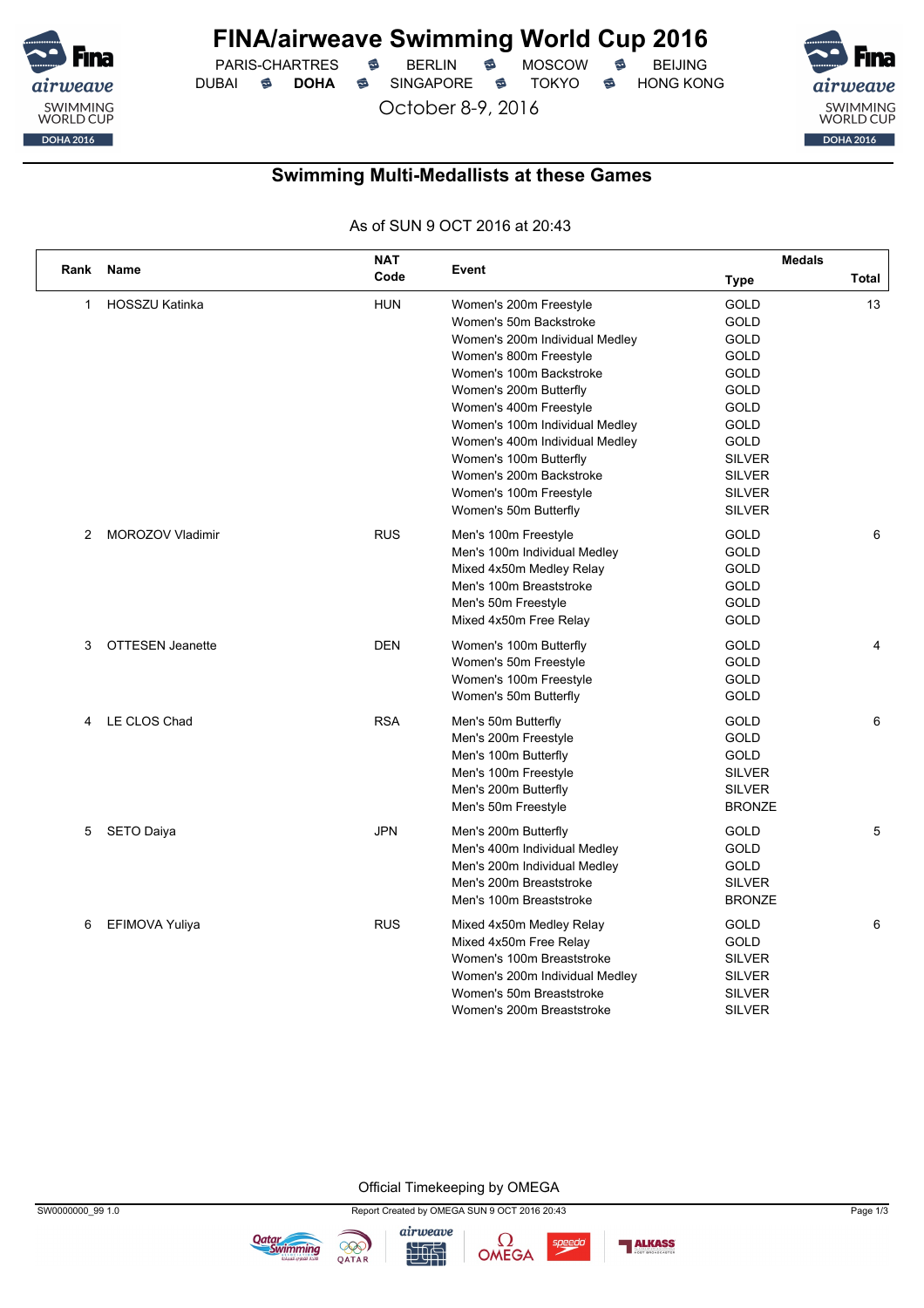

PARIS-CHARTRES **S** BERLIN S MOSCOW S DUBAI **S DOHA** SINGAPORE S TOKYO S HONG KONG

October 8-9, 2016

airweave SWIMMING<br>WORLD CUP  $\begin{array}{|c|c|c|c|c|}\n\hline\n &\text{DOHA 2016}\n\hline\n\end{array}$ 

### **Swimming Multi-Medallists at these Games**

As of SUN 9 OCT 2016 at 20:43

|                |                         | <b>NAT</b> |                                                                                                                               | <b>Medals</b>                                                                   |                |
|----------------|-------------------------|------------|-------------------------------------------------------------------------------------------------------------------------------|---------------------------------------------------------------------------------|----------------|
| Rank           | <b>Name</b>             | Code       | Event                                                                                                                         | Type                                                                            | <b>Total</b>   |
| $\overline{7}$ | <b>HURLEY Bobby</b>     | <b>AUS</b> | Men's 100m Backstroke<br>Men's 200m Backstroke<br>Men's 50m Backstroke<br>Men's 400m Freestyle                                | GOLD<br><b>GOLD</b><br><b>SILVER</b><br><b>BRONZE</b>                           | 4              |
| 8              | <b>ATKINSON Alia</b>    | <b>JAM</b> | Women's 100m Breaststroke<br>Women's 50m Breaststroke<br>Women's 100m Individual Medley                                       | GOLD<br>GOLD<br><b>BRONZE</b>                                                   | 3              |
| 8              | <b>DONETC Stanislav</b> | <b>RUS</b> | Mixed 4x50m Medley Relay<br>Mixed 4x50m Free Relay<br>Men's 200m Backstroke                                                   | GOLD<br>GOLD<br><b>BRONZE</b>                                                   | 3              |
| 10             | LOVTCOVA Natalia        | <b>RUS</b> | Mixed 4x50m Medley Relay<br>Mixed 4x50m Free Relay                                                                            | <b>GOLD</b><br><b>GOLD</b>                                                      | $\overline{2}$ |
| 11             | ZEVINA Daryna           | <b>UKR</b> | Women's 200m Backstroke<br>Women's 50m Backstroke<br>Women's 100m Backstroke                                                  | <b>GOLD</b><br><b>SILVER</b><br><b>SILVER</b>                                   | 3              |
| 12             | <b>GROVES Madeline</b>  | <b>AUS</b> | Women's 200m Butterfly<br>Women's 200m Freestyle<br>Women's 100m Butterfly<br>Women's 100m Freestyle<br>Women's 50m Butterfly | <b>GOLD</b><br><b>SILVER</b><br><b>BRONZE</b><br><b>BRONZE</b><br><b>BRONZE</b> | 5              |
| 13             | <b>SANKOVICH Pavel</b>  | <b>BLR</b> | Men's 50m Backstroke<br>Men's 100m Backstroke<br>Men's 100m Individual Medley<br>Men's 100m Butterfly                         | <b>GOLD</b><br><b>SILVER</b><br><b>BRONZE</b><br><b>BRONZE</b>                  | 4              |
| 14             | <b>BROWN Myles</b>      | <b>RSA</b> | Men's 400m Freestyle<br>Men's 1500m Freestyle<br>Men's 200m Freestyle                                                         | GOLD<br><b>SILVER</b><br><b>BRONZE</b>                                          | 3              |
| 15             | <b>LIMA Felipe</b>      | <b>BRA</b> | Men's 50m Breaststroke<br>Men's 100m Breaststroke                                                                             | <b>GOLD</b><br><b>SILVER</b>                                                    | $\overline{2}$ |
| 16             | <b>HEINTZ Philip</b>    | <b>GER</b> | Men's 100m Individual Medley<br>Men's 400m Individual Medley<br>Men's 200m Individual Medley<br>Men's 200m Butterfly          | <b>SILVER</b><br><b>SILVER</b><br><b>SILVER</b><br><b>BRONZE</b>                | $\overline{4}$ |
| 17             | FANG Yi                 | <b>CHN</b> | Women's 800m Freestyle<br>Women's 400m Freestyle<br>Mixed 4x50m Free Relay                                                    | <b>SILVER</b><br><b>SILVER</b><br><b>SILVER</b>                                 | 3              |
| 18             | PROUD Benjamin          | <b>GBR</b> | Men's 50m Butterfly<br>Men's 50m Freestyle                                                                                    | <b>SILVER</b><br><b>SILVER</b>                                                  | 2              |

Official Timekeeping by OMEGA



九世